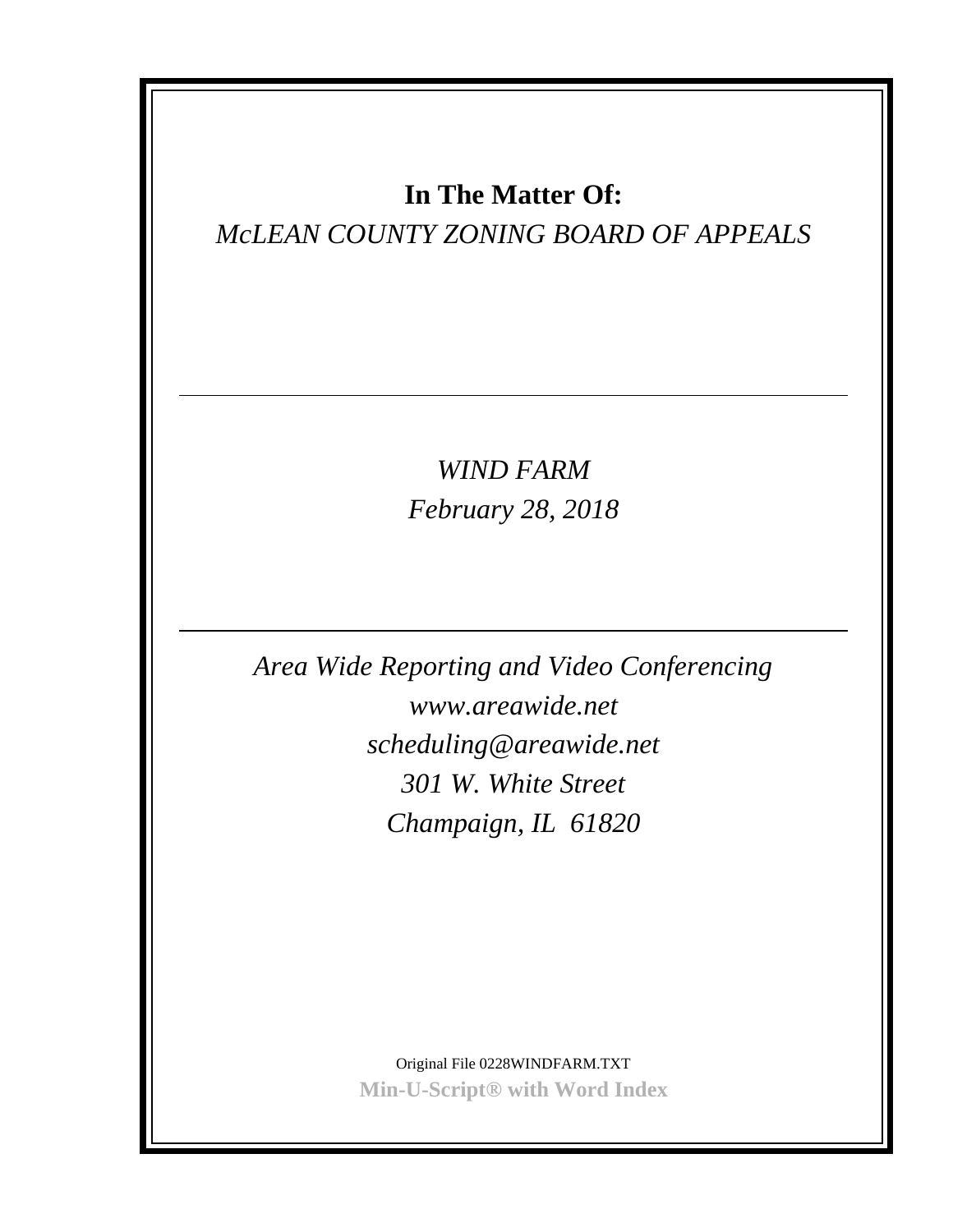#### **McLEAN COUNTY ZONING BOARD OF APPEALS**

# **February 28, 2018**

|                                                                                  |                                                                                                    |    | $1 \text{cm}$ $\mu$ and $\mu$ and $\mu$                                                                             |
|----------------------------------------------------------------------------------|----------------------------------------------------------------------------------------------------|----|---------------------------------------------------------------------------------------------------------------------|
|                                                                                  | Page 818                                                                                           |    | Page 820                                                                                                            |
| ı                                                                                | MCLEAN COUNTY ZONING BOARD OF APPEALS                                                              | 1  | INDEX                                                                                                               |
| 2                                                                                | <b>MEETING</b>                                                                                     | 2  | Page                                                                                                                |
| з                                                                                |                                                                                                    | 3  | WITNESSES:                                                                                                          |
| 4                                                                                | Wednesday, February 28, 2018                                                                       | 4  | TONY O'BRIAN  822                                                                                                   |
| 5                                                                                | $6:00$ p.m.                                                                                        | 5  | JEFF POWELL  827<br>ALAN PETERSEN  835                                                                              |
| 6                                                                                |                                                                                                    | 6  | DUSTAN HAASE  842<br>DONALD TROWITCH  858                                                                           |
| 7                                                                                | at                                                                                                 | 7  | DARYL HANEY  879                                                                                                    |
| 8                                                                                | Government Center                                                                                  |    | GARY BUTLER  898<br>MATT ALDEMAN  905                                                                               |
| 9                                                                                | 115 East Washington Street                                                                         | 8  | MARK DEKEERSGIETER  915<br>GREGORY SCOTT  925                                                                       |
| 10                                                                               | Bloomington, Illinois                                                                              | 9  | JOHN DEMLOW  937<br>ANDREW EHRHARDT  941                                                                            |
| 11                                                                               |                                                                                                    | 10 | GARY DECLARK  949<br>ERIC ELDER  969                                                                                |
| 12                                                                               |                                                                                                    | 11 | THEODORE HARTKE 979                                                                                                 |
| 13                                                                               | Case Number SU-18-02                                                                               | 12 |                                                                                                                     |
| 14                                                                               |                                                                                                    | 13 | EXHIBITS:                                                                                                           |
| 15                                                                               | ZONING BOARD MEMBERS PRESENT:                                                                      | 14 | Applicant's Exhibit 15  948                                                                                         |
| 16                                                                               | Brian Bangert<br>Chris Carlton - 1st Alternate                                                     | 15 | Mr. DeClark's Presentation                                                                                          |
| 17                                                                               | Rick Dean<br>James Finnigan - Chairman<br>Michael Kuritz                                           | 16 | Objectors Exhibit 9  879<br>Daryl Haney - Residence in Yates                                                        |
| 18<br>19                                                                         | Mary Beth Taylor - 2nd Alternate<br>Julia Turner                                                   | 17 | Township                                                                                                            |
| 20                                                                               |                                                                                                    | 18 | Objectors Exhibit 10  979<br>Mr. Hartke's Presentation                                                              |
| 21                                                                               |                                                                                                    | 19 |                                                                                                                     |
| 22                                                                               | Court Reporter:                                                                                    |    | Neutral Exhibit 3  869<br>Yates Drainage District Information                                                       |
| 23                                                                               | Brenda Zeitler, CSR-RPR<br>License No. 084-004062                                                  | 20 | Supporters Exhibit 1 836                                                                                            |
| 24                                                                               | Area Wide Reporting Service<br>800-747-6789                                                        | 21 | Pictures of Henline Creek                                                                                           |
|                                                                                  |                                                                                                    | 22 |                                                                                                                     |
|                                                                                  |                                                                                                    | 23 |                                                                                                                     |
|                                                                                  |                                                                                                    | 24 |                                                                                                                     |
|                                                                                  |                                                                                                    | 25 |                                                                                                                     |
|                                                                                  |                                                                                                    |    |                                                                                                                     |
|                                                                                  | Page 819                                                                                           |    | Page 821                                                                                                            |
| ı                                                                                | <b>APPEARANCES:</b>                                                                                | 1  | <b>CHAIRMAN FINNIGAN:</b> Call the McLean County                                                                    |
| 2                                                                                | <b>SCHIFF HARDIN</b><br>BY: MS. AMY ANTONIOLLI, ESQ.                                               |    | 2 Zoning Board to order. Will the Secretary call the                                                                |
| з<br>4                                                                           | Attorney at Law<br>233 South Wacker Drive                                                          |    | 3 roll?                                                                                                             |
| 5                                                                                | Suite 6600<br>Chicago, Illinois 60606<br>(312) 258-5550                                            | 4  | MR. DICK: Mark Judd?                                                                                                |
| 6                                                                                | aantoniolli@schiffhardin.com<br>On Behalf of the Applicant                                         |    |                                                                                                                     |
| 7                                                                                | SCHIROTT, LUETKEHANS & GAMER, LLC                                                                  | 5  | (No response.)                                                                                                      |
| 8                                                                                | BY: PHILLIP A. LUETKEHANS, ESQ.<br>Attorney at Law                                                 | 6  | <b>MR. DICK: Brian Bangert?</b>                                                                                     |
| 9                                                                                | 105 East Irving Park Road                                                                          | 7  | <b>MR. BANGERT: Here.</b>                                                                                           |
| 10                                                                               | Itasca, Illinois 60143<br>(603) 760-4601<br>pluetkehans@slg-atty.com<br>On Behalf of the Opponents | 8  | <b>MR. DICK: Michael Kuritz?</b>                                                                                    |
|                                                                                  |                                                                                                    |    |                                                                                                                     |
|                                                                                  |                                                                                                    | 9  | <b>MR. KURITZ: Here.</b>                                                                                            |
|                                                                                  | SAMANTHA M. WALLEY, ESQ.                                                                           | 10 | <b>MR. DICK:</b> Rick Dean?                                                                                         |
|                                                                                  | Assistant States Attorney<br>104 West Front Street<br>Room 605                                     | 11 | MR. DEAN: Here.                                                                                                     |
|                                                                                  | Bloomington, Illinois 61701-5005<br>$(309)$ 888-5400                                               | 12 | <b>MR. DICK: Julia Turner?</b>                                                                                      |
|                                                                                  | On Behalf of McLean County.                                                                        | 13 | <b>MS. TURNER: Here.</b>                                                                                            |
|                                                                                  | ALSO PRESENT:                                                                                      | 14 |                                                                                                                     |
|                                                                                  | PHILIP DICK, Director of Building & Zoning                                                         |    | <b>MR. DICK: Drake Zimmerman?</b>                                                                                   |
|                                                                                  | LUKE HOHULIN, Assistant County Engineer                                                            | 15 | (No response.)                                                                                                      |
|                                                                                  |                                                                                                    | 16 | MR. DICK: Jim Finnigan?                                                                                             |
|                                                                                  |                                                                                                    | 17 | <b>CHAIRMAN FINNIGAN: Here.</b>                                                                                     |
|                                                                                  |                                                                                                    | 18 | <b>MR. DICK: Chris Carlton?</b>                                                                                     |
|                                                                                  |                                                                                                    | 19 | MR. CARLTON: Here.                                                                                                  |
|                                                                                  |                                                                                                    | 20 | <b>MR. DICK:</b> Mary Beth Taylor?                                                                                  |
|                                                                                  |                                                                                                    | 21 | <b>MS. TAYLOR: Here.</b>                                                                                            |
|                                                                                  |                                                                                                    | 22 | <b>CHAIRMAN FINNIGAN:</b> We have a quorum. We                                                                      |
| 11<br>12<br>13<br>14<br>15<br>16<br>17<br>18<br>19<br>20<br>21<br>22<br>23<br>24 |                                                                                                    |    |                                                                                                                     |
|                                                                                  |                                                                                                    |    | 23 are reconvening Case SU-18-02. I think we are at the<br>24 point of public testimony. So Phil is going to call a |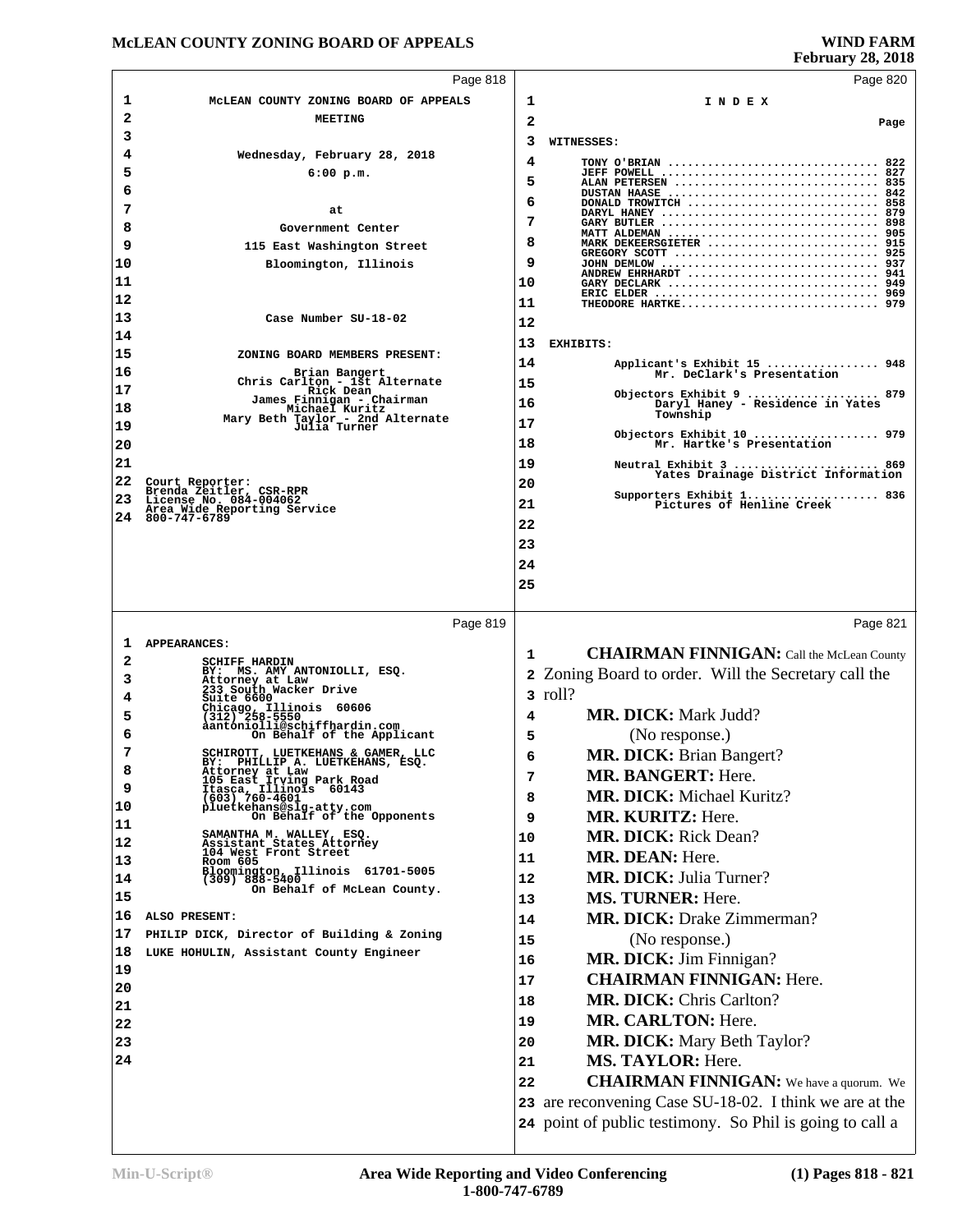|    | Page 822                                                                                                         |    | Page 824                                                                        |
|----|------------------------------------------------------------------------------------------------------------------|----|---------------------------------------------------------------------------------|
|    | 1 name, and hopefully they are here.                                                                             |    | 1 to get hours off of that. That's important.                                   |
| 2  | MR. DICK: Tony O'Brian?                                                                                          | 2  | Also, too, the financial side of things,                                        |
| 3  | MR. O'BRIAN: Hello.                                                                                              | 3  | this insurance isn't guaranteed. You have to have so                            |
| 4  | <b>CHAIRMAN FINNIGAN:</b> Would you like to be                                                                   |    | many hours per year to get that insurance; and you all                          |
| 5  | sworn in?                                                                                                        |    | know, when we work on wind farms, we work a lot of                              |
| 6  | MR. O'BRIAN: Sure.                                                                                               |    | 6 hours. That's helps us gain our insurance. It also                            |
| 7  | (Tony O'Brian sworn.)                                                                                            |    | 7 helps us get a pension as well.                                               |
| 8  | <b>CHAIRMAN FINNIGAN:</b> State your name and                                                                    | 8  | The reason I bring all of this stuff up is                                      |
|    | <b>9</b> address and spell your last name, please.                                                               | 9  | because it gives us an opportunity to train. We're                              |
| 10 | MR. O'BRIAN: Tony O'Brian, O-B-r-i-a-n. I                                                                        |    | 10 self-funded in our training. We pay \$3 per hour for                         |
|    | 11 live at 103 Oak Street in Morton, Illinois.                                                                   |    | 11 every hour we work into our fund to train. So good                           |
| 12 | First off, I'd like to thank the Board for                                                                       |    | 12 wages, good insurance, training.                                             |
|    | 13 letting me speak tonight on behalf of my members.                                                             | 13 | The reason I bring that up is because I                                         |
| 14 | As I said, my name is Tony O'Brian. I am a                                                                       |    | 14 don't want you to think we are just people who come in                       |
|    | 15 business agent for the operating engineers. For those                                                         |    | 15 here, take advantages of the wages, and just leave.                          |
|    | 16 of you who don't know what that is, the heavy                                                                 |    | 16 That's not what happens. We take pride in our work.                          |
|    | 17 equipment operators, whether it be dozers, cranes,                                                            | 17 | We continually train to do this kind of                                         |
|    | 18 things of that nature.                                                                                        |    | 18 work. You know, I've heard some people say that we                           |
| 19 | Just want to take a little bit of your time                                                                      |    | 19 tear things up and we just leave it behind. We don't                         |
|    | 20 tonight. What I'm going to say is kind of twofold                                                             |    | 20 do that. We have respect in our work.                                        |
|    | 21 here, my experience of working on wind farms as well                                                          | 21 | We're also in the community as well, whether                                    |
|    | 22 as being a business rep.                                                                                      |    | 22 it be Christmas for the homeless or blood drives or                          |
| 23 | I have worked on wind farms in McLean                                                                            |    | 23 Day of the Dozers and lots of other things, countless                        |
|    | 24 County, both at Carlock and Twin Groves, from building                                                        |    | 24 things.                                                                      |
|    |                                                                                                                  |    |                                                                                 |
|    |                                                                                                                  |    |                                                                                 |
|    | Page 823                                                                                                         |    | Page 825                                                                        |
|    |                                                                                                                  |    |                                                                                 |
|    | 1 laydown yards, roads, tearing laydown yards up,                                                                | 1  | So, for those of you that don't know me or                                      |
|    | 2 tearing the roads up. I have dug holes. I've placed                                                            |    | 2 the members that I represent, I just want you to know                         |
|    | 3 rebar in the holes. I have ran cranes that built                                                               | 3  | that we appreciate the wages. We appreciate the                                 |
|    | 4 rotors. I've set bases as well. Pretty much the only                                                           |    | 4 insurance. And we appreciate the opportunity to give                          |
|    | 5 thing I haven't been a part of is topping out, setting<br>6 the nacelles and the rotors.                       |    | 5 back in the community. So with that said, I'm pretty<br>6 much done here.     |
| 7  |                                                                                                                  | 7  |                                                                                 |
|    | I just want to let you know what it's done                                                                       | 8  | <b>CHAIRMAN FINNIGAN:</b> Thank you. Questions                                  |
|    | 8 for me. It's given me an opportunity not to be a                                                               | 9  | from the Board?                                                                 |
|    | <b>9</b> burden to society. Provides a good wage, insurance,                                                     | 10 | (No response.)                                                                  |
|    | 10 pension, annuity, things you've probably all heard                                                            | 11 | <b>CHAIRMAN FINNIGAN: Staff?</b>                                                |
| 12 | 11 about. Good wages is what this craft needs.<br>Everybody knows what kind of shape the state                   | 12 | (No response.)<br><b>CHAIRMAN FINNIGAN:</b> Would anyone in the                 |
|    | 13 is in. Not doing a lot of road work, which is 65 to                                                           |    | 13 audience have questions of this witness?                                     |
|    | 14 70 percent of our work. These jobs are very well                                                              | 14 | MR. LUETKEHANS: Just a couple of questions.                                     |
|    | 15 needed. The local is down 330,000 hours; so these                                                             |    | 15 You said you laid down road work or you work on --                           |
|    | 16 jobs would be appreciated.                                                                                    | 16 |                                                                                 |
|    |                                                                                                                  |    | <b>CHAIRMAN FINNIGAN:</b> You still have to say                                 |
|    | The second part I want to talk about is                                                                          | 18 | 17 your name.                                                                   |
| 17 | 18 being a business rep now. I don't any longer work in                                                          |    | MR. LUETKEHANS: I'm sorry. Phil                                                 |
|    | 19 the field. I represent those people on wages, hours,                                                          |    | 19 Luetkehans, L-u-e-t-k-e-h-a-n-s. You mentioned on                            |
|    | 20 and conditions. I represent the guys who are doing                                                            |    | 20 prior wind farms you worked on access roads; is that a<br>21 fair statement? |
|    | 21 the maintenance now, the crane operators that are at                                                          | 22 | MR. O'BRIAN: Correct.                                                           |
|    | 22 Twin Groves right now replacing rotors or gear boxes,<br>23 things of that nature. Those are still good jobs. | 23 | MR. LUETKEHANS: What did you do on the                                          |
|    | 24 Even though the wind farm has been built, we continue                                                         |    | 24 access roads?                                                                |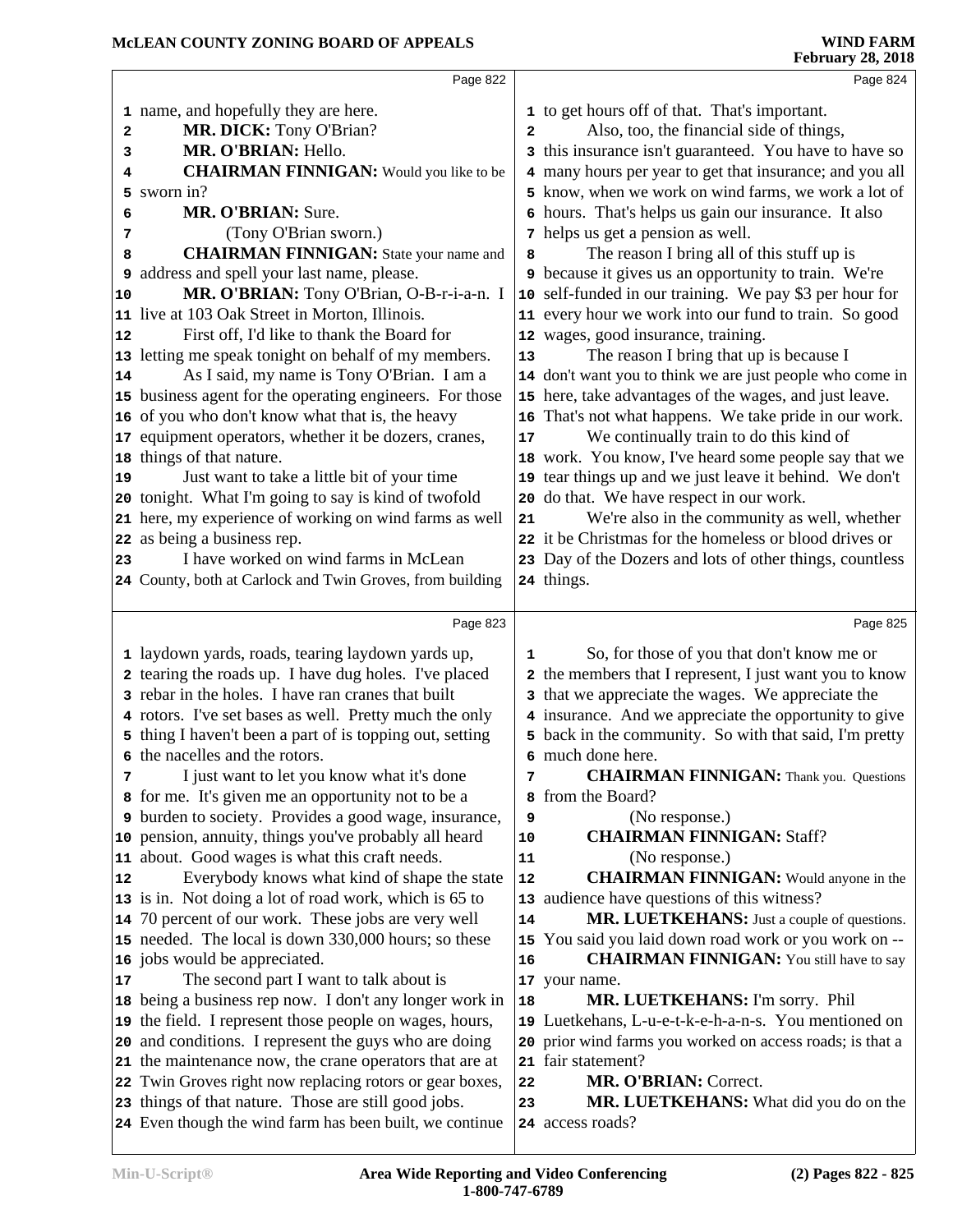|    | Page 826                                                                                             |    | Page 828                                                                                                       |  |
|----|------------------------------------------------------------------------------------------------------|----|----------------------------------------------------------------------------------------------------------------|--|
| 1  | <b>MR. O'BRIAN:</b> When we were building them?                                                      |    | 1 I'm concerned about a lot of the unknown effects that                                                        |  |
| 2  | MR. LUETKEHANS: Yes.                                                                                 |    | 2 those may cause. Will anybody in my family be part of                                                        |  |
| 3  | MR. O'BRIAN: All the civil work, whether it                                                          |    | 3 the percentage of people that are drastically                                                                |  |
| 4  | be coring out for the roads, putting down the riprap,                                                |    | 4 affected?                                                                                                    |  |
| 5  | and then finalizing the roads. I also did tear some                                                  | 5  | I'm concerned about the health effects that                                                                    |  |
| 6  | of those roads out as well.                                                                          |    | 6 killing -- admittedly killing a large number of bats                                                         |  |
| 7  | MR. LUETKEHANS: When you talk about riprap,                                                          |    | 7 will have on the mosquito population in my area. I                                                           |  |
|    | 8 you're talking about course aggregate that goes below                                              |    | 8 believe that is a health concern for the County.                                                             |  |
| 9  | the asphalt, correct?                                                                                | 9  | And I believe that the burden should lie                                                                       |  |
| 10 | MR. O'BRIAN: Correct.                                                                                |    | 10 with the Applicant. I believe that it is the                                                                |  |
| 11 | MR. LUETKEHANS: And sometimes that's CA6.                                                            |    | 11 County's, through this process, responsibility to                                                           |  |
|    | 12 Sometimes it's CA5, CA7, whatever it may be?                                                      |    | 12 protect the residents impacted. And I believe that                                                          |  |
| 13 | MR. O'BRIAN: Correct.                                                                                |    | 13 this should be achieved before the application is                                                           |  |
| 14 | MR. LUETKEHANS: Thank you.                                                                           |    | 14 recommended to the Board, not after the project is up                                                       |  |
| 15 | MR. O'BRIAN: Thanks for taking it easy on                                                            |    | 15 and running.                                                                                                |  |
|    | 16 me. That's the first time an attorney has taken it                                                | 16 | I believe that, especially in the state, it                                                                    |  |
| 17 | easy on me.                                                                                          |    | 17 is very difficult to have these regulations enforced.                                                       |  |
| 18 | <b>CHAIRMAN FINNIGAN:</b> Any other questions?                                                       |    | 18 The IPCB does not regulate, as far as I know. I'm                                                           |  |
| 19 | We're going to take it easy on you.                                                                  |    | 19 concerned about what that process is as far as holding                                                      |  |
| 20 | MR. O'BRIAN: Thanks for caring about McLean                                                          |    | 20 these turbines under the legal sound limit.                                                                 |  |
| 21 | County.                                                                                              | 21 | I also believe there's so many variables                                                                       |  |
| 22 | <b>CHAIRMAN FINNIGAN:</b> Thanks for coming up.                                                      |    | 22 when they're talking about impacted wildlife. It's so                                                       |  |
| 23 | MR. DICK: Jeff Powell?                                                                               |    | 23 hard to really find what is really happening. They                                                          |  |
| 24 | <b>CHAIRMAN FINNIGAN:</b> Would you like to be                                                       |    | 24 talked about using dogs to find bats and stuff; but I                                                       |  |
|    |                                                                                                      |    |                                                                                                                |  |
|    |                                                                                                      |    |                                                                                                                |  |
|    | Page 827                                                                                             |    | Page 829                                                                                                       |  |
|    |                                                                                                      |    |                                                                                                                |  |
|    | 1 sworn in?                                                                                          |    | 1 live in the country and I know that, if something is                                                         |  |
| 2  | (Jeff Powell sworn.)                                                                                 |    | 2 dead, it doesn't stick around very long. It's usually                                                        |  |
| 3  | <b>CHAIRMAN FINNIGAN:</b> State your name and                                                        |    | 3 eaten up. You know, food is scarce, and it goes                                                              |  |
| 4  | address. Spell your last name, please.                                                               |    | 4 quickly.                                                                                                     |  |
| 5  | MR. POWELL: Jeff Powell. 32897 East 2700                                                             | 5  | I'm trying to do what's best for my family.                                                                    |  |
|    | 6 North, Chenoa, Illinois. P-o-w-e-l-l.                                                              |    | 6 We are very comfortable where we are in our lives, and                                                       |  |
| 7  | Let me just start off with what has been                                                             |    | 7 our worry is that this project will change the life                                                          |  |
|    | 8 bringing me to these hearings. I was kind of late to                                               |    | 8 that we love. It undoubtedly already has, spending                                                           |  |
|    | 9 the game as to what was going on, but I felt compelled                                             |    | <b>9</b> time almost nightly attending hearings, meetings, and                                                 |  |
|    | 10 to act once I found out the size of these turbines. I                                             |    | 10 making phone calls, scrambling for info, trying to                                                          |  |
|    | 11 was concerned about the unknown effects with the                                                  | 12 | 11 help make a difference.                                                                                     |  |
|    | 12 larger turbines versus the smaller ones that we                                                   |    | This is time I would much rather be spending                                                                   |  |
| 14 | 13 already have in the County.                                                                       |    | 13 with my daughter during the first months of her life,<br>14 time that is crucial to her development. Things |  |
|    | At 548 feet and a 3.6 acre wind sweep, I am<br>15 concerned with the effect that these turbines will |    | 15 change when you become a father, and you have to weigh                                                      |  |
|    | 16 have on my family, my friends, and my neighbors. To                                               |    | 16 what's most important. That's why I'm here instead of                                                       |  |
|    | 17 put that in perspective, that's 2.72 times the size of                                            |    | 17 at home with her.                                                                                           |  |
|    | 18 a football field. My property is only 1 1/2 acres; so                                             | 18 | I am not a lawyer, but I know that I'm                                                                         |  |
|    | 19 it's more than double the size as far as the wind                                                 |    | 19 forced in this situation to play the game and try to                                                        |  |
|    | 20 sweep, spinning around in the air close to our                                                    |    | 20 be one. So I know that you don't want to hear that we                                                       |  |
|    | 21 properties.                                                                                       |    | 21 don't want a wind project. I know that. I have to                                                           |  |
| 22 | Throughout the testimony, I've found that                                                            |    | 22 look for credible evidence to show that this project                                                        |  |
|    | 23 there are a lot more unanswered questions and                                                     |    | 23 does not meet your standards for special use, and that                                                      |  |
|    | 24 concerns. We've talked about infrasound effects, and                                              |    | 24 brings me to what I believe here.                                                                           |  |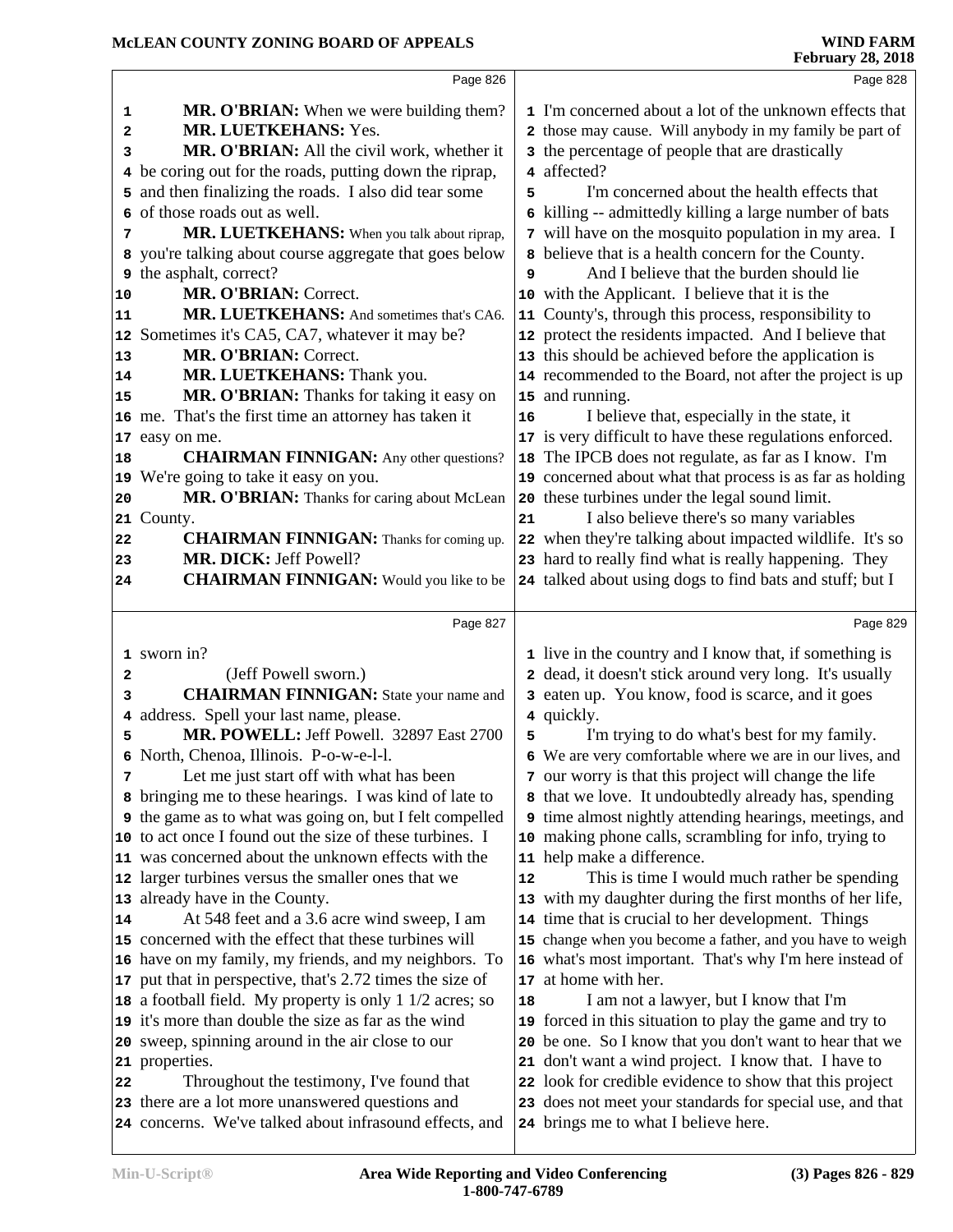|    |                                                          |    | <b>February 28, 2018</b>                                  |
|----|----------------------------------------------------------|----|-----------------------------------------------------------|
|    | Page 830                                                 |    | Page 832                                                  |
| 1  | Based on the testimony from Dr. Schomer and              |    | 1 the use of that agricultural nuisance disclaimer in     |
| 2  | Dr. Punch, I believe that the standards of special       | 2  | the findings and facts and recommendation as it was       |
| 3  | use, number 1 and number 2, were not met. Number 1 is    | 3  | done in the Invenergy hearing.                            |
| 4  | the proposed special use will not be detrimental or      | 4  | This is a disclaimer of a person's rights to              |
|    | endanger the health, safety, morals, comfort, or         | 5  | bring legal judgment against a farmer who affects you     |
| 6  | welfare of the public.                                   | 6  | as a homeowner while performing normal agricultural       |
| 7  | Dr. Schomer shared how, because EDP is                   |    | 7 operations.                                             |
|    | 8 modeling to the very edges of the IPCB limits, there   | 8  | MS. ANTONIOLLI: Object to referencing the                 |
|    | 9 will be annoyance. He said that going over the limit   | 9  | Invenergy hearing. We are focusing on this hearing.       |
|    | 10 is a violation, like getting a speeding ticket. And   | 10 | MR. POWELL: I do believe it is important                  |
|    | 11 the way the sound study is modeled, noise will        |    | 11 because I do believe that a lot of the process that    |
|    | 12 inevitably exceed the limits. He said the Applicant   |    | 12 happened with Invenergy will happen the same; so I do  |
|    | 13 should abide by the whole law and build the model so  | 13 | believe it's applicable here.                             |
|    | 14 this doesn't happen. Adding 9 dB to the model would   | 14 | <b>CHAIRMAN FINNIGAN:</b> Go ahead. That's fine.          |
|    | 15 minimize these violations.                            |    | 15 Kind of move it on though.                             |
| 16 | Dr. Punch provided a lot of evidence, peer               | 16 | MR. POWELL: This is a disclaimer of a                     |
|    | 17 reviewed studies, which linked noise from turbines    |    | 17 person's rights to bring legal judgment against a      |
|    | 18 with annoyance, up to 30 percent of the population.   |    | 18 farmer who affects you as a homeowner while performing |
|    | 19 He also shared the World Health Organization health   | 19 | normal agricultural operations. This disclaimer is        |
|    | 20 risk of noise and shared research which linked sleep  |    | 20 signed only by a small segment of people, folks who    |
| 21 | disturbance and the quality of life to low frequency     |    | 21 want to build or own a home in the country. Farmers    |
|    | 22 noise. He concluded that, based on these studies,     |    | 22 or folks who want to build on a parcel less than 3     |
|    | 23 Bright Stalk project will undoubtedly expose a number |    | 23 acres without special conditions are not required to   |
|    | 24 of McLean County residents to extreme annoyance and   |    | 24 sign.                                                  |
|    | Page 831                                                 |    | Page 833                                                  |
|    | 1 adverse health effects.                                | 1  | This disclaimer has no purpose for this                   |
| 2  | Standard Number 2 is: The proposed special               | 2  | special use application except to confuse the ZBA and     |
|    | 3 use will not be injurious to the use and enjoyment of  | з  | the public into thinking that people living in the        |
|    | the property in the immediate vicinity for purposes      |    | 4 country have given up some of their rights under the    |
|    | 5 already permitted or substantially diminish the        |    | 5 standards of special use. It does nothing to protect    |
|    | 6 property values in the immediate area.                 |    | 6 the Applicant or the landowner where the turbine is     |
| 7  | Again, based on expert testimony of                      | 7  | placed from having a judgment filed against them from     |
|    | 8 Dr. Schomer and Dr. Punch, this project will be        | 8  | any homeowner because Mr. Dick verified operating a       |
|    | 9 injurious to the enjoyment of those who will be living |    | 9 wind farm does not fall under the category of normal    |
|    | 10 near the turbines. As Dr. Schomer said in his         | 10 | agricultural operations. To use this disclaimer as        |
|    | 11 comments, wind farms will be in the position where    |    | 11 the ZBA did in the findings and facts and              |
|    | 12 they must stay -- or wind farms will be in the        |    | 12 recommendations in the Invenergy hearing is misleading |
|    | 13 position where they must say we may affect some       |    | 13 with the intent to diminish the rights of the people   |
|    | 14 people.                                               |    | 14 in an illegitimate way.                                |
| 15 | Regulators charged with protecting the                   | 15 | I will ask you to please deny this                        |
|    | 16 health and welfare of the citizenry will not be able  |    | 16 application based on that it does not meet the         |

 health and welfare of the citizenry will not be able to say they know of no adverse effects. Rather, if they choose to support the wind farm, they will do so knowing that they may not be protecting the health and | **19** 

 welfare of the citizenry. One last thing I wanted to go over, because

 I do believe it is important. I want to talk about what was brought up in the facts and findings of the Invenergy recommendation. Another concern I have is  **CHAIRMAN FINNIGAN:** Thank you. Any questions?  **MS. TURNER:** Can you show us on the map where you live or tell us what quadrant number up there? Can you see the numbers?

 standards of special use; and, like I said, I would ask that that agricultural nuisance disclaimer not be considered in your recommendation. Thank you.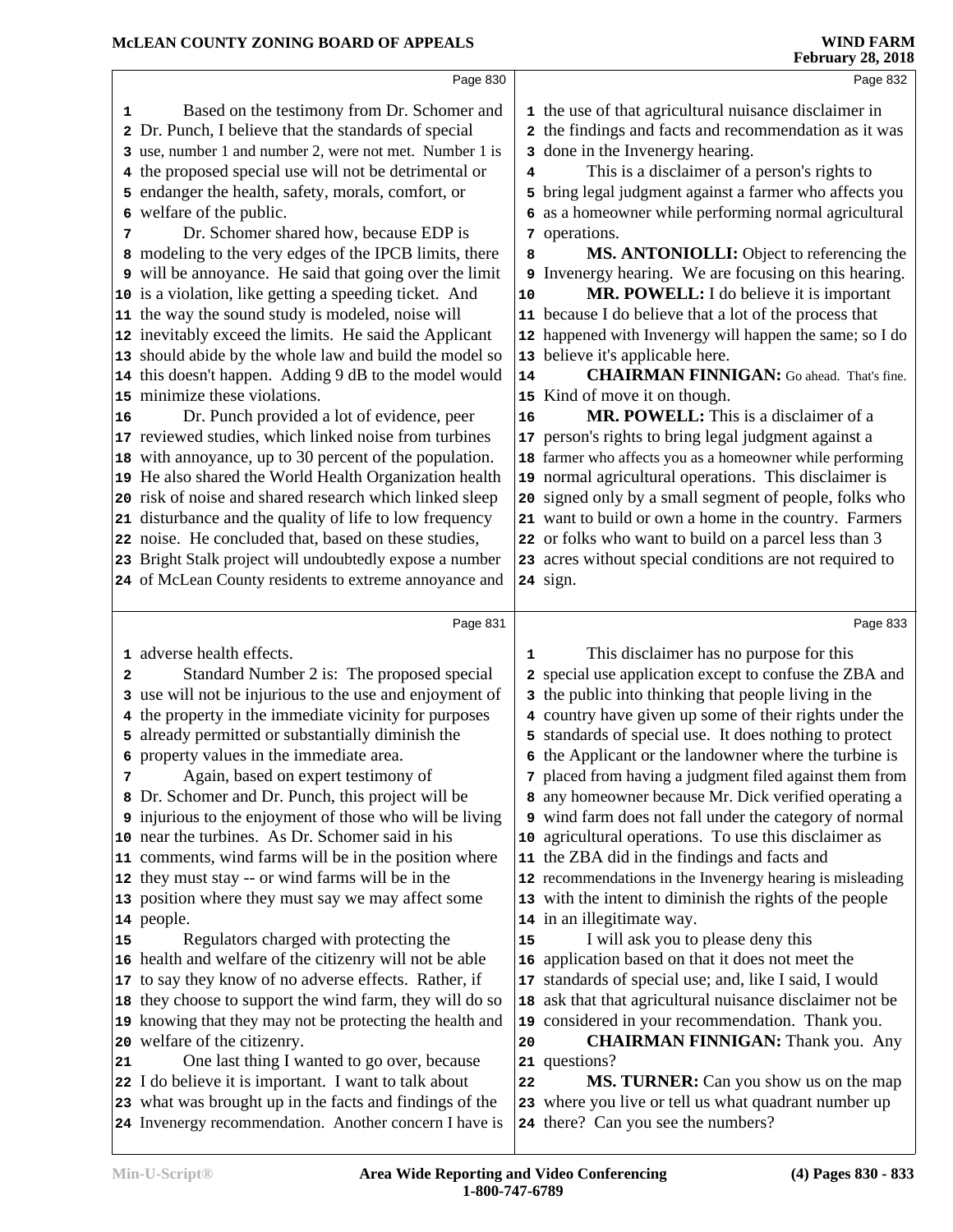### **McLEAN COUNTY ZONING BOARD OF APPEALS**

|    |                                                               |            | 1 CO1 001 1 201 2010                                     |
|----|---------------------------------------------------------------|------------|----------------------------------------------------------|
|    | Page 834                                                      |            | Page 836                                                 |
| 1  | <b>MR. POWELL:</b> Can I get up there and look?               |            | 1 people to be able to see what Henline Creek looked     |
| 2  | <b>MS. TURNER: Sure.</b>                                      |            | 2 like -- or looks like, I should say.                   |
| 3  | MR. POWELL: I believe it's 34.                                | 3          | <b>CHAIRMAN FINNIGAN:</b> We need to offer it as         |
| 4  | MS. TURNER: What's the nearest wind --                        |            | 4 an exhibit to consider then.                           |
| 5  | MR. POWELL: I believe it would be directly                    | 5          | MR. PETERSEN: That's fine.                               |
| 6  | behind me to the south.                                       | 6          | <b>CHAIRMAN FINNIGAN: I'll let Phil ask you</b>          |
| 7  | MS. TURNER: T33?                                              |            | 7 questions.                                             |
| 8  | MR. POWELL: Uh-huh. But that being said, I                    | 8          | <b>MR. PETERSEN:</b> I'm listed as 4. Is that            |
|    | <b>9</b> know there's some space in there. My concern is that |            | 9 what you're looking for?                               |
|    | 10 once this project is approved, that it will open the       | ${\bf 10}$ | MR. DICK: We'll call this Supporter's                    |
|    | 11 door for more projects and add more turbines.              |            | 11 Exhibit 1.                                            |
| 12 | MS. TURNER: Thank you.                                        | 12         | <b>CHAIRMAN FINNIGAN:</b> I guess no one has a           |
| 13 | <b>CHAIRMAN FINNIGAN: Questions from the</b>                  |            | 13 problem with this being an exhibit? Nobody said       |
|    | 14 staff?                                                     |            | 14 anything. We'll put that in the record. Thank you.    |
| 15 | MR. DICK: No.                                                 | 15         | MR. PETERSEN: There's just three pictures                |
| 16 | <b>CHAIRMAN FINNIGAN:</b> Would anyone in the                 |            | 16 in there. It's not a big deal. The pictures that I'm  |
|    | 17 audience have questions of this witness?                   |            | 17 showing you, some are looking east from 3200 East     |
| 18 | (No response.)                                                |            | 18 Road, and another one is looking west from 3300 East  |
| 19 | <b>CHAIRMAN FINNIGAN: Thank you.</b>                          |            | 19 Road. The other picture is from the Henline Creek in  |
| 20 | MR. DICK: Alan Petersen.                                      |            | 20 its original state. This picture is very close to     |
| 21 | <b>CHAIRMAN FINNIGAN:</b> Would you like to be                |            | 21 where it runs into the Mackinaw River. As you can     |
|    | 22 sworn in?                                                  |            | 22 see, the original has a lot of wooded area around it. |
| 23 | MR. PETERSEN: Yes.                                            | 23         | The pictures where the drainage district is              |
| 24 | (Alan Petersen sworn.)                                        |            | 24 is tax supported by the farmers and landowners that   |
|    |                                                               |            |                                                          |
|    | Page 835                                                      |            | Page 837                                                 |
| 1  | <b>CHAIRMAN FINNIGAN:</b> State your name and                 |            | 1 drain into it.                                         |
| 2  | address and spell your last name, please.                     | 2          | As you can see, it has deep ditch banks to               |
| 3  | MR. PETERSEN: Alan Petersen, A-l-a-n                          |            | 3 allow for good drainage. As you also can see in those  |
| 4  | P-e-t-e-r-s-e-n. 23284 North 3300 East Road, Colfax.          |            | 4 pictures, there's no eroded ditch banks and no trees.  |
| 5  | Forgive me. I'm a little nervous. I've                        |            | 5 It is a drainage ditch in a drainage district.         |
|    | 6 lived in Lawndale Township my entire life, and our          | 6          | I believe the 500-foot setback for this area             |
|    | 7 family has farmed and has owned farmland in Lawndale        |            | 7 would be appropriate. I also believe that the study    |
|    | 8 Township for over 100 years.                                |            | 8 that Dr. Shank and Mr. Capparella were talking about   |
| 9  | The roads in our township are very important                  |            | 9 the other evening would be very beneficial for McLean  |
|    | 10 to us as it is our means to get to work, to move our       |            | 10 County and the state of Illinois.                     |
|    | 11 grain, and so forth.                                       | 11         | My family and I are fully supportive of this             |
| 12 | As a resident farmer and a township trustee,                  |            | 12 project. Thank you for your time and patience.        |
|    | 13 I have every confidence that the roads that are            | 13         | <b>CHAIRMAN FINNIGAN: Thank you. Any</b>                 |
|    | 14 affected by the project will be brought back to our        |            | 14 questions from the Board?                             |
|    | 15 satisfaction by EDP Renewables, if not better.             | 15         | MR. DEAN: I appreciate these pictures                    |
| 16 | My wife and I live within one quarter mile                    |            | 16 because, being a farmer down south here, we have      |
|    | 17 of the Henline Creek. The Henline Creek is in the          |            | 17 drainage ditches too. I was struggling with how       |
|    | 18 Lawndale-Cropsey Drainage District, which is dredged       |            | 18 Henline Creek, how it was described. When was the     |
|    | 19 out on a regular basis. It also takes out the tree         |            | 19 last time this was cleaned?                           |
|    | 20 saplings along the drainage ditch as needed.               | 20         | MR. PETERSEN: Last time -- it's only been a              |
| 21 | I have some pictures to hand out.                             |            | 21 couple of years ago. They did clean up the trees this |
| 22 | <b>CHAIRMAN FINNIGAN:</b> You want these to be as             |            | 22 past year. And they were just down there fixing, you  |
|    | 23 an exhibit?                                                |            | 23 know, where the tile gets broke off at the end.       |
| 24 | MR. PETERSEN: Whatever. I just wanted you                     |            | 24 They've done a couple of that. But they made it       |
|    |                                                               |            |                                                          |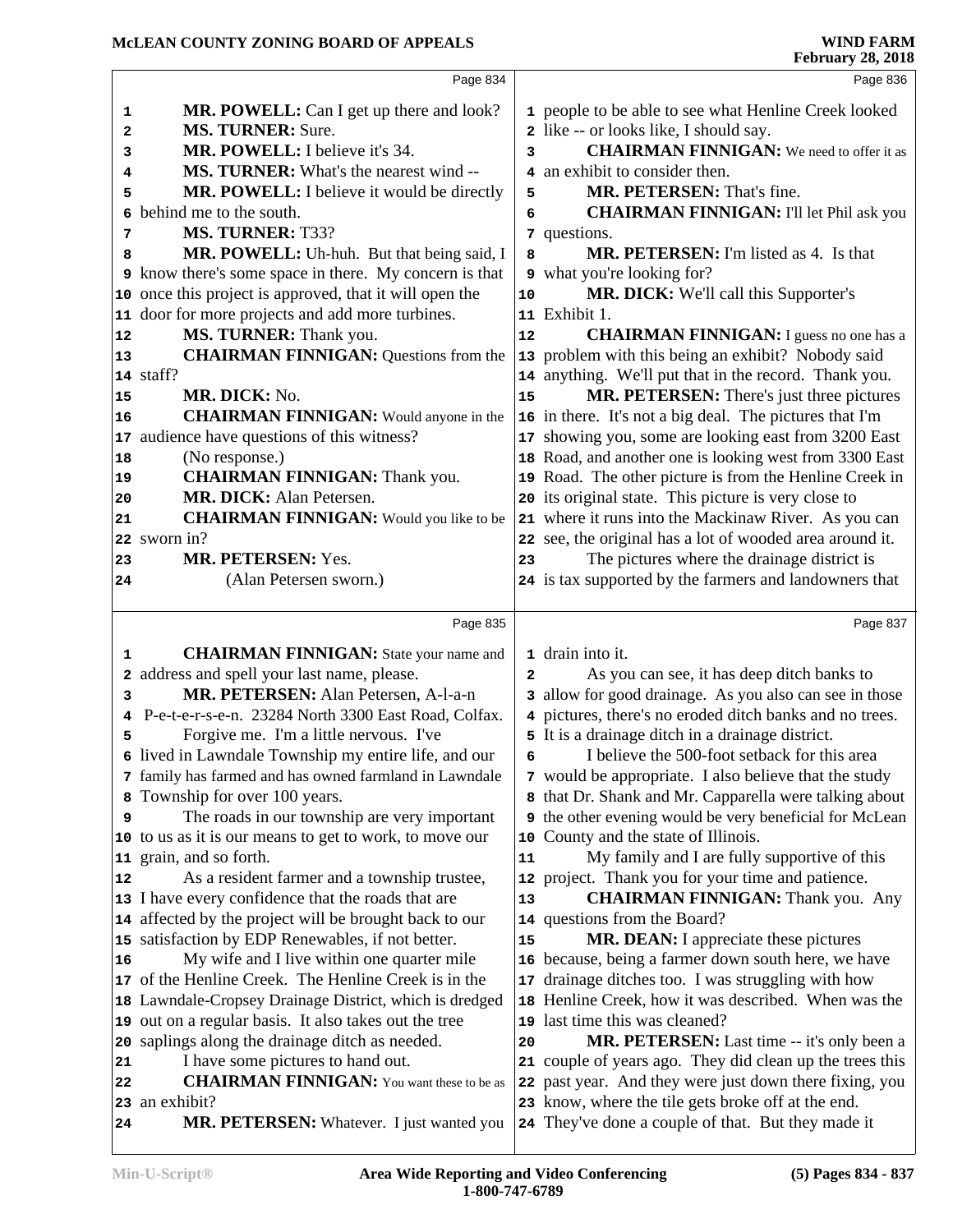|    | Page 838                                                 |              | Page 840                                                      |  |
|----|----------------------------------------------------------|--------------|---------------------------------------------------------------|--|
|    | 1 fairly well with the tax base we have.                 | 1            | MR. DICK: Do you use crop dusters on your                     |  |
| 2  | MR. DEAN: I appreciate Mr. Capparella's --               |              | 2 fields?                                                     |  |
|    | 3 Dr. Capparella's comments too about the cool water and | 3            | MR. PETERSEN: We have in the past sprayed                     |  |
|    | 4 how it does benefit the life down there, but you would |              | 4 our wheat with fungicide, which is like 40 acres; and       |  |
|    | 5 think the dredging would disrupt it.                   |              | 5 that's about it. If we do any other, it is done by          |  |
| 6  | MR. PETERSEN: Well, I wouldn't think so,                 | 6            | ground.                                                       |  |
|    | 7 but that's not my expertise.                           | 7            | MR. DICK: Thank you.                                          |  |
| 8  | MR. DEAN: I understand. Thank you.                       | 8            | <b>CHAIRMAN FINNIGAN:</b> Would anyone have                   |  |
| 9  | <b>CHAIRMAN FINNIGAN:</b> I know you're not an           | 9            | questions of this witness?                                    |  |
|    | 10 expert, but you've looked at that creek a lot, I'm    | 10           | MR. LUETKEHANS: Real quick, Mr. Petersen.                     |  |
|    | 11 sure, over the years?                                 |              | 11 If the setback is enforced at the Henline Creek, how       |  |
| 12 | MR. PETERSEN: My whole life.                             |              | 12 many turbines would you lose, if any?                      |  |
| 13 | <b>CHAIRMAN FINNIGAN:</b> Is there life in it? I         | 13           | MR. PETERSEN: If it was set back to what?                     |  |
|    | 14 mean, is there --                                     | 14           | MR. LUETKEHANS: To half mile, I think is                      |  |
| 15 | MR. PETERSEN: There's fish, yes.                         |              | 15 what they requested, right?                                |  |
| 16 | <b>CHAIRMAN FINNIGAN:</b> So there is some fish in       | 16           | MR. PETERSEN: If it was set back to half a                    |  |
|    | $17$ it?                                                 |              | 17 mile, we would probably lose three.                        |  |
| 18 | MR. PETERSEN: Oh, yes.                                   | 18           | MR. LUETKEHANS: Okay. Thanks.                                 |  |
| 19 | <b>CHAIRMAN FINNIGAN:</b> They come back up              | 19           | <b>CHAIRMAN FINNIGAN:</b> Any other questions?                |  |
|    | 20 through the Mackinaw?                                 | 20           | MR. DEAN: Which turbines are you referring                    |  |
| 21 | MR. PETERSEN: I would assume so. I'm not a               |              | 21 to in your area? 162?                                      |  |
|    | 22 biologist or whatever you want to call it that takes  | 22           | MR. PETERSEN: Yes, 162 and T60 and 61, I                      |  |
|    | 23 care of that. I've lived there, like I said, my whole |              | 23 believe. We are clear on the far southern edge of the      |  |
|    | 24 life. I fished in it when I was a kid. When I was a   |              | 24 project.                                                   |  |
|    |                                                          |              |                                                               |  |
|    | Page 839                                                 |              | Page 841                                                      |  |
|    | 1 kid, that creek was different.                         | 1            | MR. DEAN: Okay. Thank you.                                    |  |
| 2  | <b>CHAIRMAN FINNIGAN:</b> It was more meandering?        | $\mathbf{2}$ | MR. BUTLER: Gary Butler. Hi, Alan.                            |  |
| 3  | MR. PETERSON: More meandering. It was not                | 3            | MR. PETERSEN: Hi, Gary.                                       |  |
|    | 4 dredged out very regular. The tax base was very        | 4            | MR. BUTLER: Alan, do you know anything                        |  |
|    | 5 small. And being with all the farmers tiling anymore,  | 5            | about mussels?                                                |  |
|    | 6 it's been picked up very aggressive. Because of all    | 6            | MR. PETERSEN: No, I do not.                                   |  |
|    | 7 the tiling that goes into the land, the drainage is    | 7            | MR. BUTLER: Well, I didn't either, but my                     |  |
|    | 8 quicker.                                               |              | 8 sister has walked every tributary, creek, and stream        |  |
| 9  | <b>CHAIRMAN FINNIGAN:</b> Okay. Thank you very           |              | <b>9</b> in the state of Illinois with a natural history. She |  |
|    | 10 much. Questions from staff?                           |              | 10 works for the INDNR. Through a grant through US Water      |  |
| 11 | MR. DICK: Do you have any turbines on your               | 11           | Service, I've learned a lot about mussels and what            |  |
|    | 12 property?                                             |              | 12 value they are to filter our water.                        |  |
| 13 | MR. PETERSEN: There is some proposed,                    | 13           | <b>CHAIRMAN FINNIGAN:</b> I want you to talk, but             |  |
|    | 14 correct. Yes.                                         |              | 14 this is just for questions. If you want to testify to      |  |
| 15 | MR. DICK: Do you know how many?                          |              | 15 that, you can come back and testify.                       |  |
| 16 | MR. PETERSEN: Right now, there is four.                  | 16           | MR. BUTLER: Okay. Well, 70 percent of the                     |  |
| 17 | MR. DICK: How do you think this will affect              | 17           | highly valued unique mussel resources are in the              |  |
|    | 18 your agricultural operation?                          |              | 18 Henline Creek and Frog Alley.                              |  |
| 19 | MR. PETERSEN: I believe -- we farmed around              | 19           | <b>CHAIRMAN FINNIGAN:</b> We're going to have to              |  |
|    | 20 that Henline Creek. We got a hedgerow around.         |              | 20 call you back. If you have a question for him, you         |  |
|    | 21 Farming around an obstacle like that is not a big     |              | 21 can ask the question, but you're getting into              |  |
|    | 22 deal, to be honest with you. It's not the perfect     |              | 22 testifying. You can come back and do that but not at       |  |
|    | 23 scenario, but it is not a big deal for the big        |              | 23 this point.                                                |  |
|    | 24 equipment anymore, not to me.                         | 24           | MR. BUTLER: Okay. I just was wondering if                     |  |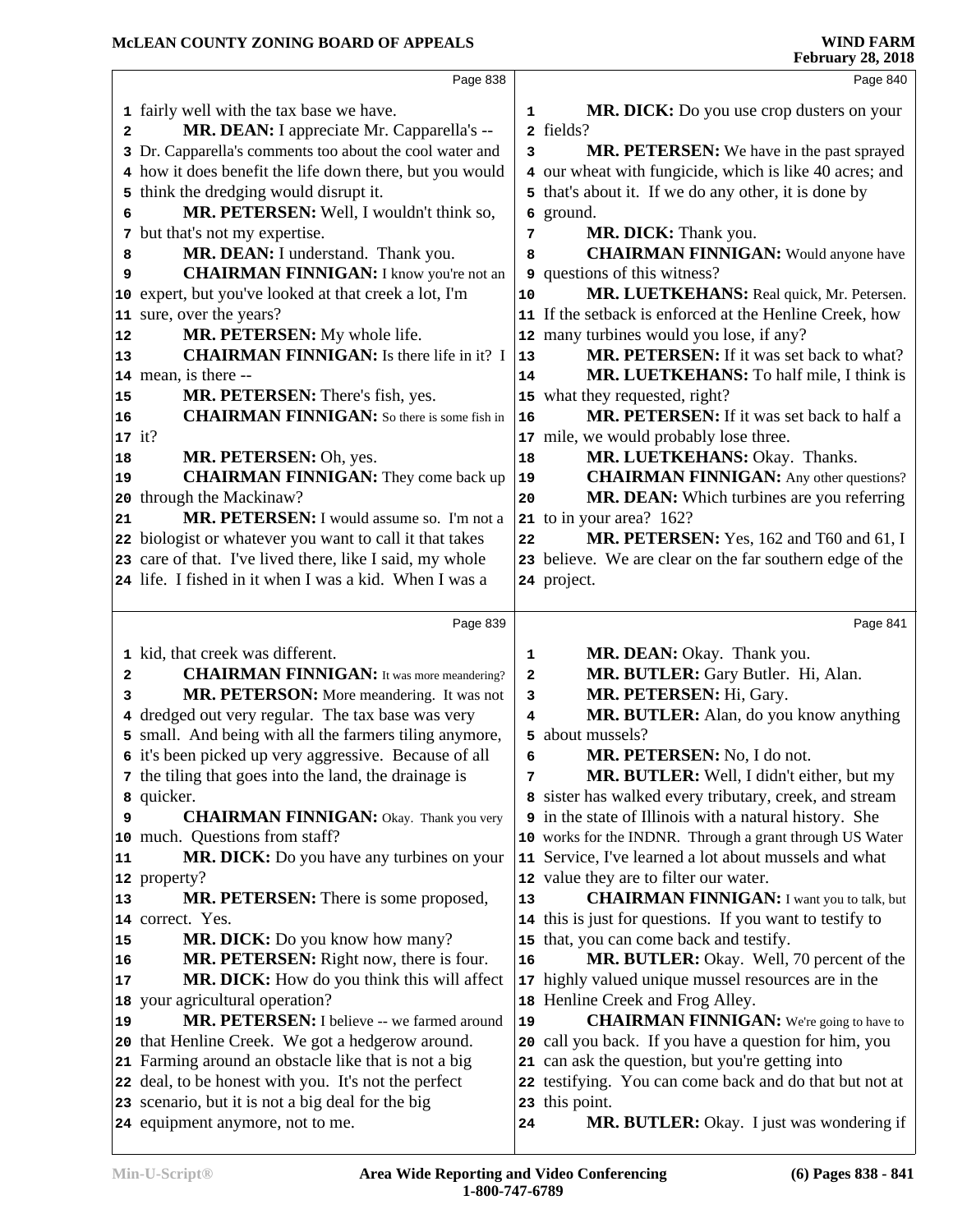|                | Page 842                                                  |    | Page 844                                                      |
|----------------|-----------------------------------------------------------|----|---------------------------------------------------------------|
|                | 1 he knew how many mussels were in that creek.            |    | 1 out to my truck one morning, and somebody threw a bolt      |
| $\overline{a}$ | <b>CHAIRMAN FINNIGAN:</b> You can ask him that            |    | 2 through my window because it had a wind turbine on it,      |
|                | 3 question.                                               |    | 3 on my truck.                                                |
| 4              | MR. PETERSEN: I do not know.                              | 4  | All the issues that have been spoken about,                   |
| 5              | MR. BUTLER: I don't either, but she did.                  | 5  | the shadow flicker, the noise, animals and everything         |
| 6              | Thank you.                                                |    | 6 to that extent, birds, bats, I tried to think of how        |
| 7              | MR. DEAN: We'll look forward to you coming                |    | 7 many bats and birds that I've found at towers that had      |
| 8              | back.                                                     |    | 8 been hit or whatever, to that extent.                       |
| 9              | <b>CHAIRMAN FINNIGAN:</b> Any other questions? I          | 9  | I think, in the last five years, I've                         |
| 10             | think you're safe. Thank you for coming up. It will       | 10 | actually only seen or heard of about five to six bats,        |
| 11             | be easier next time.                                      |    | 11 maybe two to three birds. And that's going across the      |
| 12             | <b>MR. DICK:</b> Brian Beyers (phonetic)?                 |    | 12 entire US and 25 different farms.                          |
| 13             | (No response.)                                            | 13 | I believe there's a lot of misinformation                     |
| 14             | MR. DICK: Dustan Haase?                                   |    | 14 that scares people out on the Internet. And we all         |
| 15             | <b>CHAIRMAN FINNIGAN:</b> Would you like to be            | 15 | know that everything on the Internet is true.                 |
|                | 16 sworn in?                                              |    | 16 Everyone believes everything on the Internet.              |
| 17             | MR. HAASE: Yes, sir.                                      | 17 | But from my experience being around it,                       |
| 18             | (Dustan Haase sworn.)                                     |    | 18 there's not a whole lot of negative impacts. As far        |
| 19             | <b>CHAIRMAN FINNIGAN:</b> State your name and             |    | 19 as sound goes, you can hear them a little bit. But if      |
| 20             | address. Spell your last name, please.                    |    | 20 it's windy, you hear the wind. It is something that        |
| 21             | MR. HAASE: Dustan Haase, D-u-s-t-a-n,                     |    | 21 you get used to, I would say. I don't even notice          |
|                | 22 H-a-a-s-e, 619 East Dodge, Farmer City, Illinois.      |    | 22 anymore. I might have noticed it the first couple          |
| 23             | So please forgive me. I'm a little nervous                |    | 23 times was around them, but then you just kind of           |
|                | 24 doing this, but I wanted to come up here and speak to  |    | 24 attribute it to that's just what it sounds like            |
|                |                                                           |    |                                                               |
|                |                                                           |    |                                                               |
|                | Page 843                                                  |    | Page 845                                                      |
|                | $1$ it.                                                   |    | 1 outside when the wind blows. Then you have 100 other        |
| $\mathbf{2}$   | I am a wind technician for EDP. I have                    |    | 2 things that are making sound out there. You have the        |
|                | 3 worked on turbines for the last five years of my life   |    | 3 grain bins, the farm equipment, and everything to that      |
|                | 4 and EDP the last eight months at Twin Groves.           |    | 4 extent.                                                     |
| 5              | Through my experience -- I kind of wanted to              | 5  | Shadow flicker, I think I've actually only                    |
|                | 6 give you my experience over the last years. For me      |    | 6 had two experiences of it in the last five years. One       |
|                | 7 personally, it has given me a lot better life, to be    |    | 7 of it was sitting in one of our offices. I seen it          |
|                | 8 able to work and to give me a good job and also the     |    | 8 through the window for maybe five minutes. I know           |
|                | 9 opportunity -- I'm from rural Central Illinois, not     |    | <b>9</b> people have a lot of worries about it, but I think a |
|                | 10 McLean County, but I'm actually from -- I used to work |    | 10 lot of it comes down to something new coming in. I         |
|                | 11 on the California Ridge over on the other side of      |    | 11 would urge people to not be afraid of change, I would      |
| 12             | Champaign. I'm from that area.                            |    | 12 say.                                                       |
| 13             | The turbines coming in and everything has                 | 13 | I guess that's really all I have to say.                      |
|                | 14 really gave me a great opportunity that a lot of       |    | 14 Change is not always a bad thing.                          |
|                | 15 people that I grew up with weren't able to get, I      | 15 | <b>CHAIRMAN FINNIGAN:</b> Thank you. Any                      |
|                | 16 suppose. I've been able to travel all over the         |    | 16 questions?                                                 |
|                | 17 country and do a lot of things that most people don't  | 17 | MR. BANGERT: I know you said you're from                      |
|                | 18 get to do because of the wind turbines coming in.      |    | 18 Farmer City. Have you ever lived near one or in            |
| 19             | I think I've been to 25 different wind farms              |    | 19 proximity of a wind farm?                                  |
|                | 20 in the last five years, traveling and working in the   | 20 | MR. HAASE: I live in Farmer City right now.                   |
|                | 21 state.                                                 |    | 21 I've never actually lived in a house next to them.         |
| 22             | The bad experiences that I've had, I can't                |    | 22 But like one of the other gentlemen said, we work a        |
|                | 23 really tell you any, except for one was just a         |    | 23 lot of long hours; so I kind of attribute a lot of my      |
|                | 24 community issue that people didn't like us. I came     |    | 24 last five years to living in a turbine. I've spent 16      |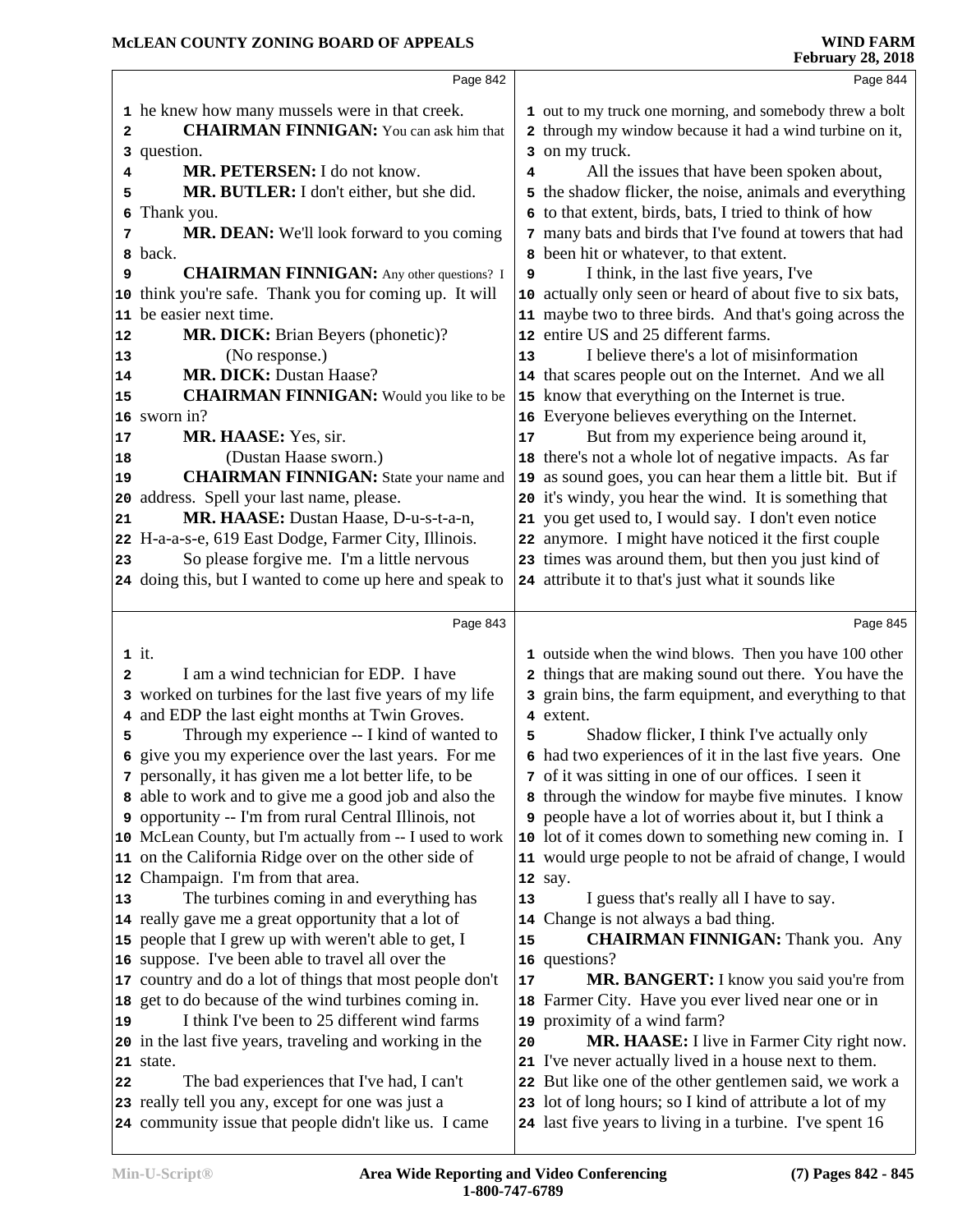|    | Page 846                                                                                                  |    | Page 848                                                                                                          |  |
|----|-----------------------------------------------------------------------------------------------------------|----|-------------------------------------------------------------------------------------------------------------------|--|
|    | 1 hours working on one and being around them, 16, 18                                                      | 1  | <b>MR. HAASE:</b> It depends on what the issue                                                                    |  |
|    | 2 hours a day a lot of times, actually. But I've never                                                    |    | 2 exactly is with it. You have times where bearings do                                                            |  |
|    | 3 actually lived right next to one.                                                                       |    | 3 go out. Gear boxes do go bad. As far as that making                                                             |  |
| 4  | MR. BANGERT: So a brief description of a                                                                  |    | 4 more noise, it's not something that normally brings                                                             |  |
| 5  | wind mill tech, what is involved there?                                                                   |    | 5 the noise down to the ground. If I'm up inside of it,                                                           |  |
| 6  | MR. HAASE: I climb multiple times a day                                                                   |    | 6 running it and testing it and trying to find the                                                                |  |
| 7  | sometimes. Do the maintenance of them. I've done                                                          |    | 7 issue, I can hear it up there; but it's not something                                                           |  |
| 8  | pretty much every aspect of maintenance on turbines,                                                      |    | 8 you can hear on the ground standing right under it, in                                                          |  |
|    | <b>9</b> from troubleshooting to preventative maintenance to                                              |    | 9 my experience at least.                                                                                         |  |
|    | 10 large correctives where we bring cranes in. I've even                                                  | 10 | MR. KURITZ: And how often or how likely do                                                                        |  |
|    | 11 been involved in doing a bird and bat study when we                                                    |    | 11 these issues come up, I guess?                                                                                 |  |
|    | 12 were actually testing bat deterrent systems on another                                                 | 12 | MR. HAASE: I would say, with the newer                                                                            |  |
|    | 13 farm.                                                                                                  |    | 13 turbines, it's a lot less frequent. Over the last                                                              |  |
| 14 | There's a plethora of things, I would say,                                                                |    | 14 five years that I've noticed -- and I didn't even say                                                          |  |
|    | 15 even maintaining the roads. I've done a little bit of                                                  |    | 15 it, but I even went to college for this before I got                                                           |  |
| 16 | trying to help maintain the roads and whatnot.                                                            |    | 16 into it. So over the last seven years, I guess, of me                                                          |  |
| 17 | MR. BANGERT: Thank you.                                                                                   |    | 17 actually paying attention to the manufacturers of the                                                          |  |
| 18 | MS. CARLTON: Have you ever worked on a wind                                                               |    | 18 turbines and how they've been maintained and                                                                   |  |
|    | 19 turbine as big as these?                                                                               |    | 19 everything like that, if they're maintained well, they                                                         |  |
| 20 | MR. HAASE: I was going to mention that.                                                                   |    | 20 do last a lot better.                                                                                          |  |
|    | 21 I've worked on ones as small as the ones in Twin                                                       | 21 | The newer turbines of today are being                                                                             |  |
|    | 22 Groves, and I've worked on ones that are as big as the                                                 |    | 22 manufactured to a lot higher standards because they                                                            |  |
|    | 23 ones they are proposing for Bright Stalk.                                                              |    | 23 have found issues in the way they've been designed                                                             |  |
| 24 | I will say the only difference that I can                                                                 |    | 24 over the last 10, 15 years, enough to mitigate the                                                             |  |
|    |                                                                                                           |    |                                                                                                                   |  |
|    |                                                                                                           |    |                                                                                                                   |  |
|    | Page 847                                                                                                  |    | Page 849                                                                                                          |  |
|    | 1 notice in them is that, when I get up to about 280                                                      |    | 1 reasons why -- reasons for failure, I'd say; so it is                                                           |  |
|    | 2 feet, there's another 50 foot for me to climb. So                                                       |    | 2 a lot less common.                                                                                              |  |
|    | 3 that's kind of -- that's the only negative impact that                                                  | з  | MR. KURITZ: The new serrated tips on the                                                                          |  |
|    | 4 I can tell about those.                                                                                 |    | 4 blades, how much difference in the noise and the                                                                |  |
| 5  | The extra 50 feet that it brings in is more                                                               |    | 5 whoosh is there in the noise-attenuating blades?                                                                |  |
|    | 6 of an impact to the technicians than, I'd say, anybody                                                  | 6  | MR. HAASE: I haven't worked on the specific                                                                       |  |
|    | 7 else. It sounds scary to a lot of people, talking                                                       |    | 7 model that's being proposed, but I have worked on                                                               |  |
|    | 8 about machines that are a lot bigger and whatnot; but                                                   |    | 8 other towers that have similar systems. GE has a                                                                |  |
|    | <b>9</b> if you look at the aspect of them, if you go look at                                             |    | 9 system like that. Siemens has a system like that.                                                               |  |
|    | 10 one that is around an 80-meter hub height and compare                                                  |    | 10 I've worked around both of those. It does make a                                                               |  |
|    | 11 it to one that is 99 meters, you really can't tell the<br>12 difference a lot.                         |    | 11 noticeable difference, surprisingly, more than not,                                                            |  |
| 13 |                                                                                                           | 13 | 12 from my opinion.                                                                                               |  |
|    | I never actually realized how big they were<br>14 until I sat up under one. You can't judge the height    | 14 | MR. KURITZ: Thank you.<br>MR. HAASE: Yes, sir.                                                                    |  |
|    | 15 of it just by looking at it from underneath. There's                                                   | 15 | <b>CHAIRMAN FINNIGAN:</b> You ever have to check                                                                  |  |
|    | 16 really not a detrimental difference between the                                                        |    | 16 for cracks in the blades?                                                                                      |  |
| 17 | smaller ones to compare to the slightly bigger ones.                                                      | 17 | MR. HAASE: Yeah. I don't know the                                                                                 |  |
| 18 | MS. CARLTON: It's not a noticeable --                                                                     |    | 18 maintenance cycle of this turbine, but most have where                                                         |  |
| 19 | <b>MR. HAASE:</b> No. I've never been able to                                                             |    | 19 we visit one to two times a year.                                                                              |  |
|    | 20 notice it at all except for the fact I had another 50,                                                 | 20 | The newer systems do have monitoring for,                                                                         |  |
| 21 | 75 feet to climb in them; so there's that.                                                                |    | 21 like, blade vibration, so to speak, that if the                                                                |  |
| 22 | MR. KURITZ: So when they need maintenance,                                                                |    | 22 turbine was able to notice that there might be                                                                 |  |
|    | 23 a gear box goes out or starts going out or something,<br>24 how much noisier do they seem to get then? |    | 23 something going wrong with the blade, we will go out<br>24 and inspect it, take pictures of it, get binoculars |  |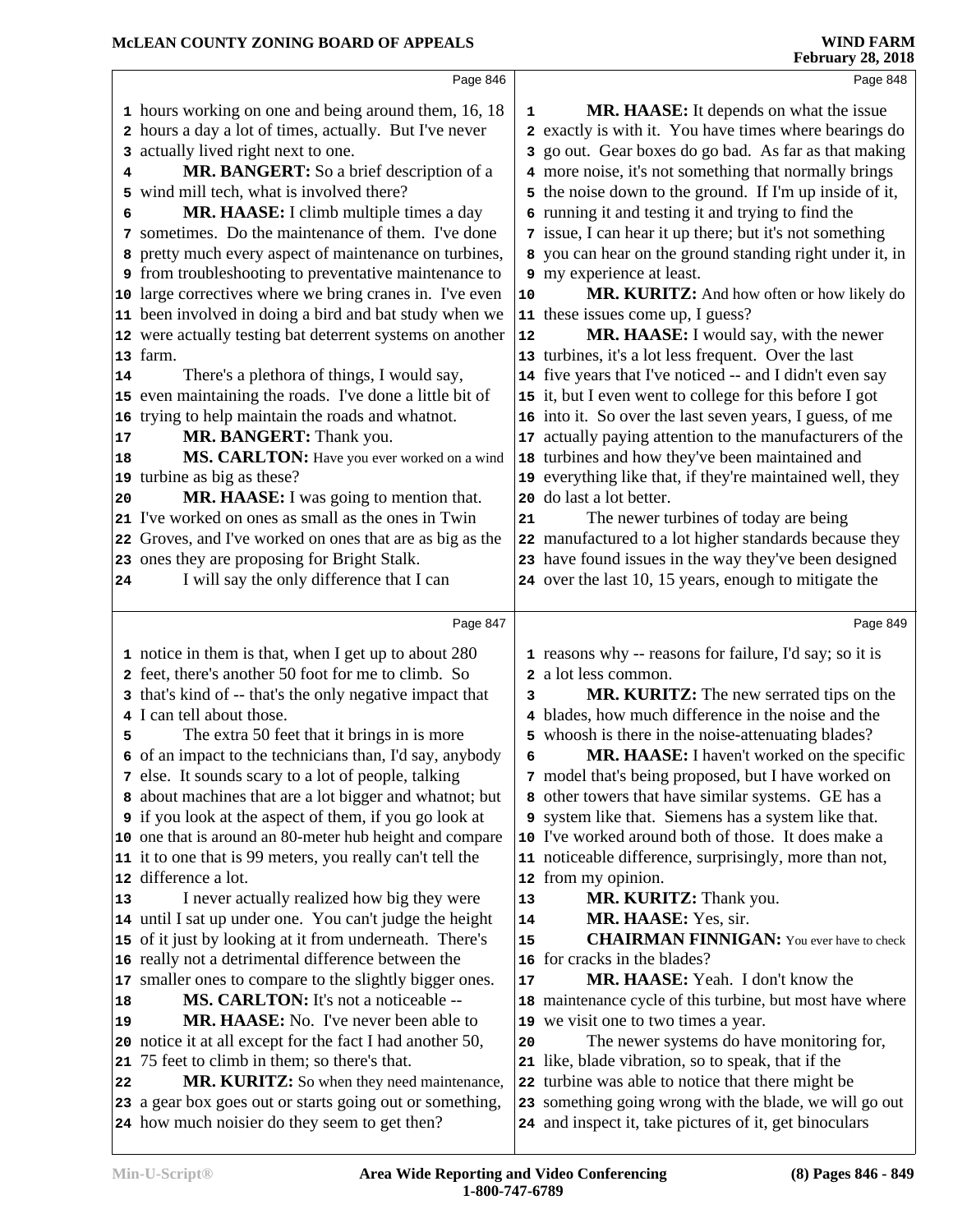|    | Page 850                                                  |    | Page 852                                                  |
|----|-----------------------------------------------------------|----|-----------------------------------------------------------|
|    | 1 out, high-powered camera, scope, and everything. But    |    | 1 through them, that runs through the generators. And     |
|    | 2 on a normal basis, you do check the blades at least     |    | 2 one half of it also has the oil for the gear box that   |
|    | 3 one to two times a year.                                |    | 3 runs through it to cool the oil off as well as it's     |
| 4  | Also, if a lightning storm comes through, we              |    | 4 going through the gear box.                             |
|    | 5 have lightning monitoring systems in most wind farms    | 5  | MR. DICK: Have you ever had any experience                |
|    | 6 that can determine the closest strike to a tower. If    |    | 6 where a bad gear box or a bad bearing would cause a     |
|    | 7 it's within a certain distance from the turbine, we     |    | 7 fire?                                                   |
|    | 8 will get, like, work orders, so to speak, to go out     | 8  | MR. HAASE: No, sir.                                       |
|    | <b>9</b> and inspect that blade to see if it was hit by   | 9  | MR. DICK: That's all I have.                              |
|    | 10 lightning, to double-check it.                         | 10 | <b>CHAIRMAN FINNIGAN:</b> Any questions?                  |
| 11 | <b>CHAIRMAN FINNIGAN:</b> What's the fix for that?        | 11 | Mr. Luetkehans?                                           |
|    | 12 How do they repair them?                               | 12 | MR. LUETKEHANS: You said you want to school               |
| 13 | MR. HAASE: There's multiple ways to repair                |    | 13 for this as well?                                      |
|    | 14 blades, either by doing a full-blade replacement --    | 14 | MR. HAASE: Yes, sir.                                      |
|    | 15 I've been a part of a lot of those for another         | 15 | MR. LUETKEHANS: So you're familiar with the               |
|    | 16 company. Their blades were manufactured a little       |    | 16 specifications on these?                               |
|    | 17 differently than Vestas' are.                          | 17 | MR. HAASE: As far as numbers go, I wouldn't               |
| 18 | There's full blade replacements, which                    |    | 18 say exactly.                                           |
|    | 19 involves bringing cranes in. Then you have rope        | 19 | MR. LUETKEHANS: I'm not talking about                     |
|    | 20 access. People will actually scale down the blade and  |    | 20 sound, just in general. You work on them on a regular  |
|    | 21 repair it in the air. There's also, like man lifts     |    | 21 basis, correct?                                        |
|    | 22 and baskets that we can drop down or like a -- call it | 22 | MR. HAASE: Yes, sir.                                      |
|    | 23 a Brunt (phonetic) lift that will actually -- it's     | 23 | MR. LUETKEHANS: Have you ever seen the                    |
|    | 24 like a boom truck, I guess. People can go up and work  |    | 24 safety zones that Vestas has put out that they         |
|    |                                                           |    |                                                           |
|    | Page 851                                                  |    | Page 853                                                  |
|    | 1 on them.                                                |    | 1 recommend?                                              |
| 2  | <b>CHAIRMAN FINNIGAN:</b> Thank you. Any other            | 2  | MR. HAASE: I have not.                                    |
|    | 3 questions?                                              | 3  | MR. LUETKEHANS: Okay. Thank you.                          |
| 4  | MR. DICK: Have you had any experience with                | 4  | <b>CHAIRMAN FINNIGAN:</b> Any other questions?            |
|    | 5 fires in the nacelle?                                   | 5  | MR. TAYLOR: Travis Taylor. Have you ever                  |
| 6  | MR. HAASE: No, sir.                                       |    | 6 seen where the gear boxes have become something wrong   |
| 7  | MR. DICK: Have you had any experience with                |    | 7 with them and it caused the turbine blades ever to be   |
|    | 8 a lot of heat in the nacelle?                           |    | 8 loose or wobbly or have any issues like that over       |
| 9  | <b>MR. HAASE:</b> With the operation of the gear          |    | 9 time?                                                   |
|    |                                                           |    |                                                           |
|    | 10 box, with it spinning a lot, you are going to get --   | 10 | MR. HAASE: No.                                            |
|    | 11 it helps out in the winter a lot. It helps it be a     | 11 | MR. TAYLOR: Have you ever seen big damage                 |
|    | 12 little bit warmer up there when we're working, after   |    | 12 from, like, storms, tornados, stuff like that, that    |
|    | 13 they've been running, but nothing -- no heat that      |    | 13 have ever cracked or broke or had issues like that     |
|    | 14 would actually cause, like, a fire.                    |    | 14 with them?                                             |
| 15 | If you want to touch on, like, seeing                     | 15 | MR. HAASE: I've seen different                            |
|    | 16 turbines that have caught fire, a lot of the actual    |    | 16 manufacturers' turbines have issues with that, but not |
|    | 17 fire issues that come from turbines are from turbines  |    | 17 specifically with Vestas' turbines.                    |
|    | 18 that have transformers up tower. I don't believe the   | 18 | <b>MR. TAYLOR:</b> That was all my questions.             |
|    | 19 V 136 has that. I think it's -- they've figured out    | 19 | <b>CHAIRMAN FINNIGAN:</b> Any other questions?            |
|    | 20 that issue and to leave the transformer down tower,    | 20 | MR. POWELL: Jeff Powell. I was just                       |
|    | 21 along with cooling systems. We have more core cooling  |    | 21 curious about some of the -- what are the industry     |
|    | 22 systems.                                               |    | 22 standards as far as maintenance; and is there anybody  |
| 23 | As far as the radiators that you see up on                |    | 23 that enforces, you know, your scheduling, like what    |
|    | 24 top of the turbines, they have coolant that runs       |    | 24 you do as far as lubrication and your checks?          |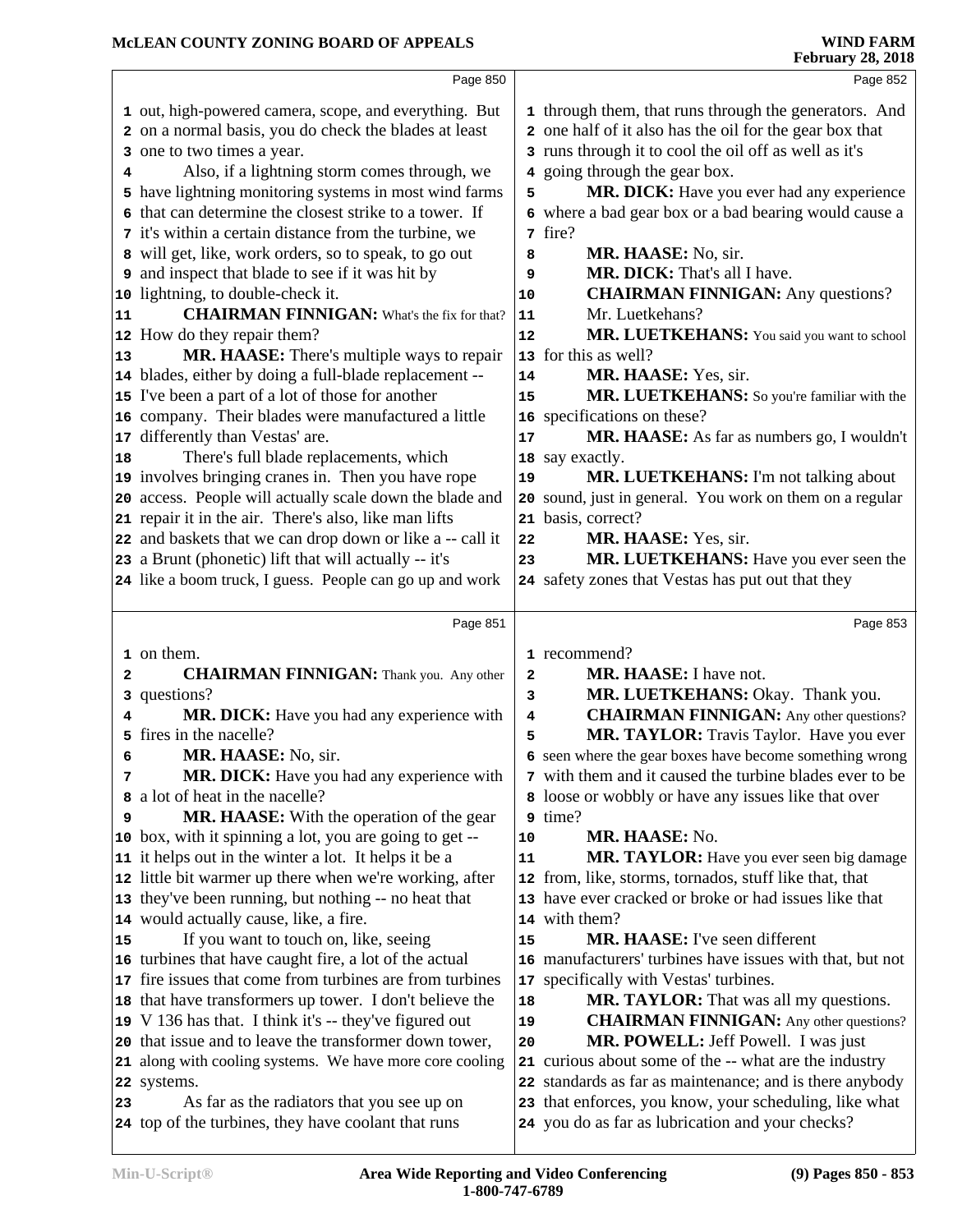|                                                                                                                                                                                                                                                                                                                                                                                                                                                                                                                                                                                                                                                                                                                                                                                                                                                                                                                                                                                                                                                                                                                                                                                                                                       | Page 856                                                                                                                                                                                                                                                                                                                                                                                                                                                                                                                                                                                                                                                                                                                                                                                                                                                                                                                                                                                                                                                                                                                                                                                                                                                                                                                       |
|---------------------------------------------------------------------------------------------------------------------------------------------------------------------------------------------------------------------------------------------------------------------------------------------------------------------------------------------------------------------------------------------------------------------------------------------------------------------------------------------------------------------------------------------------------------------------------------------------------------------------------------------------------------------------------------------------------------------------------------------------------------------------------------------------------------------------------------------------------------------------------------------------------------------------------------------------------------------------------------------------------------------------------------------------------------------------------------------------------------------------------------------------------------------------------------------------------------------------------------|--------------------------------------------------------------------------------------------------------------------------------------------------------------------------------------------------------------------------------------------------------------------------------------------------------------------------------------------------------------------------------------------------------------------------------------------------------------------------------------------------------------------------------------------------------------------------------------------------------------------------------------------------------------------------------------------------------------------------------------------------------------------------------------------------------------------------------------------------------------------------------------------------------------------------------------------------------------------------------------------------------------------------------------------------------------------------------------------------------------------------------------------------------------------------------------------------------------------------------------------------------------------------------------------------------------------------------|
| MR. HAASE: Yeah, absolutely. I mean, if we<br>1<br>2 have a tower that isn't maintained properly, it's not<br>going to produce what we want it to produce. So we<br>з<br>4 have a schedule that we have to keep to maintenance<br>5 the turbines in a certain period. I think most places<br>6 have, like, a 30-day allowance on your schedule that<br>7 you have to have a service done in between that time<br>a period.<br>MR. POWELL: Okay. I guess I'm just curious<br>9<br>10 what government body -- do you know what government<br>11 body enforces that that's done?<br>MR. HAASE: I don't think there's a<br>12<br>13 government body that would enforce that or enforce<br>14 maintenance on any other type of equipment at all.<br>15 But as far as I know, there isn't any government<br>16 agency that would enforce anything like that. It<br>17 mostly comes from higher-ups in a company that want to<br>18 have their assets perform at the level that they're<br>19 paying us to make them perform at.<br>MR. POWELL: I know it's different; but I<br>20<br>21 guess the reason why I was asking is because, like, an<br>22 airplane has to go through checks to see it's<br>23 maintained properly and certified. | 1 that at all, minus technicians having somebody else<br>2 tell them how to operate the towers, I guess.<br>MR. POWELL: What I'm trying to get at is --<br>3<br>4 the reason why I'm asking the question is -- I know<br>5 you guys are building this one, but the point I'm<br>6 trying to make is: I have the concern that some of<br>7 these companies -- I'm not accusing yours -- but they<br>8 build it and might not maintain it correctly and then<br>they sell it out.<br>9<br>MR. HAASE: Right. Well, with my<br>10<br>11 experience, I can't tell you how many different owners<br>12 of wind farm projects that I've been to their<br>projects. I mean, I've been to Invenergy, E.ON, EDP,<br>13<br>14 Duke, a plethora of other companies that own farms.<br>They all hold high standards, I guess. Even in my<br>15<br>experience in the last eight months, I think EDP<br>16<br>actually holds some of the highest standards out of<br>17<br>18 the companies that I've been to.<br>MR. POWELL: Just one last thing. I know<br>19<br>20 you're out there in the field working a lot. Do you<br>21 personally deal with, you know, if a neighbor has an<br>22 issue, like as far as a concern? Do you deal with,<br>23 you know, that? How does that process go?<br>MR. HAASE: To an extent. If -- I mean,<br>24 |
| MR. HAASE: Right.<br>24                                                                                                                                                                                                                                                                                                                                                                                                                                                                                                                                                                                                                                                                                                                                                                                                                                                                                                                                                                                                                                                                                                                                                                                                               |                                                                                                                                                                                                                                                                                                                                                                                                                                                                                                                                                                                                                                                                                                                                                                                                                                                                                                                                                                                                                                                                                                                                                                                                                                                                                                                                |
|                                                                                                                                                                                                                                                                                                                                                                                                                                                                                                                                                                                                                                                                                                                                                                                                                                                                                                                                                                                                                                                                                                                                                                                                                                       |                                                                                                                                                                                                                                                                                                                                                                                                                                                                                                                                                                                                                                                                                                                                                                                                                                                                                                                                                                                                                                                                                                                                                                                                                                                                                                                                |
| Page 855                                                                                                                                                                                                                                                                                                                                                                                                                                                                                                                                                                                                                                                                                                                                                                                                                                                                                                                                                                                                                                                                                                                                                                                                                              | Page 857                                                                                                                                                                                                                                                                                                                                                                                                                                                                                                                                                                                                                                                                                                                                                                                                                                                                                                                                                                                                                                                                                                                                                                                                                                                                                                                       |
| MR. POWELL: There's people flying on that.<br>1<br>That's different. I understand that.<br>2<br>You said you worked for other companies<br>з<br>before?<br>4<br>MR. HAASE: The last part you were talking<br>5<br>6 about, like comparing it to an airplane? There might<br>7 not be people flying in these, but me and my coworkers<br>8 are in them. We 100 percent want to have them<br><b>9</b> maintained so we're not going to have an issue or a<br>10 problem with them when we're working in them. We are<br>11 300 feet in the air. We don't want to run into an<br>12 issue that's going to hurt ourselves, let alone<br>13 anybody else in the area, if that helps.                                                                                                                                                                                                                                                                                                                                                                                                                                                                                                                                                       | 1 definitely we want to hear from you if you -- I mean,<br>2 if you have a turbine near you and one day it sounds a<br>3 little bit louder than the next or the last day and<br>4 you hear some strange noise, that's something that we<br>5 want to know about.<br>When we hear public complaints from the<br>6<br>7 areas, we do go out and address them and try to find<br>if there is an issue and what we have to do to<br>9 mitigate that. So that just -- that helps us.<br>I've never dealt directly with somebody with<br>10<br>11 a complaint, but I have gone out to, I guess, mitigate<br>that complaint and fix the issue.<br>12<br>MR. POWELL: Okay. Thank you.<br>13<br><b>CHAIRMAN FINNIGAN:</b> Any other questions?                                                                                                                                                                                                                                                                                                                                                                                                                                                                                                                                                                                          |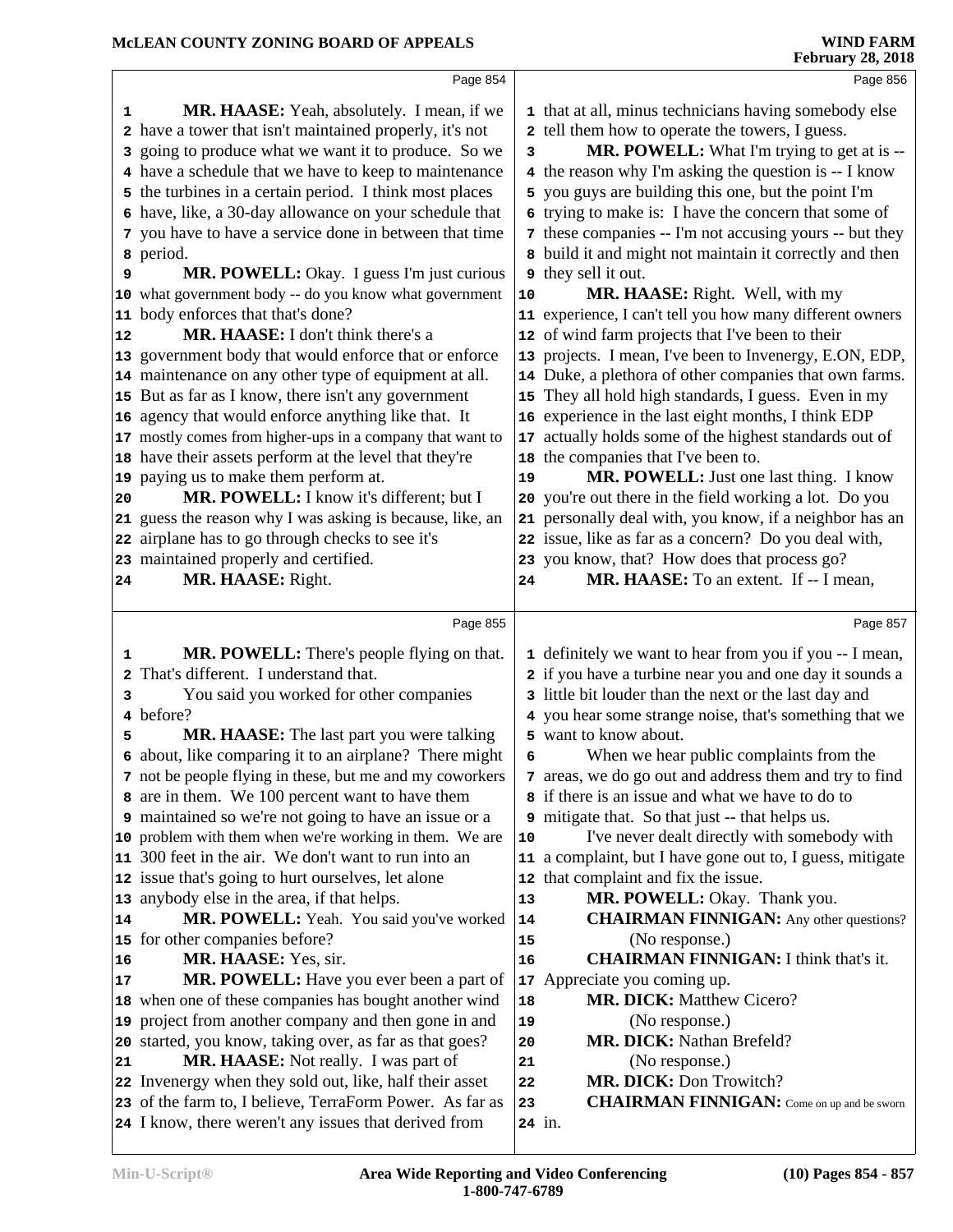|    | Page 858                                                       |                 | Page 860                                                  |  |
|----|----------------------------------------------------------------|-----------------|-----------------------------------------------------------|--|
| 1  | (Don Trowitch sworn.)                                          | 1               | Also, if there is any power lines that are                |  |
| 2  | <b>CHAIRMAN FINNIGAN:</b> State your name and                  |                 | 2 to cross the ditch, they can't be trenched through the  |  |
| 3  | address. Spell your last name.                                 |                 | 3 ditch. They have to be bored underneath the ditch.      |  |
| 4  | MR. TROWITCH: Donald Trowitch, 5 Carter                        | 4               | They need to be bored 8 feet underneath the bottom of     |  |
| 5  | Drive, Fairbury, Illinois. It's spelled                        | 5.              | the ditch at the present time.                            |  |
| 6  | T-r-o-w-i-t-c-h. I'm here on behalf of the Yates               | 6               | We need permanent markers -- if the lines                 |  |
|    | 7 Drainage District.                                           |                 | 7 are put under the ditch, permanent markers like they    |  |
| 8  | <b>CHAIRMAN FINNIGAN:</b> Do you have a handout?               |                 | 8 mark pipelines and everything for roads so we know      |  |
| 9  | MR. TROWITCH: I have a handout here.                           |                 | 9 exactly where they go through, which will facilitate    |  |
| 10 | <b>CHAIRMAN FINNIGAN:</b> Do you want it to be                 | 10 <sub>1</sub> | the cleaning of the ditch. Hopefully there will be        |  |
|    | 11 brought in as an exhibit for us?                            |                 | 11 enough safety measures in place that we won't ever get |  |
| 12 | <b>MR. TROWITCH: Yes.</b>                                      |                 | 12 into a transmission line.                              |  |
| 13 | I first want to say that the Yates Drainage                    | 13              | We have to know when -- if in fact they do                |  |
|    | 14 District is the Rooks Creek. It was established in          |                 | 14 cross, we need to have notification, and then one of   |  |
|    | 15 1916 in McLean County Circuit Court. The Court at           |                 | 15 our commissioners needs to be on the job to make sure  |  |
|    | 16 that time gave the rights to the individual people at       |                 | 16 that they are following all the recommendations.       |  |
|    | 17 -- or the commissioners of their district, which run        | 17              | That being said, the following pages just                 |  |
|    | 18 in three-year terms, to dredge the ditch, maintain it,      |                 | 18 show where the drainage district is, which is outlined |  |
|    | 19 and also be able to tax the people within the drainage      |                 | 19 in black. We go in Yates Township and a little bit in  |  |
|    | 20 districts for the funds to maintain and correct             |                 | 20 Lawndale. The yellow line followed down to the red X   |  |
|    | 21 problems within it and protect it, as it does drain         |                 | 21 on the Michael Cone farm, that's the exposed drainage  |  |
|    | 22 about 9,000 acres of productive farmland.                   |                 | 22 ditch that we maintain; and maintenance is performed   |  |
| 23 | Since it's been established, it has been                       |                 | 23 on it every five to seven years.                       |  |
|    | 24 made deeper to carry a larger volume of water. It has       | 24              | In our district, anyway, we encourage the                 |  |
|    |                                                                |                 |                                                           |  |
|    | Page 859                                                       |                 | Page 861                                                  |  |
|    | 1 improved the production of the farmland, and we want         |                 | 1 landowners or the tenants to remove all trees and       |  |
|    | 2 to keep it that way without any interference from any        |                 | 2 sprouts and things. Ditch maintenance is basically      |  |
|    | 3 outside sources. So we've come up with a small list          |                 | 3 cleaning out the islands and making so the flow of      |  |
|    | 4 of things that need to be looked at and followed to          |                 | 4 water goes through easily.                              |  |
|    | 5 maintain the integrity of the ditch.                         | 5               | There's another yellow line with a red line               |  |
| 6  | As it reads here -- do you all have your                       |                 | 6 through it, and that is a district tile. That           |  |
|    | 7 copies? "In efforts to maintain integrity of the             |                 | 7 district tile starts out in Section 23. It's a          |  |
|    | 8 drainage system and investment of time and effort by         |                 | 8 30-inch clay tile. It was put in around 1949 and it's   |  |
|    | <b>9</b> the drainage district, the Commissioners of the Yates |                 | 9 -- as you can imagine, it's very brittle. So as it      |  |
|    | 10 Drainage District request the following parameters be       |                 | 10 heads down south, there are wind towers scheduled for, |  |
|    | 11 considered and implemented in establishing the              |                 | 11 I think, in Section 34 and 33. And at that point, we   |  |
|    | 12 upcoming policy regarding wind tower improvements,          |                 | 12 advise not to have the cranes that erect these towers  |  |
|    | 13 including but not limited to the construction and           |                 | 13 cross the tile at that point because they will         |  |
|    | 14 installation of wind towers as follows:"                    |                 | 14 collapse the tile. If it is collapsed and they don't   |  |
| 15 | The turbine setback from the spoil banks of                    |                 | 15 know it, it could cause serious problems down the      |  |
|    | 16 the ditch be either 500 feet or the height of the wind      |                 | 16 road, plus the cost to repair the tile.                |  |
|    | 17 tower to be placed at the parcel in question,               | 17              | The next one would be page 4. That's where                |  |
|    | 18 whichever is greater.                                       |                 | 18 the wind towers are, and basically the ones in yellow  |  |
| 19 | That basically is in case something falls                      |                 | 19 are in the area where they theoretically could affect  |  |
|    | 20 off or whatever, you know, to violate the ditch, which      |                 | 20 the -- or get involved with our drainage system,       |  |
|    | 21 would probably happen during a storm when it's raining      |                 | 21 whether it be the tiles down south or the actual open  |  |
|    | 22 and whatever. So we want to maintain that so the            |                 | 22 ditch up to the north.                                 |  |
|    | 23 water does flow through the ditch and ends up in the        | 23              | I don't know if there would be any questions              |  |
|    | 24 Vermilion River.                                            |                 | 24 about putting it 8 feet under the drainage ditch, but  |  |
|    |                                                                |                 |                                                           |  |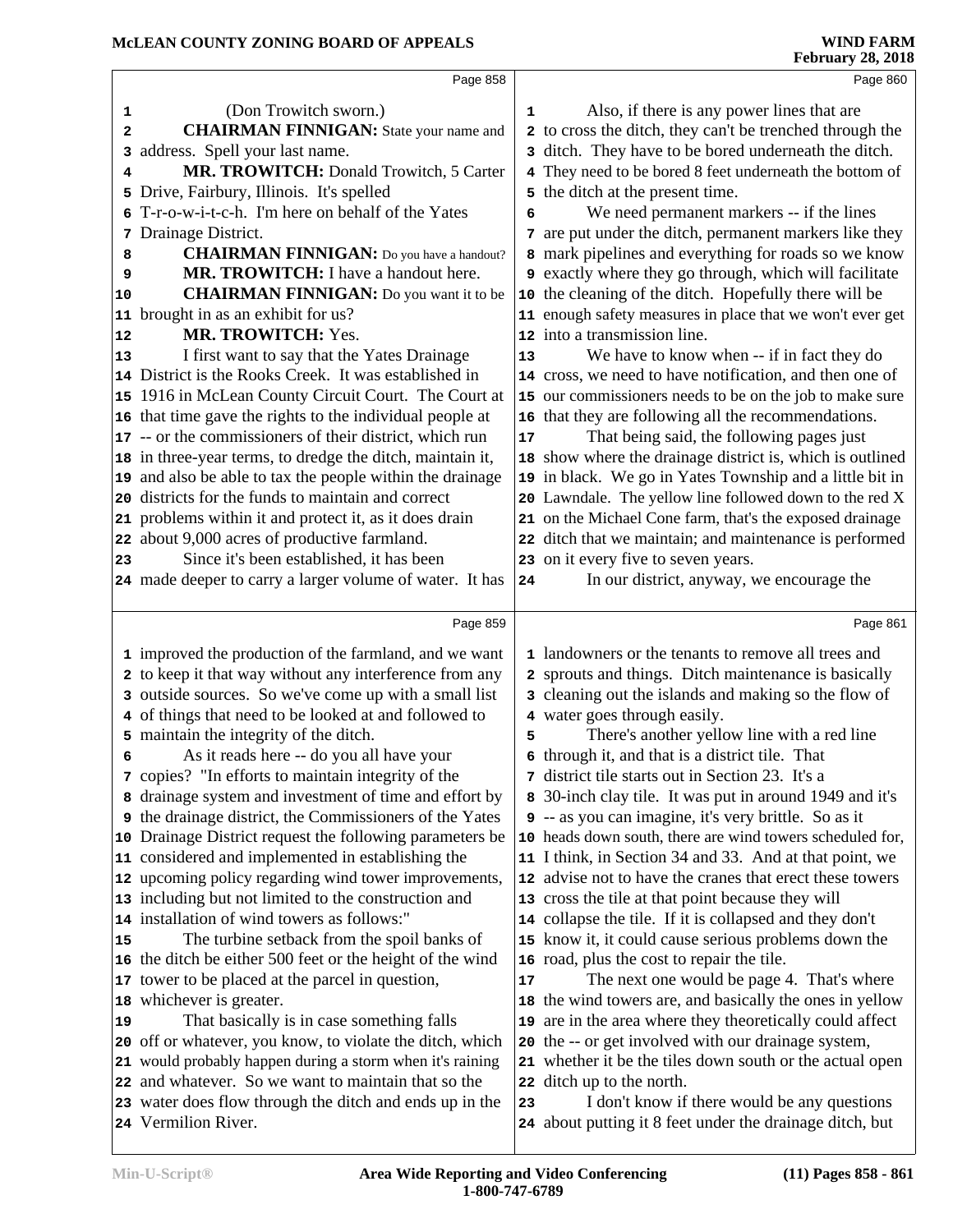|    | Page 862                                                                                                               |    | Page 864                                                                                                     |
|----|------------------------------------------------------------------------------------------------------------------------|----|--------------------------------------------------------------------------------------------------------------|
|    | 1 the last page shows the picture of pipelines that were                                                               |    | 1 of the biggest problems in the drainage ditches as far                                                     |
|    | 2 installed in 1926 under the drainage ditch at that                                                                   |    | 2 as keeping them clean is the surface water.                                                                |
|    | 3 time. I don't know exactly how far, ; but, as you can                                                                | 3  | It's not the tile water that causes the                                                                      |
|    | 4 see now, they are exposed. They do cause a problem to                                                                |    | 4 problem. It's the surface water, because it comes in                                                       |
|    | 5 the ditch. They hit that and erode it.                                                                               |    | 5 so fast and it carries -- with the no till and minimum                                                     |
| 6  | They need to be -- well, I've been on the                                                                              |    | 6 till and whatever, it carries so many stalks in there,                                                     |
|    | 7 ditch commission for two years now, and we're going to                                                               | 7  | they just get hung up.                                                                                       |
|    | 8 send Magellan Pipeline pictures of it. People outside                                                                | 8  | We have actually had to have excavators come                                                                 |
|    | <b>9</b> know it. Obviously they're not doing anything about                                                           |    | 9 out and clean out underneath road bridges because it                                                       |
|    | 10 it. But if that would ever rupture or spring a leak,                                                                |    | 10 actually plugs the ditch up. It doesn't happen very                                                       |
|    | 11 it would be in the Vermilion River before they could                                                                |    | 11 often. It will happen in the spring, usually right                                                        |
|    | 12 ever do anything about it.                                                                                          |    | 12 after the beans are planted with the no till planters.                                                    |
| 13 | That's one reason we want the transmission                                                                             |    | 13 They disturb the stalks and break them off. Then they                                                     |
|    | 14 lines buried 8 feet under the ditch. That's about all                                                               |    | 14 just float.                                                                                               |
|    | 15 I have.                                                                                                             | 15 | So it's something that has to be maintained;                                                                 |
| 16 | <b>CHAIRMAN FINNIGAN:</b> Okay. Thank you. Any                                                                         |    | 16 and if it's not maintained, you've got -- just like in                                                    |
|    | 17 questions?                                                                                                          |    | 17 9,000 acres, we're only pulling the excess water that                                                     |
| 18 | MR. DEAN: As a man from the area, are you                                                                              |    | 18 the soil cannot hold off. Everybody thinks tile is                                                        |
|    | 19 familiar with Brooks Creek or Drainage District or                                                                  |    | 19 going to dry it out. It will ruin it with drought and                                                     |
| 20 | whatever that is called?                                                                                               |    | 20 stuff like that.                                                                                          |
| 21 | MR. TROWITCH: This is Rooks Creek. I'm                                                                                 | 21 | The tiles only pull off what the soil can't                                                                  |
|    | 22 not.                                                                                                                |    | 22 hold. When that happens, we can get a rain of an                                                          |
| 23 | MR. DEAN: You don't have anything to do                                                                                |    | 23 inch; and if everything is saturated, down that ditch                                                     |
|    | 24 with that?                                                                                                          |    | 24 has to flow about 240 million gallons of water. So                                                        |
|    |                                                                                                                        |    |                                                                                                              |
|    |                                                                                                                        |    |                                                                                                              |
|    | Page 863                                                                                                               |    | Page 865                                                                                                     |
| 1  | MR. TROWITCH: No.                                                                                                      |    | 1 there's a lot of water down there. If you have ever                                                        |
| 2  | MR. DEAN: This water is all flowing south?                                                                             |    | 2 been around one of these ditches when they are clear                                                       |
| 3  | Am I correct in that statement?                                                                                        | 3  | full, if you jump in that ditch, you'd be done.                                                              |
| 4  | MR. TROWITCH: Flowing north.                                                                                           | 4  | We want to maintain it, keep the banks up.                                                                   |
| 5  | MR. DEAN: This water is going back north.                                                                              | 5  | If we do have any breach in the banks or whatever,                                                           |
| 6  | MR. TROWITCH: Right.                                                                                                   |    | 6 we're right on it because you got to protect the                                                           |
| 7  | MR. DEAN: To the Vermilion?                                                                                            |    | 7 farmland you got. It's the only land you got. And                                                          |
| 8  | <b>MR. TROWITCH: Yes.</b>                                                                                              |    | 8 you've got to keep things moving.                                                                          |
| 9  | MR. DEAN: The Mackinaw is back down this                                                                               | 9  | MR. DEAN: I believe we've had testimony                                                                      |
| 10 | way.                                                                                                                   | 10 | that this is an IANI natural area. Are you area of                                                           |
| 11 | <b>MR. TROWITCH: Correct.</b>                                                                                          |    | $11$ that?                                                                                                   |
| 12 | MR. DEAN: Okay. Would you say, in 1916,                                                                                | 12 | MR. TROWITCH: The Henline is the only one                                                                    |
|    | 13 whenever they dredged that, that was just all                                                                       |    | 13 that is.                                                                                                  |
|    | 14 swampland, and there was no drainage pattern to it?                                                                 | 14 | MR. DEAN: So yours is not deemed an IANI                                                                     |
| 15 | MR. TROWITCH: No. It wasn't swampland, but                                                                             |    | 15 natural area?                                                                                             |
|    | 16 it's like anything else. Water will find the lowest                                                                 | 16 | MR. TROWITCH: No.                                                                                            |
|    | 17 level and the easiest way out. You would have just a                                                                | 17 | MR. DEAN: Okay. Thank you.                                                                                   |
|    | 18 ditch, and I'm sure it was full of trees and whatever.                                                              | 18 | MS. TURNER: Have you had any conversations                                                                   |
| 19 | At that time, it was deemed that you had to                                                                            | 19 | with people from EDP?                                                                                        |
|    | 20 keep it clean and open it up and get the hazards out                                                                | 20 | <b>MR. TROWITCH:</b> I have not, no. The other                                                               |
|    | 21 of the way. I don't know if you've been around                                                                      |    | 21 commissioners have and can't get any straight answers                                                     |
|    | 22 drainage ditches. You get trees or anything growing                                                                 |    | 22 out of the deal about how close the towers were. They                                                     |
|    | 23 in it like that and with all the trash that ends up in<br>24 the drainage ditches from surface waters -- that's one |    | 23 need to be back enough so that if something does<br>24 happen, you don't destroy the spoil bank on it. If |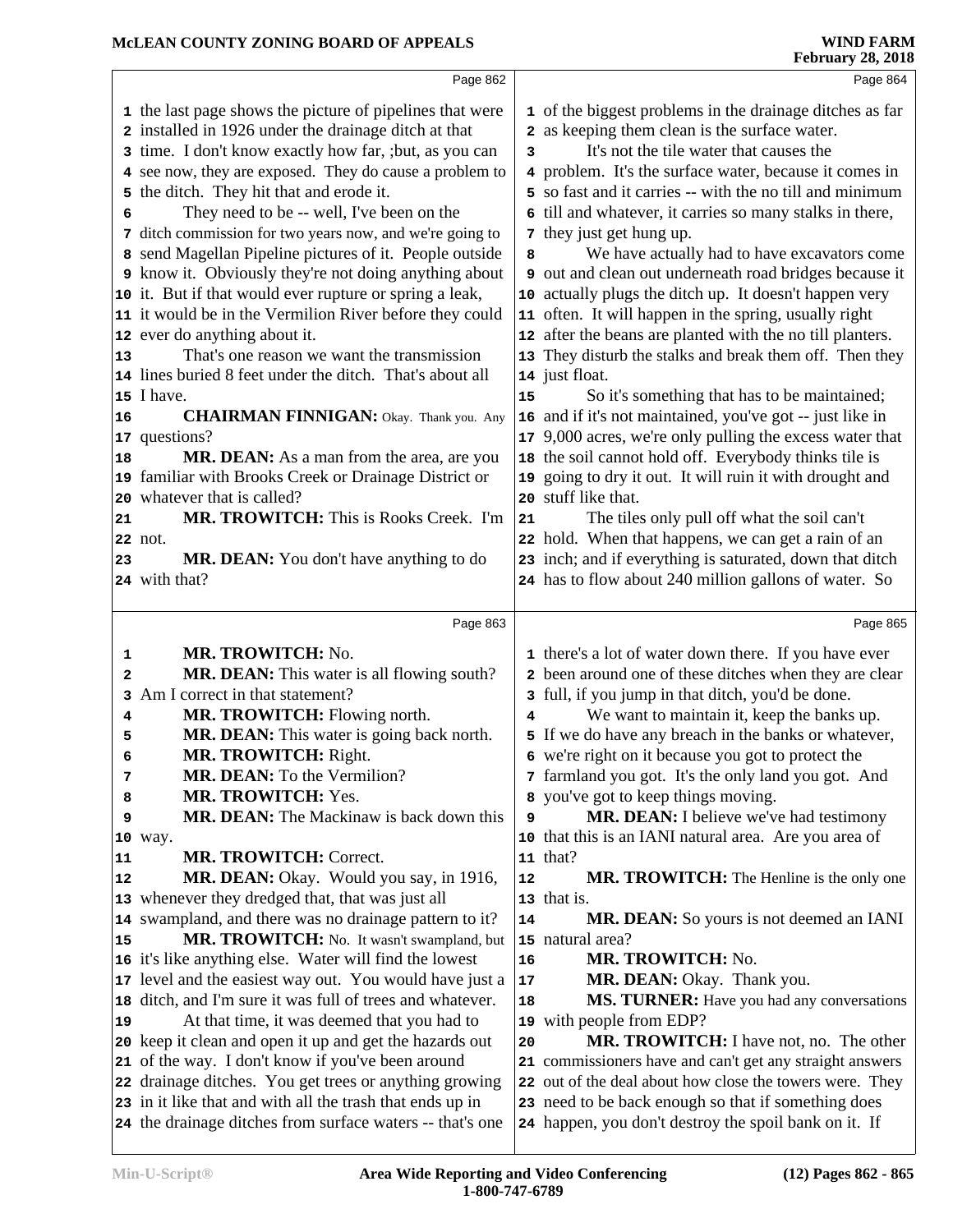|    | Page 866                                                                     |    | Page 868                                                                                                   |
|----|------------------------------------------------------------------------------|----|------------------------------------------------------------------------------------------------------------|
|    |                                                                              |    |                                                                                                            |
|    | 1 something that big falls, it's hard to get it                              |    | 1 ditches, I've seen mink out there. I've seen beavers.                                                    |
|    | 2 rectified very quickly. We're kind of trying to<br>3 protect what we have. |    | 2 I have seen muskrats. Fish are in there. We pull<br>3 clams out. You see clam shells when they clean the |
|    | MS. TURNER: Do you anticipate any                                            |    |                                                                                                            |
| 4  | conversations with EDP?                                                      |    | 4 bottom of the ditch out. There's quite a bit of<br>5 wildlife down in there.                             |
| 5  |                                                                              |    |                                                                                                            |
| 6  | MR. TROWITCH: Not unless they got a problem                                  | 6  | And we've got the cranes and herrings have                                                                 |
|    | 7 with this, and then I guess they'll be talking to me.                      |    | 7 come in in the last -- I've been farming there 30, 40                                                    |
| 8  | MS. TURNER: Okay. Great. And of course                                       |    | 8 years; and about the last 20 years, you see them come                                                    |
| 9  | they will be notifying you before they dig under?                            |    | 9 in there. Now you're actually seeing small ones show                                                     |
| 10 | MR. TROWITCH: I certainly hope so, and I                                     |    | 10 up where they're actually breeding down in there.                                                       |
|    | 11 hope they stay the correct distance away because we                       | 11 | MR. BANGERT: Thank you.                                                                                    |
|    | 12 will be checking on that.                                                 | 12 | <b>CHAIRMAN FINNIGAN:</b> When you go in and                                                               |
| 13 | <b>CHAIRMAN FINNIGAN:</b> Any other questions?                               |    | 13 dredge like that, do you have to get a permit from the                                                  |
| 14 | MR. BANGERT: The two exposed pipelines, you                                  |    | 14 State or anybody?                                                                                       |
|    | 15 said there was some erosion involved there?                               | 15 | MR. TROWITCH: No.                                                                                          |
| 16 | MR. TROWITCH: Yes.                                                           | 16 | <b>CHAIRMAN FINNIGAN:</b> You're on your own?                                                              |
| 17 | MR. BANGERT: Were those ditches dug any                                      | 17 | MR. TROWITCH: We're on our own.                                                                            |
|    | 18 deeper at any point? Is that why that -- did that                         | 18 | We are finally getting on the property tax                                                                 |
|    | 19 contribute to that or --                                                  |    | 19 bill now. We've been sending out and collecting our                                                     |
| 20 | MR. TROWITCH: I think it's through natural                                   |    | 20 own taxes in order to support this. Right now, it                                                       |
|    | 21 erosion because we do not dig -- we just had them                         |    | 21 costs us right about \$4,000 a mile to clean it out.                                                    |
|    | 22 cleaned out, or they're in the process. They haven't                      |    | 22 It's a pretty hefty deal.                                                                               |
|    | 23 quite finished.                                                           | 23 | The State came in and said: Well, we're a                                                                  |
| 24 | When the guy running that excavator -- when                                  |    | 24 taxing body, and the most we can tax is \$10,000. And                                                   |
|    | Page 867                                                                     |    | Page 869                                                                                                   |
|    |                                                                              |    |                                                                                                            |
|    | 1 they had draglines, initially they were put deeper.                        |    | 1 that would be to have -- we can have in our bank                                                         |
|    | 2 The draglines went through before the pipeline went                        |    | 2 account or whatever up to 1.5 times as much. So it's                                                     |
|    | 3 through. You know, I wasn't around in 1926 when they                       |    | $3$ \$15,000.                                                                                              |
|    | 4 started. They came through back in -- I think it was                       | 4  | We are in the process of going ahead in the                                                                |
|    | 5 1949 and put the second one in.                                            |    | 5 Circuit Court and getting that raised. If we only                                                        |
| 6  | So when the guys that run the excavators                                     |    | 6 have \$16,000 in there and it costs \$26,000 to dredge                                                   |
|    | 7 come in, they can actually feel when they hit the                          |    | 7 the ditch, it's not a good scenario.                                                                     |
|    | 8 bottom because it's a harder surface. All they do to                       | 8  | The guys we've talked to say you either have                                                               |
|    | 9 maintain it is take out what they call the islands.                        | 9  | to borrow money or we have to go ahead -- they don't                                                       |
|    | 10 Would be like the loose dirt or whatever that flows in                    |    | 10 want to do just part of it. You do part of it, and it                                                   |
|    | 11 there. They build up. In dry season, in summer, the                       |    | 11 fills in; and then you do the other part. So it's                                                       |
|    | 12 grass spouts in them and takes root.                                      |    | 12 best -- we have six miles of open ditch to clean in                                                     |
| 13 | Then pretty soon you're meandering through                                   |    | 13 our drainage district.                                                                                  |
|    | 14 there. And when you do that, when you get not                             | 14 | And there are other drainage districts. I                                                                  |
|    | 15 necessarily a big rain, but if you get it where it's                      |    | 15 farm over around Chenoa. There is Golden Rural                                                          |
|    | 16 partially full, the effects of the flow of water will                     |    | 16 Drainage District. There's different drainage                                                           |
|    | 17 actually eat the bank out.                                                |    | 17 districts.                                                                                              |
| 18 | So our purpose in cleaning them out and                                      | 18 | You know, I would hope that they would, you                                                                |
|    | 19 maintaining them is to keep as straight a flow of                         |    | 19 know, follow these rules in other drainage districts                                                    |
|    | 20 water as we can, an uninterrupted flow of water, so                       | 20 | because basically they're all the same. We all want                                                        |
|    | 21 you keep the speed of the flow up and you're not                          | 21 | the same end result, and that's something to move our                                                      |
|    | 22 working on the spoil banks to deteriorate and                             |    | 22 excess water out of the way.                                                                            |
|    | 23 undermine them.                                                           | 23 | MR. DICK: We'll call this Neutral Exhibit                                                                  |
| 24 | We do have -- as far as wildlife in the                                      |    | $24 \, 3.$                                                                                                 |
|    |                                                                              |    |                                                                                                            |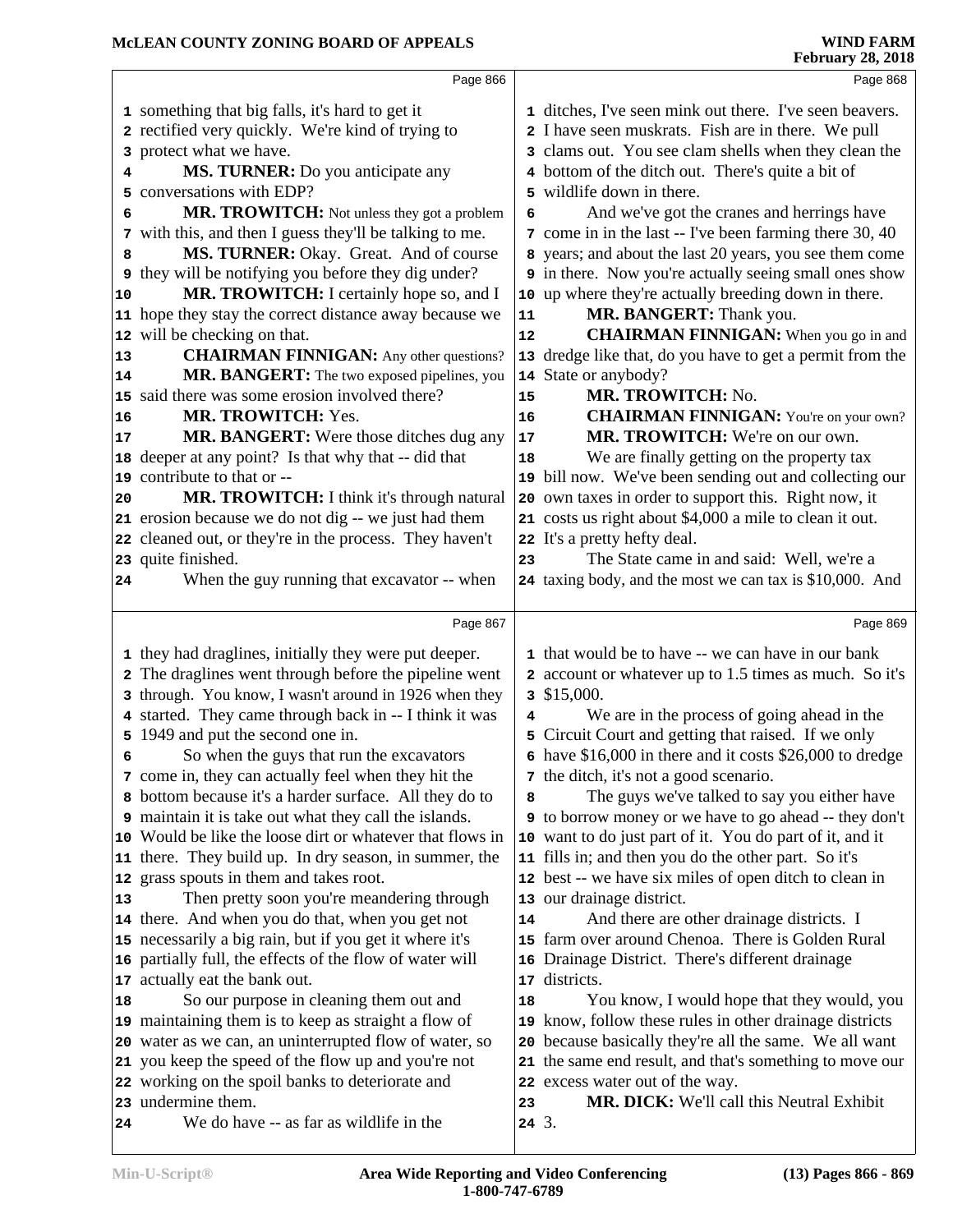|        | Page 870                                                                                         |    | Page 872                                                                                                            |
|--------|--------------------------------------------------------------------------------------------------|----|---------------------------------------------------------------------------------------------------------------------|
| 1      | <b>CHAIRMAN FINNIGAN:</b> Would anyone in the                                                    |    | 1 there, like Mitsubishi came and covered up 80 acres.                                                              |
| 2      | audience have questions?                                                                         |    | 2 We run into that on -- the engineers that we talked to                                                            |
| 3      | The Applicant has.                                                                               |    | 3 -- putting culverts in and stuff like that.                                                                       |
| 4      | MS. ANTONIOLLI: Amy Antoniolli, Schiff                                                           | 4  | MR. DICK: Mr. Trowitch, could you talk                                                                              |
|        | 5 Hardin, attorney for EDP Renewables. I just want to                                            |    | 5 right into the mike?                                                                                              |
| 6      | ask you a question or two about the cover letter to                                              | 6  | MR. TROWITCH: Sorry. Yeah, it's -- I don't                                                                          |
| 7      | Neutral Exhibit Number 2.                                                                        |    | 7 think that the surface area that's nonpermeable -- it                                                             |
| 8      | <b>MR. DICK: 3.</b>                                                                              |    | 8 will have a little effect, but I don't think it will                                                              |
| 9      | MS. ANTONIOLLI: 3. I'm sorry. Thank you.                                                         |    | <b>9</b> have a catastrophic effect on it.                                                                          |
| 10     | The 500-foot setback from the spoil banks of                                                     | 10 | The worst part about it is -- you know, I've                                                                        |
| 11     | the ditch, does that come from a state statute or a                                              |    | 11 talked to other guys where these wind towers are put                                                             |
| 12     | state regulation that you know of?                                                               |    | 12 in other locations; and a lot of times, they don't pay                                                           |
| 13     | MR. TROWITCH: No. That's what the DNR guy                                                        |    | 13 attention to where you've got a ravine or, you know,                                                             |
|        | 14 said.                                                                                         |    | 14 where the water runs when it does get excess moisture.                                                           |
| 15     | MS. ANTONIOLLI: Who is that that you're                                                          |    | 15 I mean, let's put it this way. If you've got any roll                                                            |
|        | 16 referring to?                                                                                 |    | 16 to your ground or not, it's not all going to run down                                                            |
| 17     | MR. TROWITCH: Who was here last night?                                                           |    | 17 the side of the hill. It's going to run to the lowest                                                            |
| 18     | MR. DICK: Mr. Shank.                                                                             |    | 18 spot, and eventually it's going to create a gully.                                                               |
| 19     | MR. TROWITCH: He says that's an arbitrary                                                        | 19 | A few of these people that I've talked to                                                                           |
|        | 20 number or whatever. We just put that in there because                                         |    | 20 where they've put roads in or towers in, and just this                                                           |
|        | 21 he stated it in the past. We feel that we need to                                             |    | 21 is where it goes. They don't pay attention to that.                                                              |
|        | 22 make sure that, if the tower does topple over, the                                            |    | 22 I've talked to several farmers where the actual water                                                            |
|        | 23 blade comes off or whatever, that it stays out of the                                         |    | 23 comes down so much it takes the gravel off the road                                                              |
|        | 24 ditch or away from the spoil banks.                                                           |    | 24 and washes it in the field.                                                                                      |
|        |                                                                                                  |    |                                                                                                                     |
|        | Page 871                                                                                         |    | Page 873                                                                                                            |
|        |                                                                                                  | 1  |                                                                                                                     |
| 1<br>2 | MS. ANTONIOLLI: Would you be willing to                                                          |    | Well, the answer for the wind companies is<br>2 put a buffer strip there. Well, then that's taking                  |
| 3      | have a conversation with EDP's project manager, Ms.                                              |    | 3 more farmland out of production. You've got to have a                                                             |
| 4      | Chapman, about your letter?<br><b>MR. TROWITCH: Sure.</b>                                        |    | 4 grass strip there to slow the water down as it comes                                                              |
| 5      | MS. ANTONIOLLI: Okay. Thanks.                                                                    | 5  | across these so it doesn't move the gravel.                                                                         |
| 6      | <b>CHAIRMAN FINNIGAN:</b> Any other questions?                                                   | 6  | That could be the only -- you know, the only                                                                        |
| 7      | MR. POWELL: Jeff Powell. Hi. I'm just                                                            |    | 7 thing I can see is, if they do put it in one of these                                                             |
|        | 8 trying to understand some of the science behind this.                                          |    | 8 ravines -- and it's not like, you know, a 6-foot                                                                  |
|        | <b>9</b> Forgive me if you touched on this. I live very close                                    |    | <b>9</b> ravine or anything like that. It can be a gradual                                                          |
|        | 10 to a waterway, and it can get -- you know, as it fills                                        |    | 10 slope where the water flows. If in fact they do set                                                              |
|        | 11 up after a heavy rain, it can get really close to the                                         |    | 11 their pad in there, that water has got to go                                                                     |
|        | 12 house. I'm actually in quadrant 34 on the north end                                           |    | 12 somewhere. It's going to go around it. I doubt if it                                                             |
|        | 13 of it, where you talked about that tile.                                                      |    | 13 goes over it because I'm sure the pad is higher than                                                             |
| 14     | Basically my question is: How does the                                                           |    | 14 what the surrounding ground is where it sits. So you                                                             |
|        | 15 effect of these massive footings have on the water                                            |    | 15 got to change the flow of water. It depends on which                                                             |
|        | 16 runoff? You have a lot of space, soil that's being                                            |    | 16 way it goes.                                                                                                     |
|        | 17 taken out, the way I look at it --                                                            | 17 | Under a given scenario, it could actually                                                                           |
| 18     | MR. TROWITCH: Right.                                                                             | 18 | flow it towards a different part of the field. It                                                                   |
| 19     | MR. POWELL: -- that can absorb water.                                                            |    | 19 could change the direction of that particular water                                                              |
| 20     | That's no longer going to be there. Is it fair to say                                            |    | 20 flow completely, even though it's only when you do get                                                           |
| 21     | that, without that area of absorption, there's going                                             |    | 21 excess rain.                                                                                                     |
| 23     | 22 to be more runoff in the waterways?                                                           | 22 | Normally -- I've got a couple of farms where                                                                        |
|        | MR. TROWITCH: I'd say there would be a<br>24 little bit. It's not like you got a parking lot out |    | 23 we farm through it, but we don't -- we plant through<br>24 it, but we don't actually till through it. And that's |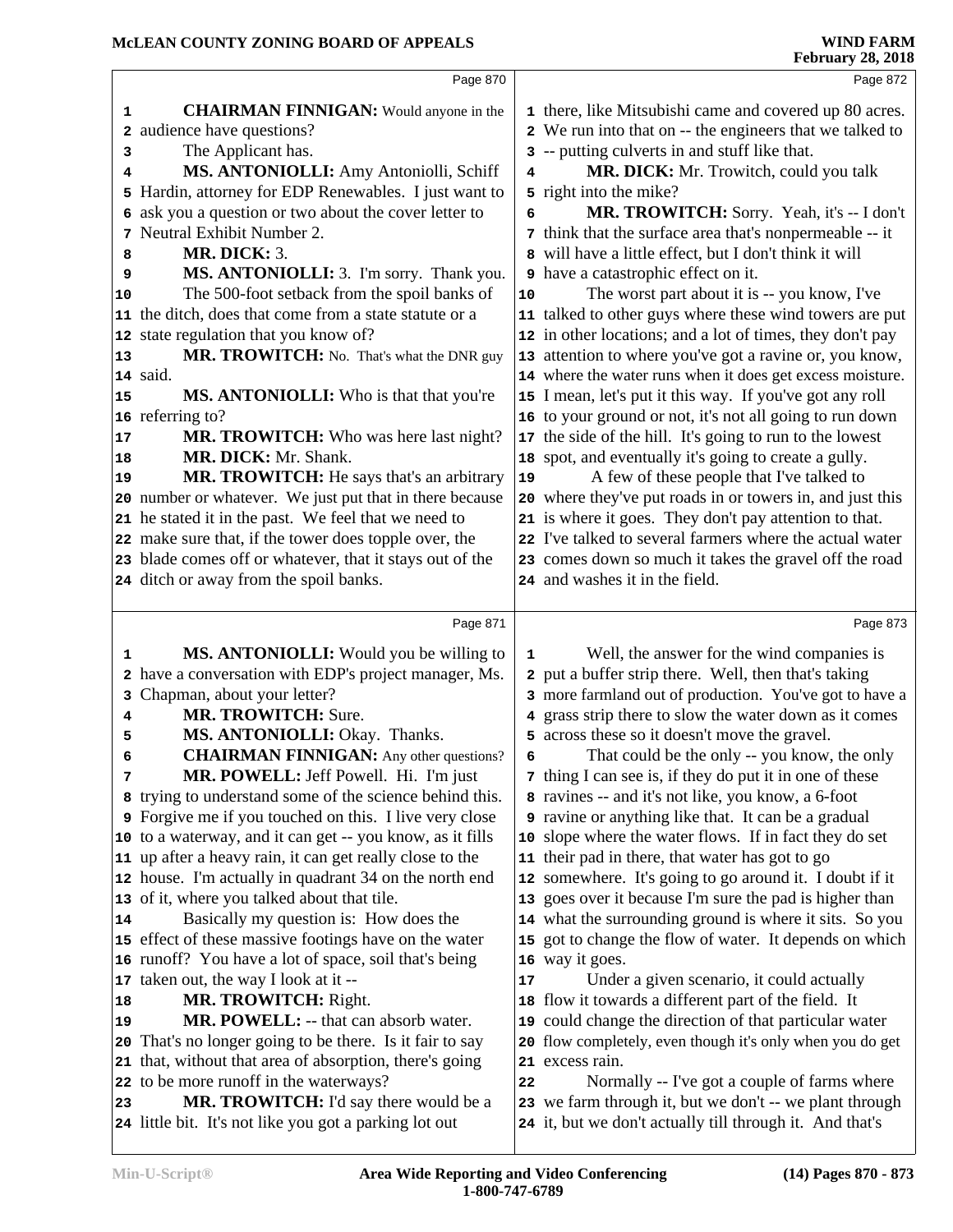| Page 874                                                                                                                                                                                                                                                                                                                                                                                                                                                                                                                                                                                                                                                                                                                                                                                                                                                                                                                                                                                                                                                                                                                                                                                                                                                                  | Page 876                                                                                                                                                                                                                                                                                                                                                                                                                                                                                                                                                                                                                                                                                                                                                                                                                                                                                                                                                                                                                                                                                                                                                                                                                                                                                       |
|---------------------------------------------------------------------------------------------------------------------------------------------------------------------------------------------------------------------------------------------------------------------------------------------------------------------------------------------------------------------------------------------------------------------------------------------------------------------------------------------------------------------------------------------------------------------------------------------------------------------------------------------------------------------------------------------------------------------------------------------------------------------------------------------------------------------------------------------------------------------------------------------------------------------------------------------------------------------------------------------------------------------------------------------------------------------------------------------------------------------------------------------------------------------------------------------------------------------------------------------------------------------------|------------------------------------------------------------------------------------------------------------------------------------------------------------------------------------------------------------------------------------------------------------------------------------------------------------------------------------------------------------------------------------------------------------------------------------------------------------------------------------------------------------------------------------------------------------------------------------------------------------------------------------------------------------------------------------------------------------------------------------------------------------------------------------------------------------------------------------------------------------------------------------------------------------------------------------------------------------------------------------------------------------------------------------------------------------------------------------------------------------------------------------------------------------------------------------------------------------------------------------------------------------------------------------------------|
| 1 the way -- if you get 3 or 4 inches of rain, it goes<br>2 down there.<br>If they came out and put a tower in that,<br>3<br>4 it's going to dam the water up, and it's going to find<br>5 another place to run. Water is a very powerful<br>6 source, and it moves things.<br>MR. POWELL: My concern is for my basement.<br>7<br>8 My question is: Basically, would you agree that it's<br><b>9</b> fair to say that once the project is in or under<br>10 construction, we won't know what impacts or effects<br>11 that it has on drainage until it's too late, until I<br>12 already got water in my basement?<br>MR. TROWITCH: You could. I mean, it could<br>13<br>14 damage tile that they don't know about, and it could<br>15 change the natural flow of the water itself.<br>Then there are sand veins in some of this<br>16<br>17 ground where it's not tiled, but it actually finds<br>18 it's way. You'll find that in the drainage ditch<br>19 along the side walls where there's actually water<br>20 coming out of there where there's no tile. That's<br>21 strictly the underground sand vein. Until you get<br>22 into it, you don't know it.<br>If they do happen to get into one where it<br>23<br>24 is, like, what you call quicksand or whatever, | 1 down 6 feet, you might be able to take it out. But a<br>2 normal tillage drill on a farm, it won't touch it. So<br>3 I mean, they're doing more -- I don't know if you call<br>4 it damage, but harm to the soil.<br>A lot of these newer tile systems are<br>5<br>6 plastic; so they don't crack. They can crush them,<br>7 but they don't crack. The old ones are all clay. A<br>8 lot of these were installed in the '20s and '30s and<br>9 '40s. Dug by hand. Some are them only have 2 foot of<br>10 cover on them. So whenever they do run something with<br>11 that much weight across it, it's going to, you know,<br>12 come in and break.<br>Just as a side bar, when they came out and<br>13<br>14 they raised these electrical towers, the high-tension<br>15 wires, I call them -- they had to raise them up<br>16 because they were sagging because of so much power<br>17 going through, and they were heating up. It was about<br>18 every other tower.<br>One thing I noticed is that the power<br>19<br>20 company or whoever was hired to do it actually laid<br>21 railroad ties out there to run their cranes on so they<br>22 did not damage the soil. They took that much<br>23 precaution so they did not harm the soil getting out<br>24 to and raising the towers. |
| Page 875<br>1 bottomless, they may have to drive pilings down to<br>2 support this. I mean, I'm no engineer, but it's up<br>3 500 feet with the wind blowing against it. You've got<br>4 to have a pretty good base on it. If they go out and<br>5 test drill them and go deep enough, they could<br>6 probably figure that out before.<br>I've heard of places where they have<br>7<br>8 actually changed -- where they have driven these<br>9 pilings down where they've muddied up people's wells                                                                                                                                                                                                                                                                                                                                                                                                                                                                                                                                                                                                                                                                                                                                                                      | Page 877<br>It does damage. It's hard to predict how<br>$\mathbf 1$<br>2 much and where.<br>MR. POWELL: Thank you.<br>3<br><b>CHAIRMAN FINNIGAN:</b> Any other questions?<br>4<br>MR. O'BRIAN: Tony O'Brian. How you doing?<br>5<br>MR. TROWITCH: Good.<br>6<br>MR. O'BRIAN: I think you've pretty much<br>7<br>8 answered my question. My question was in terms of<br>9 your 30-inch tile that you were concerned about.                                                                                                                                                                                                                                                                                                                                                                                                                                                                                                                                                                                                                                                                                                                                                                                                                                                                      |
| 10 and things like that because they're into the ground<br>11 water that they use for their well. Sometimes in the<br>12 country, you go out 500 feet to hit water. Other<br>13 places, you know, 35 feet, and you got all the water<br>14 you need.<br>A lot of it depends on that. I mean, these<br>15<br>16 cranes they've got, the weight on them is tremendous.<br>17 I don't know the exact weight. But when they have to<br>18 haul the tracks in on each individual semi and the<br>19 counterweights take two or three semis for the<br>20 counterweights, that's a lot of weight.<br>When they drive across the field, everybody<br>21<br>22 thinks: Well, it's going to freeze and thaw out.<br>23 Well, the compaction gets so deep, it never does come<br>24 out. I guess if you used a tile plow that could go                                                                                                                                                                                                                                                                                                                                                                                                                                              | MR. TROWITCH: Yes.<br>10<br>MR. O'BRIAN: You talked about those power<br>11<br>12 lines. By the way, I worked on those. Those railroad<br>13 ties are called "crane mats." Are you familiar with<br>14 crane mats and what they do?<br>MR. TROWITCH: I guess I am now. I didn't<br>15<br>16 know what they called them.<br>MR. O'BRIAN: They distribute the weight of<br>17<br>18 those heavy cranes. Do you think if they used crane<br>19 mats above the tiles in that 30-inch clay tile, do you<br>20 think you would be okay with that?<br>MR. TROWITCH: Let's put it this way. If<br>21<br>22 they did, we would have to dig down to the tile and<br>23 dig up a tile and visually see if in fact they<br>24 flattened it or anything like that.                                                                                                                                                                                                                                                                                                                                                                                                                                                                                                                                          |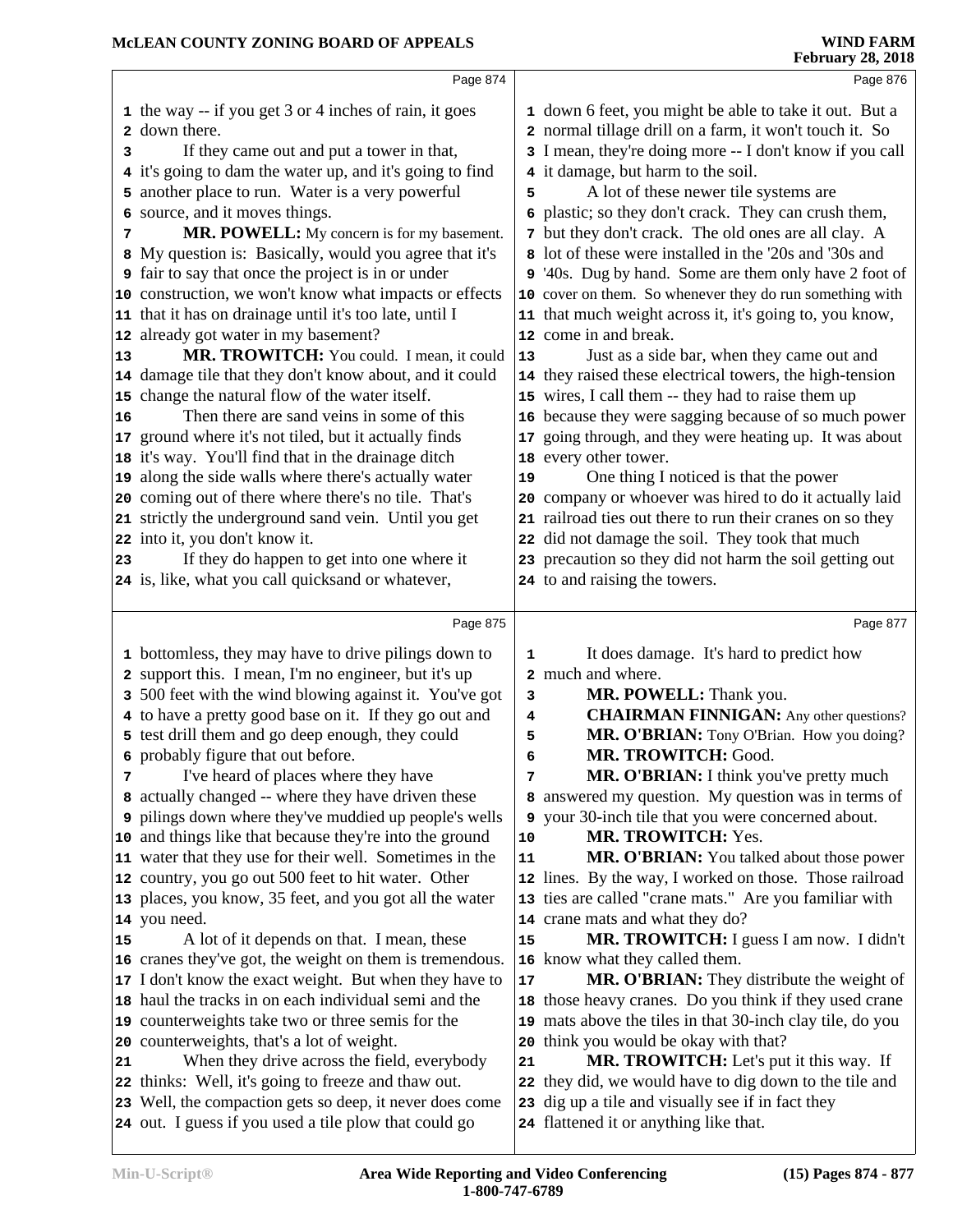| Page 878                                                                                                                                                                                                                                                                                                                                                                                                                                                                                                                                                                                                                                                                                                                                                                                                                                                                                                                                                                                                                                                                                                                                                                                            | Page 880                                                                                                                                                                                                                                                                                                                                                                                                                                                                                                                                                                                                                                                                                                                                                                                                                                                                                                                                                                                                                                                                                                                                                                                                                                                                                                                                                                               |
|-----------------------------------------------------------------------------------------------------------------------------------------------------------------------------------------------------------------------------------------------------------------------------------------------------------------------------------------------------------------------------------------------------------------------------------------------------------------------------------------------------------------------------------------------------------------------------------------------------------------------------------------------------------------------------------------------------------------------------------------------------------------------------------------------------------------------------------------------------------------------------------------------------------------------------------------------------------------------------------------------------------------------------------------------------------------------------------------------------------------------------------------------------------------------------------------------------|----------------------------------------------------------------------------------------------------------------------------------------------------------------------------------------------------------------------------------------------------------------------------------------------------------------------------------------------------------------------------------------------------------------------------------------------------------------------------------------------------------------------------------------------------------------------------------------------------------------------------------------------------------------------------------------------------------------------------------------------------------------------------------------------------------------------------------------------------------------------------------------------------------------------------------------------------------------------------------------------------------------------------------------------------------------------------------------------------------------------------------------------------------------------------------------------------------------------------------------------------------------------------------------------------------------------------------------------------------------------------------------|
| You can damage a tile. You can quarter it,<br>1<br>2 and it won't be completely shut off. But when you<br>3 find out it's shut off or damaged in a big rain, the<br>4 water is going to go until it goes down and you can<br>5 usually fix it.<br>I would assume, if they're going from tower<br>6<br>7 to tower, it would be just a one-shot deal across<br>8 there. Any precaution you can take to salvage that<br><b>9</b> tile would be greatly appreciated. Our purpose is to<br>10 keep the water moving and, you know, that's -- we're<br>11 the keepers of the gate at the moment. That's what we<br>12 want to do is make sure it stays intact.<br>MR. O'BRIAN: Thank you. That's all I have.<br> 13<br><b>CHAIRMAN FINNIGAN:</b> Any other questions?<br>14<br>(No response.)<br>15<br><b>CHAIRMAN FINNIGAN:</b> Thanks for coming up.<br>16<br>MR. DICK: Jim Killian?<br> 17<br>(No response.)<br>18<br>MR. DICK: Ted Hartke?<br> 19<br>(No response.)<br>20<br>MR. DICK: Daryl Haney?<br>21<br>(Daryl Haney sworn.)<br>${\bf 22}$<br><b>CHAIRMAN FINNIGAN:</b> State your name and<br>23<br>24 address. Spell your last name, please.                                                   | 1 every turbine head, every tube, every blade, and<br>2 whatever else you throw in there, rebar or whatever,<br>3 is going to be going down this road.<br>As you can see, my house and my center of<br>4<br>5 farming operation sits right smack dab on that corner.<br>The reason it looks like that and sits like that, back<br>6<br>7 in 1957 or '58, when they rebuilt the road, the<br>8 highway, I lost half of my front yard. I had two nice<br><b>9</b> big maple trees sitting out in the front yard.<br>There's a well out there that's right on the border of<br>10<br>11 the State property right now because they took all of<br>12 that when they widened the road and raised it and all<br>13 that stuff. I have now a great big 8-foot ditch out<br>14 in front of the house that's a bugger to mow.<br>The way that all came out, my yard to the<br>15<br>west/northwest of the house is mighty close to the<br>16<br>17 highway. And where you see the two little dots and<br>the angles there, those are State right-of-way posts<br>18<br>where those little dots are at the end of each one of<br>19<br>them little lines that angle to the northwest and<br>20<br>21 angle to the northeast.<br>And that one that runs to the northeast runs<br>22<br>23 right along the edge of my bushes. There's a<br>24 telephone line that comes from the north side of the |
|                                                                                                                                                                                                                                                                                                                                                                                                                                                                                                                                                                                                                                                                                                                                                                                                                                                                                                                                                                                                                                                                                                                                                                                                     |                                                                                                                                                                                                                                                                                                                                                                                                                                                                                                                                                                                                                                                                                                                                                                                                                                                                                                                                                                                                                                                                                                                                                                                                                                                                                                                                                                                        |
| Page 879                                                                                                                                                                                                                                                                                                                                                                                                                                                                                                                                                                                                                                                                                                                                                                                                                                                                                                                                                                                                                                                                                                                                                                                            | Page 881                                                                                                                                                                                                                                                                                                                                                                                                                                                                                                                                                                                                                                                                                                                                                                                                                                                                                                                                                                                                                                                                                                                                                                                                                                                                                                                                                                               |
| MR. HANEY: Daryl Haney, 31631 East 3100<br>1<br>2 North Road, Chenoa. H-a-n-e-y.<br>I do have an exhibit, too.<br>3<br><b>CHAIRMAN FINNIGAN:</b> You going to be a<br>4<br>5 neutral or opponent? How do you want it classified?<br>MR. HANEY: Opposed.<br>6<br>MR. DICK: We'll call this Exhibit 9,<br>7<br>8 Objectors Exhibit 9.<br>MR. HANEY: I've got several things to cover<br>9<br>10 tonight, depending on how the time works out here.<br>First thing I want to touch base on is<br>11<br>12 pertaining to the photograph you have in front of you.<br>13 That's our Centennial farm that started back in 1885.<br>14 I'm the fifth generation farmer that lives there and<br>15 farms the ground in the surrounding areas there. Of<br>16 course, over the years, we've tried to be stewards of<br>17 the land. My grandfather moved to this farm and this<br>18 house in 1922.<br>We became aware of the situation a while<br>19<br>20 back. When this map first hit the Pantagraph, I<br>21 guess, is where we first come across this. Nobody<br>22 said a word to us.<br>3160 is going to be the main road as far, as<br>23<br>24 I know, down to the layout staging area. That means | 1 highway straight across into that ditch and up through<br>2 my yard at an angle there as well.<br>I would assume -- nobody has approached me<br>3<br>4 on this -- but I would assume, in order to get these<br>5 long 220-some-foot blades around the corner, even with<br>6 their hydraulic steering, and tubes and everything<br>7 else, they're going to be widening that intersection<br>8 out tremendously. I'm very concerned about all the<br>traffic and other disturbances at that intersection.<br>9<br>I do have two driveways. However, my front<br>10<br>11 driveway is not adequate for all the traffic that goes<br>12 in and out of my farm. My so-called back driveway<br>13 enters and exits on the 3160. It's about a 30,<br>14 35-foot wide driveway. Just about anything and<br>15 everything comes and goes out of that driveway. I got<br>16 farms to the south. I got farms to the north -- and<br>also to get out on the highway to go to the west and<br>17<br>18 east.<br>I've got a lot of concerns, with everything<br>19<br>going on around there, of having access as well as<br>20<br>noise issues all hours of the day and night with<br>21<br>22 whatever traffic there might be from the wind farm<br>23 people.<br>I mean, it's -- that corner post up there in<br>24                                                                            |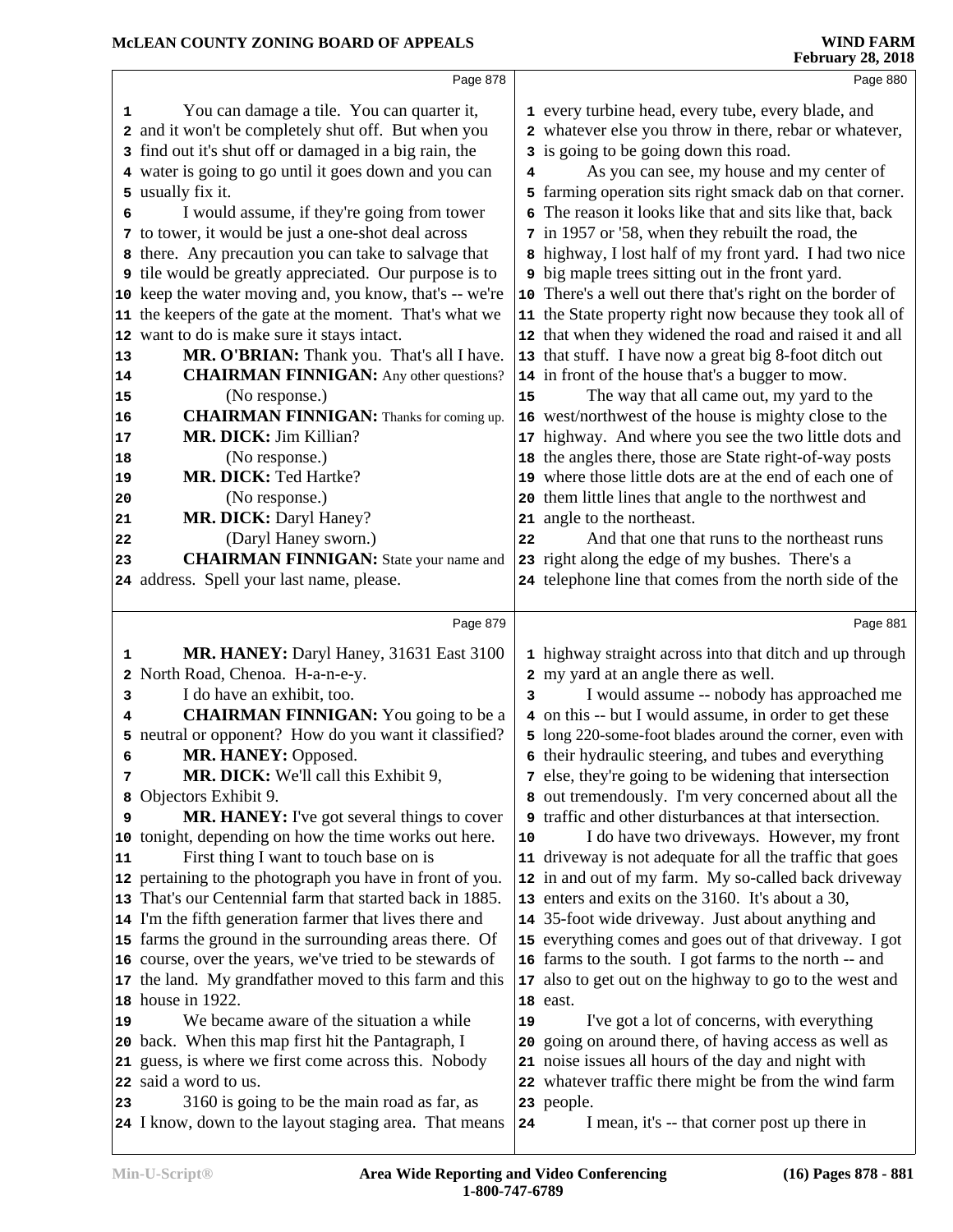|    |                                                                                                                       |    | <b>February 28, 2018</b>                                                                               |
|----|-----------------------------------------------------------------------------------------------------------------------|----|--------------------------------------------------------------------------------------------------------|
|    | Page 882                                                                                                              |    | Page 884                                                                                               |
|    | 1 my yard is probably somewhere around 30 feet from the                                                               |    | 1 down through my waterway. Luckily, the short time                                                    |
|    | 2 corner of my house. It's just mighty, mighty close.                                                                 |    | 2 they were there before they tore it out again and left                                               |
| 3  | I would propose an alternate route,                                                                                   |    | 3 town, we didn't get any big rains; so it never                                                       |
|    | 4 preferably down the Pontiac-Colfax blacktop there at                                                                |    | 4 happened. But it does because there's always water                                                   |
|    | 5 Weston. It's a much, much easier intersection to                                                                    |    | 5 that comes down through there in a big rain. Who is                                                  |
|    | 6 widen out because it's flat. It don't have a ditch to                                                               | 6  | going to clean that rock up and get it out of my                                                       |
|    | 7 fill in to speak of at all, and it's a nice straight                                                                |    | 7 waterway? The waterway has to be there. It was built                                                 |
|    | 8 80,000 pound road that will take you all the way down                                                               |    | 8 with cost-sharing with the soil and water people ten                                                 |
|    | <b>9</b> to the township line. Hang a right, and you'll go                                                            |    | 9 years ago.                                                                                           |
|    | 10 right over on the township line right to the area.                                                                 | 10 | The other issue I had was on west of there                                                             |
|    | 11 It's just an eighth of a mile north of the township                                                                |    | 11 with them when they took the road out. They came back                                               |
|    | 12 line down there then. I don't see why they couldn't                                                                |    | 12 in, scooped up all the gravel, and picked up this                                                   |
|    | 13 do something like that.                                                                                            |    | 13 plastic net material they used to lay in between the                                                |
| 14 | The one particular house down there, if                                                                               |    | 14 rock and dirt surface, which incidentally they tore up                                              |
|    | 15 they're concerned about that, is vacant. The landlord                                                              |    | 15 as they were cleaning and left scraps of it all over                                                |
|    | 16 that was living there has moved out. I don't know                                                                  |    | 16 the place that snags on equipment.                                                                  |
|    | 17 what his future is for that house, but it is empty at                                                              | 17 | But come -- they cleaned that road up in                                                               |
|    | 18 the present time.                                                                                                  |    | 18 December and left town. Everything disappeared. And                                                 |
| 19 | That was my one big concern. I have some                                                                              |    | 19 I thought they would come back and finish the job, and                                              |
|    | 20 other concerns too with the turbines that are close to                                                             | 20 | they left a big pile of dirt down at the end this road                                                 |
|    | 21 me. If you're bound and determined these turbines are                                                              |    | 21 in my field and never did anything with it. And it                                                  |
|    | 22 going to be in our area, we've got to have larger                                                                  |    | 22 sit there and sit there and sit there.                                                              |
|    | 23 setbacks. There's just no two ways around it.                                                                      | 23 | Finally, somewhere around the 1st of April,                                                            |
|    |                                                                                                                       |    |                                                                                                        |
|    | 24 They're not adequate as to what they are right now.                                                                |    | 24 second week of April, it was getting close to farming                                               |
|    |                                                                                                                       |    |                                                                                                        |
|    | Page 883                                                                                                              |    | Page 885                                                                                               |
|    | 1 The one to the south of me is not far enough away.                                                                  |    | 1 season. So I went down in there with my skid loader                                                  |
|    | 2 It's too close.                                                                                                     |    | 2 and started moving part of that dirt. It was a bunch                                                 |
| 3  | These measurements to the center of your                                                                              |    | 3 of mucky stuff. You couldn't hardly shake it out of                                                  |
|    | 4 house is ridiculous. We live outside that house, and                                                                |    | 4 the bucket.                                                                                          |
|    | 5 they're just not adequate. I've heard more and more                                                                 | 5  | I had to do this in three or four hitches as                                                           |
|    | 6 testimony all the time, and there's plenty of articles                                                              |    | 6 it dried. It was pure white snow in the middle of                                                    |
|    | 7 to read that have facts backing it up that they're                                                                  | 7  | that dirt pile all insulated throughout these months.                                                  |
|    | 8 just too close.                                                                                                     |    | Then of course you got to let it dry and disk it and                                                   |
| 9  | I also have had some experience with EDP                                                                              |    | 9 everything else. But nobody touched it. They were                                                    |
|    | 10 about ten years ago when they were here trying to put                                                              |    | 10 nowhere to be found to come back in and do anything.                                                |
|    | 11 turbines in our township. It was a little different                                                                |    | 11 So here I am messing with this stuff, and I shouldn't                                               |
|    | 12 layout back then, but they put in a mile and three                                                                 |    | 12 have had to touch it at all.                                                                        |
|    | 13 quarters of service road on the half-mile line south                                                               | 13 | So that's an experience I had with them.                                                               |
|    | 14 of me.                                                                                                             |    | 14 They never give me an answer, like I say, on the rock                                               |
| 15 | I went round and round with them about what                                                                           |    | 15 situation. I tried to work with them. I don't know                                                  |
|    | 16 they were going to do about water issues running                                                                   |    | 16 how many times I asked them at the time. Of course,                                                 |
|    | 17 across that gravel road. The gravel road was on my                                                                 | 17 | we got all new people in there now that don't know                                                     |
|    | 18 neighbor's side of the fence, but I got two grass                                                                  |    | 18 anything about this situation.                                                                      |
|    | 19 waterways that butt up to his property line and then a<br>20 waterway down through me of about 3 acres, which ends | 19 | I was going to touch on some other things,<br>20 but I see one fellow is here tonight that is going to |

 up going underneath Route 24 and on north into Rooks Creek and so forth.

 I was very concerned about the water running across and washing these great big course rock all

 touch on this more so than me. I'm also concerned about -- we have low power microwave high speed Internet in our area coming off the grain elevators.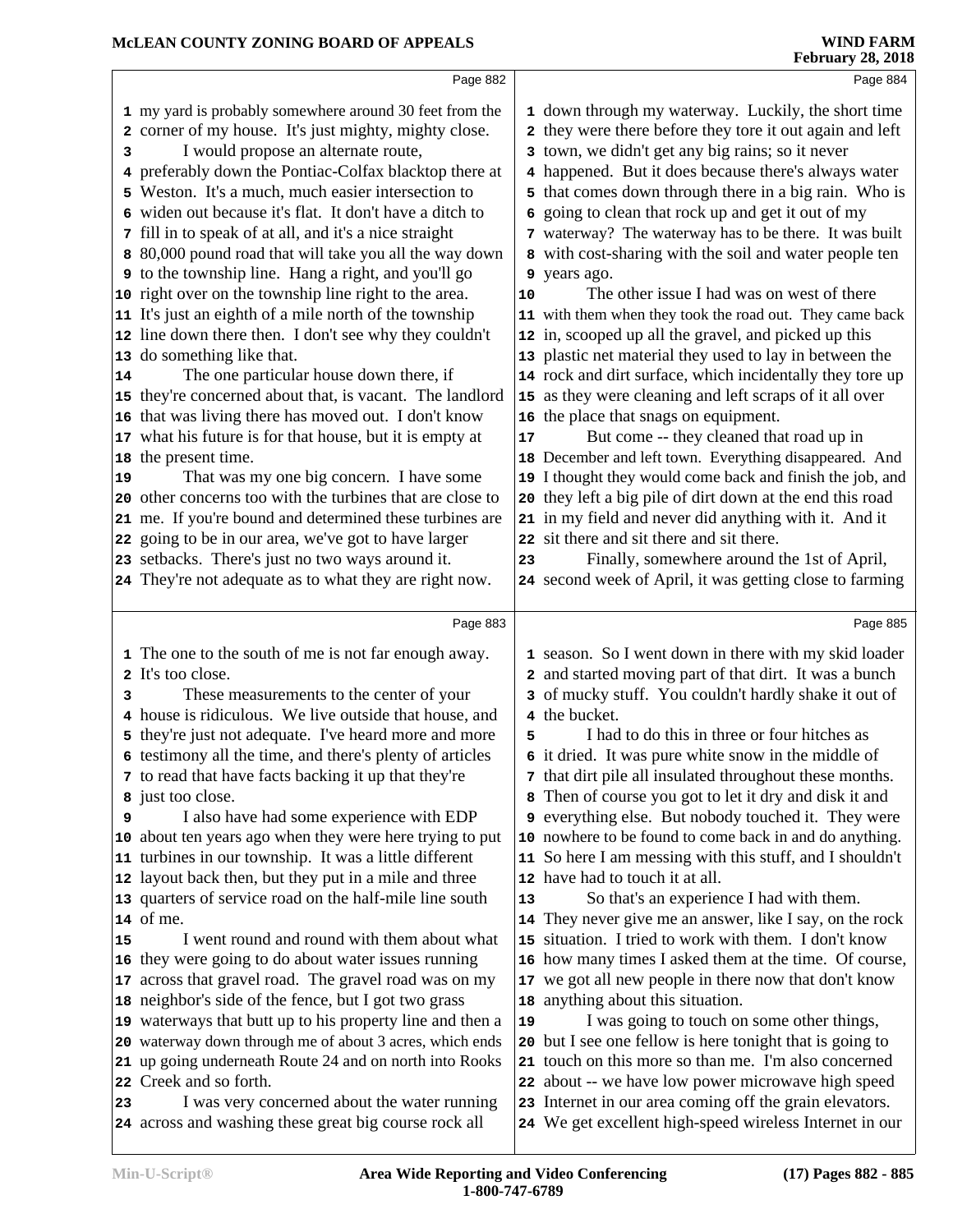|    | Page 886                                                                                                 |                | Page 888                                                                             |  |
|----|----------------------------------------------------------------------------------------------------------|----------------|--------------------------------------------------------------------------------------|--|
|    | 1 township. I'm concerned about turbines chopping the                                                    |                | 1 wide swath.                                                                        |  |
|    | 2 signal.                                                                                                | $\overline{a}$ | I see possible potential problems with where                                         |  |
| з  | We also have a microwave link between the                                                                |                | 3 I'm sitting because of the ones that are east of my                                |  |
|    | 4 schools, and I'm not going to go into any more of that                                                 |                | 4 house, because I'm getting my Internet signal out of                               |  |
|    | 5 because I know the fellow is going to touch on that                                                    |                | 5 Fairbury. Depending upon the path, I can see                                       |  |
| 6  | tonight.                                                                                                 |                | 6 definitely one of them as a potential problem.                                     |  |
| 7  | Then there's also another microwave link                                                                 | 7              | I can't speak for everybody else in the                                              |  |
| 8  | that's very important to public safety that has not                                                      |                | 8 township. I mean, we got signals coming off of Chenoa                              |  |
| 9  | been addressed either in this situation.                                                                 |                | 9 elevator. We got them coming off of Lexington.                                     |  |
| 10 | I'm also a little concerned about some                                                                   |                | 10 There's some off of Fairbury. There's several places.                             |  |
|    | 11 people that hasn't been touched on. We have some RTK                                                  | 11             | And there's more than one company in the                                             |  |
|    | 12 base stations for auto steer in the area on various                                                   |                | 12 area too; so I can't say where all of them are, but                               |  |
|    | 13 systems. Some of them it's going to affect, I think.                                                  |                | 13 that's how the bulk of us get our Internet out in the                             |  |
|    | 14 Some of them it's not. But anything that's up around                                                  |                | 14 country.                                                                          |  |
|    | 15 1000 megahertz or higher is going to be an issue,                                                     | 15             | MR. DEAN: Okay. Thank you.                                                           |  |
|    | 16 chopping signals. There's no two ways about it. I                                                     | 16             | MR. HANEY: You're welcome.                                                           |  |
|    | 17 don't think anybody has even touched on this.                                                         | 17             | MR. BANGERT: Do you know how far away your                                           |  |
| 18 | Other than that, I don't have anything else.                                                             |                | 18 residence is from where the proposed closest towers                               |  |
|    | 19 Time's out. Thank you for listening.                                                                  |                | $19 \text{ are?}$                                                                    |  |
| 20 | <b>CHAIRMAN FINNIGAN:</b> Thank you. Any                                                                 | 20             | <b>MR. HANEY:</b> Yes. I measured it the other                                       |  |
|    | 21 questions?                                                                                            | 21             | day. It's approximately 3100 feet.                                                   |  |
| 22 | <b>MR. DEAN:</b> On the microwave Internet                                                               | 22             | MR. BANGERT: To the closest tower?                                                   |  |
|    | 23 service, have you talked to people who have had                                                       | 23             | MR. HANEY: As far as I know. And that's                                              |  |
|    | 24 issues? Is EDP aware of potential issues?                                                             |                | 24 not far enough.                                                                   |  |
|    |                                                                                                          |                |                                                                                      |  |
|    | Page 887                                                                                                 |                |                                                                                      |  |
|    |                                                                                                          |                | Page 889                                                                             |  |
|    |                                                                                                          |                |                                                                                      |  |
| 1  | <b>MR. HANEY:</b> I mentioned it to EDP. I also                                                          | 1              | MR. BANGERT: The RTK, you just mentioned                                             |  |
|    | 2 called our supplier, and they said there very                                                          |                | 2 you think it's possible it might interrupt the RTK                                 |  |
| 3  | definitely could be problems. I'm not sure what                                                          |                | 3 signal. Could you expand on that? You mentioned                                    |  |
|    | 4 frequency that one operates on. I did not ask them                                                     |                | 4 something in 1,000 hertz.                                                          |  |
| 6  | 5 that.                                                                                                  | 5              | MR. HANEY: 1,000 megahertz.                                                          |  |
|    | I do know, on the school system, at 11                                                                   | 6              | MR. BANGERT: 1,000 megahertz. Are we                                                 |  |
|    | 7 Gigahertz, they flat out told me that it cannot stand                                                  | 8              | 7 talking sound waves?                                                               |  |
|    | 8 any interruption whatsoever. It has to be a clear                                                      |                | MR. HANEY: No, RF. Sound is not up in                                                |  |
|    | 9 path. And I would assume -- I'm going to take a wild                                                   | 10             | <b>9</b> those frequency ranges at all.<br>MR. BANGERT: Have you visited with anyone |  |
|    | 10 guess and say ours is somewhere in the 6 or 7<br>11 Gigahertz area, which is probably just as adverse |                | 11 that has had any such interruptions on their RTK or                               |  |
|    | 12 effects can happen there.                                                                             |                | 12 microwave?                                                                        |  |
| 13 | It's one of these things where you're going                                                              | 13             | MR. HANEY: No. I know where you're going                                             |  |
|    | 14 to have to know where a turbine is and where you're                                                   |                | 14 with this. I'm sorry, I just don't have time to chase                             |  |
|    | 15 setting. You know, it's a point-to-point thing.                                                       |                | 15 everybody down. I got two full-time businesses, and                               |  |
| 16 | And the bad thing is, especially on some of                                                              |                | 16 I've spent hours and hours on this subject already                                |  |
|    | 17 these more critical links, there's no fix for it                                                      |                | 17 with -- I mean the wind farm subject. I just cannot                               |  |
|    | 18 because you got to have that clear path on a                                                          |                | 18 take the time to run around and check every little                                |  |
|    | 19 point-to-point thing. The answer to fix it: You got                                                   |                | 19 tidbit thing.                                                                     |  |
|    | 20 to move something to one side or the other.                                                           | 20             | Some of this is for other people to do. I                                            |  |
| 21 | Well, are you going to move the turbine, or                                                              |                | 21 mean, it's just like EDP. I found out yesterday that                              |  |
|    | 22 are you going to move the other system, the tower on                                                  |                | 22 they had -- as of 3:00 or 4:00 yesterday afternoon,                               |  |
|    | 23 each end? Something has to give somewhere. With the                                                   |                | 23 they hadn't even touched base with anybody on this                                |  |
|    | 24 diameter of these blades, you're covering a pretty                                                    |                | 24 stuff, even though there's stuff on their application                             |  |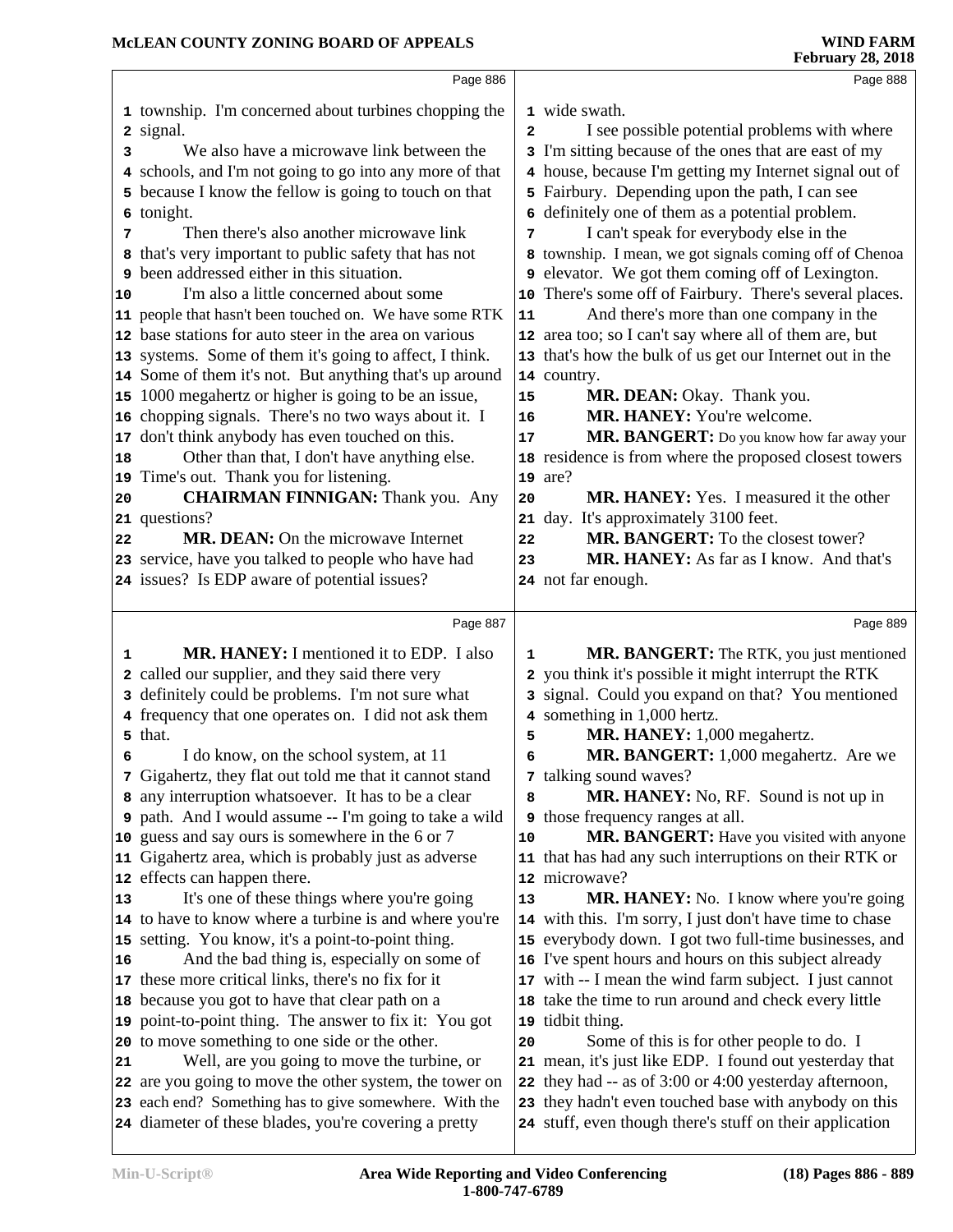|          | Page 890                                                                                   |                 | Page 892                                                            |
|----------|--------------------------------------------------------------------------------------------|-----------------|---------------------------------------------------------------------|
|          | 1 that's on your County website. They are aware of it,                                     |                 | 1 there's a potential for a problem, if I was the owner             |
|          | 2 but they had never touched base with these people.                                       |                 | 2 of the system, I would sure want to know. They were               |
| з        | If it wasn't for me making a phone call to a                                               |                 | 3 totally in the dark that something was even remotely              |
|          | 4 person that's in the room here that's going to talk                                      |                 | 4 going to take place.                                              |
|          | 5 about some of this tonight -- he flat out told me that                                   | 5               | MS. TURNER: What I am asking is: Could EDP                          |
|          | 6 nobody from EDP has even bothered to contact him yet.                                    |                 | 6 find out this information without talking to whatever             |
|          | 7 He was very concerned about this situation and thanked                                   |                 | 7 this person is you're talking about?                              |
|          | 8 me for calling him.                                                                      | 8               | MR. HANEY: You'll have to ask EDP where                             |
| 9        | MS. ANTONIOLLI: Mr. Haney, can I have                                                      |                 | <b>9</b> they got the call signs.                                   |
|          | 10 clarification too on what this stuff is that you're                                     | 10              | Somebody in their department was smart                              |
|          | 11 referring to and who you spoke with?                                                    |                 | 11 enough to know where to look. That's what I'm getting            |
| 12       | MR. LUETKEHANS: I'm sorry, the Board is                                                    | 12 <sup>2</sup> | at. There's some other radio services in their                      |
|          | 13 still asking questions. She has a chance to ask                                         |                 | 13 application, and that's the only place they would have           |
|          | 14 afterwards. I'd like to have the Board finish what                                      |                 | 14 found them, was the same place. It's all public                  |
|          | 15 they're doing. I have questions too, but I wouldn't                                     |                 | 15 record. I mean, you can check the license. You can               |
|          | 16 do it at this point.                                                                    |                 | 16 check longitude, latitude. You can check transmitter             |
| 17       | MS. ANTONIOLLI: Just thought it would                                                      | 17              | power, when they expired, the whole bit. That's all                 |
|          | 18 clarify the record.                                                                     |                 | 18 there.                                                           |
| 19       | <b>CHAIRMAN FINNIGAN:</b> Anything else, Brian?                                            | 19              | <b>MS. TURNER:</b> So what I want to discern here                   |
| 20       | MR. BANGERT: No. Thank you.                                                                |                 | 20 is what your concern is, that they're aware of these             |
| 21       | MS. TURNER: Have you looked at the                                                         | 21              | and that they are planning around them; is that                     |
|          | 22 microwave beam path report that they have in their                                      |                 | 22 correct?                                                         |
|          | 23 application?                                                                            | 23              | MR. HANEY: Yes.                                                     |
| 24       | MR. HANEY: No, I did not look at that part.                                                | 24              | MS. TURNER: Okay. Thank you.                                        |
|          |                                                                                            |                 |                                                                     |
|          | Page 891                                                                                   |                 | Page 893                                                            |
|          |                                                                                            |                 |                                                                     |
|          |                                                                                            |                 |                                                                     |
| 1        | MS. TURNER: Are you aware that they do look                                                | $\mathbf 1$     | <b>MR. HANEY:</b> Like I said with him a while                      |
|          | 2 at that and are to take that into consideration?                                         |                 | 2 ago, when you got a dedicated point-to-point path and             |
| 3        | MR. HANEY: I realize why that's there, but                                                 |                 | 3 you throw a turbine in there and it's already in the              |
|          | 4 the one party involved there had never been contacted                                    |                 | 4 ground and operating, it's a little late to move.                 |
|          | 5 by them whatsoever.                                                                      | 5               | MS. TURNER: Okay.                                                   |
| 6        | <b>MS. TURNER:</b> Is a lot of this information on                                         | 6               | MR. HANEY: I won't go into -- the second                            |
|          | 7 public record?                                                                           |                 | 7 party that's in there is very --                                  |
| 8        | MR. HANEY: Yeah. It's on your website.                                                     | 8<br>9          | MS. TURNER. Thank you.                                              |
| 9        | MS. TURNER: I mean, would they need to                                                     | 10              | MR. HANEY: -- very critical on that one.                            |
|          | 10 contact him to know where these paths are?                                              | 11              | <b>CHAIRMAN FINNIGAN:</b> Questions by the staff?                   |
|          | <b>MR. HANEY:</b> No. You take the call signs                                              | 12              | MR. DICK: No.                                                       |
|          | 12 that are listed on -- I don't know what page it is of                                   |                 | <b>CHAIRMAN FINNIGAN:</b> Applicant have                            |
|          | 13 the application. You can look at them on the FCC                                        | 14              | 13 questions?                                                       |
|          | 14 database. That's all public record. That's how I<br>15 found out who owned what.        |                 | MS. ANTONIOLLI: Just one question. I know                           |
|          | MS. TURNER: So they could have done that                                                   | 16              | 15 one of the first issues you mention was your front               |
| 16       |                                                                                            |                 | yard and the corners there. Do you recall having a                  |
|          | 17 and found out this information                                                          |                 | 17 conversation with EDP Renewables representatives in              |
|          | MR. HANEY: Oh, yeah, everybody can. Every                                                  |                 | 18 which they told you they would not have to dig up your           |
| 20       | 19 one of you can look it up tonight on your computer.                                     | 20              | 19 front yard?                                                      |
| 11<br>18 | MS. TURNER: Is there a need to talk to                                                     |                 | MR. HANEY: Nobody told me that they would                           |
|          | 21 somebody then if they could find it through public                                      | 22              | 21 not have to dig the front yard up.                               |
|          | 22 sources? Is there a need for them to talk to somebody                                   |                 | MS. ANTONIOLLI: Would you be willing to sit                         |
| 24       | 23 about these paths that could be interpreted?<br>MR. HANEY: Oh, yeah. I would say so. If |                 | 23 down and have a conversation with EDP maybe later<br>24 tonight? |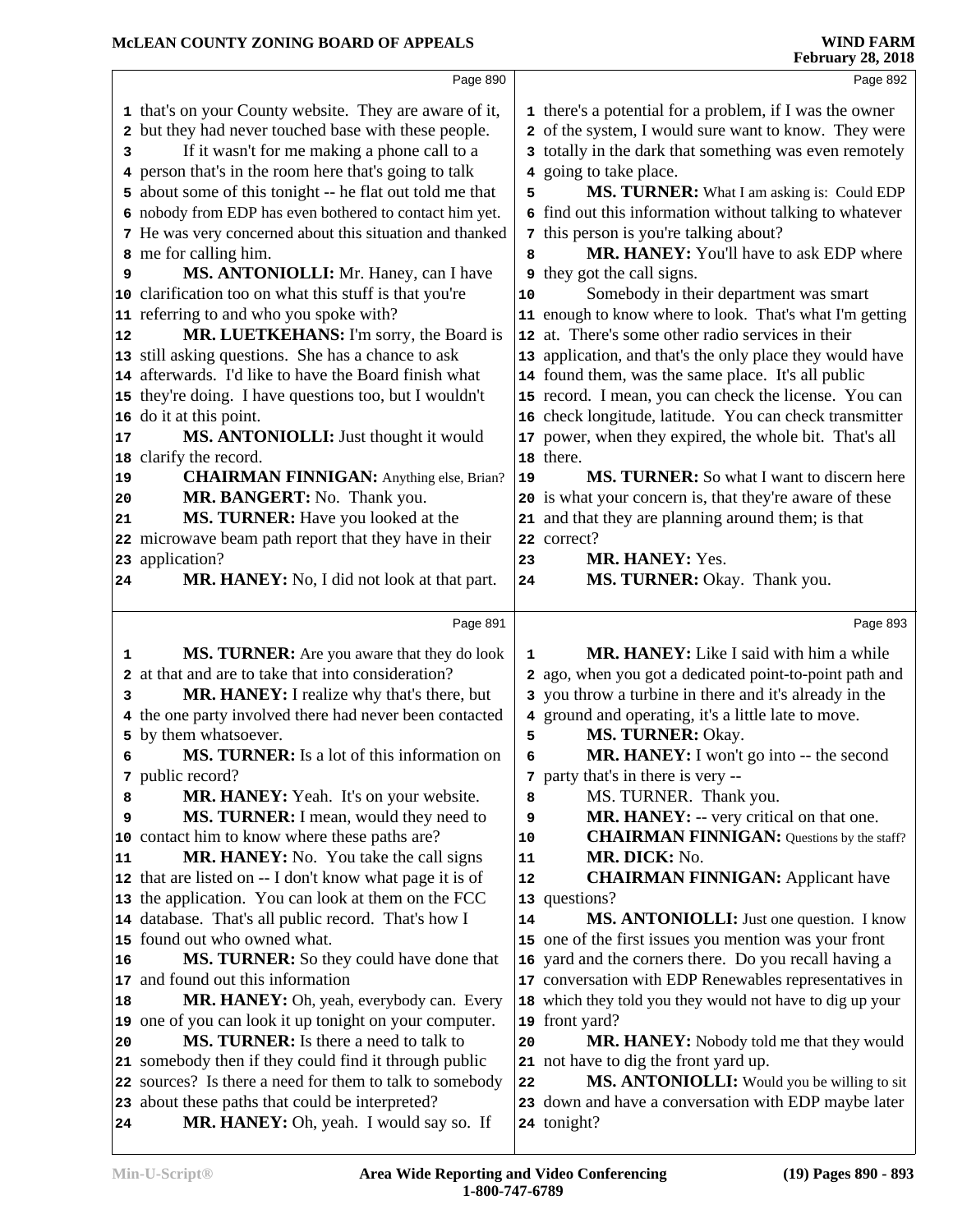|          | Page 894                                                                          |          | Page 896                                                                                                           |
|----------|-----------------------------------------------------------------------------------|----------|--------------------------------------------------------------------------------------------------------------------|
| 1        | <b>MR. HANEY:</b> We've attempted to meet in my                                   |          | 1 school, I got my amateur radio license. So I've been                                                             |
| 2        | yard, and it didn't happen.                                                       |          | 2 around a little bit. I'm not a know-it-all. There's                                                              |
| з        | MS. ANTONIOLLI: My question is for you.                                           |          | 3 always something to learn every day, but that's part                                                             |
| 4        | Tonight, would you be willing to talk about it?                                   |          | 4 of my expertise. And I've got, like I say, a pretty                                                              |
| 5        | MR. LUETKEHANS: Objection, relevance. It's                                        |          | 5 good-sized customer base.                                                                                        |
| 6        | either in the application and they've applied to it or                            | 6        | <b>CHAIRMAN FINNIGAN:</b> We're not going to let                                                                   |
|          | 7 not. This concept of we're going to fix it later                                | 7        | you ask questions of your own witness.                                                                             |
|          | 8 doesn't give you an opportunity to know whether                                 | 8        | MR. LUETKEHANS: Okay. Fair enough.                                                                                 |
|          | 9 something has actually been done or not. That's the                             | 9        | I have a motion. I would move to strike                                                                            |
|          | 10 problem we're having here.                                                     |          | 10 Appendix 20 of the Microwave Beam Path Study. Your                                                              |
| 11       | They keep saying, "Will you talk to us?"                                          |          | 11 board has no ability to rely on that. Your rules say                                                            |
|          | 12 Well, we don't ever actually hear what they say.                               |          | 12 that these reports have to be -- can only be admitted                                                           |
| 13       | MS. ANTONIOLLI: That's not the issue. The                                         |          | 13 if there's a foundation for the document based on                                                               |
|          | 14 issue is that --                                                               |          | 14 personal knowledge. We've not had one person come in                                                            |
| 15       | MR. LUETKEHANS: The issue is whether you                                          |          | 15 and testify about this microwave study.                                                                         |
|          | 16 meet the seven standards.                                                      | 16       | The Board is asking this witness about a                                                                           |
| 17       | MS. ANTONIOLLI: There is a misunderstanding                                       | 17       | study that has never been properly put into evidence,                                                              |
|          | 18 of what will happen in Mr. Haney's front yard.                                 |          | 18 cannot be put into evidence because there's been no                                                             |
| 19       | <b>CHAIRMAN FINNIGAN:</b> She just asked a                                        |          | 19 foundation laid for it.                                                                                         |
|          | 20 question. He can answer the question if he wants to.                           | 20       | We have a land use study that's eight years                                                                        |
|          | 21 If he doesn't, he doesn't have to.                                             |          | 21 old that Mr. Krakauer doesn't even know -- was done by                                                          |
| 22       | MR. HANEY: I will have to agree with Phil.                                        |          | 22 Alan Krakauer. He doesn't even know it's being used.                                                            |
|          | 23 There's seven standards, and I went over them before.                          | 23       | So these studies have to have someone -- if                                                                        |
|          | 24 The first three are in violation.                                              |          | 24 we're going to rely on them, they have to have someone                                                          |
|          | Page 895                                                                          |          | Page 897                                                                                                           |
|          |                                                                                   |          |                                                                                                                    |
|          |                                                                                   |          |                                                                                                                    |
| 1        | <b>MS. ANTONIOLLI:</b> That's not the question                                    |          | 1 put them into evidence, and they haven't done that. I                                                            |
| 2        | that I asked.                                                                     |          | 2 would ask that the study be stricken and cannot be                                                               |
| з        | MR. HANEY: I know that's not the question.                                        |          | 3 discussed at this hearing as far as a study that no                                                              |
| 4        | MS. ANTONIOLLI: Okay.                                                             |          | 4 one has been here to testify. It's absolutely                                                                    |
| 5        | MR. HANEY: Nobody has ever said a word to                                         |          | 5 inappropriate.                                                                                                   |
|          | 6 us about this situation until I saw this map in the                             | 6        | MS. ANTONIOLLI: I object. The studies are                                                                          |
|          | 7 Pantagraph.                                                                     |          | 7 a part of the application submitted with the intent to                                                           |
| 8        | <b>MS. ANTONIOLLI:</b> I am specifically asking                                   |          | 8 fulfill the seven special use standards that we are                                                              |
| 9        | about your front yard.                                                            |          | <b>9</b> required to meet in our application.                                                                      |
| 10<br>11 | MR. HANEY: What about it?                                                         | 10<br>11 | MR. LUETKEHANS: You can't get away from the                                                                        |
|          | MS. ANTONIOLLI: Would you be willing to<br>12 have a conversation?                |          | foundation -- the necessity to lay a foundation by                                                                 |
| 13       |                                                                                   |          | 12 saying it was in our application. No one was here to<br>13 testify as to whether any of the truth or gave us an |
| 14       | MR. LUETKEHANS: Objection, relevance.<br>MS. ANTONIOLLI: Okay. That's all I have. |          | 14 opportunity to cross-examine as to the truth or                                                                 |
| 15       | <b>CHAIRMAN FINNIGAN:</b> Push the button, please.                                |          | 15 veracity of any of the statements in that report or                                                             |
| 16       | MR. LUETKEHANS: Mr. Haney, you obviously                                          |          | 16 Mr. Krakauer's report, who hasn't even been hired by                                                            |
|          | 17 have some experience in electronics. Could you give                            |          | 17 them.                                                                                                           |
|          | 18 the Board a little bit of that background, please?                             | 18       | <b>CHAIRMAN FINNIGAN:</b> My counsel says we are                                                                   |
| 19       | MR. HANEY: Yes, sir. For the last 46                                              | 19       | taking it under advisement, and that's what it's going                                                             |
|          | 20 years, I've been into mobile two-way radio sales and                           | 20       | to be tonight.                                                                                                     |
|          | 21 service. I cover a pretty good-sized area,                                     | 21       | <b>MR. LUETKEHANS:</b> Unlike in the Invenergy                                                                     |
|          | 22 responsible for approximately 1,000 radios scattered                           |          | 22 hearing, I would actually ask for a ruling on this at                                                           |
|          | 23 around about three counties.<br>I'm also -- ever since a senior in high        |          | 23 some point because, in the Invenergy hearing, I did<br>24 the same thing and never received a ruling.           |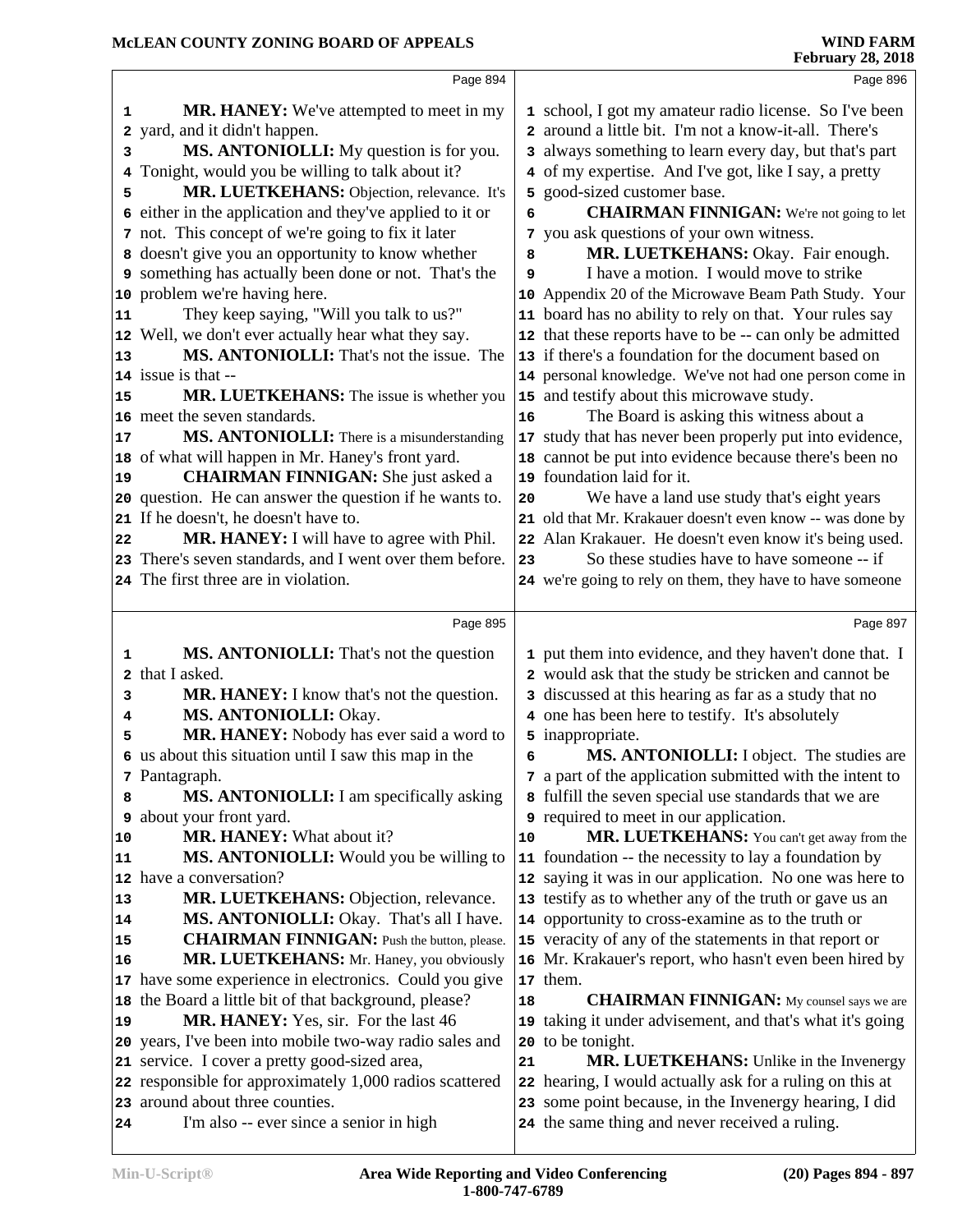|        | Page 898                                                                                                        |                         | Page 900                                                                                          |  |
|--------|-----------------------------------------------------------------------------------------------------------------|-------------------------|---------------------------------------------------------------------------------------------------|--|
| 1      | <b>CHAIRMAN FINNIGAN:</b> Any other questions? I                                                                |                         | 1 species are extinct and 25 of 62 extinct species are                                            |  |
| 2      | think you're free. Thanks for coming up.                                                                        |                         | 2 threatened or endangered.                                                                       |  |
| 3      | MS. ANTONIOLLI: Can we take a break?                                                                            | 3                       | She calls them the "livers of the river."                                                         |  |
| 4      | <b>CHAIRMAN FINNIGAN:</b> Yeah. This is a good                                                                  |                         | 4 The Mackinaw is a tributary to the water supply in                                              |  |
| 5      | spot. Ten minutes.                                                                                              |                         | 5 this town. What those mussels do is they actually                                               |  |
| 6      | (Recess in proceedings.)                                                                                        |                         | 6 filter some of our chemicals, nitrates, before it gets                                          |  |
| 7      | MR. DICK: Gary Butler?                                                                                          |                         | 7 to that public water system. She's very adamant about                                           |  |
|        | (Gary Butler sworn.)                                                                                            |                         | 8 not hurting the mussel population, which has already                                            |  |
| 8<br>9 | <b>CHAIRMAN FINNIGAN:</b> State your name and                                                                   |                         | 9 been hurt.                                                                                      |  |
|        | address and spell your last name.                                                                               | 10                      | I've listened to testimony, and I'm probably                                                      |  |
| 10     |                                                                                                                 |                         |                                                                                                   |  |
| 11     | MR. BUTLER: Gary Butler, B-u-t-l-e-r.                                                                           |                         | 11 part of problem since I do farm. You know, we dredge                                           |  |
| 12     | 28355 North 3260 East Road, Chenoa.                                                                             |                         | 12 these ditches, and we pull them mussels out of the                                             |  |
| 13     | <b>CHAIRMAN FINNIGAN:</b> This is testimony that                                                                |                         | 13 bottom. Some are them are dead species, and some of                                            |  |
|        | 14 we were trying to avoid the last time.                                                                       |                         | 14 them are alive.                                                                                |  |
| 15     | MR. BUTLER: Some of it. I'm an odd duck, I                                                                      | 15                      | I think to move a turbine closer to Henline                                                       |  |
|        | 16 guess. I've been in the county all my life. Born and                                                         |                         | 16 Creek might be a problem to these mussels because they                                         |  |
|        | 17 raised in Arrowsmith. I moved to Chenoa 40 years ago.                                                        |                         | 17 are sensitive to vibrations, water temperature, things                                         |  |
|        | 18 I'm a graduate of Saybrook-Arrowsmith High school and                                                        |                         | 18 like that.                                                                                     |  |
|        | 19 ISU with a BS in ag.                                                                                         | 19                      | You can go online and read this. It talks                                                         |  |
| 20     | I'm a farmer and a contractor, and I work                                                                       |                         | 20 about -- out of these 33 river basins that have been                                           |  |
|        | 21 with Mr. Dick and his staff quite a bit, building                                                            |                         | 21 studied, it talks about the Mackinaw River. There's a                                          |  |
|        | 22 houses in the rural county; and I've been glad to work                                                       |                         | 22 report here about the fresh water mussels in the                                               |  |
|        | 23 with him.                                                                                                    |                         | 23 Mackinaw River. And it talks about Henline Creek and                                           |  |
| 24     | I do have a few concerns about the wind                                                                         |                         | 24 how the water is in that river to supply the necessary                                         |  |
|        |                                                                                                                 |                         |                                                                                                   |  |
|        |                                                                                                                 |                         |                                                                                                   |  |
|        | Page 899                                                                                                        |                         | Page 901                                                                                          |  |
|        |                                                                                                                 |                         | 1 habitat for these creatures.                                                                    |  |
|        | 1 farm, especially in Yates Township. I cross-examined                                                          | $\overline{\mathbf{2}}$ |                                                                                                   |  |
|        | 2 Mr. Petersen earlier. He's a great farmer. He does a                                                          |                         | 70 percent of the sites of the Mackinaw                                                           |  |
|        | 3 lot of good things with cover crops. The reason I did<br>4 that is because of my sister. She's a tree hugger. |                         | 3 River Basin are classified as moderate, highly valued,                                          |  |
|        |                                                                                                                 |                         | 4 or unique mussel sources under the current NCI                                                  |  |
|        | 5 She works for IDNR. She's over at the fish hatchery<br>6 with her husband. Her name is Diane Shasteen.        | 6                       | 5 classification system.<br>Three sites of the Mackinaw River --                                  |  |
| 7      |                                                                                                                 |                         |                                                                                                   |  |
|        | Before she got that job, she was employed by                                                                    |                         | 7 southeast of Colfax, Henline Creek, Frog Alley --                                               |  |
|        | 8 the University of Illinois through the Illinois<br>9 Natural History Survey to study mussels. I didn't        |                         | 8 stand out as unique resources due to the presence of                                            |  |
|        | 10 know anything about mussels; but she taught me quite a                                                       |                         | 9 intolerant species, the number of mussels collected,                                            |  |
|        |                                                                                                                 | 11                      | 10 and the species richness of the site.                                                          |  |
| 12     | 11 bit, and she wants me to pass this along.                                                                    |                         | In this -- you can go online, and you can                                                         |  |
|        | The U of I got a grant from the US Fish and                                                                     |                         | 12 look at all of these reports. From the testimony last                                          |  |
|        | 13 Wildlife Service. They studied 33 of the river basins                                                        |                         | 13 night, the way I summarized his testimony is there's                                           |  |
|        | 14 in the whole state of Illinois. She has walked every                                                         |                         | 14 not enough studies; but she says every river basin in                                          |  |
|        | 15 stream in the state with her team, and they have                                                             |                         | 15 the state has been tested every five years since 1977,                                         |  |
|        | 16 picked up these mussels. They studied the water, the                                                         |                         | 16 when the Clean Water Act was put into effect by the                                            |  |
| 18     | 17 fish.                                                                                                        |                         | 17 United States government.                                                                      |  |
|        | They've written -- this was a three-year                                                                        | 18                      | That's my pitch for her.                                                                          |  |
|        | 19 program. This is available through the IDNR, and it's                                                        | 19                      | But I got -- my main concern is our water                                                         |  |
|        | 20 on their website. She told me to look this up and                                                            |                         | 20 system where we live in Yates Township. As I say, I                                            |  |
|        | 21 read it, which I did. It's kind of interesting where                                                         |                         | 21 moved up to Yates Township 40 years ago; and I farm in                                         |  |
|        | 22 there's 300 species of mussels that 25 percent -- no,                                                        |                         | 22 Blue Mound, Lawndale, Yates, and Chenoa Township. I                                            |  |
|        | 23 wait a minute -- 62 -- I better put my glasses on<br>24 here. 70 percent of the 300 North American mussel    | 24                      | 23 own land in Blue Mound and Arrowsmith Township.<br>I witnessed the construction and operations |  |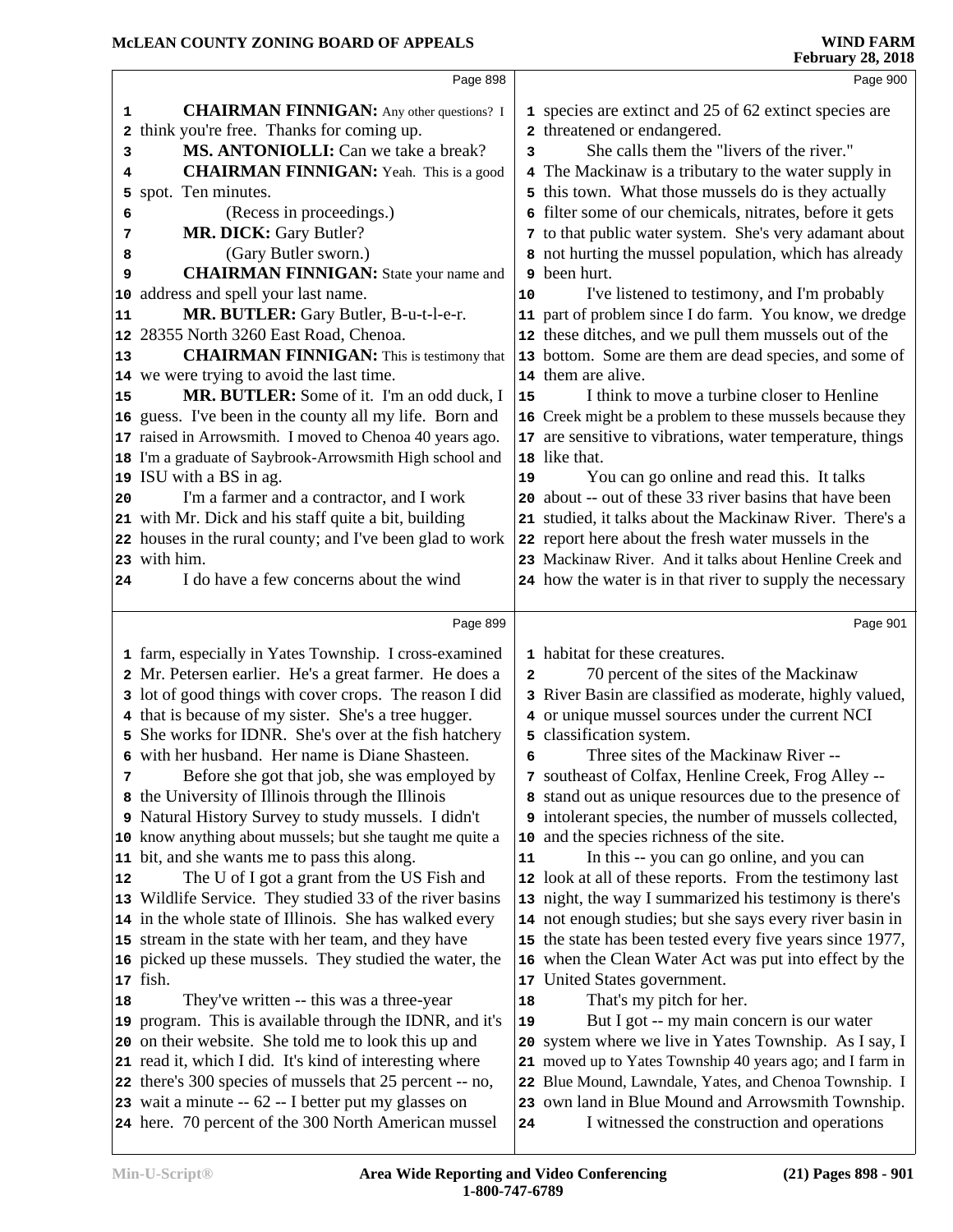|               | Page 902                                                                                                                                                                                                                                                                                                                                                                                                                                                                                                                                                                                                                                                                                                                                                                                                                                                                                                                                                                                                                                                                                                                                                                                                                                          |                                                                  | Page 904                                                                                                                                                                                                                                                                                                                                                                                                                                                                                                                                                                                                                                                                                                                                                                                                                                                                                                                                                                                                                                       |  |
|---------------|---------------------------------------------------------------------------------------------------------------------------------------------------------------------------------------------------------------------------------------------------------------------------------------------------------------------------------------------------------------------------------------------------------------------------------------------------------------------------------------------------------------------------------------------------------------------------------------------------------------------------------------------------------------------------------------------------------------------------------------------------------------------------------------------------------------------------------------------------------------------------------------------------------------------------------------------------------------------------------------------------------------------------------------------------------------------------------------------------------------------------------------------------------------------------------------------------------------------------------------------------|------------------------------------------------------------------|------------------------------------------------------------------------------------------------------------------------------------------------------------------------------------------------------------------------------------------------------------------------------------------------------------------------------------------------------------------------------------------------------------------------------------------------------------------------------------------------------------------------------------------------------------------------------------------------------------------------------------------------------------------------------------------------------------------------------------------------------------------------------------------------------------------------------------------------------------------------------------------------------------------------------------------------------------------------------------------------------------------------------------------------|--|
| 6<br>11<br>19 | 1 of Twin Groves Wind Farm. I believe in global<br>2 warming. And I'm glad we're, as a nation, trying to<br>3 do something about our emissions, but I've seen some<br>4 of the problems during construction and after<br>5 construction down at Twin Groves.<br>You know, the roads, the tiles, the traffic,<br>7 the sound, the flicker, I've heard all that testimony.<br>8 But in my area, I want to know if there's been a<br>9 geological survey study in Yates Township and in this<br>10 project area.<br>We live in Yates Township close to a<br>12 limestone bed. Our wells can vary from 20 feet to 50<br>13 feet. A lot of them are hand dug, brick laid, or<br>14 bored wells. And we have bored wells because<br>15 underneath our topsoil and our clay and our blue clay,<br>16 we have a layer of limestone. Our water is supplied<br>17 up there, not through a bored well, which goes 100,<br>18 200 feet; it's on top of this lime rock.<br>When they construct these wind mills, which<br>20 I've witnessed, it's a big dome of concrete. And<br>21 around the towers is 10 to 30 feet of rock. And I'm<br>22 guilty, but I've been down to my brother's that farms<br>23 my farm in Arrowsmith, and I've sprayed chemicals on | 3<br>5<br>6<br>9<br>10<br>11<br>13<br>14<br>16<br>19<br>21<br>23 | 1 maintained by the company that we could, you know,<br>2 spray out further. Thank you.<br><b>CHAIRMAN FINNIGAN:</b> Thank you. Any<br>4 questions?<br><b>MR. DEAN:</b> We'll have to check into that. I<br>don't believe there's anything in the regulations that<br>7 require the Applicant to -- I can ask Phil this<br>8 question. Is there any requirements in the<br>application for the Applicant to monitor ground water?<br>MR. DICK: There is not.<br><b>CHAIRMAN FINNIGAN:</b> How long has it been<br>12 since you've run a sprayer? Recently?<br>MR. BUTLER: Whenever the crop goes in.<br><b>CHAIRMAN FINNIGAN:</b> I just wondered: Do you<br>15 have Swath Pro on your sprayer?<br>MR. BUTLER: Yes, I do have a Swath. But as<br>17 you're going around something, a circumference that<br>18 tight --<br><b>CHAIRMAN FINNIGAN:</b> Swath Pro should shut it<br>20 off or take care of that overlap.<br>MR. BUTLER: If it's not sprayed earlier,<br>22 would it be covered?<br><b>CHAIRMAN FINNIGAN:</b> Well, I don't want to |  |
|               | 24 top of this rock.                                                                                                                                                                                                                                                                                                                                                                                                                                                                                                                                                                                                                                                                                                                                                                                                                                                                                                                                                                                                                                                                                                                                                                                                                              |                                                                  | 24 testify, but Swath Pro won't let you overlap if it's                                                                                                                                                                                                                                                                                                                                                                                                                                                                                                                                                                                                                                                                                                                                                                                                                                                                                                                                                                                        |  |
|               |                                                                                                                                                                                                                                                                                                                                                                                                                                                                                                                                                                                                                                                                                                                                                                                                                                                                                                                                                                                                                                                                                                                                                                                                                                                   |                                                                  |                                                                                                                                                                                                                                                                                                                                                                                                                                                                                                                                                                                                                                                                                                                                                                                                                                                                                                                                                                                                                                                |  |
|               | Page 903                                                                                                                                                                                                                                                                                                                                                                                                                                                                                                                                                                                                                                                                                                                                                                                                                                                                                                                                                                                                                                                                                                                                                                                                                                          |                                                                  | Page 905                                                                                                                                                                                                                                                                                                                                                                                                                                                                                                                                                                                                                                                                                                                                                                                                                                                                                                                                                                                                                                       |  |
| 1<br>6        | If you're driving a big sprayer and it's got<br>2 its booms out here and you're circling around those<br>3 towers, you're spraying a high concentration of spray<br>4 where that boom is not moving very fast and a lesser<br>5 concentration of spray as you make that radius.<br>I've done this. And I've seen it done by<br>7 experienced operators. We get run-in into our ground<br>8 water in especially Yates Township. As this<br>9 concentration of Atrazine, PPOs, AIs sinks through<br>10 this rock, gets to our dome of concrete -- which I                                                                                                                                                                                                                                                                                                                                                                                                                                                                                                                                                                                                                                                                                           | $\mathbf{2}$<br>3<br>5<br>6<br>8<br>9                            | 1 set up right.<br>MR. BUTLER: Okay.<br><b>CHAIRMAN FINNIGAN:</b> Any questions from<br>4 staff?<br>MR. DICK: No.<br><b>CHAIRMAN FINNIGAN: The Applicant?</b><br>7 Mr. Luetkehans? Anyone else in the audience?<br>(No response.)<br><b>CHAIRMAN FINNIGAN:</b> Thank you for coming up.<br>10 Press the button, if you would.                                                                                                                                                                                                                                                                                                                                                                                                                                                                                                                                                                                                                                                                                                                  |  |
| 15            | 11 don't know how deep these towers will be -- will it<br>12 get down to where we have a concentration of chemical<br>13 into our ground water? Sometimes we have our ground<br>14 wells up there within 5 feet of the top of the ground.<br>I wanted to know if the Applicant has to get<br>16 a health permit to know how far these wells are away,<br>17 if they're dug, if their bored, if they're drilled.<br>18 It makes a big difference if you've got a drilled<br>19 well. Where my brother lives at Arrowsmith, those<br>20 wells are deep. Makes a big difference if you get                                                                                                                                                                                                                                                                                                                                                                                                                                                                                                                                                                                                                                                           | 11<br>13<br>14<br>15<br>16<br>17<br>18<br>19                     | MR. DICK: Cheryl Prairie-Steber from<br>12 Lexington?<br>(No response.)<br><b>MR. DICK: Darrell Cambron?</b><br>(No response.)<br><b>MR. DICK: Matt Aldeman?</b><br><b>CHAIRMAN FINNIGAN:</b> Would you like to be<br>sworn in or affirmed?<br>MR. ALDEMAN: Sworn is fine.<br>(Matt Aldeman sworn.)                                                                                                                                                                                                                                                                                                                                                                                                                                                                                                                                                                                                                                                                                                                                            |  |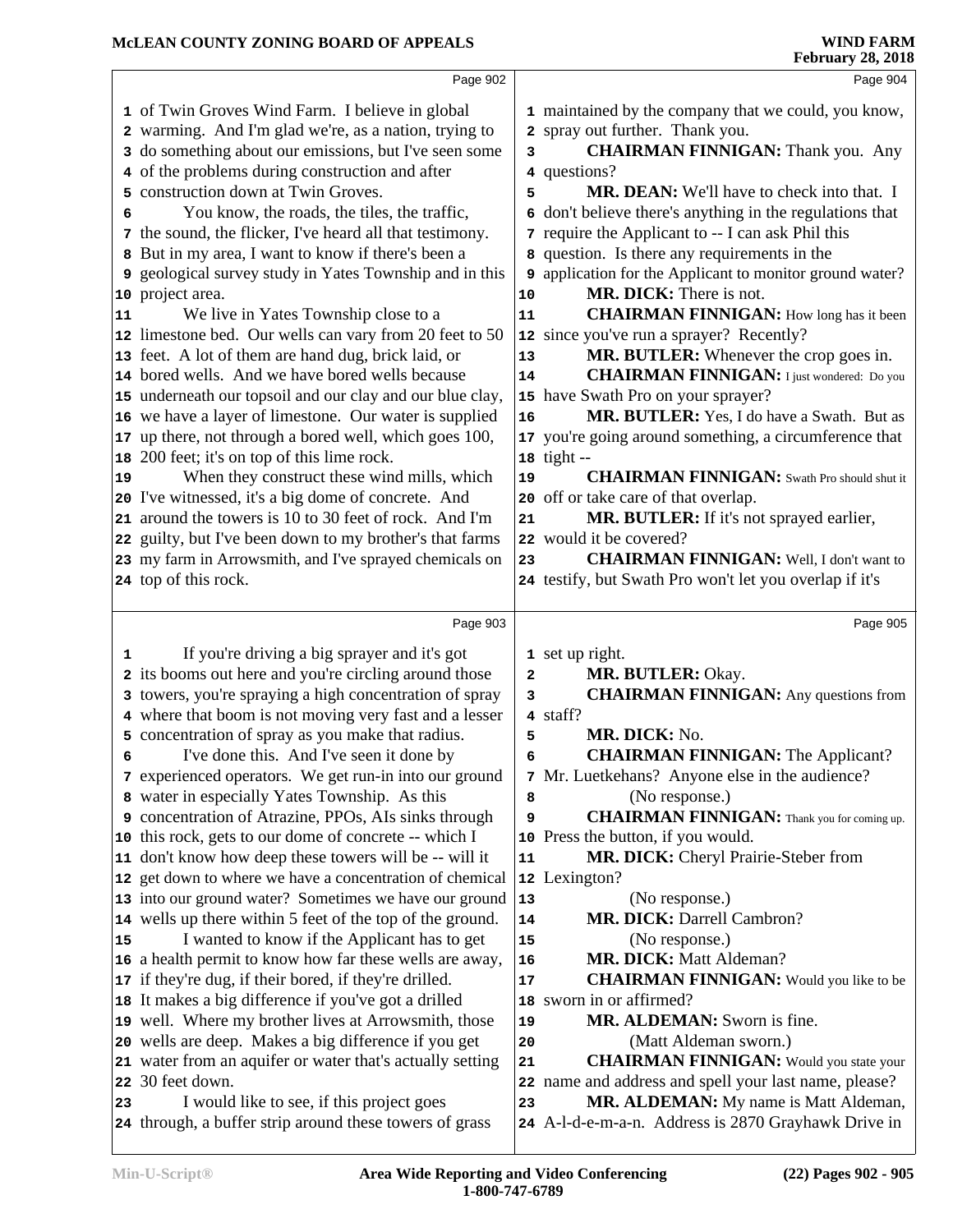|    | Page 906                                                                                                           |    | Page 908                                                                                                           |  |
|----|--------------------------------------------------------------------------------------------------------------------|----|--------------------------------------------------------------------------------------------------------------------|--|
|    | 1 Normal.                                                                                                          |    | 1 Splitter Wind Farm in particular. That's why I'm                                                                 |  |
| 2  | I actually want to start out -- I want to                                                                          |    | 2 here. So I guess I'd like to think McLean County has                                                             |  |
| 3  | give a brief disclaimer because of my job. I'm                                                                     |    | 3 benefited economically as a result -- not from me.                                                               |  |
|    | 4 actually a professor of renewable energy and                                                                     |    | 4 I'm probably a net detriment, honestly; but I can                                                                |  |
|    | 5 engineering technology at Illinois State University.                                                             |    | 5 think of a lot of other people that are kind of in my                                                            |  |
|    | 6 I want to clarify that I'm speaking not on behalf of                                                             |    | 6 same situation. I'd like to think that the County has                                                            |  |
|    | 7 Illinois State University. I'm a private citizen of                                                              |    | 7 benefited as a result of them.                                                                                   |  |
| 8  | McLean County. I'm speaking in that respect tonight.                                                               | 8  | So I'd like to put my support behind the                                                                           |  |
| 9  | I've been working in and around renewable                                                                          |    | <b>9</b> project because I'd like to see that economic growth                                                      |  |
|    | 10 energy for the last ten years and in the energy                                                                 |    | 10 continue in the County and the State and in this                                                                |  |
|    | 11 industry for a bit longer than that.                                                                            |    | 11 country. That's mainly what I wanted to say.                                                                    |  |
| 12 | So when I say that it's probably not                                                                               | 12 | A few other real brief comments. I've spent                                                                        |  |
|    | 13 surprising, I think it's important and it's necessary                                                           |    | 13 a lot of time -- it's been a few years ago; but in                                                              |  |
|    | 14 for us as we shift away from fossil fuels towards                                                               |    | 14 2011, I spent a lot of time studying the impact of                                                              |  |
|    | 15 renewable energy. I think this is important. I think                                                            |    | 15 wind farms on school districts and the revenue. In                                                              |  |
|    | 16 it's necessary that we show leadership in this regard                                                           |    | 16 fact, I wrote a report about it. I'm not going to try                                                           |  |
|    | 17 at the local level, which of course is why we're all                                                            |    | 17 and enter it as evidence or anything, but I'll just                                                             |  |
|    | 18 here in the first place.                                                                                        |    | 18 offer that in -- it's been about seven years since I                                                            |  |
| 19 | Mainly what I want to do in this testimony,                                                                        |    | 19 wrote it, but I reviewed it really quickly today. I                                                             |  |
|    | 20 I wanted to present myself personally as evidence of                                                            |    | 20 can tell you that it's about a half a million dollars                                                           |  |
|    | 21 the economic impact of wind farms. Truly the only                                                               |    | 21 per year per 100 megawatts. I honestly don't recall                                                             |  |
|    | 22 reason why my family and I are currently living and                                                             |    | 22 the size in terms of megawatt capacity of this                                                                  |  |
|    | 23 working and paying taxes in McLean County is because,                                                           |    | 23 proposed project is, but it is assessed based on the                                                            |  |
|    | 24 ten years ago, actually EDPR built the Rail Splitter                                                            |    | 24 power capacity, based on megawatts. So the net -- and                                                           |  |
|    |                                                                                                                    |    |                                                                                                                    |  |
|    |                                                                                                                    |    |                                                                                                                    |  |
|    | Page 907                                                                                                           |    | Page 909                                                                                                           |  |
|    |                                                                                                                    |    |                                                                                                                    |  |
| 2  | 1 Wind Farm in Tazewell and Logan Counties.<br>At that time ten years ago, I was just                              |    | 1 I stress net -- benefit to schools is about a half<br>2 million dollars per year.                                |  |
| з  |                                                                                                                    | 3  | I also looked specifically at the Ridgeview                                                                        |  |
|    | getting out of the military. I was in Seattle,<br>Washington. And I was looking all over the country.              |    | 4 School District just northeast of here. This was in                                                              |  |
|    | 5 I was looking at jobs in Kansas and Michigan, Iowa.                                                              |    | 5 regards to the Twin Groves I and II project. They've                                                             |  |
| 6  | I found and took a job with GE, where I was                                                                        |    | 6 received about a half a million dollars per year net                                                             |  |
|    | 7 managing the Rail Splitter Wind Farm. Specifically, I                                                            |    | 7 benefit from the Twin Groves 1 and II Wind Farm.                                                                 |  |
|    | 8 was on the operations and maintenance aspect; so I was                                                           | 8  | I'd also bring up one other thing. There                                                                           |  |
|    | 9 technically a subcontractor of EDPR. EDPR was my                                                                 |    | 9 was testimony last night regarding property values                                                               |  |
|    | 10 customer as the site manager for GE.                                                                            |    | 10 where he used an economic regression analysis, which                                                            |  |
| 11 | I picked up my family. At that time, we                                                                            |    | 11 is basically to say a multivariable analysis. And the                                                           |  |
|    | 12 only had one kid; but we picked up the family, and we                                                           |    | 12 topic came up whether that had been done in McLean                                                              |  |
|    | 13 drove halfway across the country to live in McLean                                                              |    | 13 County. And the answer, I think, at the time was no.                                                            |  |
|    | 14 County. I don't have any other family that lived in                                                             | 14 | I just want to point out -- I'm not going to                                                                       |  |
|    | 15 Illinois; so I had no reason to come here aside from                                                            |    | 15 try and enter it as evidence. I was not an author on                                                            |  |
|    | 16 the wind farm where I took a job.                                                                               |    | 16 that study, just to be clear; but there was actually                                                            |  |
| 17 | I worked at the Rail Splitter Wind Farm and                                                                        |    | 17 -- in 2010, we had a master's student at ISU who wrote                                                          |  |
|    | 18 for GE for a while. Then I left that job for a job at                                                           |    | 18 her master's thesis regarding an economic                                                                       |  |
|    | 19 ISU in a different role than what I'm currently there                                                           |    | 19 multivariable regression analysis on residential                                                                |  |
|    | 20 for. Then I went back to school. And I'm now in my                                                              |    | 20 property values in McLean County regarding Twin Groves                                                          |  |
|    | 21 current job at ISU.                                                                                             |    | 21 1 and II. It's 143 pages long.                                                                                  |  |
| 22 | But I just want to stress that the only                                                                            | 22 | I haven't read the entire thing. I could                                                                           |  |
|    | 23 reason why I'm here in McLean County instead of Kansas<br>24 or Nebraska or Iowa is because EDPR built the Rail |    | 23 tell you basically a summary of the results, but I was<br>24 not an author; so I'm not prepared to delve deeply |  |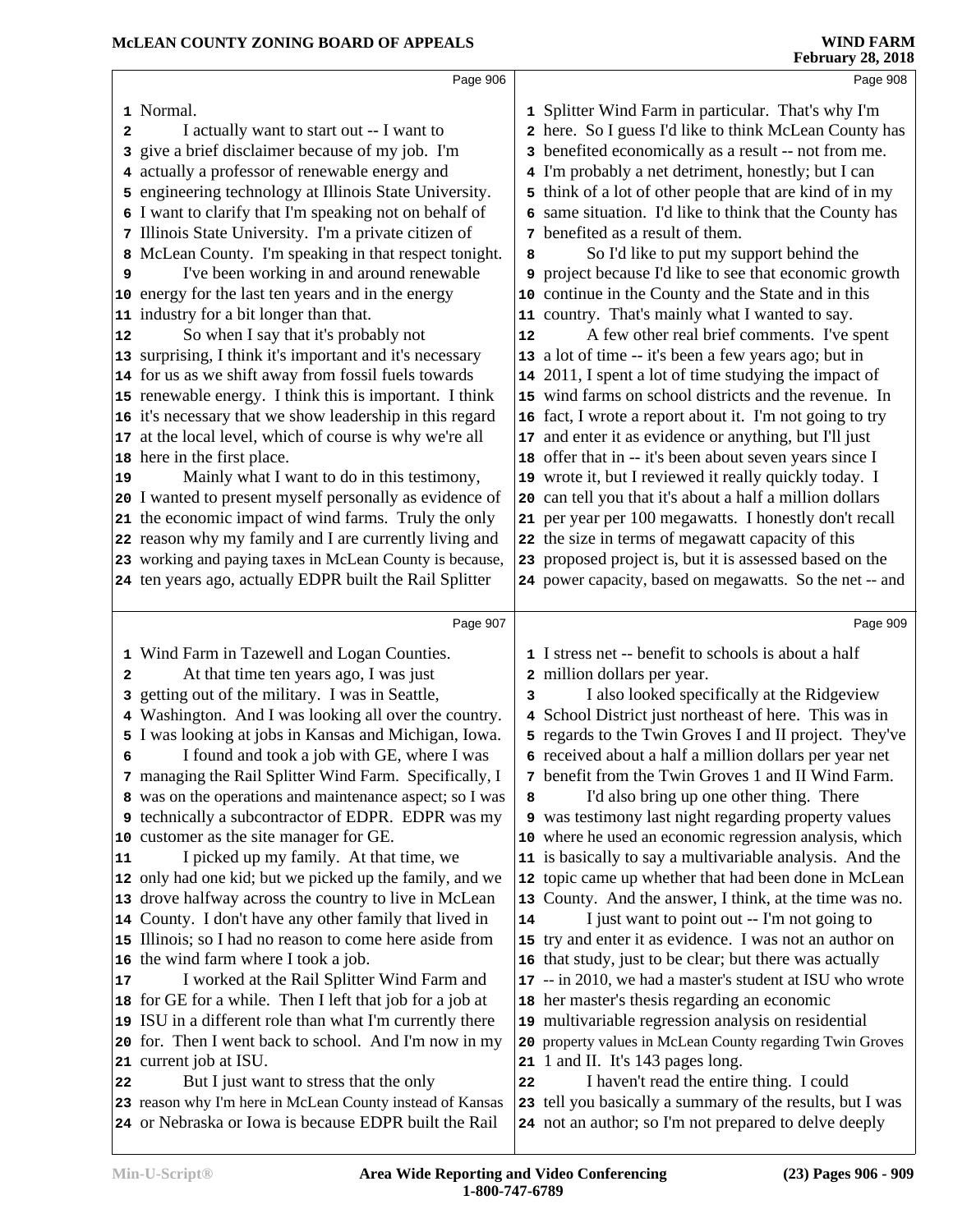|    | Page 910                                                                                                      |              | Page 912                                                                                                       |
|----|---------------------------------------------------------------------------------------------------------------|--------------|----------------------------------------------------------------------------------------------------------------|
|    | 1 into it or, frankly, answer any real detailed                                                               |              | 1 turbine, then, on average over the whole year, it's                                                          |
|    | 2 questions about the methodology. But it is a                                                                |              | 2 operating at 300 to 350 kilowatts.                                                                           |
|    | 3 multivariable regression analysis, which I think is                                                         | 3            | In terms of the efficiency, I would                                                                            |
|    | 4 the right approach, because that basically separates                                                        |              | 4 definitely say they have improved. Generators have                                                           |
|    | 5 lots of different attributes of the property and tries                                                      | 5            | gotten more efficient. Wind turbine blades in                                                                  |
|    | 6 to tease out effects of those specific attributes of                                                        |              | 6 particular have gotten quite a bit more efficient.                                                           |
|    | 7 the property.                                                                                               | 7            | Actually, a really big thing is the variable                                                                   |
| 8  | I could summarize it. Basically what the                                                                      |              | 8 RPM. Some of the older designs, quite a bit older,                                                           |
|    | <b>9</b> conclusion was was that there was a measurable impact,                                               |              | 9 would operate at a fixed RPM; but now all the modern                                                         |
|    | 10 a negative impact, on property values during the                                                           | 10           | turbines operate at very low RPM. That has had a big                                                           |
|    | 11 preconstruction and the construction phases of the                                                         |              | 11 impact because it maintains the blades at optimum                                                           |
|    | 12 project. But then after the construction phase had                                                         |              | 12 angle of attack and keeps them operating as                                                                 |
|    | 13 ended and it went into the operation phase, the                                                            |              | 13 efficiently as probable.                                                                                    |
|    | 14 residential values went back to what they were.                                                            |              |                                                                                                                |
|    |                                                                                                               | 14           | There's something called the coefficient of                                                                    |
| 15 | Honestly, that's about all the details that                                                                   |              | 15 performance, and there's a theoretical limit to the                                                         |
|    | 16 I know. Like I said, I was not an author. I was not                                                        | 16           | efficiency of a wind turbine blade. It's calls the                                                             |
|    | 17 the advisor. My colleague in the Economics Department                                                      | 17           | Betz limit, and it's about 59 percent.                                                                         |
|    | 18 -- I am not an economist. I'm an engineer by                                                               | 18           | The coefficient of performance varies over                                                                     |
|    | 19 training. But my colleague in the Economics                                                                | 19           | the range of the turbine's operation, but it's not<br>20 unusual to see coefficients of performance in the 45, |
|    | 20 Department was the thesis advisor for that, and I                                                          |              |                                                                                                                |
|    | 21 trust that he did a good job in advising his graduate                                                      |              | 21 even close to 50 percent range.                                                                             |
|    | 22 student.                                                                                                   | 22           | MR. BANGERT: Thank you.                                                                                        |
| 23 | That's all I have. Thank you very much for                                                                    | 23           | <b>CHAIRMAN FINNIGAN:</b> Questions from staff?                                                                |
|    | 24 your time.                                                                                                 | 24           | MR. DICK: Do you have any opinion as to the                                                                    |
|    | Page 911                                                                                                      |              | Page 913                                                                                                       |
|    |                                                                                                               |              |                                                                                                                |
|    |                                                                                                               |              |                                                                                                                |
| 1  | <b>CHAIRMAN FINNIGAN:</b> Thank you. Questions?                                                               | $\mathbf{2}$ | 1 effect of a foundation of a turbine on ground water?                                                         |
| 2  | MR. BANGERT: As a professor of the                                                                            |              | MR. ALDEMAN: I definitely am I qualified to                                                                    |
|    | 3 renewable energies, these towers, as the technology                                                         |              | 3 address that. Ground water and geology are not in my                                                         |
|    | 4 changes -- and we've heard testimony that they're                                                           |              | 4 scope of knowledge.                                                                                          |
|    | 5 extremely inefficient -- what can you say to the                                                            | 5<br>6       | MR. DICK: Thank you.                                                                                           |
|    | 6 efficiency of the older versus the newer ones or the                                                        |              | <b>CHAIRMAN FINNIGAN:</b> Does the Applicant have                                                              |
|    | 7 ones that are coming? Do you have any insight into                                                          |              | 7 questions?                                                                                                   |
|    | 8 that?                                                                                                       | 8<br>9       | MS. ANTONIOLLI: Yes. Hi. I'm Amy                                                                               |
| 9  | <b>MR. ALDEMAN:</b> That actually brings up                                                                   |              | Antoniolli from Schiff Hardin, attorney for EDPR.                                                              |
|    | 10 something that I decided I wasn't going to bring up.                                                       | 10           | Professor Aldeman, are you familiar with                                                                       |
|    | 11 But there had been testimony that said that these                                                          | 11           | Fresnel Zone analysis and what that shows?                                                                     |
|    | 12 things only operate 30 percent of the time. I heard                                                        | 12           | MR. ALDEMAN: No.                                                                                               |
|    | 13 that yesterday.                                                                                            | 13           | MS. ANTONIOLLI: You're not?                                                                                    |
| 14 | That's kind of misconstrued. In my                                                                            | 14           | MR. ALDEMAN: No.                                                                                               |
|    | 15 experience -- and I've done quite a bit of wind                                                            | 15           | MS. ANTONIOLLI: Okay. Thank you.                                                                               |
|    | 16 resource analysis in this area -- the turbines produce                                                     | 16           | MR. LUETKEHANS: Before I start, I made this                                                                    |
|    | 17 about 85 percent of the time. Roughly 15 percent of                                                        | 17           | objection earlier, but I would just ask for a                                                                  |
|    | 18 the time -- that's very rough, but something like that                                                     | 18           | continuing objection on anything regarding economic                                                            |
|    | 19 -- they're not producing.                                                                                  |              | 19 impact because it is not one of the seven standards.                                                        |
| 20 | What that means though is that about -- it's                                                                  | 20           | I've not wanted to interrupt people testifying, but I                                                          |
|    | 21 the low $30s - it's 30$ to $35$ percent $-$ is called net                                                  | 21           | do want to make that continuing objection.                                                                     |
|    | 22 capacity factor. And that means that, on average,                                                          | 22           | Rail Splitter was not in McLean County                                                                         |
|    | 23 it's operating at about 30 to 35 percent of its rated<br>24 power production. So if it's a 1 megawatt wind | 23<br>24     | correct, Mr. Aldeman?<br>MR. ALDEMAN: Correct.                                                                 |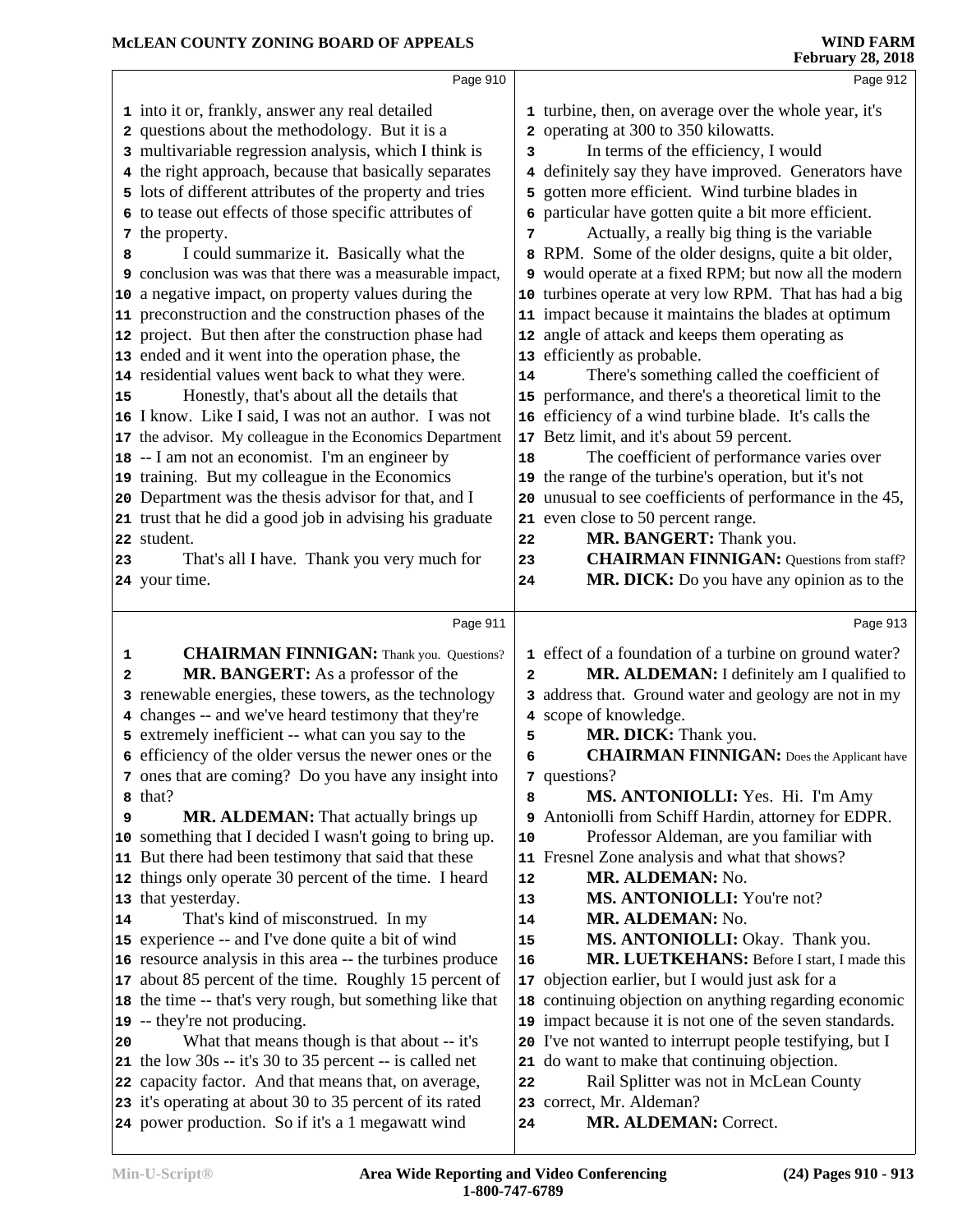|              | Page 914                                                  |                | Page 916                                                  |
|--------------|-----------------------------------------------------------|----------------|-----------------------------------------------------------|
|              |                                                           |                |                                                           |
| 1            | MR. LUETKEHANS: Unfortunately, I have read                |                | 1 to Fairbury.                                            |
| $\mathbf{2}$ | all 140 pages of that study. It's not published as a      | $\overline{a}$ | To provide some background information,                   |
| 3            | peer-reviewed study, correct?                             |                | 3 CIRBN, LLC, is an Internet service provider who owns    |
| 4            | MR. ALDEMAN: That's correct.                              |                | 4 and operates the Central Illinois Regional Broadband    |
| 5            | MR. LUETKEHANS: That's one of the things                  |                | 5 Network, and we provide Internet service throughout     |
| 6            | you hear often from the wind farm is that it doesn't      |                | 6 Central Illinois to K through 12 schools, colleges,     |
|              | 7 matter if it's not peer-reviewed. Have you heard that   |                | 7 universities, libraries, museums, municipalities,       |
|              | 8 often?                                                  |                | 8 emergency responders, et cetera.                        |
| 9            | <b>MR. ALDEMAN:</b> Have I heard --                       | 9              | We own and operate an FCC-licensed microwave              |
| 10           | MR. LUETKEHANS: The wind energy companies                 |                | 10 link that runs from Chenoa to Fairbury and provides    |
|              | 11 make a big deal out of peer-reviewed, correct?         |                | 11 Internet service to the Prairie Central High School    |
| 12           | MR. ALDEMAN: I think peer review is an                    |                | 12 located in Fairbury. It's service that we are          |
|              | 13 important process.                                     |                | 13 delivering to the school district, and then they take  |
| 14           | MR. LUETKEHANS: This study was not                        |                | 14 that and redistribute that to multiple sites in the    |
|              | 15 peer-reviewed, correct?                                |                | 15 school district itself. We are their primary service   |
| 16           | MR. ALDEMAN: Yeah. I can tell you why.                    |                | 16 provider for them for the Internet.                    |
| 17           | MR. LUETKEHANS: That's not my question. My                | 17             | The microwave beam path report was                        |
|              | 18 question, however, is: Having read that study, do you  |                | 18 referenced earlier for being in the application. So    |
|              | 19 recall what really happened in that study was, yes, it |                | 19 the beam path, when you look at that and you look at   |
| 20           | got back to the original values, but it never actually    |                | 20 the site plan, basically shows the path running        |
|              | 21 made up for those years of lost value. Do you recall   |                | 21 between the T 101 and T 167.                           |
|              | 22 that in that study?                                    | 22             | We were introduced to Katie from the energy               |
| 23           | MR. ALDEMAN: I do not recall that.                        |                | 23 company, and we've been working with her to try and    |
| 24           | MR. LUETKEHANS: Okay. Nothing further.                    |                | 24 determine if, where they're placed, if that will cause |
|              |                                                           |                |                                                           |
|              | Page 915                                                  |                | Page 917                                                  |
| 1            | <b>CHAIRMAN FINNIGAN:</b> Any other questions?            |                | 1 any interference with the microwave link.               |
| 2            | (No response.)                                            | $\mathbf{2}$   | Microwave link has to have a line of sight,               |
| 3            | <b>CHAIRMAN FINNIGAN:</b> Thanks for coming up.           |                | 3 and there's been a reference to the Fresnel path. And   |
| 4            | MR. DICK: Mark DeKeersgieter?                             |                | 4 basically the easiest way to explain that is that,      |
| 5            | <b>CHAIRMAN FINNIGAN:</b> Would you like to be            |                | 5 even though it's line of sight, think about it as line  |
|              | 6 sworn in?                                               |                | 6 of sight through a football; so in the center of path,  |
| 7            | <b>MR. DEKEERSGIETER: Sure.</b>                           |                | 7 it's the widest.                                        |
| 8            | (Mark DeKeersgieter sworn.)                               | 8              | Just in the last two days, we haven't had a               |
| 9            | <b>CHAIRMAN FINNIGAN:</b> Will you state your name        |                | 9 chance basically to examine the Fresnel path and where  |
| 10           | and address and spell your last name, please?             |                | 10 that's at, where the towers may be located. And then   |
| 11           | MR. DEKEERSGIETER: Mark DeKeersgieter.                    | 11             | the site plan that's in the permit application does       |
|              |                                                           |                |                                                           |
|              | 12 Address is 912 Ironwood Drive in Normal. The last      |                | 12 not provide enough information to allow us to          |
|              | 13 name is spelled D-e-K-e-e-r-s-g-i-e-t-e-r.             |                | 13 determine there would be no conflict.                  |
| 14           | <b>CHAIRMAN FINNIGAN:</b> Go ahead. Thank you.            | 14             | I'm here just to make you aware that we are               |
| 15           | MR. DEKEERSGIETER: I am the Executive                     |                | 15 working through that. We want to ensure that there's   |
|              | 16 Director for CIRBN. I appreciate you taking a few      |                | 16 no interference with the link because that is the      |
| 17           | minutes to let me speak. I'd also like to thank Katie     |                | 17 school's primary means to receive Internet, and they   |
|              | 18 Chapman from EDP because she's been following up with  |                | 18 rely a lot on that for education-based curriculum and  |
|              | 19 me as well.                                            |                | 19 cloud services to run and operate the school district  |
| 20           | After reviewing the site plan in the permit               |                | 20 on a daily basis.                                      |
| 21           | application, we wanted to draw your attention to the      | 21             | One thing that we're working with Katie on                |
|              | 22 proposed sites of turbines T 101 an T 167 on the site  |                | 22 is to get some detailed engineer drawings that would   |
|              | 23 map. Their installation is basically on -- one is on   |                | 23 allow us to ensure that the path would remain intact   |
|              | 24 each side of our microwave link that runs from Chenoa  |                | 24 and not interfered.                                    |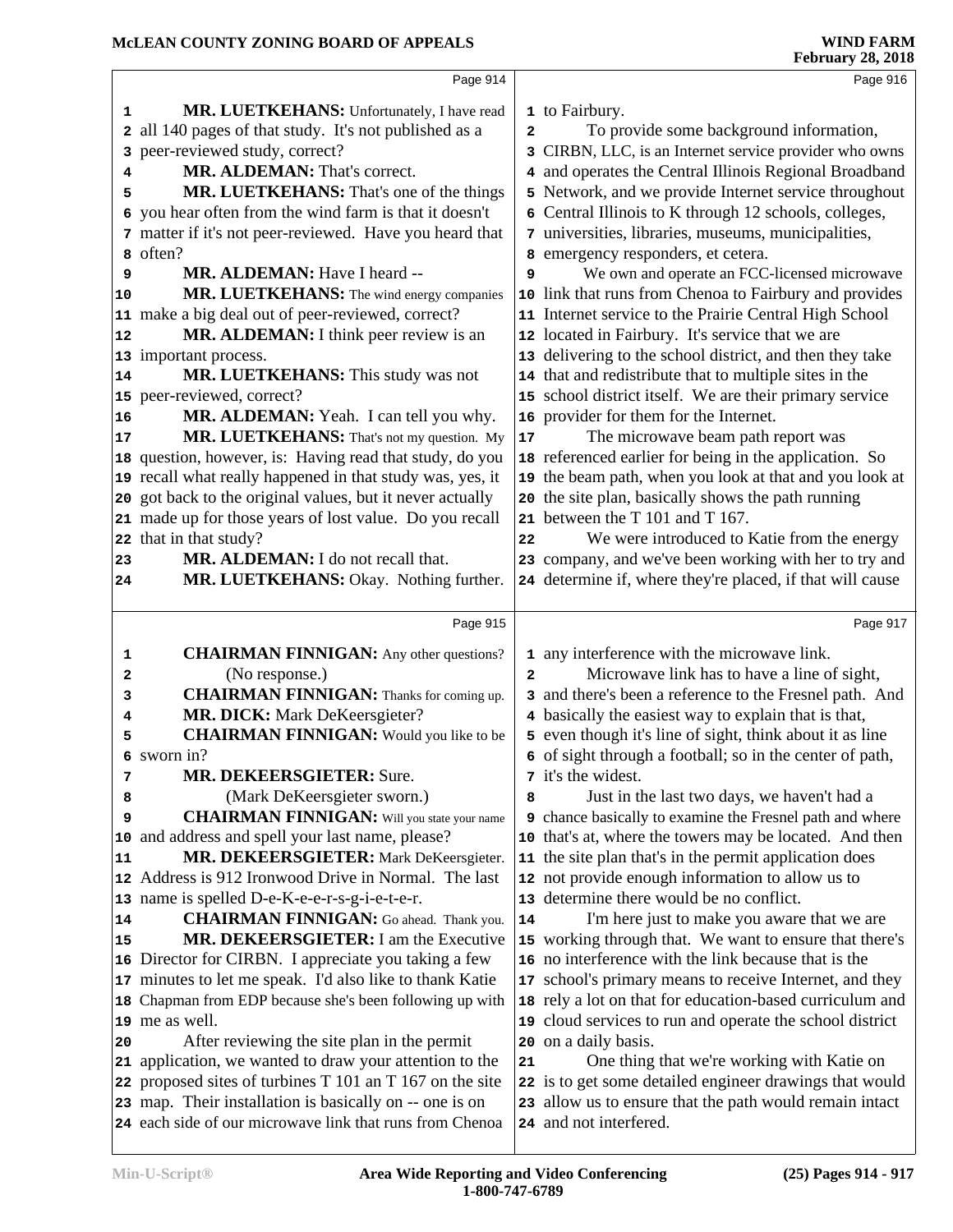|    | Page 918                                                                                                       |          | Page 920                                                                                                         |
|----|----------------------------------------------------------------------------------------------------------------|----------|------------------------------------------------------------------------------------------------------------------|
| 1  | In the meantime, in a perfect world, if we                                                                     |          | 1 know, because our -- back to the football example, if                                                          |
|    | 2 could wave a magic wand, we would say there would be                                                         |          | 2 you think of our line of sight, the Fresnel zone would                                                         |
|    | 3 1,000 feet basically zone between the center of our                                                          |          | 3 go out from there into that thousand feet, and their                                                           |
|    | 4 path and the center of their turbine, the base of                                                            |          | 4 rotor as it's spinning will go out into that thousand                                                          |
|    | 5 their turbine.                                                                                               |          | 5 feet. Between those two distances, we believe that                                                             |
| 6  | When you think about the rotor on the                                                                          |          | 6 would allow -- you know, is it 500 feet? Is it 400                                                             |
|    | 7 turbine being the size that it is and then you see the                                                       |          | 7 feet? Is it 600? We would have to have an engineer                                                             |
|    | 8 Fresnel zone on the path, you start to see how that                                                          |          | 8 take a look at it to determine for sure. But for                                                               |
|    | <b>9</b> buffer zone would be eaten up by those two things. We                                                 |          | 9 tonight's purposes, that's what we feel comfortable                                                            |
|    | 10 just want to ensure that there's plenty of room there.                                                      | 10 with. |                                                                                                                  |
| 11 | MR. DEAN: So you can model or map the zone,                                                                    | 11       | MS. TURNER: Is that an industry standard,                                                                        |
|    | 12 the Fresnel zone, very accurately?                                                                          |          | 12 or is that -- I'm sorry, Brian. Did I butt in?                                                                |
| 13 | MR. DEKEERSGIETER: Typically when we get                                                                       | 13       | MR. DEKEERSGIETER: That's what my wireless                                                                       |
|    | 14 into situations like this, you look at engineer                                                             |          | 14 person told me at about 5:00 this afternoon.                                                                  |
|    | 15 drawings of what's going to be installed and where                                                          | 15       | MS. TURNER: Okay. Great.                                                                                         |
|    | 16 it's at and the link itself. We give those to an                                                            |          | MR. DEKEERSGIETER: As I said, I didn't know                                                                      |
|    |                                                                                                                | 16       |                                                                                                                  |
|    | 17 engineer, and then they'll make a determination if                                                          |          | 17 the exact timeline of how long these meetings would                                                           |
|    | 18 there's any conflict or not.                                                                                |          | 18 last. So my -- you know, we just want to ensure the                                                           |
| 19 | MR. DEAN: Okay. Thank you.                                                                                     |          | 19 school district service is not interrupted. There's<br>20 about 1,900 students in the school district, and it |
| 20 | MS. TURNER: Have you worked with other wind<br>21 farms in the area on this? I know you guys are fairly        |          |                                                                                                                  |
|    |                                                                                                                |          | 21 supports a number of varying communities throughout<br>22 Central Illinois.                                   |
|    | 22 new getting going, but there have been a few--<br>MR. DEKEERSGIETER: Yeah. There are no                     |          |                                                                                                                  |
| 23 |                                                                                                                | 23       | MR. BANGERT: So in this investigation                                                                            |
|    | 24 other wind farms -- we're primarily fiberoptic, and we                                                      |          | 24 process, how long do you feel it will take to figure                                                          |
|    | Page 919                                                                                                       |          | Page 921                                                                                                         |
|    |                                                                                                                |          |                                                                                                                  |
|    |                                                                                                                |          |                                                                                                                  |
|    | 1 only have a few wireless links. It was because just                                                          |          | 1 this out? You said you've been talking with Katie.                                                             |
|    | 2 getting there with fiber was much more cost than what                                                        |          | 2 How long do you think it will take? Do you think                                                               |
|    | 3 we had in the budget. So that was one situation                                                              |          | 3 there will be a --                                                                                             |
|    | 4 there. The few wireless links that we have do not run                                                        | 4        | MR. DEKEERSGIETER: Once we have some --                                                                          |
|    | 5 through any of the other wind farms that are in the                                                          |          | 5 once we have a map that we can share with an engineer                                                          |
|    | 6 area.                                                                                                        |          | 6 and -- you know, I would expect that once we provide                                                           |
| 7  | <b>MS. TURNER:</b> Are you hopeful that there is                                                               |          | 7 that information to an engineer, it would be anywhere                                                          |
|    | 8 enough space? Does it look like there is going to be                                                         |          | 8 from a few days to five business days and we'd have an                                                         |
|    | <b>9</b> enough space, or does it look like there is not going                                                 | 9        | answer.                                                                                                          |
|    | 10 to be enough space?                                                                                         | 10       | MR. BANGERT: Okay. Thank you.                                                                                    |
| 11 | MR. DEKEERSGIETER: I am hopeful there is                                                                       | 11       | <b>CHAIRMAN FINNIGAN:</b> How far off the ground                                                                 |
|    | 12 enough space. I'm new to this process. Usually we                                                           |          | 12 is your line of sight?                                                                                        |
|    | 13 work with public works, people that are sending road                                                        | 13       | MR. DEKEERSGIETER: I appreciate you asking                                                                       |
|    | 14 improvements and the drawings for that. We have to                                                          |          | 14 that because that was in my notes and I forgot to                                                             |
|    | 15 determine do we have to raise a manhole or a handhold                                                       |          | 15 share that.                                                                                                   |
|    | 16 lid, and we work through things like that. This is                                                          | 16       | Our tower on one end where our equipment is                                                                      |
|    | 17 the first time I'm working through this with a wind                                                         |          | 17 mounted is about 100 feet off the ground. And the                                                             |
|    | 18 farm.                                                                                                       |          | 18 Fairbury link, the radio is higher. It's at 130. So                                                           |
| 19 | MR. BANGERT: Can you repeat the area? You                                                                      |          | 19 we are well below -- I believe the height of their                                                            |
|    | 20 mentioned 1,000 feet from the center? Could you                                                             |          | 20 turbine with the blade at the highest point is 548                                                            |
|    | 21 repeat that?                                                                                                |          | 21 feet, if I have that right.                                                                                   |
| 22 | MR. DEKEERSGIETER: Yeah. I suggested 1,000                                                                     | 22       | MR. DICK: That microwave is in effect right                                                                      |
|    | 23 feet from the center of our microwave link to the<br>24 center of the turbine base. That would allow -- you | 24       | 23 now. It's operating. Is that correct?<br>MR. DEKEERSGIETER: It's been operating                               |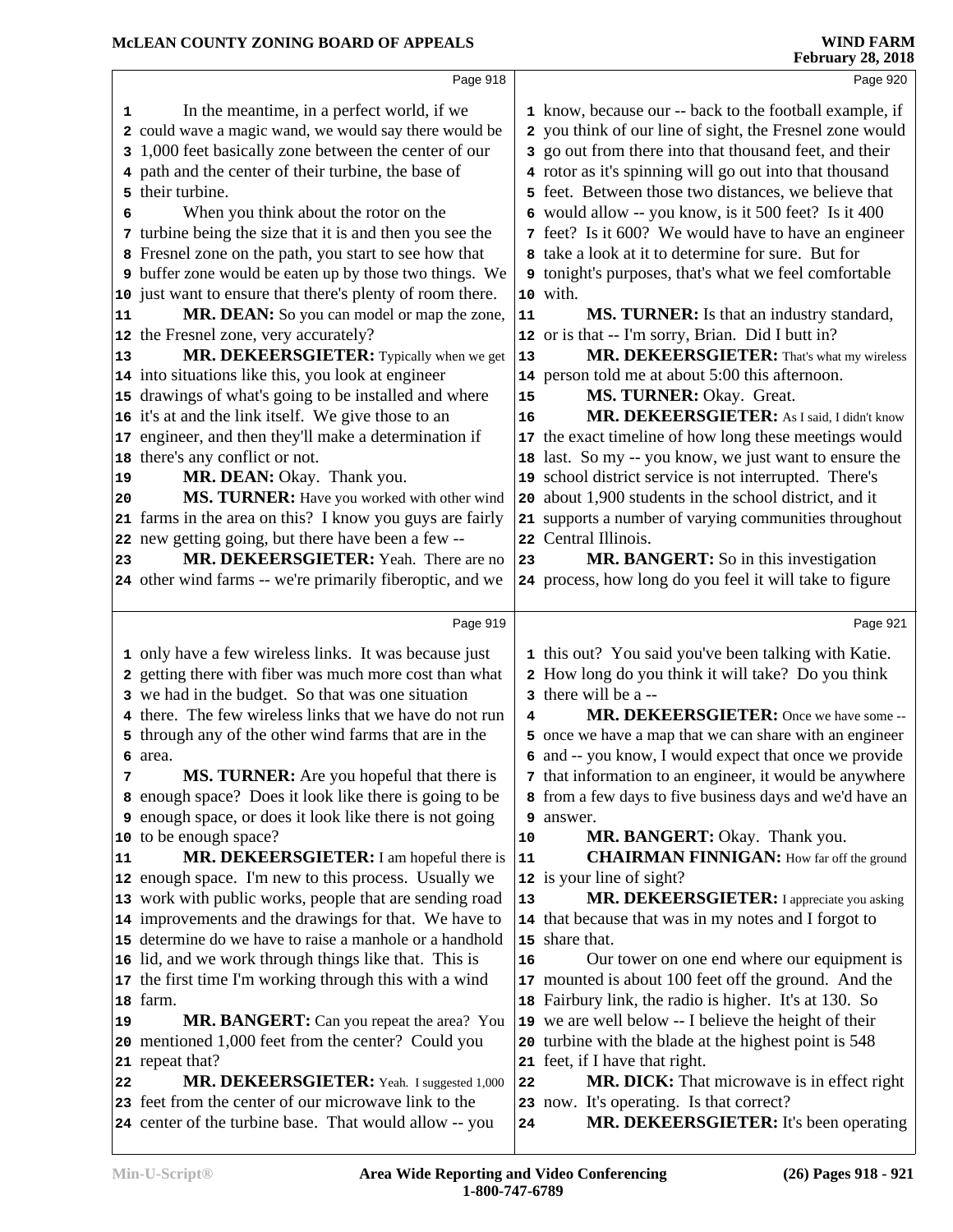|    | Page 922                                                                                   |    | Page 924                                                                                 |
|----|--------------------------------------------------------------------------------------------|----|------------------------------------------------------------------------------------------|
|    | 1 since the middle of 2013, and the School District has                                    |    | 1 you to be able to share with your engineers and                                        |
|    | 2 been a client that whole time.                                                           |    | 2 actually specifically spot the wind turbines. That's                                   |
| з  | MR. DICK: Did their microwave beam path                                                    |    | 3 your problem, correct?                                                                 |
|    | 4 analysis identify your microwave?                                                        | 4  | MR. DEKEERSGIETER: That's correct.                                                       |
| 5  | MR. DEKEERSGIETER: Yes. It's the one on                                                    | 5  | MR. LUETKEHANS: So you don't know right now                                              |
| 6  | the north part of that map that runs from east to west                                     | б. | if there's actual interference or not. Even if they                                      |
| 7  | at a slight upgrade to the northeast.                                                      |    | 7 listed it, you have no idea if there's actual                                          |
| 8  | MR. DICK: So it adequately showed your beam                                                |    | 8 interference?                                                                          |
| 9  | path that they would have to stay off of and not                                           | 9  | MR. DEKEERSGIETER: It's not built yet; so I                                              |
|    | 10 interfere with; isn't that correct?                                                     |    | 10 wouldn't know.                                                                        |
| 11 | MR. DEKEERSGIETER: That is correct.                                                        | 11 | MR. LUETKEHANS: But your engineers have not                                              |
| 12 | MR. DICK: Do you find any reason why they                                                  |    | 12 been able to tell if this will interfere or not --                                    |
| 13 | wouldn't stay off your beam path?                                                          | 13 | MR. DEKEERSGIETER: That's correct.                                                       |
| 14 | MR. DEKEERSGIETER: I would think that they                                                 | 14 | MR. LUETKEHANS: -- because you don't have                                                |
|    |                                                                                            |    | 15 the correct information?                                                              |
|    | 15 would probably do their best to do that, yeah.<br>MR. DICK: They would have to do that, |    | MR. DEKEERSGIETER: Correct.                                                              |
| 16 |                                                                                            | 16 |                                                                                          |
|    | 17 wouldn't they?                                                                          | 17 | MR. LUETKEHANS: Nothing further. Thank                                                   |
| 18 | MR. DEKEERSGIETER: Umm --<br>MR. DICK: That's what we would --                             |    | 18 you.                                                                                  |
| 19 | MR. DEKEERSGIETER: That's what the County                                                  | 19 | <b>CHAIRMAN FINNIGAN:</b> Any other questions?                                           |
| 20 |                                                                                            | 20 | (No response.)                                                                           |
|    | 21 would want them to do, I hope.                                                          | 21 | MR. DICK: Gregory Scott?                                                                 |
| 22 | MR. DICK: That's why we make them do the                                                   | 22 | <b>CHAIRMAN FINNIGAN:</b> Would you like to be                                           |
|    | 23 microwave beam path thing, to make sure it's not going                                  |    | 23 sworn in?                                                                             |
|    | 24 to interfere. I was wondering whether or not we                                         | 24 | MR. SCOTT: Affirmed, please.                                                             |
|    |                                                                                            |    |                                                                                          |
|    | Page 923                                                                                   |    | Page 925                                                                                 |
|    |                                                                                            |    |                                                                                          |
|    | 1 failed there in not identifying yours.                                                   | 1  | (Gregory Scott affirmed.)                                                                |
| 2  | MR. DEKEERSGIETER: I'm sorry, could you                                                    | 2  | <b>CHAIRMAN FINNIGAN:</b> Would you state your                                           |
|    | 3 repeat the question?                                                                     |    | 3 name and address and spell your last name, please?                                     |
| 4  | MR. DICK: I was just wondering whether the                                                 | 4  | MR. SCOTT: Name is Gregory Scott. My                                                     |
|    | 5 microwave study failed by not identifying your beam                                      |    | 5 residency is Texas, but my local address is 55                                         |
|    | 6 path.                                                                                    |    | 6 Vermilion Estates in Pontiac, Illinois. Vermilion,                                     |
| 7  | MR. DEKEERSGIETER: No. Our path is                                                         |    | 7 just like the river.                                                                   |
| 8  | identified.                                                                                | 8  | I just wanted to read a statement I put                                                  |
| 9  | <b>CHAIRMAN FINNIGAN:</b> Any questions?                                                   |    | <b>9</b> together in support of wind energy in general, not                              |
| 10 | MR. LUETKEHANS: The application in this                                                    |    | 10 just specific for the Bright Stalk, but all wind                                      |
|    | 11 case was filed on January 12, 2018, and that included                                   |    | 11 energy.                                                                               |
|    | 12 the Appendix 20, which is the microwave beam study.                                     | 12 | I've been involved in wind energy for over                                               |
| 13 | When did EDPR actually first contact you?                                                  |    | 13 12 years. I've worked in 37 states across the country                                 |
|    | 14 The last couple days? Is that true?                                                     |    | 14 and a lot of it basically as my job as an                                             |
| 15 | MR. DEKEERSGIETER: We were contacted by a                                                  |    | 15 electrical/mechanical fuel energy technician. I've                                    |
|    | 16 citizen that brought this to our attention.                                             |    | 16 done a variety of work as far as being a commissioning                                |
| 17 | MR. LUETKEHANS: So you weren't originally                                                  |    | 17 technical assistant, construction mechanical                                          |
| 18 | contacted by EDPR at all?                                                                  |    | 18 superintendent, construction supervisor, site managers                                |
| 19 | MR. DEKEERSGIETER: No.                                                                     |    | 19 and project assistant project managers.                                               |
| 20 | MR. LUETKEHANS: Even now, you still don't                                                  | 20 | So a lot of the information that I'm reading                                             |
|    | 21 have a map that you can share with your engineers?                                      |    | 21 about here is from my own personal experiences, not                                   |
| 22 | MR. DEKEERSGIETER: Well, we have the                                                       |    | 22 from the studies and, you know, information that's                                    |
| 24 | 23 information that's in the application.<br>MR. LUETKEHANS: That's not sufficient for     | 24 | 23 been brought forth through the legal systems.<br>I am currently employed by EDPR as a |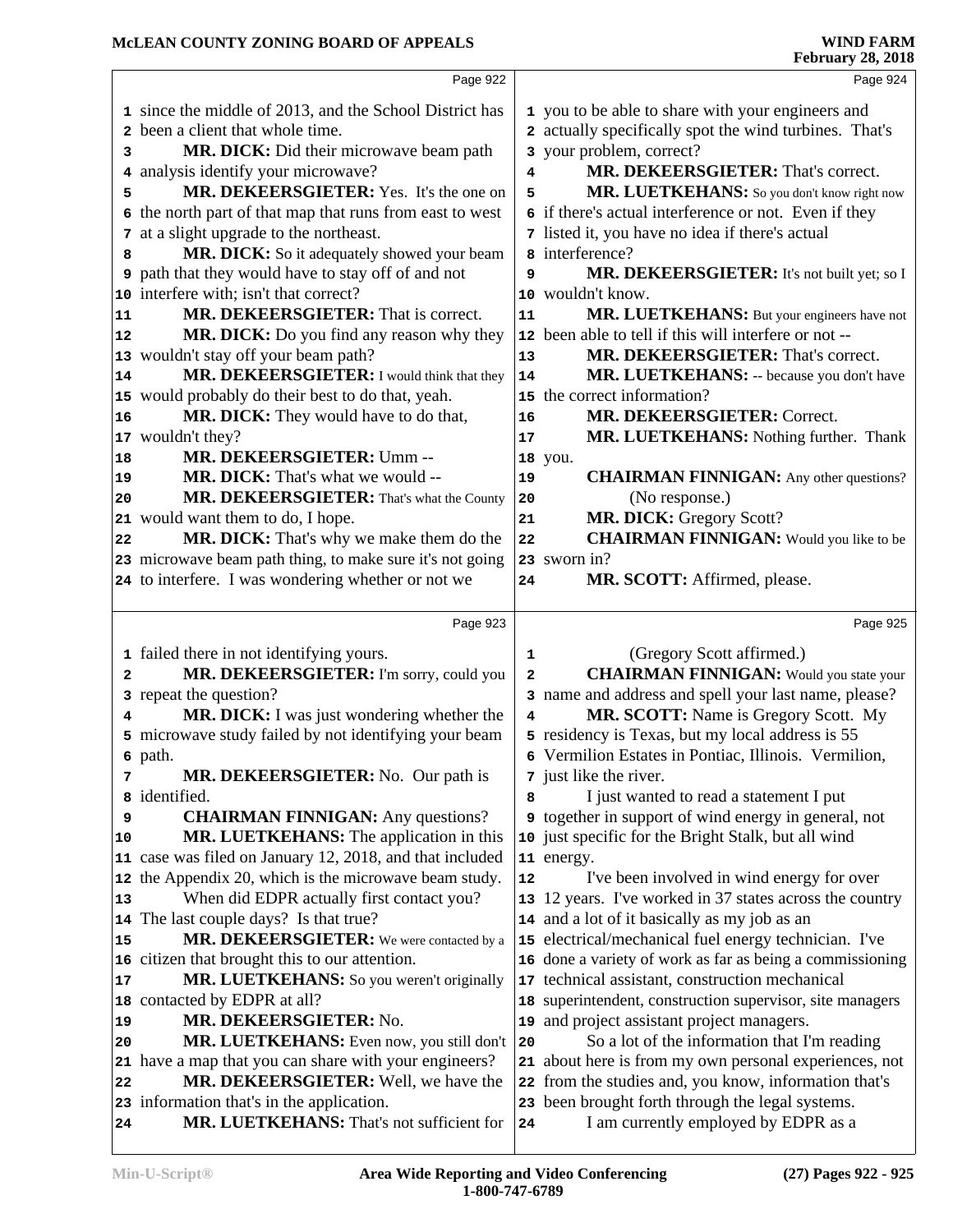|          | Page 926                                                                                                 |    | Page 928                                                                                                |  |
|----------|----------------------------------------------------------------------------------------------------------|----|---------------------------------------------------------------------------------------------------------|--|
|          | 1 technician at Twin Groves Wind Farm. During                                                            |    | 1 to a close are the cut-ins and turn-outs for large                                                    |  |
|          | 2 construction, depending on the project needs, upwards                                                  |    | 2 tractor trailers brought in for the properties to the                                                 |  |
|          | 3 of 100 people will be brought in in addition to the                                                    |    | 3 laydown yards, where they're going to be bringing in a                                                |  |
|          | 4 local people to help with aspects of construction.                                                     |    | 4 lot of heavy compaction material and gravel and rock                                                  |  |
| 5        | These people provide revenue for the local                                                               |    | 5 to support the weight of these turbine components as                                                  |  |
|          | 6 communities through hotels, restaurants, grocery                                                       | 6  | they're coming in.                                                                                      |  |
|          | 7 stores, gas stations, and general commerce and                                                         | 7  | Depending on the specifics and layouts -- as                                                            |  |
|          | 8 purchases.                                                                                             |    | 8 I say, the engineers deal with this stuff, but these                                                  |  |
| 9        | After the construction, when operations and                                                              | 9  | things will be coming in reinforced. That way they                                                      |  |
|          | 10 maintenance begin, managing the wind farms, many of                                                   |    | 10 can have adequate paths and everything is safe.                                                      |  |
|          | 11 the positions are filled by local residents, giving                                                   | 11 | At the end of the project, when we start                                                                |  |
|          | 12 them good jobs, whether as a technician, office                                                       |    | 12 doing reclaims, this material is removed. The                                                        |  |
|          | 13 managers, parts specialist, or even sponsoring college                                                |    | 13 majority of what I've seen, everything has been                                                      |  |
|          | 14 students with internship programs.                                                                    |    | 14 donated to the locals, whether it's been for --                                                      |  |
| 15       | Technicians are provided with extensive                                                                  |    | 15 majority of them have been for, like, driveways. I                                                   |  |
|          | 16 training and certificates to include first aid CPR,                                                   |    | 16 have seen where they have actually given to the                                                      |  |
|          | 17 AED, OSHA 10, which is general industry safety, NFPA                                                  |    | 17 farmers so they can take the gravel and rock and                                                     |  |
|          | 18 70E, electrical safety, tower rescue and rescue at                                                    |    | 18 reinforce or add to what they already have in their                                                  |  |
|          | 19 heights, confined space training, and many other                                                      |    | 19 land. We're talking, you know, millions of tons                                                      |  |
|          | 20 certifications and training as necessary by the                                                       |    | 20 because it's a lot of stuff going all the way around.                                                |  |
|          | 21 company and also some specific for the training of the                                                | 21 | In one case I witnessed, a small local                                                                  |  |
|          | 22 technicians for advancement and career opportunities.                                                 |    | 22 business made an offer to take the gravel and rock                                                   |  |
| 23       | When it comes to the concerns of local                                                                   |    | 23 with the proceedings being donated to the local school                                               |  |
|          | 24 residents and landowners, there are designated points                                                 |    | 24 district.                                                                                            |  |
|          |                                                                                                          |    |                                                                                                         |  |
|          |                                                                                                          |    |                                                                                                         |  |
|          | Page 927                                                                                                 |    | Page 929                                                                                                |  |
|          | 1 of contact for any issue that may arise. On our                                                        | 1  | I'm not a realtor. I'm not in the business                                                              |  |
|          | 2 farms, most likely, during operations maintenance, it                                                  |    | 2 of property evaluations; but having fresh gravel and                                                  |  |
|          | 3 would be the site manager or somebody that is                                                          |    | 3 rock added to the driveway may potentially have some                                                  |  |
|          | 4 appointed for that position. This has to do with                                                       |    | 4 kind of added value to the residence, whether it could                                                |  |
|          | 5 anything that's positive or negative. It can go                                                        |    | 5 be something that's just adding what's called the                                                     |  |
|          | 6 either way.                                                                                            |    | 6 "curb appeal," making it look better, or if it even                                                   |  |
| 7        | With regards to some of the points brought                                                               |    | 7 may have potential later to add value because, instead                                                |  |
|          | 8 up by residents in the area about the end of life                                                      |    | 8 of having just a couple of ruts going through there                                                   |  |
|          | 9 expectancy of the wind farm, companies such as McLean                                                  |    | <b>9</b> from driving over a few decades, you actually have                                             |  |
|          | 10 County Asphalt and Landscape Materials, which                                                         |    | 10 solid gravel going across. So it can be a benefit as                                                 |  |
|          | 11 specialize in materials that may be used to build wind                                                |    | 11 well. Bottom line is that the local people are                                                       |  |
|          | 12 farms, may also benefit with materials at the end of                                                  |    | 12 benefactors.                                                                                         |  |
|          | 13 the project as they have a concrete recycling program.                                                | 13 | As an interim site manager, I've had the                                                                |  |
|          | I know -- I believe it was mentioned last                                                                |    | 14 privilege of being able to help with cleanup details,                                                |  |
|          | 15 week that somebody was asking about recycling                                                         |    | 15 dealing with scrap metals and cable after a project                                                  |  |
|          | 16 material, and they didn't know about the concrete.                                                    |    | 16 was finished.                                                                                        |  |
|          | 17 They specialize in concrete recycling.                                                                | 17 | Most of the material typically gathered at                                                              |  |
|          | I am not a part of any of the contracts and                                                              |    | 18 each turbine is brought to a centralized location,                                                   |  |
|          | 19 negotiations. I'm just using my general knowledge and                                                 |    | 19 usually around the laydown yard. At one time, it was                                                 |  |
|          | 20 experiences to let you guys know, let everyone know,                                                  |    | 20 like utilizing eight three-quarter-ton pickup trucks                                                 |  |
| 14<br>18 | 21 there's plenty of benefits for the wind farms during                                                  | 21 | and making several trips to a regional recycling                                                        |  |
|          | 22 the entire life span.                                                                                 |    | 22 facility. We accumulated just over \$114,000 of scrap.                                               |  |
| 23       | One of the benefits the local residents and<br>24 community will receive as the construction phase draws | 23 | After the deposit was made, I began writing<br>24 checks for several entities. As interim site manager, |  |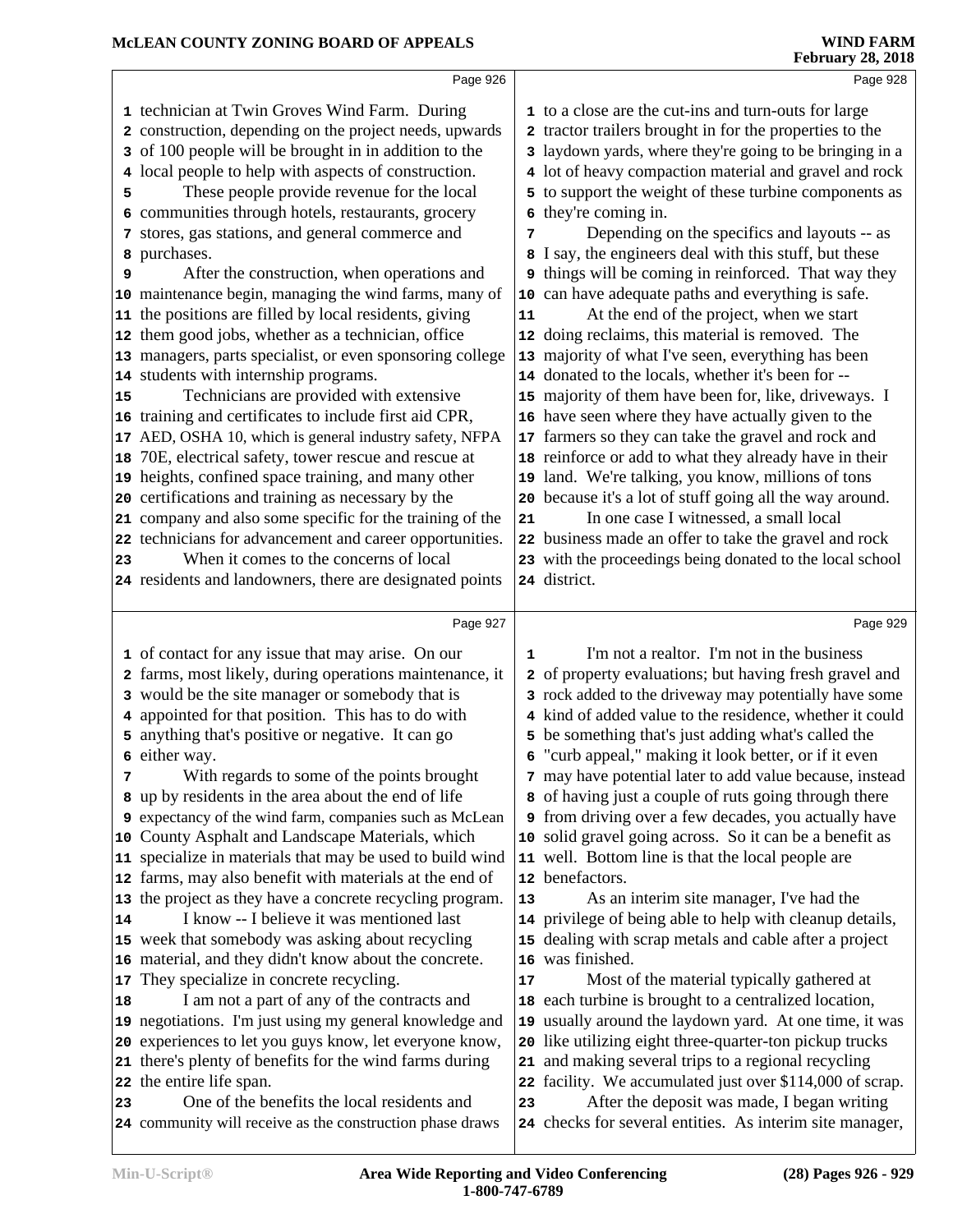|    | Page 930                                                                              |    | Page 932                                                                                                             |
|----|---------------------------------------------------------------------------------------|----|----------------------------------------------------------------------------------------------------------------------|
|    | 1 I was doing the budgeting on this. After calculating                                |    | 1 me is by email. That way we could have -- there was                                                                |
|    | 2 what was needed to clear our own expenditures for time                              |    | documentation for it, and we had something in writing.                                                               |
|    | 3 and fuel consumption for the operation budgets, I had                               |    | 3 Make sure everything was documented, their concerns;                                                               |
|    | 4 the honor to look upon the faces of each recipient of                               |    | 4 and if it was an emergency, to call me.                                                                            |
| 5  | the checks that were made out to a few churches, the                                  | 5  | With all the locations I've been to across                                                                           |
| 6  | local food bank, emergency services to include fire,                                  |    | 6 the country, one of the benefits to provide has been                                                               |
|    | 7 rescue, and ambulance, and mostly to the School                                     |    | 7 for the local community's education. Sites have been                                                               |
| 8  | District as being the biggest benefactor.                                             | 8  | available for group tours, most of which involved kids                                                               |
| 9  | This was money that was given, and it had no                                          |    | 9 and teens. Many of the teens, being high school                                                                    |
|    | 10 bearing on anything to do with the taxes that are a                                |    | 10 students, show up interested and wanting to be able to                                                            |
|    | 11 part of the contracts and agreements. This was just                                |    | 11 work on the turbines and ask about the work we do as                                                              |
|    | 12 like a bonus.                                                                      |    | 12 technicians and what they can do to work on them as                                                               |
| 13 | This is like a PR gesture towards the local                                           |    | 13 far as what kind of classes they can take either in                                                               |
|    | 14 community to show our appreciation for what we were                                |    | 14 high school or college.                                                                                           |
|    | 15 allowed to do and being allowed to be brought in to be                             | 15 | One myth I would like to address regarding a                                                                         |
|    | 16 able to do these things.                                                           |    | 16 print I've seen about the power distribution of the                                                               |
| 17 | In total, 93 percent of the funds for the                                             |    | 17 wind farms: I read in a local column online that a                                                                |
|    | 18 recycled material was donated. Again, this was all in                              | 18 | project was providing power to a specific number of                                                                  |
|    | 19 addition to what the taxes are going to provide over                               |    | 19 homes. This statement is inaccurate.                                                                              |
|    | 20 the next 20 years.                                                                 | 20 | The wind turbines can provide a specific                                                                             |
| 21 | In addition to recycling materials, we also                                           |    | 21 amount of energy, which is specified numbers. They                                                                |
|    | 22 provide volunteer work, meaning police calls, where we                             |    | 22 use it as a reference to how many turbines -- or how                                                              |
|    | 23 would actually go on the main roads, secondary roads,                              |    | 23 many homes it can power, but the turbines do not                                                                  |
|    | 24 tertiary roads, and do police calls, picking up trash,                             |    | 24 supply power directly to the homes. They couldn't                                                                 |
|    |                                                                                       |    |                                                                                                                      |
|    | Page 931                                                                              |    |                                                                                                                      |
|    |                                                                                       |    | Page 933                                                                                                             |
|    | 1 trying to beautify the area as we're going. Anyplace                                |    | 1 handle it. Instead, the energy is produced, goes                                                                   |
|    | 2 that we need to use travel, we were picking up trash                                |    | through a substation, connected to the main stations,                                                                |
|    | 3 on a weekly basis. If something like storms come                                    | з  | and distributed to the grid.                                                                                         |
|    | 4 through, like that, we would actually make extra                                    | 4  | Another concern I wanted to address contends                                                                         |
|    | 5 trips, all to make sure that the entire -- that not                                 | 5  | with the amount of noise being generated by the                                                                      |
|    | 6 only the project, but also the residents were content                               |    | 6 towers. Any energy-producing component will provide                                                                |
|    | 7 and happy.                                                                          |    | 7 some noise. Even solar generates a certain amount of                                                               |
| 8  | During a project, where I was a client                                                |    | 8 noise from the power inverters or converters and from                                                              |
| 9  | advocate and representative, it lasted approximately                                  | 9  | the transformers, at very low levels.                                                                                |
|    | 10 11 months. Our responsibilities included being sure                                | 10 | Wind turbines generators in the area already                                                                         |
|    | 11 that the work was done in an acceptable standard for                               |    | 11 in operation do not have the noise levels audible                                                                 |
|    | 12 civil work, construction, commissioning, and property                              |    | 12 until you are standing within an approximate area or                                                              |
|    | 13 reclamation at the end of the project and that all                                 |    | 13 distance, which in some places -- even in Texas, they                                                             |
|    | 14 parties accountable -- all the parties be accountable                              |    | 14 say that if you can hear the turbines running, you are                                                            |
|    | 15 and that the work was being properly documented.                                   |    | 15 trespassing. That's not everywhere, but it's just                                                                 |
| 16 | An additional ability bestowed upon me for                                            |    | 16 what some of the landowners have said.                                                                            |
|    | 17 the client was to be a designated point of contact for                             | 17 | <b>CHAIRMAN FINNIGAN:</b> Sorry, but your time is                                                                    |
|    | 18 the local residents and property owners. I hand-                                   |    | 18 up, unless you have something just to finish up with?                                                             |
|    | 19 delivered hundreds of business cards to all previously                             | 19 | MR. SCOTT: No. Actually, that was it.                                                                                |
|    | 20 mentioned and assured them that, if they had any                                   | 20 | <b>CHAIRMAN FINNIGAN:</b> Thank you very much.                                                                       |
|    | 21 questions or concerns, I was the person they needed to                             | 21 | Questions?                                                                                                           |
|    | 22 talk to. I met every one face to face. It took me                                  | 22 | <b>MS. TURNER:</b> When you were the client                                                                          |
| 24 | 23 several days and a few tanks of gas.<br>I let them know that the best way to reach |    | 23 representative and you interacted with the citizens,<br>24 so to speak, at what point did you show up on the job, |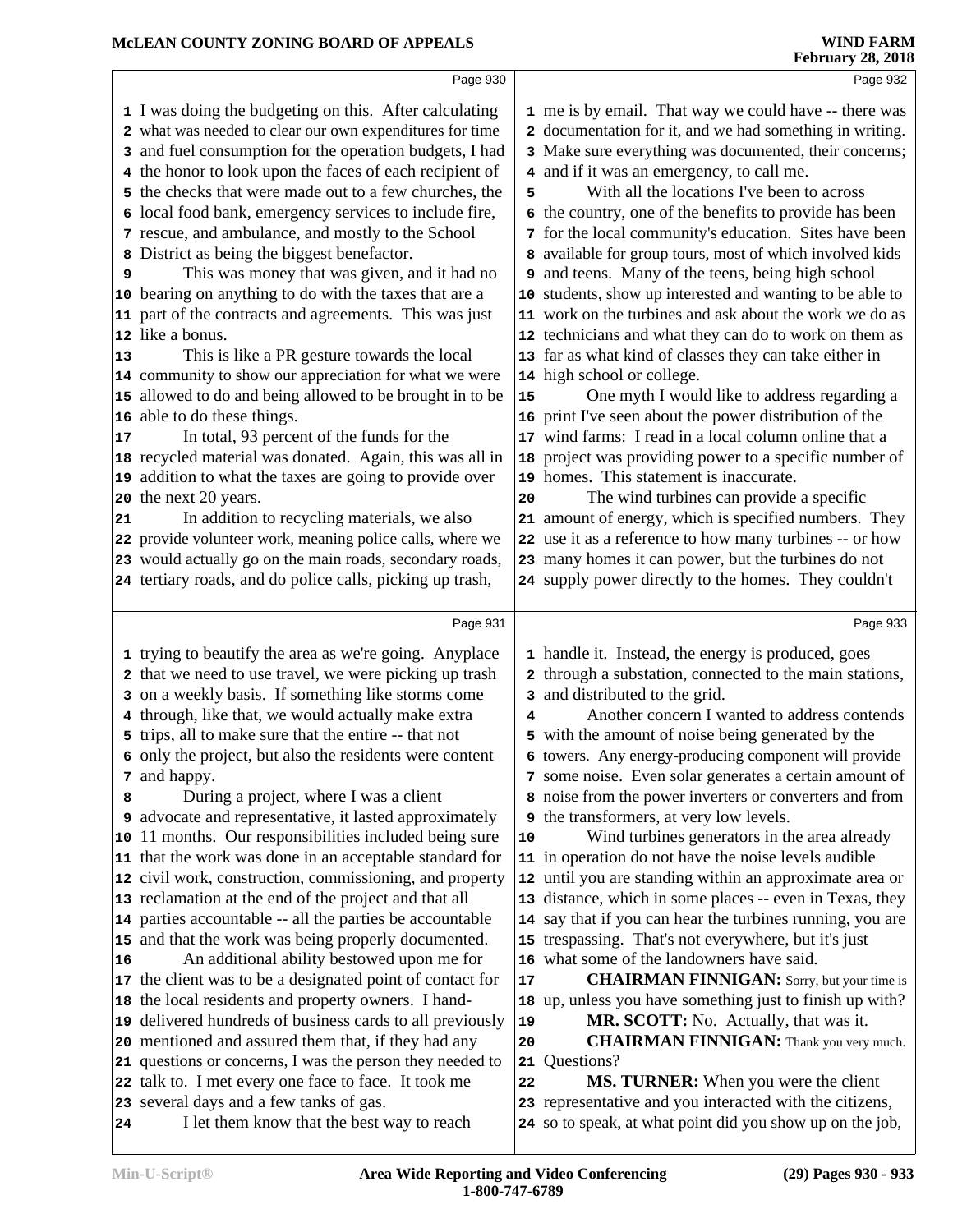|                | Page 934                                                                     |    | Page 936                                                                                                   |  |
|----------------|------------------------------------------------------------------------------|----|------------------------------------------------------------------------------------------------------------|--|
|                | 1 and how long were you there?                                               |    | 1 right now, or is it just the way the housing worked                                                      |  |
| 2              | <b>MR. SCOTT:</b> I was there for 11 months. I                               |    | 2 out? I know there's been a lot of talk of wind farms                                                     |  |
|                | 3 showed up before they even started breaking ground. I                      |    | 3 in Livingston County.                                                                                    |  |
|                | 4 was probably there between two and three weeks before                      | 4  | MR. SCOTT: As a traveling technician for                                                                   |  |
|                | 5 any heavy machinery started coming in, when survey                         |    | 5 over 12 years, I became a full-time RV'er. I chose to                                                    |  |
|                | 6 crews were coming out and started marked the ground.                       |    | 6 come back to Illinois because of where I grew up, up                                                     |  |
| 7              | Before all the machinery came in place, I                                    |    | 7 in Rockford three hours north of here. My parents are                                                    |  |
|                | 8 had already been to all the residents and some of the                      |    | 8 elderly, and I wanted to be within a certain distance                                                    |  |
|                | 9 smaller businesses, everybody that was affected by it,                     |    | <b>9</b> to be able to help with them. So when the                                                         |  |
|                | 10 to hand out my business cards, letting them know who I                    |    | 10 opportunities came, this is one that did come up.                                                       |  |
|                | 11 was, what I was doing, and making sure I was                              | 11 | The reason I'm in Pontiac is because places                                                                |  |
|                | 12 addressing their concerns that they had.                                  |    | 12 for me to park my rig are limited. There's plenty of                                                    |  |
| 13             | MS. TURNER: Was that project completed in                                    |    | 13 them during the summertime, but most of them shut down                                                  |  |
|                | 14 that 11 months that you were there?                                       |    | 14 by around the beginning of November because of water                                                    |  |
| 15             | MR. SCOTT: Yes.                                                              |    | 15 lines. I found a place that's open year around for                                                      |  |
| 16             | MS. TURNER: Is that pretty typical for                                       | 16 | me; so I have to commute.                                                                                  |  |
|                | 17 projects, that the representative would be there                          | 17 | MR. TAYLOR: I think that's all my                                                                          |  |
|                | 18 before the project started and stay through the entire                    | 18 | questions. Thank you.                                                                                      |  |
|                | 19 project?                                                                  | 19 | MR. SCOTT: No problem.                                                                                     |  |
| 20             | MR. SCOTT: I can only tell you what I                                        | 20 | <b>CHAIRMAN FINNIGAN:</b> Any other questions?                                                             |  |
|                | 21 experienced with the company I was working for at the                     | 21 | (No response.)                                                                                             |  |
|                | 22 time. Basically all the project managers, senior                          | 22 | <b>CHAIRMAN FINNIGAN:</b> Thanks for coming.                                                               |  |
|                | 23 management, and everybody showed up weekends                              | 23 | MR. DICK: John Demlow.                                                                                     |  |
|                | 24 beforehand to start getting things set up as far as                       | 24 | <b>CHAIRMAN FINNIGAN:</b> Would you like to be                                                             |  |
|                |                                                                              |    |                                                                                                            |  |
|                | Page 935                                                                     |    | Page 937                                                                                                   |  |
|                | 1 the trailers for construction, getting everything                          |    | 1 sworn in?                                                                                                |  |
|                | 2 marked out, and started getting all the ducks in a row                     | 2  | MR. DEMLOW: Sworn in, please.                                                                              |  |
|                | 3 so they could get things started.                                          | 3  | (John Demlow sworn.)                                                                                       |  |
| 4              | On that project, I was brought in maybe a                                    |    |                                                                                                            |  |
|                |                                                                              | 4  |                                                                                                            |  |
|                |                                                                              |    | <b>CHAIRMAN FINNIGAN:</b> State and spell your                                                             |  |
|                | 5 week after they were for this purpose, to be that                          | 6  | 5 name.                                                                                                    |  |
|                | 6 advocate and to be able to do what I was doing as far                      |    | MR. DEMLOW: John Demlow, D-e-m-l-o-w.                                                                      |  |
|                | 7 as reaching out to local people and letting everybody<br>8 know who I was. | 8  | 7 Address is 107 West North Street in Ellsworth.                                                           |  |
| 9              |                                                                              |    | I just wanted to testify in favor of the                                                                   |  |
| 10             | MS. TURNER: Thank you.<br><b>CHAIRMAN FINNIGAN:</b> Anyone have any          |    | 9 wind farm, the Bright Stalk project. I've been a<br>10 resident of Ellsworth about eight years now. I've |  |
|                | 11 questions of this witness?                                                |    | 11 been a service tech at Twin Groves for approximately                                                    |  |
|                | MR. TAYLOR: Travis Taylor. You said this,                                    |    | 12 four years.                                                                                             |  |
|                | 13 I'm sure. I might have missed it. How long have you                       | 13 | My wife and I don't have any issues as far                                                                 |  |
|                | 14 been here working for EDP?                                                |    | 14 as noise complaints. We drive our four-month-old son                                                    |  |
|                | MR. SCOTT: I started working with EDP                                        |    | 15 all throughout the park all the time, to and from his                                                   |  |
|                | 16 Renewables at Twin Groves at the end of May.                              | 16 | day care; and again we have no issues.                                                                     |  |
|                | MR. TAYLOR: Have you done any preliminary                                    | 17 | So in Ellsworth, there really isn't a whole                                                                |  |
|                | 18 work for them with this project that we're talking                        |    | 18 lot there. There's just a few local businesses, and                                                     |  |
|                | 19 about specifically?                                                       |    | 19 that's it. There really isn't a lot of revenue there.                                                   |  |
| 20             | MR. SCOTT: No, sir.                                                          | 20 | What I have noticed since I have lived there                                                               |  |
| 21             | MR. TAYLOR: This is a personal question.                                     |    | 21 is our fire department has grown. We've got a newer                                                     |  |
| 12<br>15<br>17 | 22 You can choose to answer it or not.                                       |    | 22 fire house. It's approximately three years old now.                                                     |  |
| 23             | Is there a specific reason that you choose                                   |    | 23 They have a bunch of newer up-to-date equipment, newer                                                  |  |
|                | 24 to live in Livingston County and work in McLean County                    |    | 24 fire trucks, and it's the same thing for                                                                |  |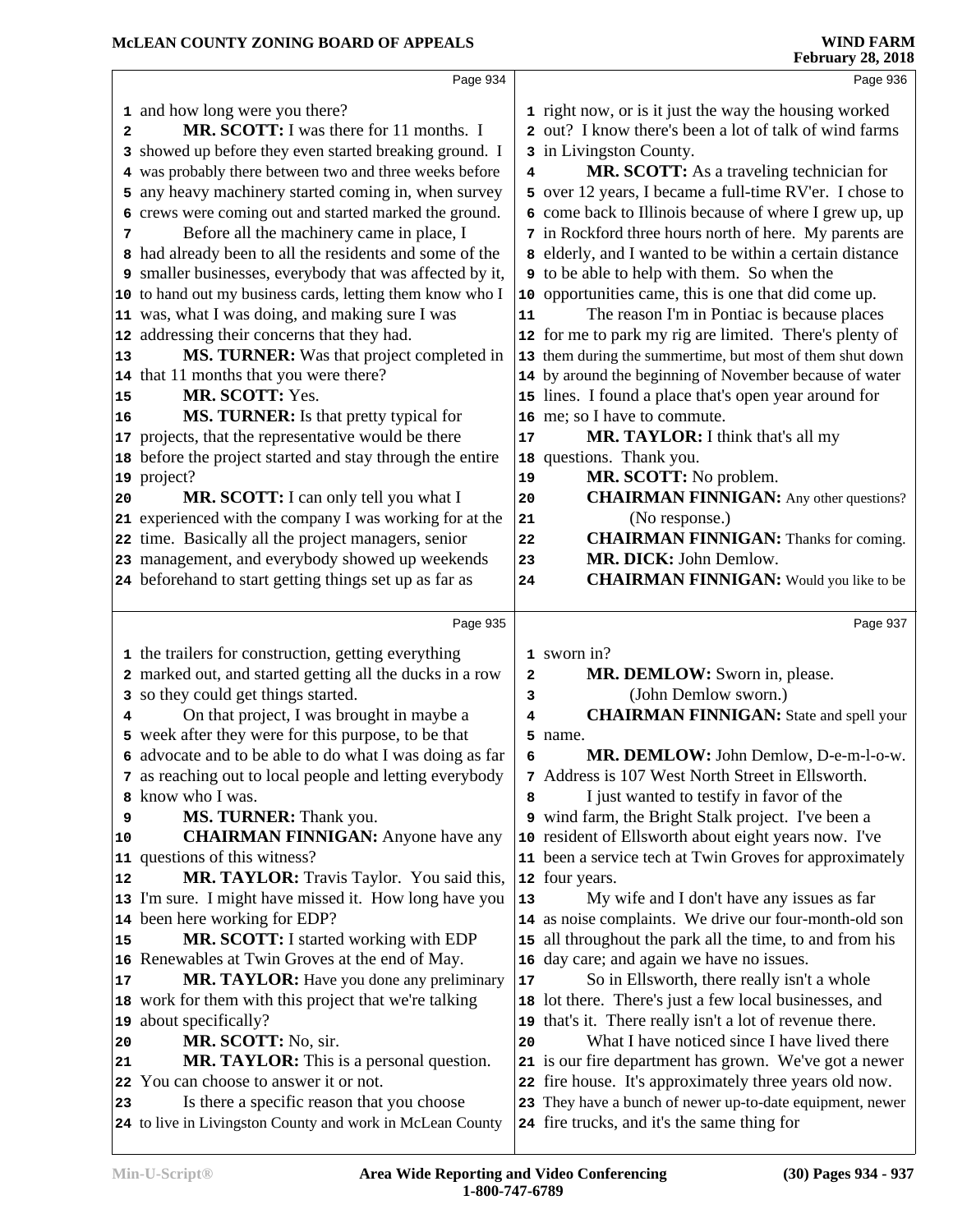|    | Page 938                                                                                                           |                         | Page 940                                                                               |  |
|----|--------------------------------------------------------------------------------------------------------------------|-------------------------|----------------------------------------------------------------------------------------|--|
|    | 1 Saybrook-Arrowsmith Fire Protection District as well.                                                            | 1                       | Pretty much in the four years I've worked at                                           |  |
| 2  | We tend to work with both departments at                                                                           |                         | 2 Twin Groves, I've witnessed the benefits as far as                                   |  |
|    | 3 Twin Groves when we do rescue training scenarios. We                                                             |                         | 3 local patronage to all the local businesses, whether                                 |  |
|    | 4 kind of do our thing, which is to get -- if there's a                                                            |                         | 4 it's just from we have training and we bring in food,                                |  |
|    | 5 rescue situation, we would -- it's our job to get that                                                           |                         | 5 cater in food, or whatever or we go out to lunch or                                  |  |
|    | 6 person out of the tower and then on up to the                                                                    |                         | 6 whatever. Local gas stations, local restaurants in                                   |  |
|    | 7 paramedics and EMTs. So we work with them on site.                                                               |                         | 7 LeRoy, Saybrook, Coatsville area all benefited.                                      |  |
| 8  | Usually once a year, we try to do a big                                                                            | 8                       | With that in mind with this project, with                                              |  |
|    | 9 drill with everybody involved. Ellsworth Fire                                                                    |                         | <b>9</b> the potential of jobs coming in, just imagine the                             |  |
|    | 10 Department does provide our first aid, CPR, and AED                                                             |                         | 10 positives for local restaurants in and around Chenoa                                |  |
|    | 11 training, which -- we usually do that once a year; so                                                           |                         | 11 or Lexington like Kelly's on 66, Kemp's Upper Tap, the                              |  |
|    | 12 we kind of see the benefits with that.                                                                          |                         | 12 Shake Shack, McDonald's, local gas stations, Chenoa                                 |  |
| 13 | There has been one time since I've lived out                                                                       |                         | 13 Family Restaurant.                                                                  |  |
|    | 14 there where we had a turbine just to the north of us                                                            | 14                      | That's pretty much all I have to say.                                                  |  |
|    | 15 that was making some pretty good noises. My neighbor                                                            | 15                      | <b>CHAIRMAN FINNIGAN:</b> Thank you. Questions?                                        |  |
|    | 16 actually reported it to EDPR.                                                                                   | 16                      | MR. DEAN: Maybe you can clarify. How far                                               |  |
| 17 | As a technician, I also know this is our                                                                           | 17                      | do you live from the closest tower?                                                    |  |
|    | 18 practice. If there is a noise complaint, we shut the                                                            | 18                      | MR. DEMLOW: I don't have the exact                                                     |  |
|    | 19 turbine down until we can get out there and                                                                     |                         | 19 estimate. It's approximately a half mile to                                         |  |
|    | 20 investigate it. And then if it's something that can't                                                           | 20                      | three-quarters of a mile to the north of us.                                           |  |
|    | 21 be immediately fixed, we usually leave the tower down                                                           | 21                      | MR. DEAN: Ellsworth would not have the same                                            |  |
|    | 22 until it can be addressed, whatever that is, whether                                                            |                         | 22 -- this question is for Phil -- the same setback that                               |  |
|    | 23 it's a major issue, minor issue, or if we're waiting                                                            |                         | 23 Lexington had? Would that be different for Ellsworth?                               |  |
|    | 24 on parts.                                                                                                       | 24                      | MR. DICK: Do you live in town?                                                         |  |
|    |                                                                                                                    |                         |                                                                                        |  |
|    |                                                                                                                    |                         |                                                                                        |  |
|    | Page 939                                                                                                           |                         | Page 941                                                                               |  |
| 1  |                                                                                                                    | 1                       |                                                                                        |  |
|    | Some of the more noticeable things I noticed<br>2 as far as noise -- I know that's a lot of the concern.           | $\overline{\mathbf{2}}$ | MR. DEMLOW: Yes, sir, I live in town.<br>MR. DICK: It would be more than 1,500 feet    |  |
|    |                                                                                                                    |                         | 3 from there.                                                                          |  |
|    | 3 For me, like I said, we're not really bothered by the<br>4 wind turbines. It's more annoyance as far as when the | 4                       |                                                                                        |  |
|    | 5 freight train comes in at 2:30 in the morning every                                                              |                         | MR. DEAN: I was thinking, in Lexington,<br>5 they were dealing with a mile and a half. |  |
|    |                                                                                                                    | 6                       |                                                                                        |  |
|    | 6 other night, in the summertime with cropdusters flying<br>7 in and around Ellsworth in the fields.               |                         | MR. DICK: They didn't have that requirement<br>7 back then.                            |  |
| 8  | And to kind of go along with that, when we                                                                         | 8                       | <b>MR. DEAN:</b> Okay. Thank you.                                                      |  |
|    | <b>9</b> are working in the summer in the towers there at Twin                                                     | 9                       | <b>CHAIRMAN FINNIGAN:</b> You have any questions,                                      |  |
|    | 10 Groves, anytime a cropduster is scheduled to be                                                                 |                         | 10 Phil?                                                                               |  |
|    | 11 anywhere around the towers, they communicate with us                                                            | 11                      | MR. DICK: No.                                                                          |  |
|    | 12 so we know, hey, we're not going to be in that area                                                             | 12                      | <b>CHAIRMAN FINNIGAN:</b> Anyone in the audience                                       |  |
|    | 13 until it's safe so we are not exposed to any kind of                                                            |                         | 13 have questions?                                                                     |  |
|    | 14 chemicals.                                                                                                      | 14                      | (No response.)                                                                         |  |
| 15 | Lost my train of thought. Give me a second.                                                                        | 15                      | <b>CHAIRMAN FINNIGAN:</b> I think you're safe.                                         |  |
| 16 | I have noticed, as far as being a resident                                                                         | 16                      | Thanks for coming.                                                                     |  |
|    | 17 of Ellsworth, the Dawson Township Roads have been a                                                             | $17\,$                  | MR. DICK: Andrew Ehrhardt?                                                             |  |
|    | 18 lot better. They continue to be improved as far as                                                              | 18                      | <b>CHAIRMAN FINNIGAN:</b> Would you like to be                                         |  |
|    | 19 different various projects, resurfacing, ditches, all                                                           |                         | 19 sworn in or affirmed?                                                               |  |
|    | 20 of that kind of stuff.                                                                                          | 20                      | MR. EHRHARDT: Sworn in is fine.                                                        |  |
| 21 | Dawson Township has benefited from the wind                                                                        | 21                      | (Andrew Ehrhardt sworn.)                                                               |  |
|    | 22 farm as far as equipment. I don't have the specifics,                                                           | 22                      | <b>CHAIRMAN FINNIGAN:</b> State your name and                                          |  |
|    | 23 but we do have newer plow trucks and equipment for<br>24 maintaining the roads.                                 | 23                      | address. Spell your last name, please.<br>MR. Ehrhardt: Andrew Ehrhardt,               |  |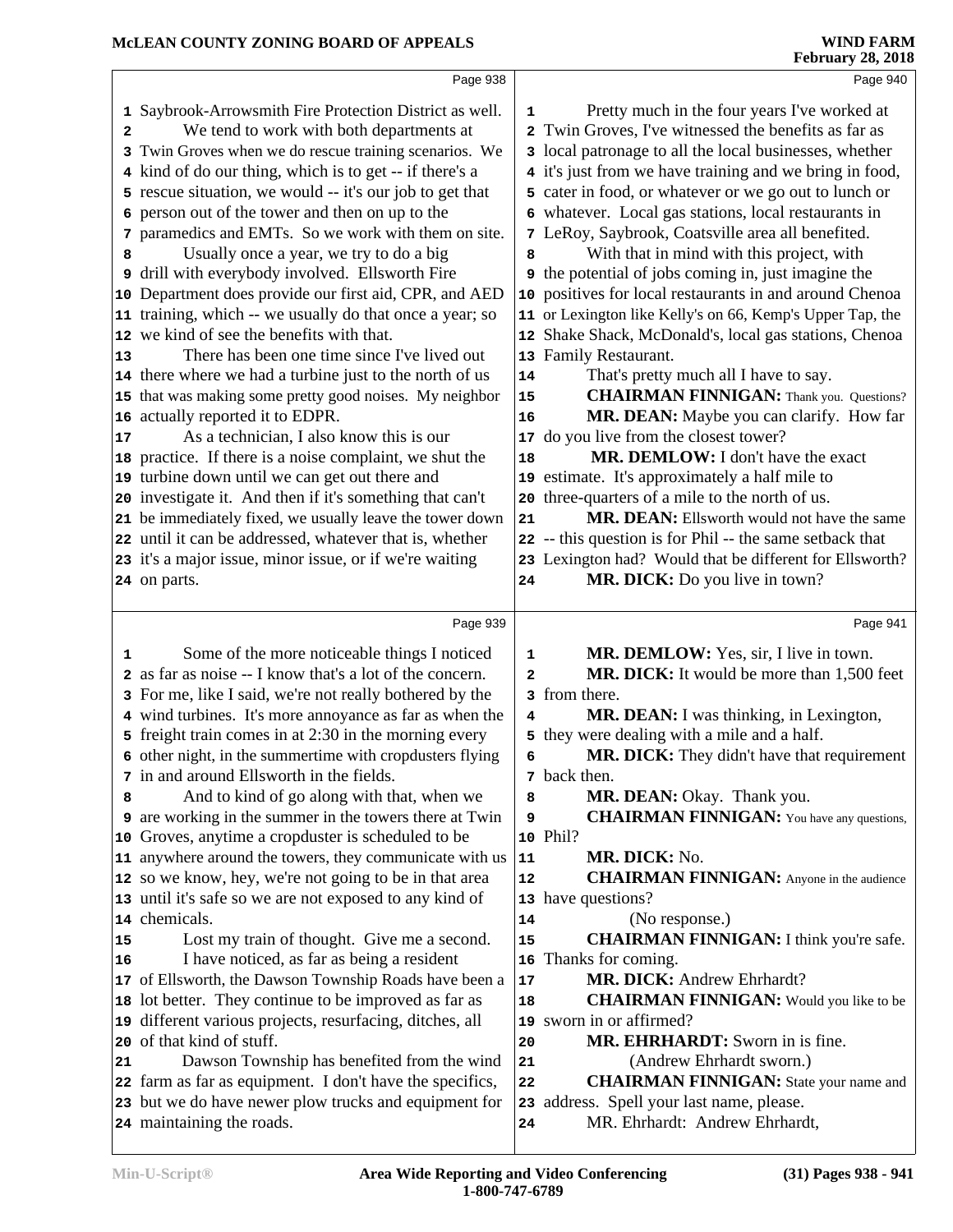|                         | Page 942                                                                                                                                                                                                                                                                                                                                                                                                                                                                                                                                                                                                                                                                                                                                                                                                                                                                                                                                                                                                                                                                                                                                                                                                                                                          |                                              | Page 944                                                                                                                                                                                                                                                                                                                                                                                                                                                                                                                                                                                                                                                                                                                                                                                                                                                                                                                                                                                                                                                                                                                                                                                                                                                                                      |
|-------------------------|-------------------------------------------------------------------------------------------------------------------------------------------------------------------------------------------------------------------------------------------------------------------------------------------------------------------------------------------------------------------------------------------------------------------------------------------------------------------------------------------------------------------------------------------------------------------------------------------------------------------------------------------------------------------------------------------------------------------------------------------------------------------------------------------------------------------------------------------------------------------------------------------------------------------------------------------------------------------------------------------------------------------------------------------------------------------------------------------------------------------------------------------------------------------------------------------------------------------------------------------------------------------|----------------------------------------------|-----------------------------------------------------------------------------------------------------------------------------------------------------------------------------------------------------------------------------------------------------------------------------------------------------------------------------------------------------------------------------------------------------------------------------------------------------------------------------------------------------------------------------------------------------------------------------------------------------------------------------------------------------------------------------------------------------------------------------------------------------------------------------------------------------------------------------------------------------------------------------------------------------------------------------------------------------------------------------------------------------------------------------------------------------------------------------------------------------------------------------------------------------------------------------------------------------------------------------------------------------------------------------------------------|
| з<br>5<br>6<br>12<br>18 | 1 E-h-r-h-a-r-d-t. 3297 Town Hall Road, Delavan,<br>2 Illinois, 61734.<br>So I wanted to start out by telling you a<br>4 little bit about myself. I'm a lead technician at<br>Rail Splitter Wind Farm in Hopedale. I was raised in<br>Chenoa. My grandparents actually live in the middle<br>7 of this project, and I've worked in the wind industry<br>8 for a total of eight years now, the past four of which<br><b>9</b> have been with EDPR. In addition to this, my family<br>10 and I have purchased and currently live within a wind<br>11 farm.<br>The main reason I wanted to testify or tell<br>13 you today is give my firsthand experience with this<br>14 company. We are more than just a wind company. We<br>15 strive to be involved with the communities that we<br>16 operate in, and I have a few examples I'd like to<br>17 share with you all.<br>Just in the past few months, my team and I<br>19 have given presentations to all faculty members at<br>20 Delavan Middle School, 40 FFA members from three<br>21 surrounding schools. We provided a Kid Wind<br>22 competition for a Girl Scout troop, and we have<br>23 scheduled a Kid Wind competition with Delavan's fifth<br>24 grade science class next month. These are just a few | 3<br>10<br>16<br>21                          | 1 I'm sure these same principles are followed when an<br>2 issue or complaint is received.<br>It is the operations team that will be the<br>4 point of contact for the life of the project and is<br>5 comprised of local individuals such as myself. This<br>6 is a commitment we are making together. We are here<br>7 to listen to and address any concerns within our<br>8 control that you may have, not only now but through<br><b>9</b> the life of the project.<br>I am proud of what I do. I believe in this<br>11 company, and I ask that anyone here feel free to come<br>12 out to any of our wind farms. Doesn't necessarily<br>13 have to be scheduled or anything. You just walk in<br>14 the door, and you can talk to any one of us. We would<br>15 be happy to share any information.<br>If time is available, we would even be<br>17 willing to tour you through the site. We've done that<br>18 multiple times. When Rail Splitter was first built, I<br>19 know that my neighbor that I live with actually gave<br>20 tours for the wind farm.<br>Now that it's been around, we just haven't<br>22 had the request for that anymore. But starting out,<br>23 that was a big requested item. A lot of the local<br>24 landowners came out and went through the tour. It's |
| з                       | Page 943<br>1 examples from one of our wind farms, but they all can<br>2 share similar stories.<br>In addition to helping locally, EDPR did<br>4 something that made me proud of this company I worked<br>5 for this past year. They increased all of our<br>6 volunteer hours to help restoration efforts with<br>7 Hurricane Harvey. They paid for flights and hotels                                                                                                                                                                                                                                                                                                                                                                                                                                                                                                                                                                                                                                                                                                                                                                                                                                                                                           | 3<br>7                                       | Page 945<br>1 just something that hasn't continued, I guess. But if<br>2 the need was there, we definitely would support that.<br>But I would be happy to talk to anybody<br>4 about my experiences both as a resident in the wind<br>5 farm and an employee in the industry. Thank you for<br>6 your time.<br><b>CHAIRMAN FINNIGAN:</b> Thank you. Questions?                                                                                                                                                                                                                                                                                                                                                                                                                                                                                                                                                                                                                                                                                                                                                                                                                                                                                                                                |
| 13                      | 8 for our local employees in this area and employees<br>9 throughout the United States to travel down to Houston<br>10 in order to help the affected communities. I believe<br>11 this shows a lot about this company and the culture<br>12 that we promote.<br>Switching gears, I'm not an expert when it<br>14 comes to the development and initial stages of the<br>15 project, but I am very knowledgeable about the                                                                                                                                                                                                                                                                                                                                                                                                                                                                                                                                                                                                                                                                                                                                                                                                                                          | 8<br>${\bf 10}$<br>11<br>13<br>15            | You live within a wind farm; so you have<br>9 wind towers around you? How many?<br>MR. EHRHARDT: At least nine, probably.<br><b>CHAIRMAN FINNIGAN:</b> How close are they to<br>12 you?<br><b>MR. EHRHARDT:</b> Closest one is -- I don't<br>14 know the exact feet, but within a half mile.<br><b>CHAIRMAN FINNIGAN: Okay.</b>                                                                                                                                                                                                                                                                                                                                                                                                                                                                                                                                                                                                                                                                                                                                                                                                                                                                                                                                                               |
| 19<br>24                | 16 operations and what you can expect from us during the<br>17 long-term commitment we make with the landowners,<br>18 surrounding communities, and the County.<br>My position within the company primarily<br>20 focuses on scheduling and maintaining these towers<br>21 with a strong preventative and proactive approach to<br>22 quickly address the issues and provide long-term<br>23 reliable solutions to problems that we encounter.<br>I also deal directly with landowners, and                                                                                                                                                                                                                                                                                                                                                                                                                                                                                                                                                                                                                                                                                                                                                                       | 16<br>17<br>18<br>19<br>20<br>21<br>22<br>23 | MR. EHRHARDT: That's to north, south, east,<br>west. I'm surrounded.<br><b>CHAIRMAN FINNIGAN:</b> All right. Thank you.<br>Anyone in the audience have questions?<br>(No response.)<br><b>CHAIRMAN FINNIGAN:</b> Doesn't look like it.<br>You're okay. Thank you very much.<br>Last night the Applicant -- we have one<br>24 witness that has come two nights; so we would like to                                                                                                                                                                                                                                                                                                                                                                                                                                                                                                                                                                                                                                                                                                                                                                                                                                                                                                            |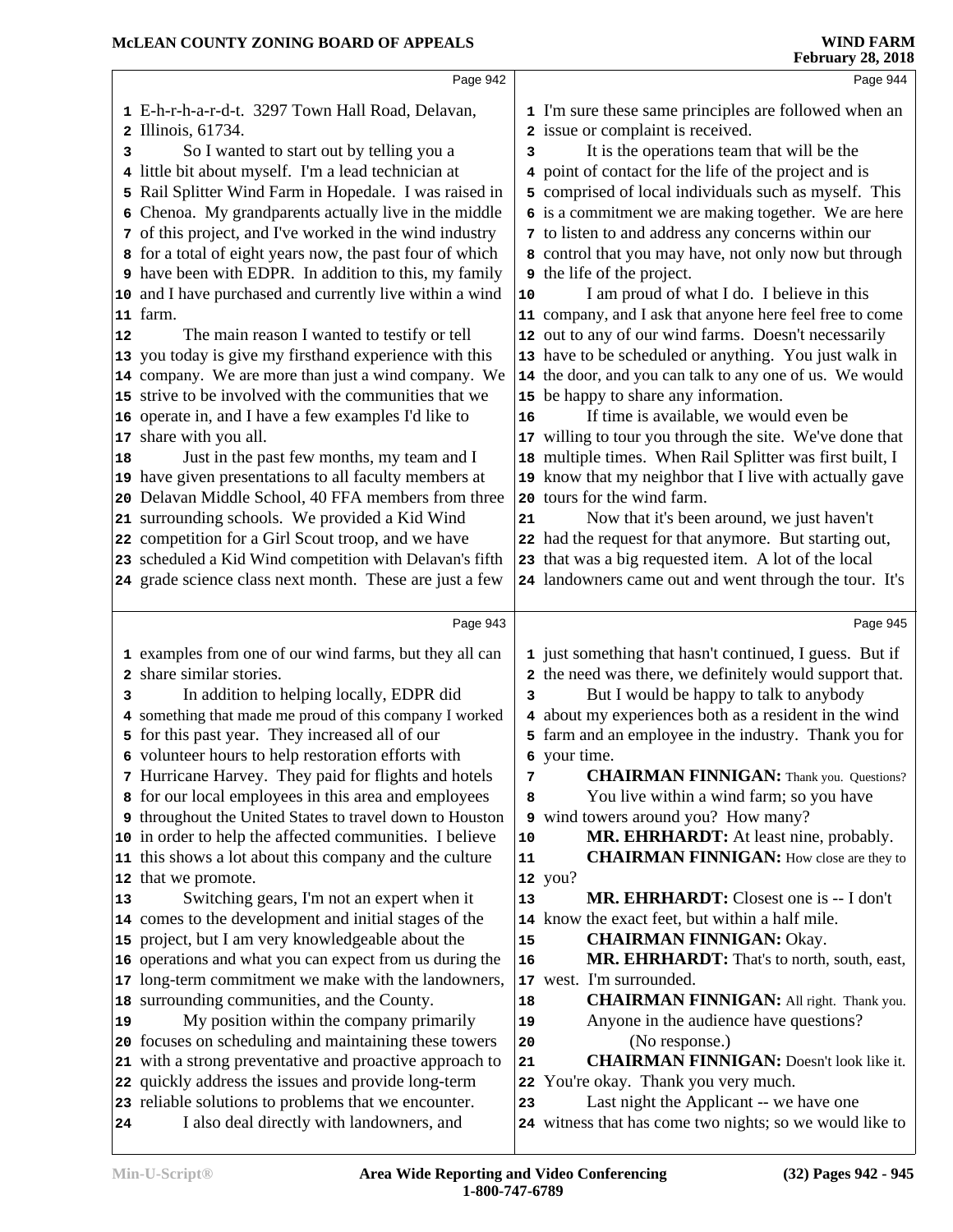|    | Page 946                                                                                                           |    | Page 948                                                                                                          |  |
|----|--------------------------------------------------------------------------------------------------------------------|----|-------------------------------------------------------------------------------------------------------------------|--|
|    | 1 get that out of the way tonight if we can. So at this                                                            | 1  | MR. LUETKEHANS: Correct. And that wasn't                                                                          |  |
|    | 2 time, if you want to bring your witness up.                                                                      |    | 2 in Mr. Kielisch's testimony at all. He never                                                                    |  |
| 3  | MS. ANTONIOLLI: Yes. Thank you for                                                                                 |    | 3 mentioned that. That was in our cross-examination of                                                            |  |
|    | 4 accommodating Mr. DeClark, who has come back now, as                                                             |    | 4 Mr. DeClark. That is not rebuttal testimony. He had                                                             |  |
|    | 5 you mentioned for a second night. He's here to                                                                   |    | 5 the opportunity on redirect to clean it up. He                                                                  |  |
|    | 6 address -- last week some testimony showed there was                                                             |    | 6 didn't. This is not that opportunity.                                                                           |  |
|    | 7 -- his testimony showed there was no significant                                                                 | 7  | MS. ANTONIOLLI: We do have -- we have a                                                                           |  |
|    | 8 change in property values for homes located closer to                                                            |    | 8 right to rebut that testimony. And I think it's very                                                            |  |
|    | 9 existing wind farms in McLean County.                                                                            |    | 9 important information for the Board to hear.                                                                    |  |
| 10 | To address any potential misconception that                                                                        | 10 | MR. LUETKEHANS: And they are not rebutting                                                                        |  |
|    | 11 Mr. DeClark's property research could have been                                                                 |    | 11 testimony. That's the problem.                                                                                 |  |
|    | 12 skewed, because it did not identify whether the                                                                 | 12 | <b>CHAIRMAN FINNIGAN:</b> I think we're going to                                                                  |  |
|    | 13 increasing property values shown to have occurred                                                               |    | 13 let it start, and you can -- if it's not what -- I                                                             |  |
|    | 14 closer to the Twin Groves Wind Farm were attributable                                                           |    | 14 don't know how to phrase it. If it's not rebuttal, we                                                          |  |
|    | 15 solely to the fact they are participating properties,                                                           |    | 15 can stop you at any time.                                                                                      |  |
|    | 16 we've called him back tonight to present additional                                                             | 16 | MS. ANTONIOLLI: Okay.                                                                                             |  |
|    | 17 evidence.                                                                                                       | 17 | <b>CHAIRMAN FINNIGAN:</b> So just keep that mind.                                                                 |  |
| 18 | MR. LUETKEHANS: We would object. This is                                                                           | 18 | Okay?                                                                                                             |  |
|    | 19 not rebuttal testimony. As even his report says, it's                                                           | 19 | MS. ANTONIOLLI: I will. Then I would move                                                                         |  |
|    | 20 supplemental. As Ms. Antoniolli said, it's                                                                      | 20 | to enter copies of his presentation into the record as                                                            |  |
|    | 21 supplemental. It's not rebutting anything we did.                                                               |    | 21 Applicant's Exhibit 15.                                                                                        |  |
|    | 22 It's not rebutting anything that was in our Case In                                                             | 22 | MR. LUETKEHANS: Objection. We don't --                                                                            |  |
|    | 23 Chief, and that's what rebuttal is.                                                                             |    | 23 this is -- that's the exact same thing I'm having a                                                            |  |
| 24 | This is something he had the opportunity to                                                                        |    | 24 problem with here.                                                                                             |  |
|    |                                                                                                                    |    |                                                                                                                   |  |
|    | Page 947                                                                                                           |    | Page 949                                                                                                          |  |
|    |                                                                                                                    | 1  |                                                                                                                   |  |
|    | 1 do in their Case In Chief. They failed to. And now                                                               |    | <b>CHAIRMAN FINNIGAN:</b> I think, you know, in                                                                   |  |
|    | 2 they are trying to supplement his testimony that they<br>3 had the opportunity to present. They don't get two    |    | 2 the past, you haven't given us the stuff until the end<br>3 anyway. Let's just wait and see where it's going to |  |
|    | 4 bites at the apple.                                                                                              |    |                                                                                                                   |  |
| 5  | This is not a response to anything that                                                                            | 5  | 4 go.<br>MS. ANTONIOLLI: Okay.                                                                                    |  |
|    | 6 occurred with Mr. Kielisch. This is an attempt to                                                                | 6  | <b>MR. DECLARK:</b> Good evening. Further                                                                         |  |
|    | 7 say: Hey, we got messed up on cross-examination, and                                                             |    | 7 analysis of McLean County sales records focused on                                                              |  |
| 8  | we want to fix it.                                                                                                 |    | 8 non-participations and non-participants and sales                                                               |  |
| 9  | MS. ANTONIOLLI: That's absolutely untrue.                                                                          |    | <b>9</b> close to wind turbines.                                                                                  |  |
|    | 10 We are directly addressing testimony that                                                                       | 10 | MR. LUETKEHANS: Again, this is further                                                                            |  |
|    | 11 Mr. Luetkehans asked of his witness about our                                                                   | 11 | analysis. It's not rebuttal. We would object.                                                                     |  |
|    | 12 testimony.                                                                                                      | 12 | MR. DECLARK: Sales involving properties                                                                           |  |
| 13 | MR. LUETKEHANS: The only question that came                                                                        |    | 13 with revenue-producing land agreements between Twin                                                            |  |
|    | 14 up about your witness was the R squared. 90 percent                                                             |    | 14 Groves I and II were confirmed and eliminated. Only                                                            |  |
|    | 15 of the supplemental report is not about the R squared.                                                          |    | 15 non-participant sales were considered.                                                                         |  |
|    | 16 It's about what happens when you take participating                                                             | 16 | Sales outside the five-mile radius of Twin                                                                        |  |
|    | 17 property owners out. That was asked about him. He                                                               |    | 17 Cities (sic) I and II were excluded to minimize the                                                            |  |
|    | 18 had no idea whether they were participating or                                                                  |    | 18 risk of including participants with other wind farms.                                                          |  |
|    | 19 non-participating, and now it's an attempt to try and                                                           | 19 | Mr. LUETKEHANS: Again, we would object and                                                                        |  |
|    | 20 fix what he didn't know. That is not rebuttal                                                                   | 20 | ask for a ruling on this first page. There's nothing                                                              |  |
|    | 21 testimony.                                                                                                      |    | 21 in here that is rebuttal to anything that Mr. Kielisch                                                         |  |
| 22 | <b>MS. ANTONIOLLI:</b> So this is directly                                                                         |    | 22 said last night.                                                                                               |  |
|    | 23 addressing that issue of what happens when you look at<br>24 participating versus non-participating landowners. | 23 | MS. ANTONIOLLI: I object. We are not going<br>24 page by page. The intent was to listen to the                    |  |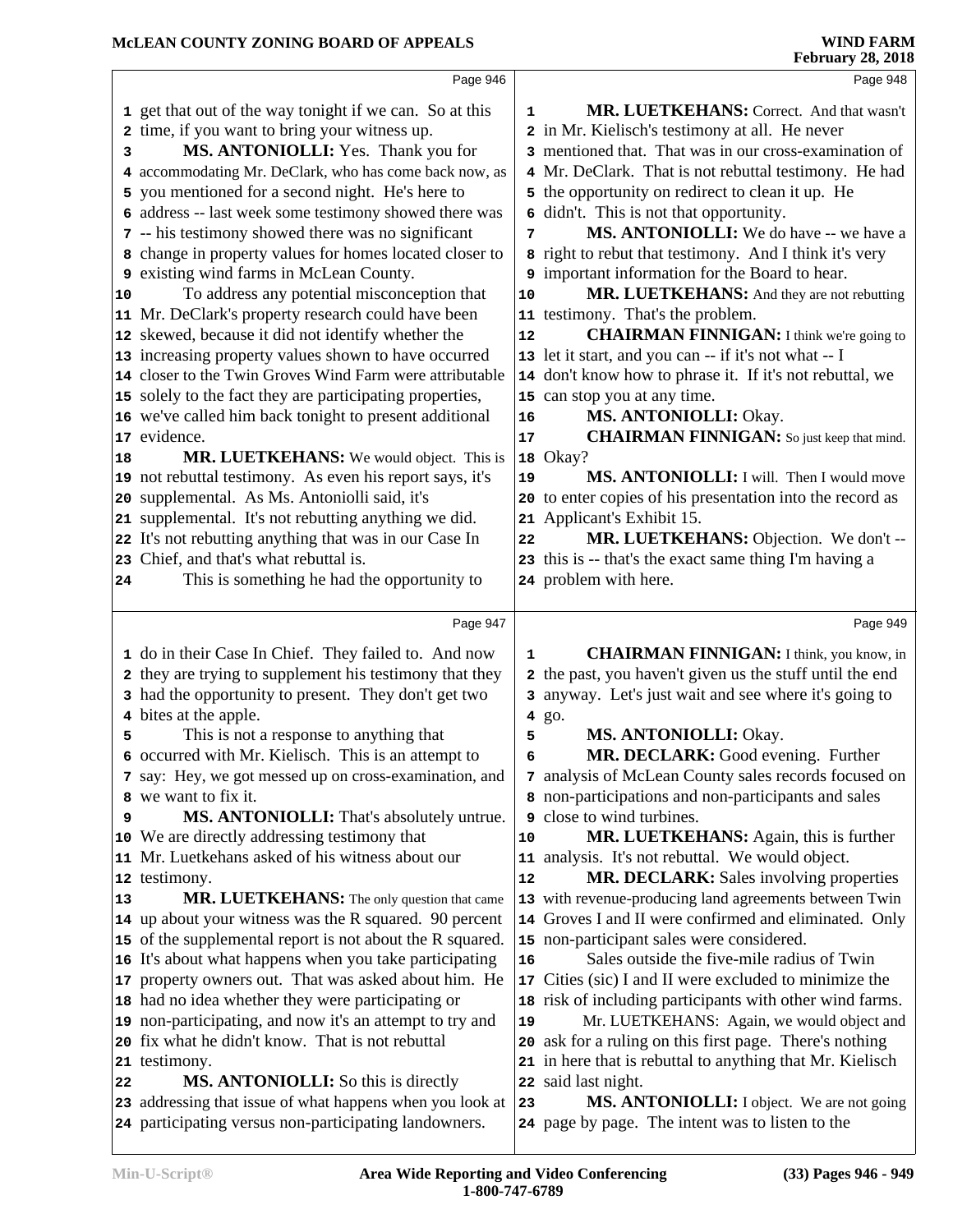|          |                                                                                                      |    | T COI GAL Y 20, 2010                                                                                             |
|----------|------------------------------------------------------------------------------------------------------|----|------------------------------------------------------------------------------------------------------------------|
|          | Page 950                                                                                             |    | Page 952                                                                                                         |
|          | 1 testimony and then --                                                                              |    | 1 last, 2008, showing a range in 1999 of \$166,500, in                                                           |
| 2        | MR. LUETKEHANS: That's not what the Chair                                                            |    | 2 2006, \$180,000, and in 2008, \$160,000.                                                                       |
|          | 3 said.                                                                                              | 3  | Property 2 had a sale date in 2005 of                                                                            |
| 4        | <b>CHAIRMAN FINNIGAN:</b> What does the Board want                                                   |    | 4 \$210,000 and then one in 2010 at \$85,000.                                                                    |
| 5        | to do? Do you want to hear this or not?                                                              | 5  | Property number 3 showed a sale date in 2000                                                                     |
| 6        | MR. DEAN: Not necessarily.                                                                           |    | 6 of \$7,175 and then, in 2013, of \$95,000.                                                                     |
| 7        | MS. TAYLOR: I'd like to hear it.                                                                     | 7  | Property number 4 showed a 2004 sale of                                                                          |
| 8        | MS. CARLETON: I'd like to hear it.                                                                   | 8  | \$255,000 and, in 2014, \$280,000. And lastly, property                                                          |
| 9        | MR. KURITZ: I'm kind of neutral on it.                                                               |    | 9 number 5, there were three sales that were noted                                                               |
| 10       | MS. TURNER: I do think that this would                                                               |    | 10 there: 2001 being the first at \$93,500, 2014 at                                                              |
|          | 11 answer some questions that I asked about the specific                                             |    | 11 \$135,000, and then \$165,000 in 2016.                                                                        |
|          | 12 participating and non-participating and the specific                                              | 12 | The last -- or the next chart here is a                                                                          |
|          | 13 questions that I asked. It looks like this may answer                                             |    | 13 representation graphically of what occurred and also                                                          |
|          | 14 that. That is why I would like to hear it.                                                        |    | 14 notes as to the actualities. Property number 1 was a                                                          |
| 15       | <b>CHAIRMAN FINNIGAN:</b> I guess we are pretty                                                      |    | 15 tax sale, effectively a non-arms-length tax sale.                                                             |
|          | 16 lenient. Maybe Mr. Luetkehans doesn't think so. Most                                              | 16 | Number 2, there was a foreclosure action                                                                         |
|          | 17 of the time we let things come in, and we can decide                                              |    | 17 there. Again, not an arms-length sale in a typical                                                            |
|          | 18 in our own minds whether we're going to use it or not.                                            |    | 18 buyer-and-seller scenario.                                                                                    |
|          | 19 So you can testify to things. I'm not saying we are                                               | 19 | Property number 3, there was an increase in                                                                      |
|          | 20 going to use the information. Is that fair?                                                       |    | 20 resale value between 2000 and 2013 at approximately 22                                                        |
| 21       | MS. ANTONIOLLI: That's fair.                                                                         |    | 21 percent per year. Only includes, however, farmland.                                                           |
| 22       | MR. LUETKEHANS: I'm still objecting, but I                                                           |    | 22 No residence was included.                                                                                    |
|          | 23 understand the ruling of the Chair.                                                               | 23 | Sale number 4, the increase in resale value                                                                      |
| 24       | MR. DECLARK: The next page of the overhead                                                           |    | 24 between 2004 and 2014 at approximately 1 percent per                                                          |
|          | Page 951                                                                                             |    | Page 953                                                                                                         |
|          |                                                                                                      |    |                                                                                                                  |
|          | 1 shows a chart of non-participant sales. What we                                                    |    | 1 year was noted.                                                                                                |
|          | 2 looked at here, again, were plottages of sales. There                                              | 2  | And then lastly, number 5, an increase in                                                                        |
|          | 3 were 16 of them, of non-participants between 2004 and                                              |    | 3 resale value between 2001 and 2016 showed an                                                                   |
|          | 4 the present. The R-squared factor indicates that                                                   |    |                                                                                                                  |
|          |                                                                                                      |    | 4 approximate 4 percent per year escalation.                                                                     |
|          | 5 there is no statistically significant decline in unit                                              | 5  | The commentary on the last slide is that,                                                                        |
|          | 6 prices of non-participant properties since Twin Groves                                             |    | 6 based on the further analysis of the non-participant                                                           |
|          | 7 I and II were built.                                                                               |    | 7 properties and resale information available for McLean                                                         |
| 8        | The vertical axis is dollars per square                                                              |    | 8 County, it is concluded that nearby property values                                                            |
|          | <b>9</b> foot. The horizontal one is the sales year, and these                                       |    | 9 were not substantially diminished as a result of the                                                           |
|          | 10 were within five miles of the turbines. The R-squared                                             |    | 10 siting of the Twin Groves Wind Farms. It can                                                                  |
|          | 11 factor was .0057, as noted in the chart in the upper                                              |    | 11 therefore be inferred that the Bright Stalk project                                                           |
|          | 12 right-hand corner.                                                                                |    | 12 will also not diminish nearby property values.                                                                |
|          | Of the 16 properties -- on the next slide,                                                           | 13 | End of my commentary.                                                                                            |
|          | 14 of the 16 properties in the previous graph, only 5                                                | 14 | MS. ANTONIOLLI: So Mr. DeClark, taking out                                                                       |
|          | 15 properties have had sales occur before and after Twin                                             |    | 15 the foreclosure and the tax sale, did all of the                                                              |
|          | 16 Groves I and II were built in 2007 and 2008                                                       |    | 16 remaining resale values of the nonparticipant resales                                                         |
|          | 17 respectively. A summary of the sale data is shown                                                 |    | 17 increase?                                                                                                     |
|          | 18 below.                                                                                            | 18 | MR. DECLARK: Yes.                                                                                                |
|          | We have five sales noted here, their pin                                                             | 19 | MS. ANTONIOLLI: Okay. And did you also                                                                           |
|          | 20 numbers, their township location, and the gross                                                   | 20 | deliberately skew your data to find -- try to find a                                                             |
|          | 21 acreage of land, and the various sale dates that                                                  |    | 21 significant decrease?                                                                                         |
| 13<br>19 | 22 occurred.                                                                                         | 22 | MR. DECLARK: Well, by including the issues                                                                       |
| 23       | The property number 1 had three sale dates,<br>24 the earliest being 1999, the second, 2006, and the |    | 23 here that were clearly non-arms-length, we tried to<br>24 include everything effectively looking at that as a |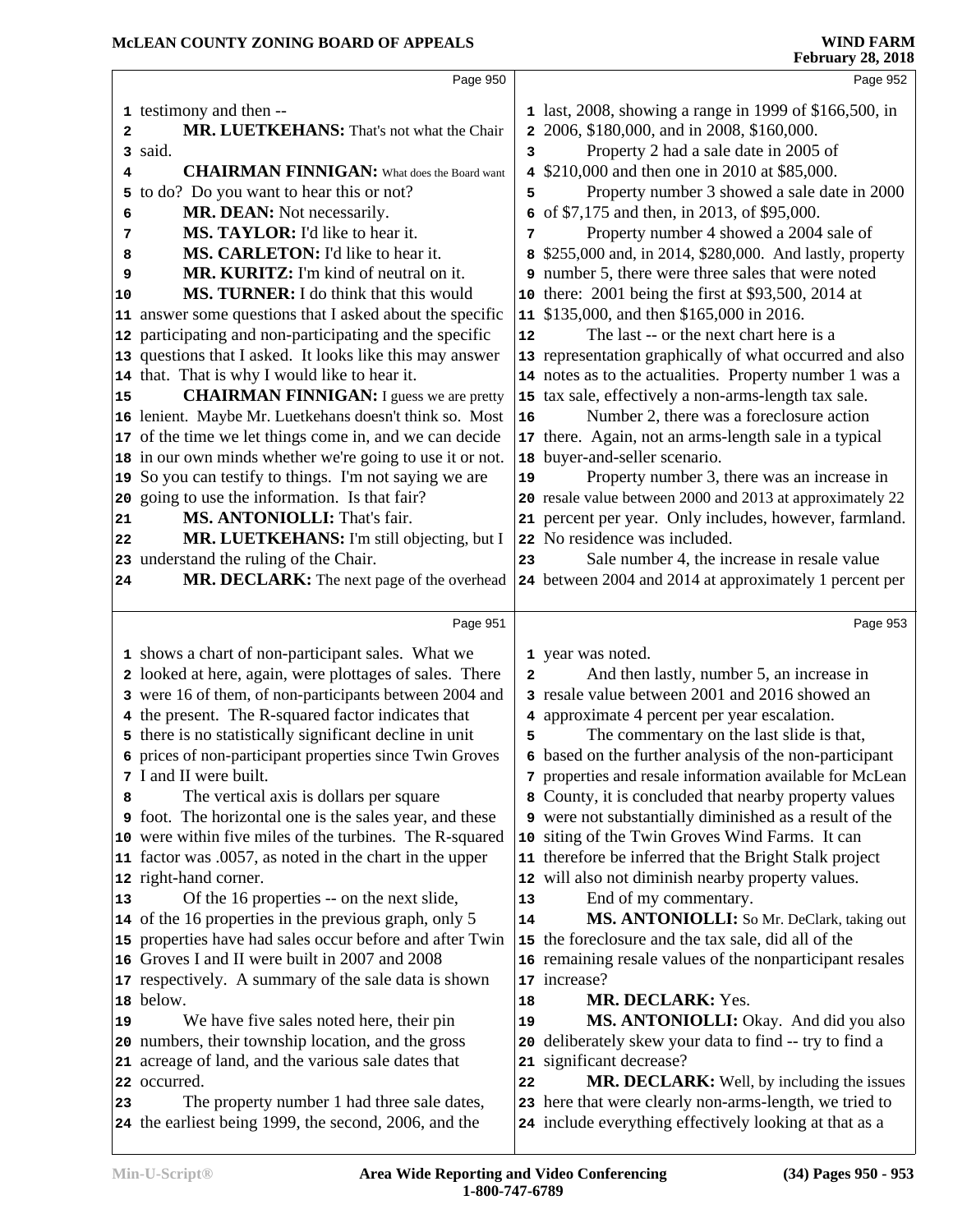|         | Page 954                                                                     |                | Page 956                                                                                           |
|---------|------------------------------------------------------------------------------|----------------|----------------------------------------------------------------------------------------------------|
|         | 1 potential problem, but therein lies nothing else.                          |                | 1 when doing appraisals, correct?                                                                  |
| 2       | MS. ANTONIOLLI: Okay. That's all. Thank                                      | $\overline{a}$ | MS. ANTONIOLLI: He did not testify about                                                           |
|         | 3 you.                                                                       |                | 3 appraisals in his testimony.                                                                     |
| 4       | <b>CHAIRMAN FINNIGAN: Questions from the</b>                                 | 4              | MR. LUETKEHANS: What you did here does not                                                         |
| 5       | Board?                                                                       |                | 5 meet the USPAP standards for appraisals, does it?                                                |
| 6       | MS. TURNER: So you state that there were 16                                  | 6              | MS. ANTONIOLLI: Again, he did not testify                                                          |
|         | 7 sales, and only 5 of those had had prior sales; is                         |                | 7 about appraisals today.                                                                          |
| 8       | that correct?                                                                | 8              | MR. LUETKEHANS: I don't care if he                                                                 |
| 9       | MR. DECLARK: Only five were resales,                                         |                | <b>9</b> testified about appraisals today or not. He's an                                          |
|         | 10 correct.                                                                  | 10             | appraiser, and has to comply with USPAP.                                                           |
| 11      | MS. TURNER: Was this typical of -- or do                                     | 11             | MS. ANTONIOLLI: We're talking about what we                                                        |
|         | 12 you know if this was typical of other sales in rural                      | 12             | presented on rebuttal.                                                                             |
|         | 13 areas that wind farms weren't present on? Did you                         | 13             | MR. LUETKEHANS: It's not rebuttal either.                                                          |
|         | 14 look at that at all? Did you look at any comparisons?                     |                | 14 It's a supplemental report.                                                                     |
| 15      | MR. DECLARK: I think, in general, we have                                    | 15             | <b>CHAIRMAN FINNIGAN: I think it's a valid</b>                                                     |
|         | 16 to recognize, over the course of time, there are ups                      |                | 16 question.                                                                                       |
|         | 17 and downs in the real estate cycle.                                       | 17             | MR. LUETKEHANS: What you did here does not                                                         |
| 18      | Is it our recollection -- of course it is --                                 |                | 18 meet the USPAP standards for appraisals, does it?                                               |
|         | 19 that the great recession occurred in 2009. There were                     | 19             | MR. DECLARK: Correct. It's not an                                                                  |
|         | 20 potential implications there. So really, aside from                       | 20             | appraisal.                                                                                         |
|         | 21 that, there seemed to be just normal.                                     | 21             | MR. LUETKEHANS: A matched pair analysis                                                            |
| 22      | MS. TURNER: But you didn't really look --                                    | 22             | would be an appraisal, correct?                                                                    |
|         | 23 did you do a comparison, say, of the Lexington area                       | 23             | MR. DECLARK: If you're estimating a value,                                                         |
|         | 24 that we're looking at now that had no wind farms? Did                     |                | 24 that could be.                                                                                  |
|         |                                                                              |                |                                                                                                    |
|         | Page 955                                                                     |                |                                                                                                    |
|         |                                                                              |                | Page 957                                                                                           |
|         |                                                                              |                |                                                                                                    |
|         | 1 you do any comparison in the number of sales in the                        | 1              | MR. LUETKEHANS: Let's talk about your R2.                                                          |
|         | 2 same square mileage?                                                       |                | 2 Your R 2here, if you look at slide 3, I think it is,                                             |
| 3       | MR. DECLARK: No. We tried to get down to                                     |                | 3 0.0057, correct?                                                                                 |
| 4       | this level. no.                                                              | 4              | MR. DECLARK: That's correct.                                                                       |
| 5       | MS. TURNER: Okay.                                                            | 5              | MR. LUETKEHANS: Your R2 on page 27 of your                                                         |
| 6       | <b>CHAIRMAN FINNIGAN: Staff have any</b>                                     |                | 6 first slide of 0.0686 is better -- is higher than the                                            |
|         | 7 questions?                                                                 |                | 7 current one, correct?                                                                            |
| 8       | MR. DICK: No.                                                                | 8              | MR. DECLARK: Are we talking only about                                                             |
| 9<br>10 | <b>CHAIRMAN FINNIGAN: Mr. Luetkehans?</b>                                    | 10             | 9 the --                                                                                           |
|         | MR. LUETKEHANS: Oh, yes. How you doing,                                      |                | MR. LUETKEHANS: Let's go to the five miles.                                                        |
|         | 11 Gary? Obviously this isn't our first rodeo together<br>12 over the years. | 12             | 11 Let's compare five miles to five miles. That's an                                               |
| 13      | MR. DECLARK: True.                                                           | 13             | appropriate comparison.<br>Your R2 on the five miles before this was                               |
| 14      | MR. LUETKEHANS: I will be honest. My                                         |                | 14 0.0116, correct?                                                                                |
|         | 15 questions are probably going to be disjointed. I had                      | 15             | MS. ANTONIOLLI: Where are you referring to?                                                        |
|         | 16 about four hours before this hearing started, and half                    | 16             | MR. LUETKEHANS: His prior study.                                                                   |
|         | 17 of that was in the car; so please excuse me for                           | 17             | MS. ANTONIOLLI: We're not talking about his                                                        |
|         | 18 jumping around a little today.                                            | 18             | prior study today.                                                                                 |
| 19      | You're familiar with USPAP, correct?                                         | 19             |                                                                                                    |
| 20      | MR. DECLARK: I am, yes.                                                      | 20             | MR. LUETKEHANS: We're comparing -- trying<br>to compare what he did before versus what he did now. |
| 21      | MR. LUETKEHANS: That's Uniform Standards                                     |                |                                                                                                    |
| 22      |                                                                              |                | 21 This is cross-examination, and I have absolutely every                                          |
| 23      | for Professional Appraisal Practice?<br>MR. DECLARK: I do.                   |                | 22 right to do that. We just talked about how we were                                              |
| 24      | MR. LUETKEHANS: In fact, you follow USPAP                                    | 24             | 23 going to be more lenient than less.<br><b>CHAIRMAN FINNIGAN:</b> I think we opened up           |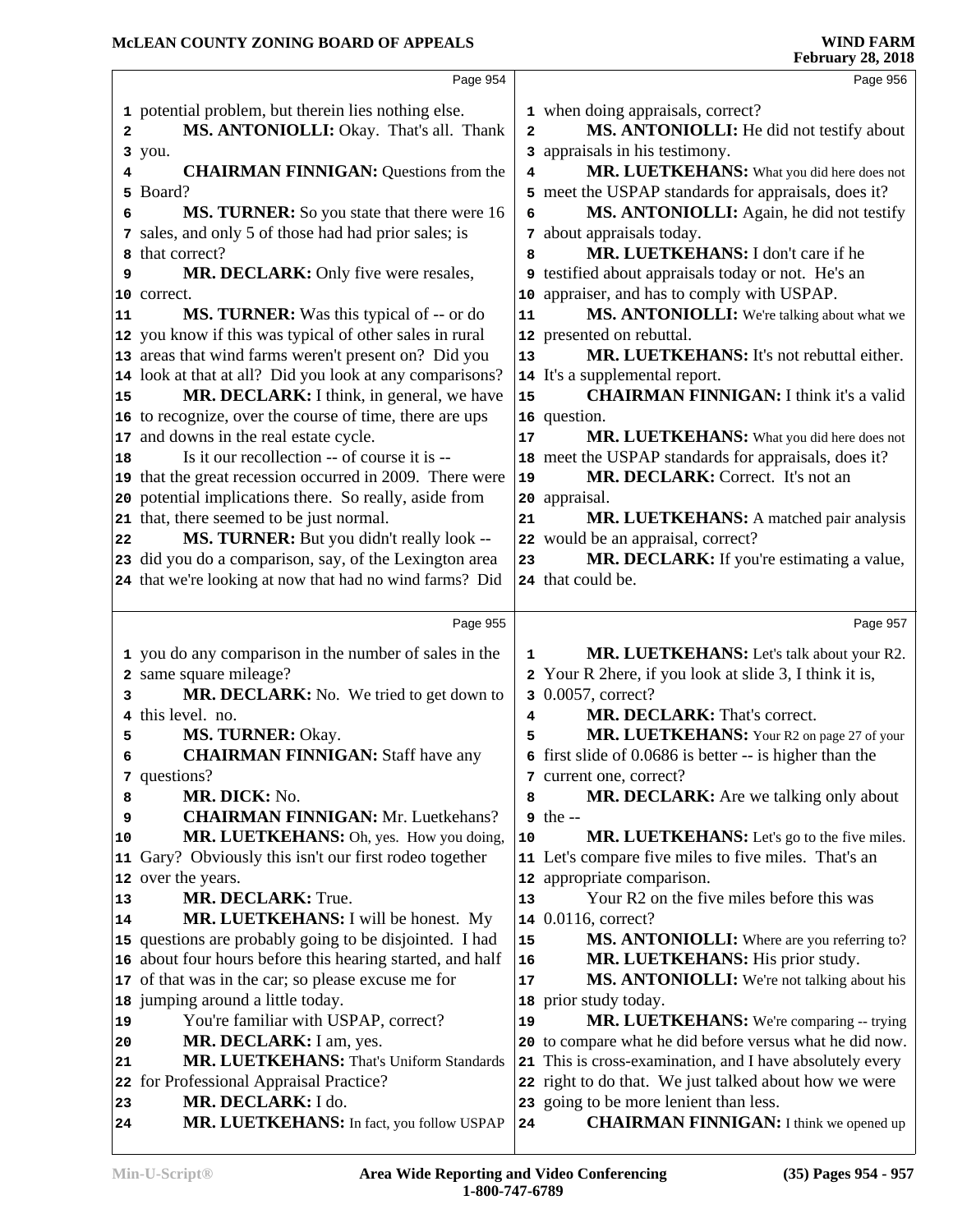|    | Page 958                                                                     |                | Page 960                                                                 |
|----|------------------------------------------------------------------------------|----------------|--------------------------------------------------------------------------|
|    |                                                                              |                | MR. DECLARK: They could.                                                 |
|    | 1 this can of worms. We're going to have to see where                        | $\mathbf{1}$   | MR. LUETKEHANS: All these may have no                                    |
|    | 2 it goes, okay?                                                             | $\overline{a}$ | 3 ability to see the wind farm from their residence,                     |
| 3  | MS. ANTONIOLLI: Okay.                                                        |                | 4 correct?                                                               |
| 4  | MR. LUETKEHANS: So your R2 for five miles                                    |                |                                                                          |
| 5  | in your first study was 0.0116, correct?                                     | 5              | MR. DECLARK: That's a possibility too.                                   |
| 6  | MR. DECLARK: Correct.                                                        | 6              | MR. LUETKEHANS: At four and a half miles,                                |
| 7  | MR. LUETKEHANS: Okay. And that -- you said                                   |                | 7 you don't see wind farms, correct?                                     |
| 8  | that that indicated that there was no statistically                          | 8              | MR. DECLARK: I have not witnessed that                                   |
|    | 9 significant trend. 98.9 percent of the data is not                         |                | 9 myself.                                                                |
|    | 10 explained by the trend line, correct?                                     | 10             | MR. LUETKEHANS: You didn't do a matched                                  |
| 11 | MR. DECLARK: Correct.                                                        |                | 11 pair analysis here, correct?                                          |
| 12 | MR. LUETKEHANS: And the higher the R2, the                                   | 12             | MR. DECLARK: I did not.                                                  |
|    | 13 better, correct?                                                          | 13             | MR. LUETKEHANS: And you have done that                                   |
| 14 | MR. DECLARK: For?                                                            |                | 14 many, many, many times in your career, correct?                       |
| 15 | <b>MR. LUETKEHANS:</b> For trend lines.                                      | 15             | MR. DECLARK: Matched pairs analysis has its                              |
| 16 | MR. DECLARK: For generating a one-to-one                                     | 16             | place, yes, I would agree.                                               |
|    | 17 correspondence or a cause and effect, that's correct.                     | 17             | MR. LUETKEHANS: And you've done those                                    |
| 18 | MR. LUETKEHANS: And your R2, however, when                                   |                | 18 numerous times?                                                       |
|    | 19 you come down to this five miles after you've deleted                     | 19             | MR. DECLARK: I have done them before, yes.                               |
|    | 20 your data, gets even worse, correct?                                      | 20             | MR. LUETKEHANS: Let's talk about property                                |
| 21 | MR. DECLARK: It is a lower number.                                           |                | 21 3. Have you ever been inside property 3?                              |
| 22 | MR. LUETKEHANS: In fact, at this point                                       | 22             | MR. DECLARK: I have not been in any of                                   |
|    | 23 99.99 percent of the data is not explained by the                         | 23             | these properties.                                                        |
|    | 24 trend line, correct?                                                      | 24             | MR. LUETKEHANS: Have you ever seen any of                                |
|    | Page 959                                                                     |                |                                                                          |
|    |                                                                              |                | Page 961                                                                 |
|    |                                                                              |                |                                                                          |
| 1  | MR. DECLARK: Correct.                                                        |                | 1 these properties?                                                      |
| 2  | MR. LUETKEHANS: Let's talk about your                                        | 2              | MR. DECLARK: Driven past them, yes.                                      |
| 3  | sales. You said one of the sales was a tax sale on                           | 3              | MR. LUETKEHANS: I'm sorry. Say that again?                               |
| 4  | property number 1. What sale was that?                                       | 4              | MR. DECLARK: Driven past them, but that's                                |
| 5  | MR. DECLARK: The most recent one at 2008.                                    |                | 5 it.                                                                    |
| 6  | MR. LUETKEHANS: You would agree that you                                     | 6              | MR. LUETKEHANS: So you have no idea if                                   |
|    | 7 would not -- in any appraisal, you would not use                           |                | 7 there were any improvements made between the times of                  |
|    | 8 property 1 or 2 because they're not arms-length,                           | 8              | sale?                                                                    |
|    | 9 correct?                                                                   | 9              | MR. DECLARK: Correct. I do not.                                          |
| 10 | MR. DECLARK: In an appraisal, that's true.                                   | 10             | MR. LUETKEHANS: You don't know if anybody                                |
| 11 | MR. LUETKEHANS: How far is property 3 from                                   |                | 11 added a kitchen. You don't know if anybody added a                    |
|    | 12 the wind turbine, closest wind turbine?                                   |                | 12 garage. You don't know if anybody added a barn,                       |
| 13 | MR. DECLARK: They're all within five miles.                                  |                | 13 correct?                                                              |
| 14 | MR. LUETKEHANS: Do you have any idea how                                     | 14             | MR. DECLARK: All of that is correct.                                     |
|    | 15 far property 3 is from the closest wind turbine?                          | 15             | MR. LUETKEHANS: Let's talk about property                                |
| 16 | MR. DECLARK: Not specifically, no.                                           | 16             | 3. That one really -- are you sure that the August                       |
| 17 | MR. LUETKEHANS: Do you have any idea how                                     | 17             | 2000 transaction was arms-length?                                        |
| 18 | far property 4 is from the closest wind turbine?                             | 18             | MR. DECLARK: I'm sorry. Repeat that?                                     |
| 19 | MR. DECLARK: No.                                                             | 19             | MR. LUETKEHANS: Let's talk about property                                |
| 20 | MR. LUETKEHANS: How about property five?                                     | 20             | number 3. We have an August 1, 2000, sale of 13.6                        |
| 21 | MR. DECLARK: No.                                                             |                | 21 acres for \$7,000?                                                    |
| 22 | MR. LUETKEHANS: So all of these could be                                     | 22             | <b>MR. DECLARK: Yes.</b>                                                 |
|    | 23 between four and five miles from the nearest wind<br>24 turbine, correct? | 23             | MR. LUETKEHANS: Do you believe that is an<br>24 arms-length transaction? |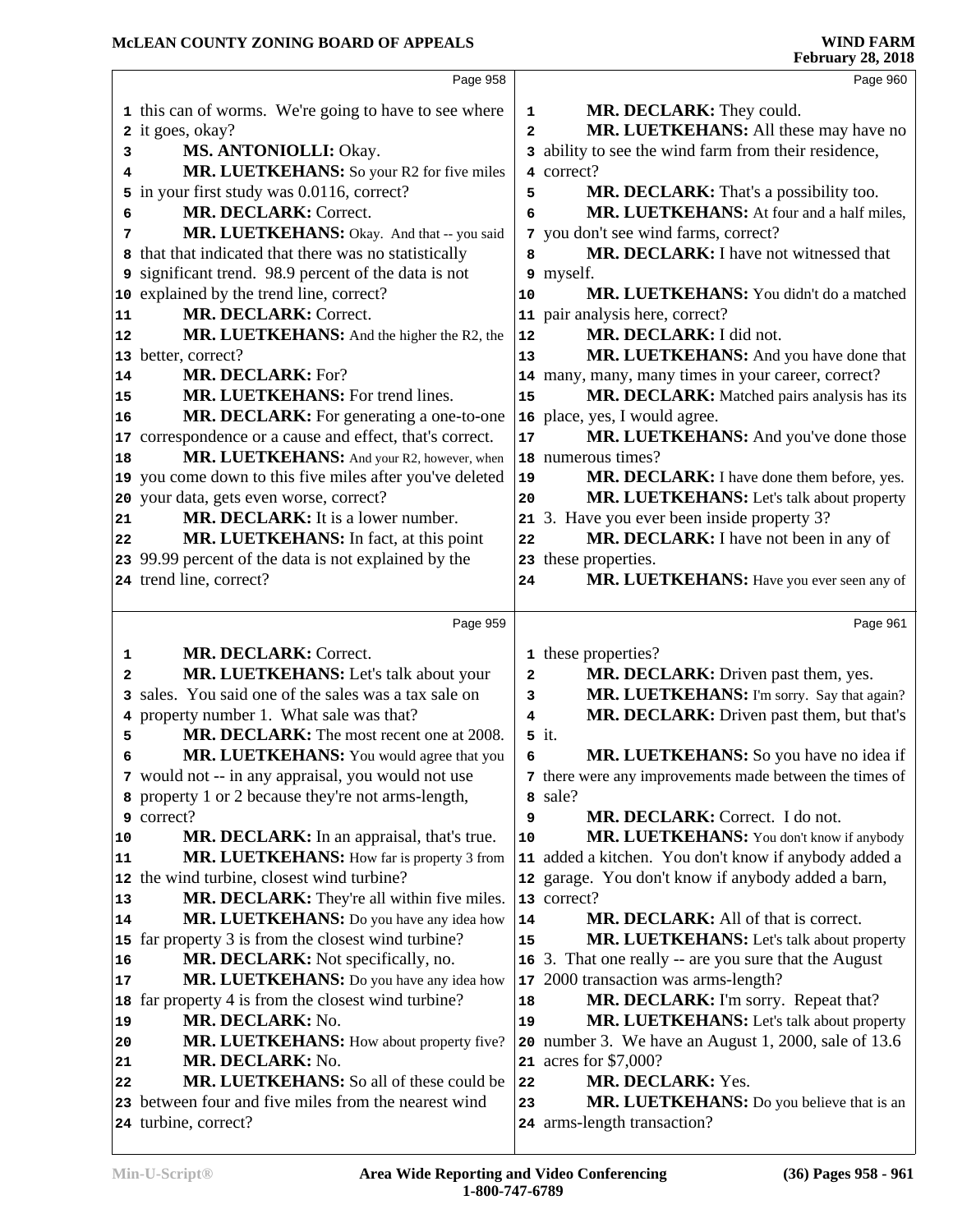|                                                                                                                                                                                        | Page 964                                                                                                         |
|----------------------------------------------------------------------------------------------------------------------------------------------------------------------------------------|------------------------------------------------------------------------------------------------------------------|
| MR. DECLARK: It is a low number, but as far<br>1                                                                                                                                       | 1 that were above the trend line, correct? From 2013 to                                                          |
| 2 as I know, it is.                                                                                                                                                                    | 2 2018, you have no sales within a mile of the turbine                                                           |
| MR. LUETKEHANS: Did you look at the green<br>3                                                                                                                                         | 3 that were actually above the trend line, correct?                                                              |
| 4 sheets?<br>4                                                                                                                                                                         | MR. DECLARK: Off of this graph. But                                                                              |
| MR. DECLARK: I did not.<br>5                                                                                                                                                           | 5 recognize that the trend line is a result of the                                                               |
| MR. LUETKEHANS: So you have no idea if it<br>graph.<br>6<br>6                                                                                                                          |                                                                                                                  |
| 7 actually is or is not an arms-length transaction,<br>7                                                                                                                               | MR. LUETKEHANS: Okay. Between 2013 and                                                                           |
| correct?<br>8<br>8                                                                                                                                                                     | 2018, you have seven sales that are below the trend                                                              |
| line, correct?<br>MR. DECLARK: I did not look at the green<br>9<br>9                                                                                                                   |                                                                                                                  |
| 10 sheet.<br>10                                                                                                                                                                        | MR. DECLARK: In this depiction, correct.                                                                         |
| MR. LUETKEHANS: My question is: Do you<br>11<br>11                                                                                                                                     | MR. LUETKEHANS: And the only two above the                                                                       |
| 12 have any idea whether it's arms-length or not?<br>12                                                                                                                                | trend line were participating property owners?                                                                   |
| MR. DECLARK: I don't.<br>13<br>13                                                                                                                                                      | MR. DECLARK: That's correct.                                                                                     |
| MR. LUETKEHANS: You would not put in any<br>14<br>14                                                                                                                                   | MR. LUETKEHANS: So it completely skewed the                                                                      |
| 15 appraisal a -- you would not use a sale like this in                                                                                                                                | 15 number. If you redid your percentage that we just                                                             |
| 16 any appraisal if you did not know the sales were<br>16                                                                                                                              | talked about, you would not come up with \$7.25 within                                                           |
| 17 arms-length, would you?<br>a mile, correct, of an increase?<br>17                                                                                                                   |                                                                                                                  |
| MR. DECLARK: True. But I didn't do any<br>18<br>18                                                                                                                                     | MR. DECLARK: It would likely be less.                                                                            |
| 19 appraisal work here.<br>19                                                                                                                                                          | MR. LUETKEHANS: It would likely be less                                                                          |
| MR. LUETKEHANS: Well, that's become very,<br>than \$2.16, correct?<br>20<br>20                                                                                                         |                                                                                                                  |
| 21 very clear.<br>21                                                                                                                                                                   | MR. DECLARK: Didn't do it. I don't know.                                                                         |
|                                                                                                                                                                                        | MR. LUETKEHANS: Just so I'm clear, there                                                                         |
|                                                                                                                                                                                        |                                                                                                                  |
| In your original study, it was only those<br>22                                                                                                                                        |                                                                                                                  |
| 23 sales within -- let's go back for a second.<br>23                                                                                                                                   | are no resales between 2008 and 2018, to your                                                                    |
| 22<br>The original study, the increases at 10<br>24                                                                                                                                    | 24 knowledge, within a mile of the wind turbines?                                                                |
| Page 963                                                                                                                                                                               | Page 965                                                                                                         |
| 1 miles was \$2.68 a square -- the trend, I'm sorry, of<br>MR. DECLARK: Yes.<br>1                                                                                                      |                                                                                                                  |
| 2 increase was \$2.68, correct?<br>$\overline{a}$                                                                                                                                      | MR. LUETKEHANS: So as we sit here, we have                                                                       |
| 3                                                                                                                                                                                      |                                                                                                                  |
| MR. DECLARK: \$2.68, correct.<br>MR. LUETKEHANS: And at five miles, it went<br>4                                                                                                       | 3 no idea whether non-participating residents within a<br>4 mile of the trend line would increase or decrease in |
| 5                                                                                                                                                                                      |                                                                                                                  |
| down to \$2.49, correct?<br>6                                                                                                                                                          | 5 value based on the information you presented to us,                                                            |
| MR. DECLARK: Correct.<br>6 correct?                                                                                                                                                    |                                                                                                                  |
| MR. LUETKEHANS: And at 2 miles, it went<br>7<br>7                                                                                                                                      | MR. DECLARK: I'm sorry. Repeat that.                                                                             |
| 8 down to \$2.16, correct?<br>8                                                                                                                                                        | MR. LUETKEHANS: So based on the information                                                                      |
| MR. DECLARK: Correct.<br>9                                                                                                                                                             | 9 you provided to us, within a mile of the wind                                                                  |
| MR. LUETKEHANS: At one mile, it went up to<br>10                                                                                                                                       | 10 turbines, we have no examples of increases in value                                                           |
| 11 between 2013 and 2018, correct?<br>$$7.25$ , correct?<br>11                                                                                                                         |                                                                                                                  |
| MR. DECLARK: Correct.<br>12<br>12                                                                                                                                                      | MR. DECLARK: Because there's no sales or                                                                         |
| MR. LUETKEHANS: Now, none of those sales<br>13 resales. That's true.<br>13                                                                                                             |                                                                                                                  |
| 14                                                                                                                                                                                     | MR. LUETKEHANS: Have you heard anyone ever                                                                       |
|                                                                                                                                                                                        | 15 suggest that property values go down between four and                                                         |
| 16 five miles from a wind turbine?<br><b>MR. DECLARK: Correct.</b>                                                                                                                     |                                                                                                                  |
| 14 within one mile are in this supplemental report,<br>15 correct?<br>16<br>MR. LUETKEHANS: And you took those out<br>17<br>17                                                         | MR. DECLARK: Have I heard that? I have                                                                           |
| 18 because they were all participating property owners<br>18 heard that.                                                                                                               |                                                                                                                  |
| 19 when you looked, didn't you?<br>19                                                                                                                                                  | MR. LUETKEHANS: Who have you heard that                                                                          |
| MR. DECLARK: Correct.<br>20 from?<br>20                                                                                                                                                |                                                                                                                  |
| MR. LUETKEHANS: So to your knowledge, there<br>21                                                                                                                                      | MR. DECLARK: In testimony. I can't                                                                               |
|                                                                                                                                                                                        | 22 remember exactly the numbers, but in previous                                                                 |
| 21<br>22 has been -- well, let's go back to your original<br>23 one-mile turbine.<br>23 testimony here, the numbers went down.<br>Between 2012 and 2018, you have no sales<br>24<br>24 | MR. LUETKEHANS: Between four and five                                                                            |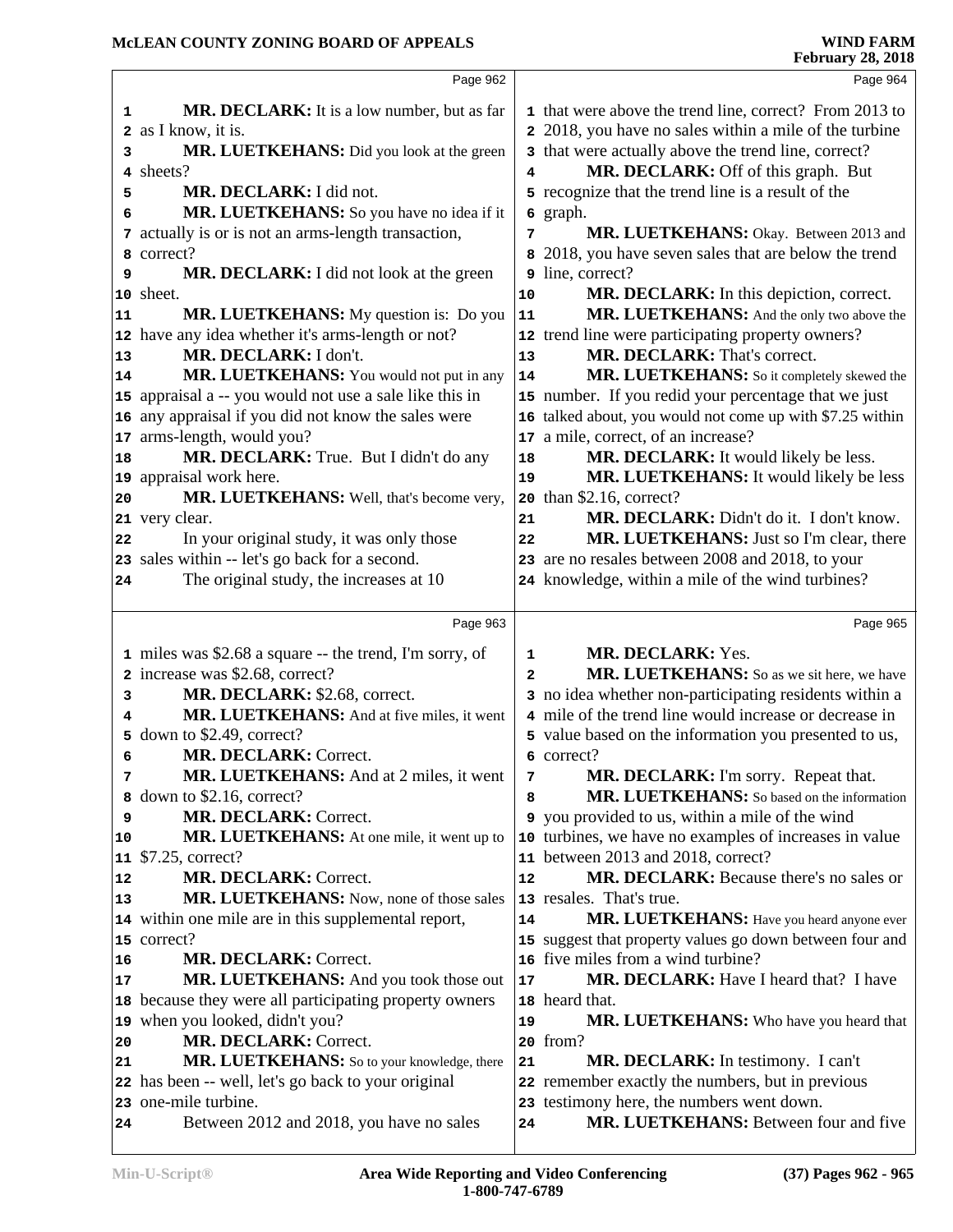|                                               | Page 966                                                                   |                | Page 968                                                              |  |
|-----------------------------------------------|----------------------------------------------------------------------------|----------------|-----------------------------------------------------------------------|--|
|                                               |                                                                            |                | 1 here to do wildlife.                                                |  |
|                                               | 1 miles?                                                                   |                |                                                                       |  |
| 2                                             | MR. DECLARK: Oh, between four and five                                     | $\overline{a}$ | <b>CHAIRMAN FINNIGAN:</b> That's for this right                       |  |
|                                               | 3 miles?                                                                   |                | 3 here?                                                               |  |
| 4                                             | MR. LUETKEHANS: Yes.                                                       | 4              | MS. ANTONIOLLI: Yes. That's right.                                    |  |
| 5                                             | MR. DECLARK: No, not that I remember.                                      | 5              | <b>CHAIRMAN FINNIGAN:</b> Why don't we take care                      |  |
| 6                                             | MR. LUETKEHANS: So let's make sure we know                                 |                | 6 of that because that's about as much time as we have.               |  |
|                                               | 7 what the study doesn't tell us. This study does not                      | 7              | MR. LUETKEHANS: If I may, Ms. Poe has been                            |  |
| 8                                             | tell us what wind turbines do to property values                           |                | 8 here, I think, pretty much every night; and she can                 |  |
| 9                                             | within one mile for non-participating owners, correct?                     |                | 9 come back tomorrow. We have residents who have to                   |  |
| 10                                            | MR. DECLARK: Correct.                                                      |                | 10 keep coming back as well and who have been here at                 |  |
| 11                                            | MR. LUETKEHANS: It also does not tell us                                   |                | 11 least the last several nights who are hoping to                    |  |
|                                               | 12 what it does to property values if a residence can see                  |                | 12 testify as well.                                                   |  |
|                                               | 13 the wind turbine, correct?                                              | 13             | <b>CHAIRMAN FINNIGAN:</b> Well, but you objected                      |  |
| 14                                            | MR. DECLARK: Correct.                                                      |                | 14 to Ms. Poe, this study; so we are just trying to get               |  |
| 15                                            | MR. LUETKEHANS: Nothing further.                                           |                | 15 that clarified.                                                    |  |
| 16                                            | <b>CHAIRMAN FINNIGAN:</b> You got anything else?                           | 16             | <b>MR. LUETKEHANS:</b> If all she wants to do is                      |  |
| 17                                            | MS. ANTONIOLLI: A few clarifications, yes.                                 | 17             | put in that one page -- that's not what she wants to                  |  |
| 18                                            | So what you did in this study is a simple                                  |                | 18 do. That's not what Ms. Antoniolli has provided to me              |  |
| 19                                            | comparison of before-and-after data, correct?                              |                | 19 for testimony tonight. She has gone much further than              |  |
| 20                                            | MR. DECLARK: That's it.                                                    |                | 20 that.                                                              |  |
| 21                                            | MS. ANTONIOLLI: It's a study that is with                                  | 21             | <b>MS. ANTONIOLLI:</b> Ms. Poe has additional                         |  |
|                                               | 22 publicly available information?                                         |                | 22 rebuttal testimony; but if we just enter the exhibit               |  |
| 23                                            | MR. DECLARK: From, yes, the McLean County                                  |                | 23 into the record tonight, we can do that as well.                   |  |
|                                               | 24 Assessor, yes, sales transactions.                                      | 24             | MR. LUETKEHANS: If she's coming back, why                             |  |
|                                               |                                                                            |                |                                                                       |  |
|                                               |                                                                            |                |                                                                       |  |
|                                               | Page 967                                                                   |                | Page 969                                                              |  |
| 1                                             | MS. ANTONIOLLI: And any person could                                       |                | 1 are we doing it tonight?                                            |  |
|                                               | 2 replicate?                                                               | $\overline{a}$ | <b>CHAIRMAN FINNIGAN:</b> We're just wasting time                     |  |
| 3                                             | MR. DECLARK: Anybody.                                                      |                | 3 here.                                                               |  |
| 4                                             | MS. ANTONIOLLI: And you looked at zero to                                  | 4              | MR. LUETKEHANS: Correct. I'm not the one                              |  |
|                                               | five miles because is it something that you heard                          |                | 5 wasting it. I'm sorry.                                              |  |
|                                               | 6 before?                                                                  | 6              | MS. ANTONIOLLI: Also, you might clarify; we                           |  |
| 7                                             | MR. DECLARK: We tried to do that to                                        |                | 7 don't have the room scheduled for tomorrow. Is that                 |  |
|                                               | a alleviate any sort of clutter, so to speak, from                         |                | 8 correct?                                                            |  |
|                                               | 9 anything outside that -- which could come about from                     | 9              | <b>CHAIRMAN FINNIGAN:</b> We're going to go back                      |  |
|                                               | other turbines.                                                            |                | 10 to where we were then. We're going to call the names               |  |
|                                               | MS. ANTONIOLLI: Was that distance something                                |                | 11 and try and get this taken care of.                                |  |
| 10                                            | 12 that was mentioned in testimony yesterday?                              | 12             | MR. DICK: Mr. Elder?                                                  |  |
|                                               | MR. DECLARK: I think it was.                                               | 13             | MR. ELDER: I'm Eric Elder. I live at 25615                            |  |
|                                               | MS. ANTONIOLLI: Correct? By Dr. --                                         | 14             | East 3000 North Road, Chenoa, Illinois.                               |  |
|                                               | MR. LUETKEHANS: Objection, leading.                                        | 15             | <b>CHAIRMAN FINNIGAN:</b> Would you like to be                        |  |
|                                               | MR. DECLARK: To my recollection, it was the                                |                | 16 sworn in?                                                          |  |
| 17                                            | opposing appraiser.                                                        | 17             | MR. ELDER: Yes. Swear me in, please.                                  |  |
|                                               | MS. ANTONIOLLI: Okay. That's all.                                          | 18             | (Eric Elder sworn.)                                                   |  |
|                                               | <b>CHAIRMAN FINNIGAN: Okay. Any other</b>                                  | 19             | MR. ELDER: Thanks. Here we go again.                                  |  |
|                                               | questions out there? Looks like we're okay.                                | 20             | Again, I'm here to make your life as easy as possible.                |  |
| 20                                            | Do you have any other experts that came                                    | 21             | I just want to make it very clear so that you can make                |  |
|                                               | 22 tonight that you need to take care of or not? Can we                    |                | 22 an easy decision. This is not complex. It's not                    |  |
| 11<br> 13<br>14<br>15<br>16<br>18<br>19<br>21 | 23 go back to where we were?<br>MS. ANTONIOLLI: We do have Ms. Allison Poe |                | 23 complicated at all.<br>When I read the decision from the last wind |  |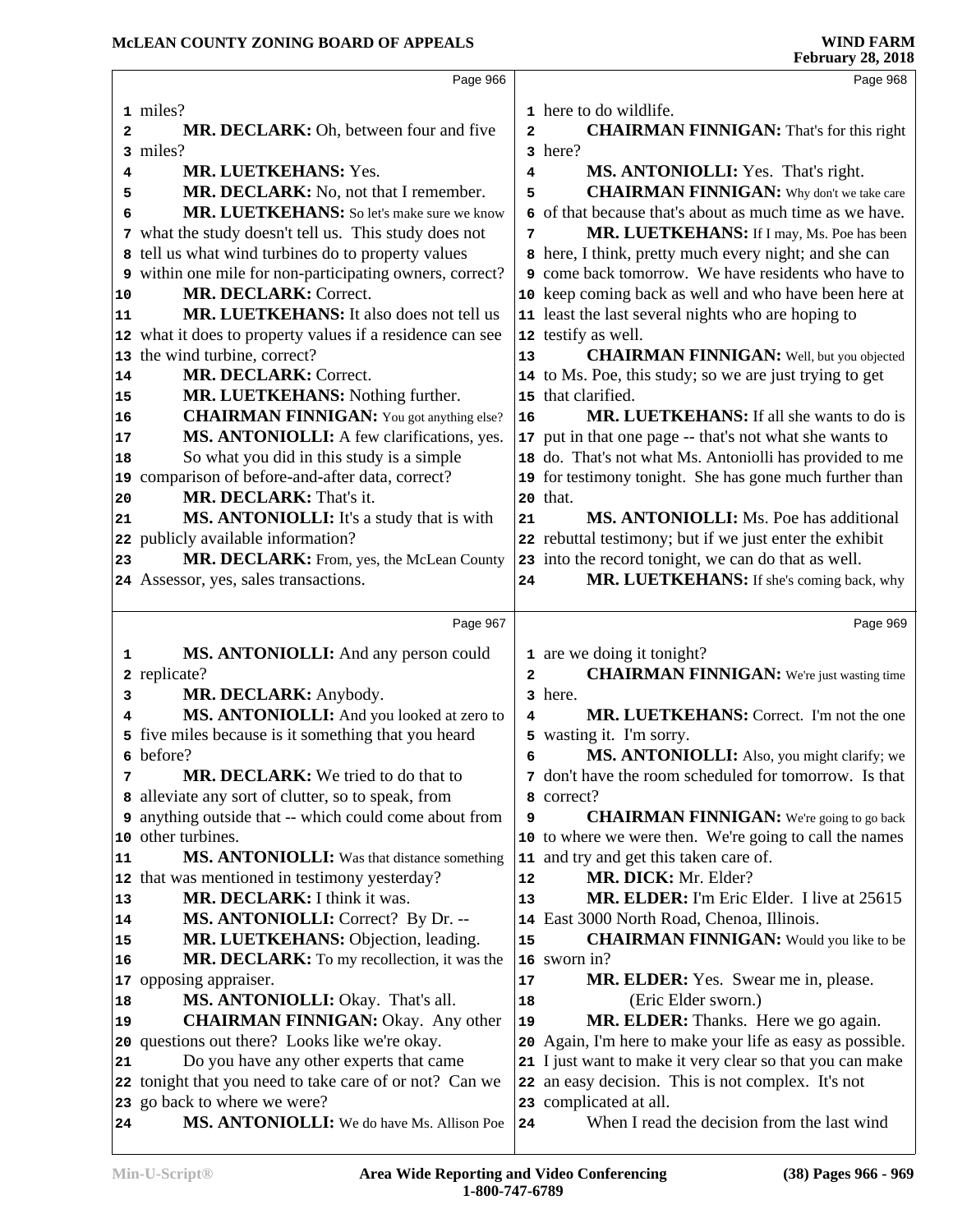|    | Page 970                                                      |                         | Page 972                                                                                             |
|----|---------------------------------------------------------------|-------------------------|------------------------------------------------------------------------------------------------------|
|    |                                                               |                         |                                                                                                      |
|    | 1 farm hearing four weeks ago, I had to laugh out loud.       | 1                       | A third man testified that now that he knew                                                          |
|    | 2 7 to 0 unanimous decision for the wind farm. I had to       |                         | 2 why he got such a good deal, quote/unquote, on his                                                 |
|    | 3 wonder if we were even at the same hearing. From what       |                         | 3 house, meaning his house was undervalued compared to                                               |
|    | 4 I saw, the vote should have been clearly 7 to 0             | $\overline{\mathbf{4}}$ | what he thought it should have been.                                                                 |
|    | 5 against the wind farm.                                      | 5                       | In response to these concerns, one of the                                                            |
| 6  | When I watched of the video of your                           | 6                       | board members during the Zoning Board of Appeals, the                                                |
| 7  | deliberations, I finally understood how you came to           |                         | ZBA, said this during the deliberations regarding the                                                |
|    | 8 your conclusions. I say this respectfully. It's             | 8                       | property values -- and I quote -- regarding the                                                      |
|    | 9 because you interpreted the County Code in a way that       |                         | <b>9</b> declining property values: "We haven't found that                                           |
|    | 10 was radically different from the way that I and many       |                         | 10 that's been true over a very long period of time.                                                 |
|    | 11 others in these hearings have interpreted the County       |                         | 11 Short term, absolutely that can happen, mostly from                                               |
|    | 12 Code.                                                      |                         | 12 fear, I suppose."                                                                                 |
| 13 | In looking at the staff report for this                       | 13                      | Since we have no other written record to go                                                          |
|    | 14 proposal for the Bright Stalk project, the                 |                         | 14 on, because nothing was said in your recommendation,                                              |
|    | 15 Lexington-Chenoa wind farm, I see you've come to the       |                         | 15 we have to go with what was said in the deliberations                                             |
|    | 16 same conclusions already in the staff report on this       |                         | 16 as to being your thinking, at least what some of you                                              |
|    | 17 report as you did for the last one. Unfortunately,         |                         | 17 think, regarding Standard B about how someone                                                     |
|    | 18 there are several important items missing or misplaced     |                         | 18 distinguishes between short-term and long-term                                                    |
|    | 19 in both of those reports.                                  |                         | 19 property values.                                                                                  |
| 20 | If you could take those out, I would really                   | 20                      | But the way I and many others in this room                                                           |
|    | 21 like to point those out to you. There's three              |                         | 21 read this, the standard clearly addresses whether a                                               |
|    | 22 especially. If you can take out your staff report if       |                         | 22 project does or does not diminish property values                                                 |
|    | 23 you have that. If you don't, please look at it later.      |                         | 23 regardless of whether that decline is over 3 years or                                             |
| 24 | A difference in interpretation number 1                       |                         | <b>24</b> 30 years.                                                                                  |
|    |                                                               |                         |                                                                                                      |
|    | Page 971                                                      |                         | Page 973                                                                                             |
|    | 1 about property values. This is a simple question.           | 1                       | So does it or does it not diminish property                                                          |
|    | 2 The County Code is quite clear in Standard B that a         |                         | 2 values? That's the question of Standard B. And at                                                  |
|    | 3 special use permit cannot be issued if it                   | 3                       | least one of your board members -- and even here                                                     |
|    | 4 substantially diminishes the property values in the         |                         | 4 tonight we have heard, yes, in the short term, it may;                                             |
|    | 5 immediate area.                                             |                         | 5 and that short term could be up to three years until                                               |
|    | In the staff report under standard B -- take                  |                         | 6 construction begins. So does it or does it not?                                                    |
| 6  | 7 a look -- there's no mention whatsoever of property         |                         | 7 That's the way I interpret it, not is it short or long                                             |
|    | 8 values. For all we talked about it, you didn't even         |                         |                                                                                                      |
|    |                                                               | 8                       | term. This is a simple question.                                                                     |
|    | <b>9</b> mention it in the staff report or the recommendation | 9                       | Difference number 2: Use and enjoyment.<br>10 The County Code is also quite clear in Standard B that |
|    | 10 to the County on the last project.                         |                         |                                                                                                      |
| 11 | This is a noticeable omission given the fact                  |                         | 11 a special use project cannot be "injurious to the use                                             |
|    | 12 that we heard testimony just last month from some of       |                         | 12 and enjoyment of other property in the immediate                                                  |
|    | 13 the most credible witnesses available, real-life home      |                         | 13 vicinity for purposes already permitted."                                                         |
|    | 14 buyers and sellers who live in the footprint of a          | 14                      | Unfortunately again, the staff report for                                                            |
|    | 15 proposed wind farm project in Lexington and Chenoa.        |                         | 15 this project tonight and the recommendation to the                                                |
| 16 | One woman testified that she's trying to                      |                         | 16 County Board in the last project makes no mention                                                 |
|    | 17 sell her home, had just lowered the price by \$10,000,     |                         | 17 whatsoever regarding the injury to the use and                                                    |
|    | 18 but a potential buyer said after touring the home they     |                         | 18 enjoyment of neighboring properties in regards to the                                             |
|    | 19 liked the house but weren't sure what is going on with     |                         | 19 residences and the people who live there. Residences                                              |
| 20 | the wind farms.                                               |                         | 20 are one of the two main things that are permitted in                                              |
| 21 | Another one testified she was 100 percent                     |                         | 21 agricultural district, ag projects and residences; yet                                            |
|    | 22 certain she would never have bought this property had      |                         | 22 there is no mention of it.                                                                        |
|    | 23 she known there was going to be a wind farm                | 23                      | The only mention of the words "injury" and                                                           |
|    | 24 surrounding it.                                            |                         | 24 "neighbors" is in regards to the noise levels, saying                                             |
|    |                                                               |                         |                                                                                                      |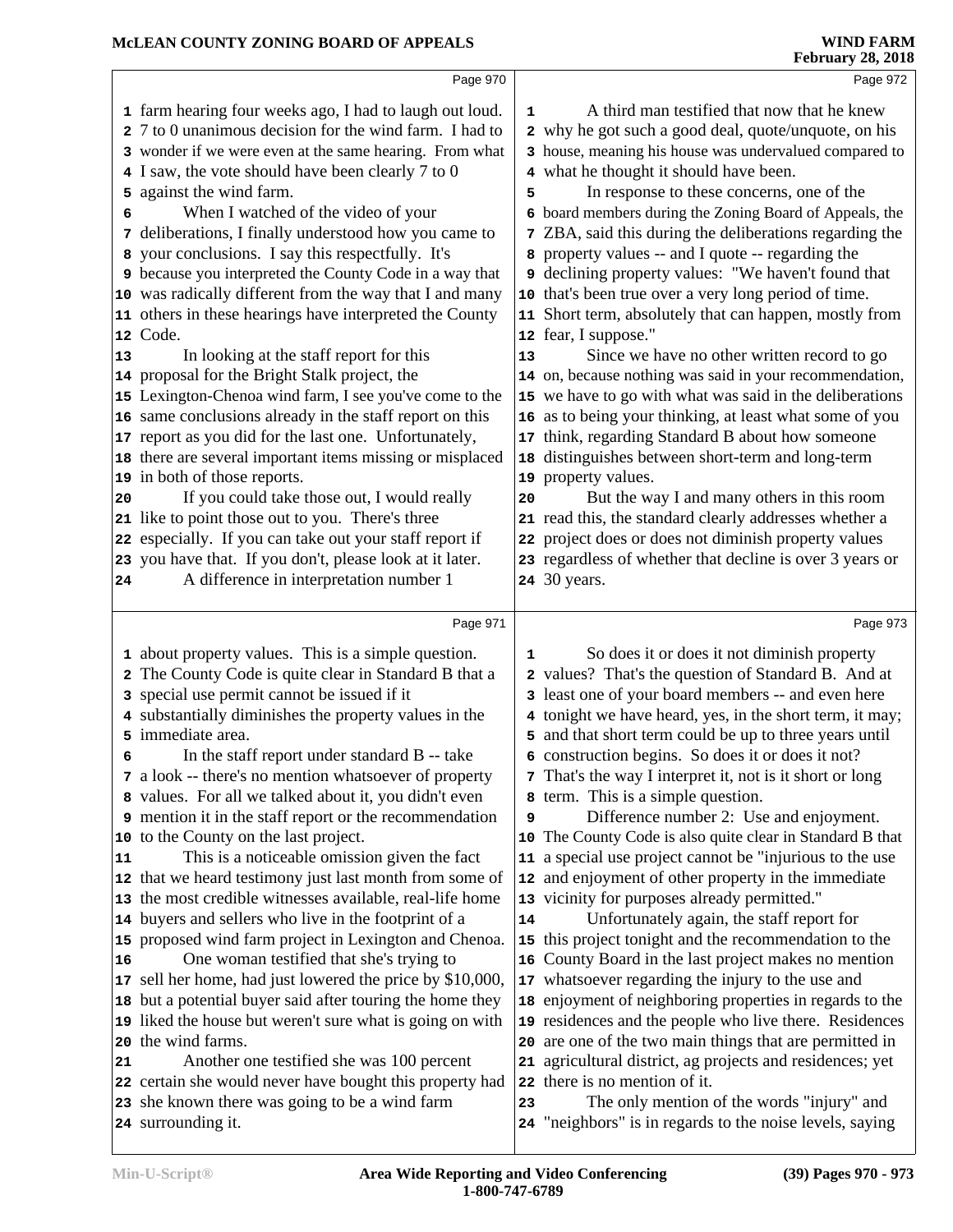|               | Page 974                                                                                                                                                                                                                                                                                                                                                                                                                                                                                                                                                                                                                                                                                                                                                                                                                                                                                                                                                                                                                                                                                                                                                           |               | Page 976                                                                                                                                                                                                                                                                                                                                                                                                                                                                                                                                                                                                                                                                                                                                                                                                                                                                                                                                                                                                                                                                                                                                              |
|---------------|--------------------------------------------------------------------------------------------------------------------------------------------------------------------------------------------------------------------------------------------------------------------------------------------------------------------------------------------------------------------------------------------------------------------------------------------------------------------------------------------------------------------------------------------------------------------------------------------------------------------------------------------------------------------------------------------------------------------------------------------------------------------------------------------------------------------------------------------------------------------------------------------------------------------------------------------------------------------------------------------------------------------------------------------------------------------------------------------------------------------------------------------------------------------|---------------|-------------------------------------------------------------------------------------------------------------------------------------------------------------------------------------------------------------------------------------------------------------------------------------------------------------------------------------------------------------------------------------------------------------------------------------------------------------------------------------------------------------------------------------------------------------------------------------------------------------------------------------------------------------------------------------------------------------------------------------------------------------------------------------------------------------------------------------------------------------------------------------------------------------------------------------------------------------------------------------------------------------------------------------------------------------------------------------------------------------------------------------------------------|
| 5<br>10<br>15 | 1 that this project will not injure nearby residents.<br>2 But that's actually misplaced in Standard B. That<br>3 should be under Standard A, which is a health and<br>4 safety concern.<br>Once you remove that paragraph and put it in<br>6 the right place, there's no mention whatsoever on the<br>7 use and enjoyment of the properties of the neighboring<br>8 residences, which many of us testified was a problem<br>9 for us.<br>The question is: Will it or will it not be<br>11 injurious to the use and enjoyment of other properties<br>12 and those who live there? Many of us testified that<br>13 this would be an impact on our own properties and the<br>14 use and enjoyment of it.<br>And I'm sorry you say that emotion may not<br>16 carry the day here, but joy, enjoyment, is actually an<br>17 emotion. If you see people emotional, it's because<br>18 you're taking away their joy. The decisions you're<br>19 making are impacting us in a way that makes us sad,<br>20 hurt, frustrated. So if you are talking about<br>21 impacting the use and enjoyment of the people on the<br>22 neighboring properties, you're talking about an | 5<br>13<br>20 | 1 is what was said during the deliberations by one of<br>2 the County Board -- one of the Zoning Board Members.<br>3 And I quote -- you can check the tape. I have the<br>4 links to it.<br>"I'm not sure that this is an absolute<br>6 standard, that it will not be injurious to the use and<br>7 of enjoyment of other people's property rights. It's<br>8 not saying it's not going to have any impact<br>9 whatsoever, but it's not such a dramatic impact that<br>10 it isn't acceptable within this range. It's not 100<br>11 percent standard; so I'm okay with number 2." This is<br>12 standard B.<br>By the way, did you know the Washington<br>14 Monument, when it was built in 1884, was the tallest<br>15 building in the world? That's just the last century.<br>16 Well, two now. And it's still the tallest building in<br>17 Washington DC to this day. And you're going to put 58<br>18 of them outside my front porch if you approve this<br>19 project.<br>If you really believe this -- and maybe this<br>21 is what you believe, the rest of you on this board --<br>22 we have nothing written because you never mention the |
|               | 23 emotion. And, yes, this will. Let me just explain<br><b>24</b> why.                                                                                                                                                                                                                                                                                                                                                                                                                                                                                                                                                                                                                                                                                                                                                                                                                                                                                                                                                                                                                                                                                             |               | 23 use and enjoyment in the report. Since we have no<br>24 mention, all we have is this deliberation and what                                                                                                                                                                                                                                                                                                                                                                                                                                                                                                                                                                                                                                                                                                                                                                                                                                                                                                                                                                                                                                         |
|               |                                                                                                                                                                                                                                                                                                                                                                                                                                                                                                                                                                                                                                                                                                                                                                                                                                                                                                                                                                                                                                                                                                                                                                    |               |                                                                                                                                                                                                                                                                                                                                                                                                                                                                                                                                                                                                                                                                                                                                                                                                                                                                                                                                                                                                                                                                                                                                                       |
|               | Page 975                                                                                                                                                                                                                                                                                                                                                                                                                                                                                                                                                                                                                                                                                                                                                                                                                                                                                                                                                                                                                                                                                                                                                           |               | Page 977                                                                                                                                                                                                                                                                                                                                                                                                                                                                                                                                                                                                                                                                                                                                                                                                                                                                                                                                                                                                                                                                                                                                              |
| 1             | You're talking about structures being built<br>2 behind our houses that are taller than any structures<br>3 ever built or seen in the history of McLean County.<br>4 And in this project tonight, 550 feet, that's as tall<br>5 as the Washington Monument minus 5 feet -- I shared<br>6 before. I will see these things outside my front                                                                                                                                                                                                                                                                                                                                                                                                                                                                                                                                                                                                                                                                                                                                                                                                                          | $\mathbf{2}$  | 1 you've said.<br>If you really believe this is not an<br>3 absolute standard but rather only applies to dramatic<br>4 impact that is not within some acceptable kind of                                                                                                                                                                                                                                                                                                                                                                                                                                                                                                                                                                                                                                                                                                                                                                                                                                                                                                                                                                              |
|               |                                                                                                                                                                                                                                                                                                                                                                                                                                                                                                                                                                                                                                                                                                                                                                                                                                                                                                                                                                                                                                                                                                                                                                    |               | 5 range, how much more dramatic can you get than 58<br>6 Washington Monuments out your back window, not                                                                                                                                                                                                                                                                                                                                                                                                                                                                                                                                                                                                                                                                                                                                                                                                                                                                                                                                                                                                                                               |
| 8             | 7 porch, 58, the equivalence of the Washington Monument.<br>I can't build my house in the Ag District<br>9 taller than 35 feet. I can't build a structure on my<br>10 property taller than 150 feet. I'm not sure why a<br>11 wind farm gets a pass when it's not even agricultural<br>12 and it's not a residence, which are permitted uses,<br>13 and it's going to be as tall as the Washington<br>14 Monument less 5 feet.                                                                                                                                                                                                                                                                                                                                                                                                                                                                                                                                                                                                                                                                                                                                     | 9<br>11       | 7 counting the 100 that are only 50 feet shorter at 500<br>8 feet. On whose range is that even acceptable?<br>As I was watching the deliberations, I felt<br>10 like I was watching a scene from the Pirates of the<br>Caribbean. I don't know if any of you have seen the<br>12 Johnny Depp movie the Pirates of the Caribbean with<br>13 Keira Knightley. There's a scene where Captain<br>14 Barbossa goes back on his word that he's given to                                                                                                                                                                                                                                                                                                                                                                                                                                                                                                                                                                                                                                                                                                     |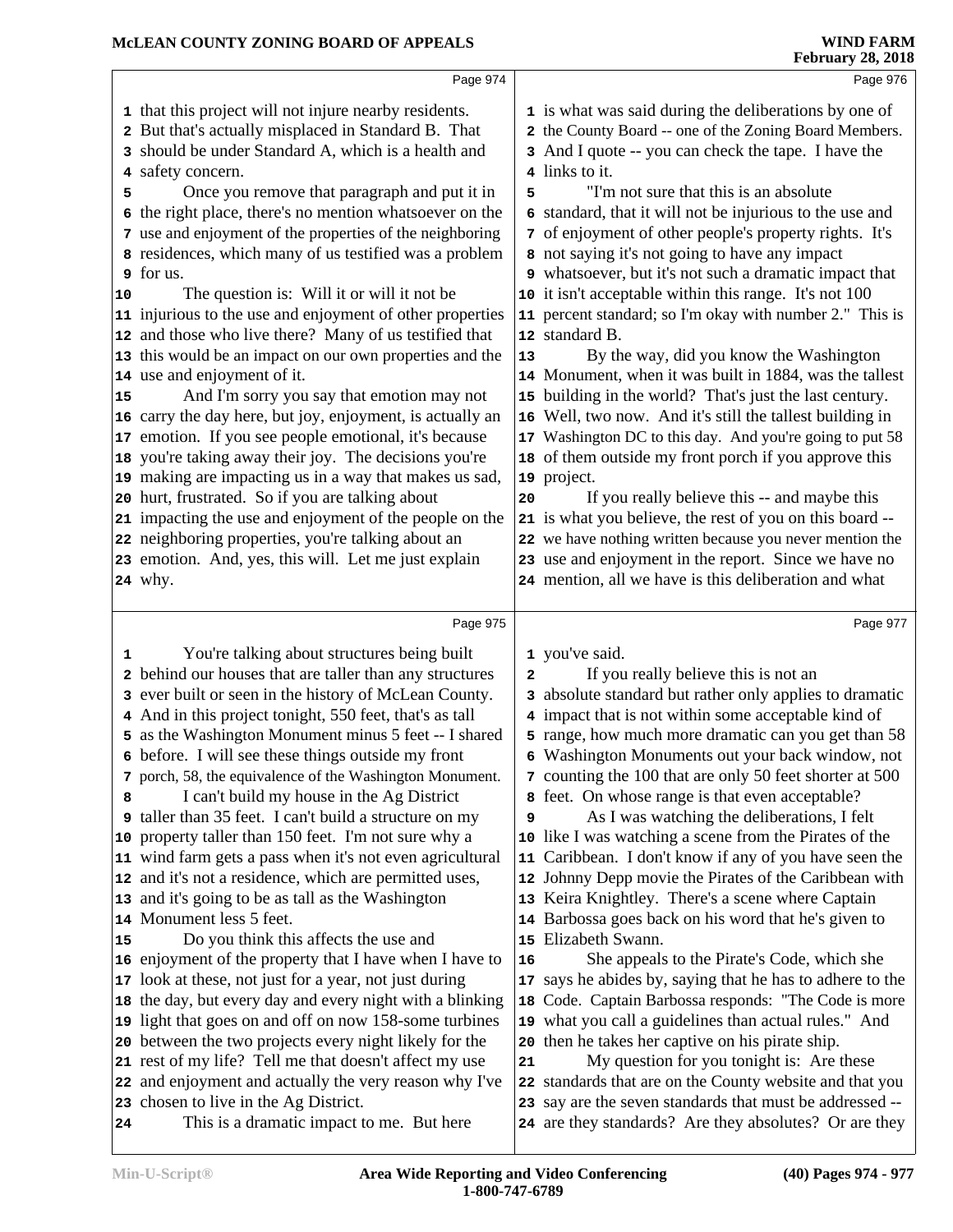|    | Page 978                                                                                  |    | Page 980                                                                                                     |
|----|-------------------------------------------------------------------------------------------|----|--------------------------------------------------------------------------------------------------------------|
|    | 1 what you would maybe call guidelines, and you have                                      | 1  | This front cover page is information I've                                                                    |
|    | 2 ranges within you could distinguish between short term                                  |    | 2 presented before. It's just some of my background                                                          |
|    | 3 and long term? You can distinguish between dramatic                                     |    | 3 information. One thing I want to point out here is                                                         |
|    | and not dramatic?                                                                         |    | 4 the wind turbines next to my house are the largest                                                         |
| 5  | I'm not saying those aren't feasible. If                                                  |    | 5 wind turbines to ever be constructed in all of                                                             |
| 6  | that's the way you want to interpret it, that's the                                       |    | 6 Illinois and all of Indiana.                                                                               |
| 7  | way you want to interpret it. I would beg to differ,                                      | 7  | This is my family, my daughter Sophia --                                                                     |
|    | 8 and I would ask the County Board to listen to what I'm                                  |    | 8 that's me -- my wife Jessica, and my son Phillip                                                           |
|    | 9 saying and to review what you said and to review                                        |    | <b>9</b> before they turned on wind turbines that were                                                       |
|    | 10 what's in your report and what is glaringly omitted                                    |    | 10 constructed near our home.                                                                                |
|    | 11 from your report. And I ask on these bases, because                                    | 11 | In the 1970s, we thought smoking was okay in                                                                 |
|    | 12 it fails Standards A and B, that you deny the permit                                   |    | 12 restaurants. The entire restaurant was a smoking                                                          |
|    | 13 for this project just like I wish you would have                                       |    | 13 area. In 1980s, people preferred not to sit in                                                            |
|    | 14 denied it last time.                                                                   |    | 14 smoking sections; so, therefore, we segmented and kept                                                    |
| 15 | <b>CHAIRMAN FINNIGAN: Questions?</b>                                                      |    | 15 smoking areas away from a lot of the public. And in                                                       |
| 16 | MR. ELDER: I'm here. I've got another ten                                                 |    | 16 2008, Illinois passed a law requiring all smoking                                                         |
|    | 17 minutes.                                                                               |    | 17 areas 15 feet outside the front door.                                                                     |
| 18 | <b>CHAIRMAN FINNIGAN:</b> Applicant? Anyone in                                            | 18 | Going back, I believe that McLean County is                                                                  |
|    | 19 the audience?                                                                          |    | 19 here today, where we have wind turbines everywhere.                                                       |
| 20 | (No response.)                                                                            |    | 20 Eventually, you'll put them in this location. And                                                         |
| 21 | MR. ELDER: Thanks for your time. Please                                                   |    | 21 where they need to be is 15 feet outside the front                                                        |
|    | 22 know I'm not trying to call anyone out. I'm just                                       |    | 22 door, which would translate probably to perhaps a mile                                                    |
|    | 23 trying to call you up to the standards.                                                |    | 23 from homes.                                                                                               |
| 24 | <b>CHAIRMAN FINNIGAN: Theodore Hartke?</b>                                                | 24 | So this is Mary Barra. She is President of                                                                   |
|    |                                                                                           |    |                                                                                                              |
|    | Page 979                                                                                  |    | Page 981                                                                                                     |
|    |                                                                                           |    |                                                                                                              |
| 1  | MR. HARTKE: I have some handouts, just some                                               |    | 1 GM that cleaned up a big mess when they had ignition                                                       |
| 2  | highlighted pages to hand out. This is a full copy of                                     |    | 2 switches go bad. Her thing was to fix problems                                                             |
| 3  | my entire presentation as a hard copy.                                                    |    | 3 immediately because problems will grow if you don't                                                        |
| 4  | <b>CHAIRMAN FINNIGAN:</b> Start on this end.                                              |    | 4 take care of them. She said hope is not a strategy.                                                        |
| 5  | Bring them down this way.                                                                 | 5  | A lot of times I heard during these                                                                          |
| 6  | Do you have any objection to admitting this?                                              |    | 6 hearings: Hopefully I'll be able to still sleep in my                                                      |
| 7  | <b>MS. ANTONIOLLI:</b> I don't see anything in                                            |    | 7 home when they build these turbines. Hopefully they                                                        |
|    | 8 here about McLean County, although I've had just a                                      |    | 8 hire local contractors, local help to build the                                                            |
|    | 9 minute to look at it. With that -- I would object                                       |    | <b>9</b> project, hopefully. Hopefully they pay their taxes.                                                 |
|    | 10 just to the fact that it's not testimony relevant to                                   | 10 | I looked at some of the materials that were                                                                  |
|    | 11 the application.                                                                       |    | 11 submitted on earlier meetings. One of them stuck out.                                                     |
| 12 | <b>CHAIRMAN FINNIGAN:</b> We'll admit it. We can                                          |    | 12 It was glaring to me. It was a Burns & McDonnell                                                          |
|    | 13 put our weight on it, what we want to put on it.                                       |    | 13 decommissioning presentation. I want to tell you what                                                     |
| 14 | <b>CHAIRMAN FINNIGAN: We'll call this</b>                                                 |    | 14 they put in the presentation when Apex had Burns $\&$                                                     |
| 15 | Objectors Exhibit 10.                                                                     |    | 15 McDonnell present to my county, Vermillion County.                                                        |
| 16 | Would you like to be sworn in?                                                            | 16 | It said: "In the preparation of this                                                                         |
| 17 | MR. HARTKE: Sworn in.                                                                     | 17 | decommission obligation cost evaluation, Burns &                                                             |
| 18 | (Theodore Hartke sworn.)                                                                  |    | 18 McDonnell has relied upon information provided by the                                                     |
| 19 | <b>CHAIRMAN FINNIGAN:</b> You know the process.                                           | 19 | client. While Burns & McDonnell has no reason to                                                             |
| 20 | MR. HARTKE: Okay. Ready.                                                                  |    | 20 believe that the information provided to and upon                                                         |
| 21 | <b>CHAIRMAN FINNIGAN:</b> Name and address.                                               |    | 21 which Burns & McDonnell relied is inaccurate or                                                           |
| 22 | MR. HARTKE: My name is Theodore Phillip                                                   |    | 22 incomplete in any material respect, Burns & McDonnell                                                     |
|    | 23 Hartke, H-a-r-t-k-e. My address is 117 Southeast<br>24 Avenue, Ogden, Illinois, 61859. |    | 23 has not independently verified such information and<br>24 cannot guarantee its accuracy or completeness." |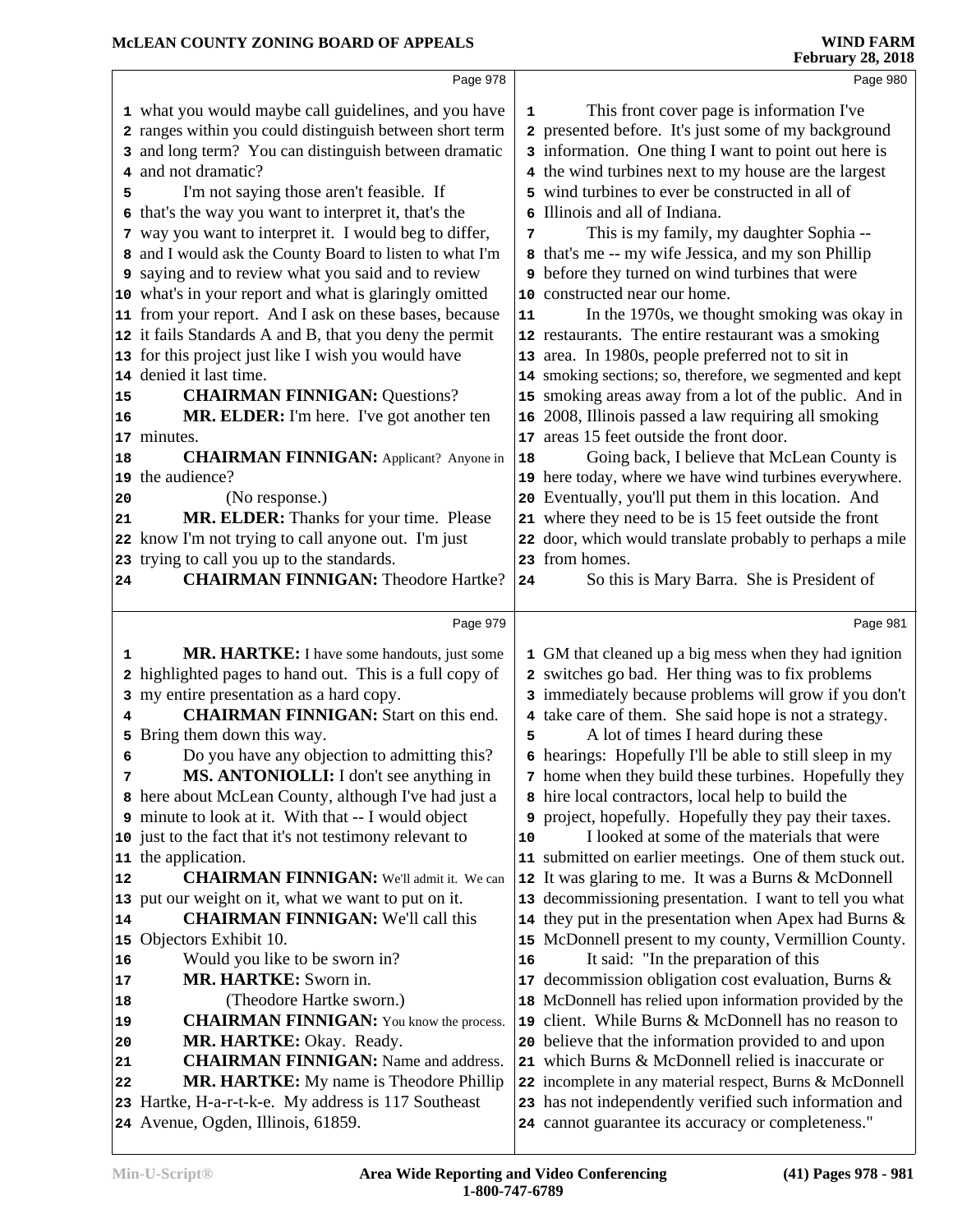#### **MCLEAN COUNTY ZONING BOARD OF APPEALS**

 In Vermilion County, an individual named Marshal Newhouse checked on the Burns & McDonnell

decommission. Pattern Energy told Ford County at a

feet tall to the top of the blade. It has a 2-acre

 of our homes. That nearest turbine is 1,665 feet away. The third nearest is over 3,100 feet away. These are the turbines across the road from my house in front of my home. The closest one southwest of my house is 2,225 feet away. That

turbine to tear them down.

it.

| ICLEAN COUNTY ZONING BOARD OF APPEALS                                                                                  | <b>WIND FARM</b><br><b>February 28, 2018</b>                                                                    |
|------------------------------------------------------------------------------------------------------------------------|-----------------------------------------------------------------------------------------------------------------|
| Page 982                                                                                                               | Page 984                                                                                                        |
| I would like for to you very carefully look<br>$\mathbf{1}$<br>2 at your decommissioning study and make sure it has no | 1 house. I was very embarrassed and ashamed that I had<br>2 been asking the wind company permission to sleep in |
| 3 disclaimer like this included; and if it does, I would                                                               | 3 our own home.                                                                                                 |
| 4 classify that decommissioning study as bogus, where                                                                  | For my family, it was all about the noise.<br>4                                                                 |
| 5 Burns & McDonnell didn't take any responsibility for                                                                 | 5 We talked about a lot of frequency, the magnitude and                                                         |
|                                                                                                                        |                                                                                                                 |

the duration. For us, it was about the duration.

People don't think typing on a computer would cause an

 decommissioning study. His independent research injury, but we have something that's called carpal tunnel injuries and carpal tunnel issues.

 showed that \$550,000 per turbine would be the cost to |**10**  meeting last summer that it was \$700,000 per wind | 12 This noise, it does not go away. You can't control it. You can't repair it on your own. We are at the mercy of the wind company to allow us to sleep inside of our home.

 Moving forward, I'll go back to my own  $\vert$  **14**  personal problems. This is a picture of my home in | 15 Vermilion County. That is a wind turbine that is 495 | **16**  sweep area. This wind turbine and up to four others | 18 were shut down on 51 nights so we could sleep inside | **19** I added a statement on the bottom of here: "Never allow an acoustician or anyone else to convince you that allowing the maximum Illinois noise limits to be continuous at the window pane 24 hours 7 days a week 365 days a year is going to allow the occupants to be able to sleep inside their home."

This is a noise chart created by Steven

Ambrose. It talks about the community reaction of

noise levels. I think this chart is self-explanatory.

I discussed this chart in detail at my last

presentation.

Page 985

|    | 1 turbine is the most problematic one for us because we   | 1  | Before they built the wind farm next to my                |  |
|----|-----------------------------------------------------------|----|-----------------------------------------------------------|--|
|    | 2 are downwind of it. The prevailing winds comes          |    | 2 house, they had a company called ACR Engineering        |  |
|    | 3 through this turbine and heads directly to our home,    |    | 3 submit this noise analysis. In this analysis, they      |  |
|    | 4 and this was the turbine that caused severe shadow      |    | 4 have a statement in here which I believe is correct.    |  |
|    | 5 flicker inside my home.                                 |    | 5 It says: "With the conservative additions, the          |  |
| 6  | This is my daughter, Sophia, in bed during                |    | 6 analysis indicates the majority of locations will       |  |
|    | 7 the summer of 2013. She had gone to her toy box. She    |    | 7 experience sound levels of less than 40 dBA." It        |  |
|    | 8 had retrieved a set of headphones, and she wore these   |    | 8 says: "This level is sufficiently low to minimize or    |  |
|    | 9 some nights and kept them on her head post on her bed   |    | 9 eliminate a potential for sleep interference."          |  |
|    | 10 in her bedroom up until the time we abandoned our home | 10 | That 40 dBA is very similar to Dr. Paul                   |  |
|    | 11 in December of 2013.                                   |    | 11 Schomer's testimony where he said don't exceed 39 dBA. |  |
| 12 | This is a view from her bedroom window.                   |    | 12 That's a not-to-exceed number. If this was true, then  |  |
|    | 13 That's the nearest turbine about 1,700 feet away from  |    | 13 I don't understand why the sleep deprivation issues    |  |
|    | 14 that window.                                           |    | 14 persisted for us in my home.                           |  |
| 15 | In the fall of 2013, we moved all of our                  | 15 | This is a letter from Apex. It's a good                   |  |
|    | 16 beds from our bedrooms and put them in our living      |    | 16 neighbor agreement. I want to zoom in on part of it.   |  |
|    | 17 room. We lived this way for the next two or three      | 17 | They talk about a \$1,000 per year payment. This was      |  |
|    | 18 months until we left our home.                         |    | 18 offered to some citizens in Vermilion County. These    |  |
| 19 | This is a map of the layout of the wind farm              |    | 19 good neighbor agreements have a lot of stuff in here   |  |
|    | 20 and the turbines nearest to our home. On two           |    | 20 that makes me wary.                                    |  |
|    | 21 occasions, Invenergy shut down all four of these wind  | 21 | The same company, Apex, for homes that                    |  |
|    | 22 turbines only so we could sleep in our home. After     |    | 22 people refused to sign the good neighbor agreement,    |  |
|    | 23 they refused to turn off wind turbines at night, we    |    | 23 they came in and purchased this house. They also       |  |
|    | 24 tried to convince them to allow us to sleep in our     |    | 24 purchased this home, called the Eyrich property, for   |  |
|    |                                                           |    |                                                           |  |

Page 983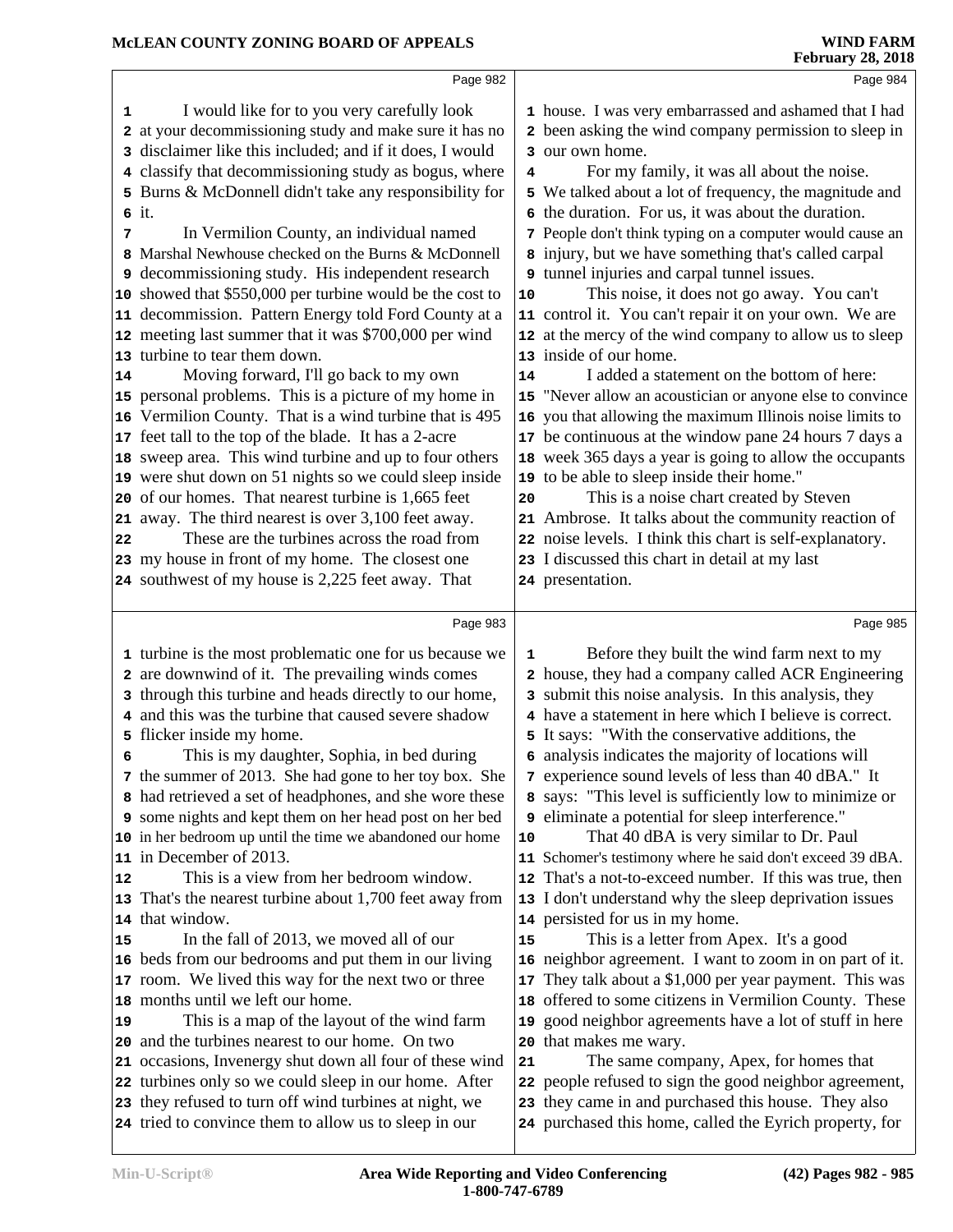|                            | Page 986                                                                                 |    | Page 988                                                                                                     |  |
|----------------------------|------------------------------------------------------------------------------------------|----|--------------------------------------------------------------------------------------------------------------|--|
|                            | 1 \$295,000. Apex turned around and sold it, offering a                                  | 1  | MR. HARTKE: So you would say, like, the                                                                      |  |
|                            | 2 \$2,500 per year good neighbor agreement. This is the                                  |    | 2 fifth?                                                                                                     |  |
|                            | 3 listing. It sold for \$117,500 after Apex sold it one                                  | 3  | MR. TROWITCH: Yes.                                                                                           |  |
|                            | 4 year later. That was about a 60 percent decrease in                                    | 4  | MR. HARTKE: The fifth one away -- I would                                                                    |  |
|                            | 5 property value.                                                                        |    | 5 like to approximate that the fifth one is right at one                                                     |  |
| 6                          | I want to talk about ingenious. That is                                                  |    | 6 mile.                                                                                                      |  |
|                            | 7 ingenious. It's a unique building. This is my                                          | 7  | MR. TROWITCH: So in other words, you're                                                                      |  |
|                            | 8 daughter's image of a wind turbine and what she's gone                                 |    | 8 saying that, if they were a mile from your home, you                                                       |  |
|                            | <b>9</b> through when she was 7. This is her letter, and it                              |    | 9 could have existed in your home, theoretically?                                                            |  |
|                            | 10 talks about how you can't sleep in your own room                                      | 10 | MR. HARTKE: After we left our home, we                                                                       |  |
|                            | 11 because of engine noise. And nobody could sleep.                                      |    | 11 moved to a town called Collison? Collison is where my                                                     |  |
|                            | 12 And that's not ingenious. That's engine noise.                                        |    | 12 in-laws live. We moved into my wife's deceased                                                            |  |
| 13                         | This is my abandoned home. I realize I'm                                                 |    | 13 grandmother's double-wide mobile home that's next to                                                      |  |
|                            | 14 out of time. May I please continue?                                                   |    | 14 her parents.                                                                                              |  |
| 15                         | <b>CHAIRMAN FINNIGAN:</b> Let's wrap it up.                                              | 15 | When we lived there, we lived there for a                                                                    |  |
| 16                         | MR. HARTKE: I'll wrap it up quickly. This                                                |    | 16 year and a half before we could move. And at that                                                         |  |
|                            | 17 is my abandoned home in Vermilion County. I do not                                    |    | 17 house, the closest wind turbine was 1.25 miles away.                                                      |  |
|                            | 18 want anyone in this county to go through what I did.                                  |    | 18 And about once or twice a week, we were awakened in                                                       |  |
|                            | 19 Having a wind farm built up next to my house put me in                                |    | 19 our beds in that house, which was about a mile and a                                                      |  |
|                            | 20 an impossible position. I could not get wind turbines                                 |    | 20 quarter away.                                                                                             |  |
|                            | 21 shut off. I could not get them moved. It was too                                      | 21 | Had I not lived immediately next to wind                                                                     |  |
|                            | 22 late for my county.                                                                   |    | 22 turbines, I would have not been able to recognize what                                                    |  |
| 23                         | My county board didn't do anything to help                                               |    | 23 was causing our awakenings at the double-wide trailer.                                                    |  |
|                            | 24 me because nobody told them ahead of time. It was not                                 |    | 24 If we lived at the double-wide or a mile and a quarter                                                    |  |
|                            |                                                                                          |    |                                                                                                              |  |
|                            |                                                                                          |    |                                                                                                              |  |
|                            | Page 987                                                                                 |    | Page 989                                                                                                     |  |
|                            |                                                                                          |    |                                                                                                              |  |
|                            | 1 their fault when it happened. They said that's                                         |    | 1 away the whole time, I probably would have easily                                                          |  |
| 3                          | 2 between you and the wind company.<br><b>CHAIRMAN FINNIGAN: Questions from the</b>      |    | 2 tolerated and never would have complained. I would                                                         |  |
|                            | 4 Board?                                                                                 |    | 3 not have associated the problem with the wind turbines<br>4 had it been a mile and a quarter.              |  |
| 5                          | <b>MR. HARTKE:</b> Thank you for letting me speak                                        | 5  | I don't know if a mile would have been                                                                       |  |
|                            | 6 to you.                                                                                |    | 6 enough. But a mile and a quarter I felt would be.                                                          |  |
| 7                          | (No response.)                                                                           | 7  | MR. TROWITCH: So do you think you could --                                                                   |  |
| 8                          | <b>CHAIRMAN FINNIGAN: Staff?</b>                                                         |    | 8 like if you were in a house like you had to evacuate                                                       |  |
| 9                          | (No response.)                                                                           |    | 9 or whatever, would it be more tolerable at the mile                                                        |  |
|                            | <b>CHAIRMAN FINNIGAN: Applicant?</b>                                                     |    | 10 because it's a better structure than a double-wide?                                                       |  |
|                            | MS. ANTONIOLLI: Just a few. I know it's                                                  | 11 | MR. HARTKE: Yeah. I think that a mile                                                                        |  |
|                            | 12 after 10:00.                                                                          |    | 12 would probably be just about right as far as as close                                                     |  |
|                            | No, no questions.                                                                        |    | 13 as I would want to be there. If I had been a mile                                                         |  |
|                            | <b>CHAIRMAN FINNIGAN:</b> Anyone in the audience?                                        |    | 14 from a wind turbine, we would not have abandoned our                                                      |  |
|                            | 15 Come forward.                                                                         |    | 15 home.                                                                                                     |  |
|                            | MR. TROWITCH: I'll state my name again.                                                  | 16 | MR. TROWITCH: So in your -- not                                                                              |  |
|                            | 17 Don Trowitch. After they turned the four turbines                                     |    | 17 professional opinion, but your --                                                                         |  |
|                            | 18 off, you could sleep at night then?                                                   | 18 | MR. HARTKE: In my living experience                                                                          |  |
|                            | MR. HARTKE: Yes. On some nights, they                                                    |    | 19 opinion, from my experience, what we've been through,                                                     |  |
|                            | 20 would turn off one or two or three or four. On two                                    |    | 20 we would be a mile away. I would never purchase a                                                         |  |
| 10                         | 21 occasions, they turned off all four of them; so then                                  |    | 21 house within -- I would never purchase a house that                                                       |  |
| 11<br>13<br>14<br>16<br>19 | 22 we were able to be able to sleep.                                                     |    | 22 was potentially going to be an expansion of a wind                                                        |  |
| 23                         | MR. TROWITCH: When they turned the four<br>24 off, what was the next closest one to you? |    | 23 farm or a future wind farm area. I bought a house<br>24 that's immediately on a river to make sure that I |  |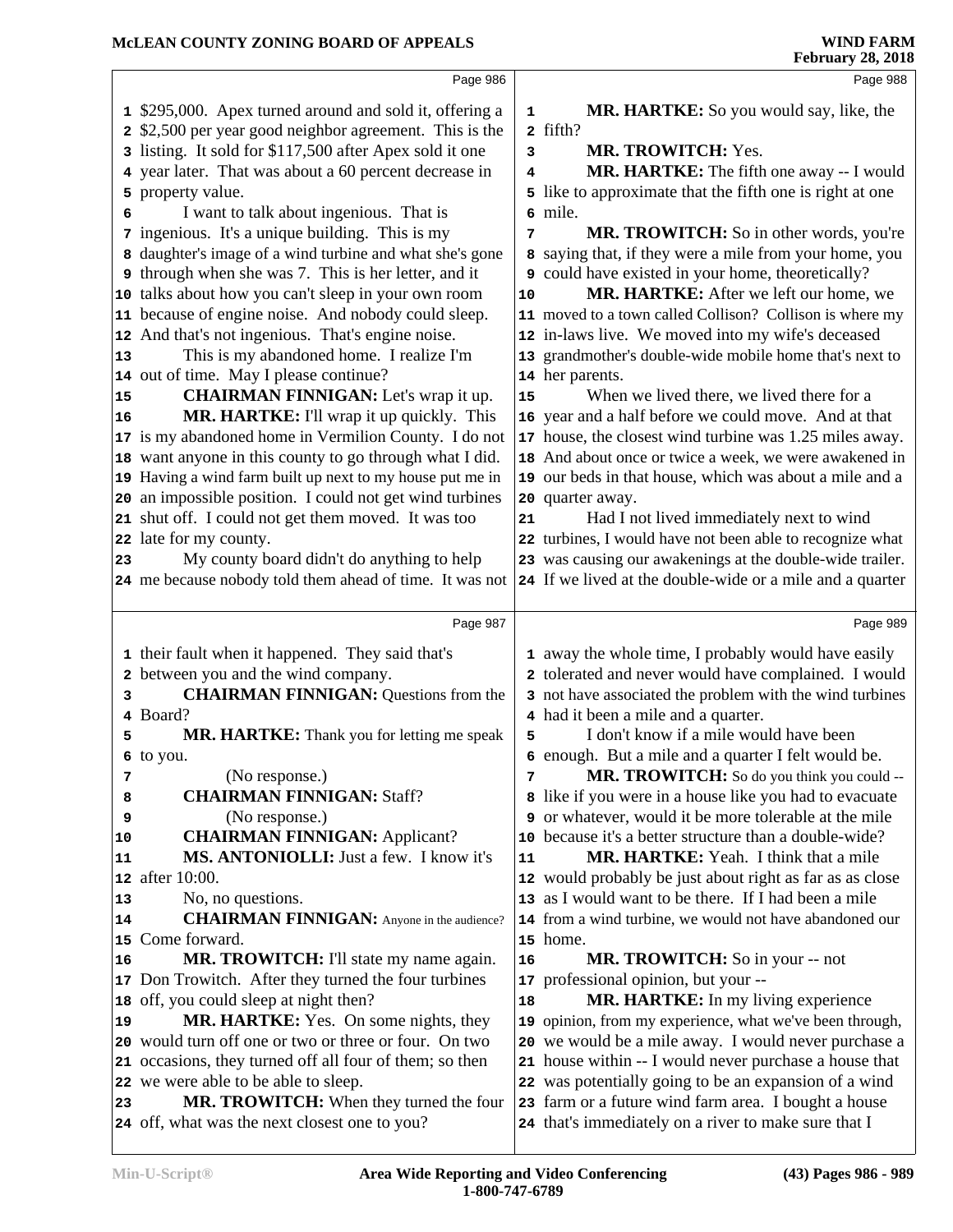Page 990 would never have to go through this again. **MR. TROWITCH:** Okay. That's all I got. **CHAIRMAN FINNIGAN:** Any other questions? I think we're free. **MR. HARTKE:** Thank you for your patience and letting me go over 30 seconds. **CHAIRMAN FINNIGAN:** We're going to reconvene March 6, this coming Tuesday. We have two -- it's a regular meeting night; so we have two regular meetings -- or two on the schedule. We're going to probably be done by 7:30, quarter of 8:00, somewhere in there. So we're going to reconvene this until Tuesday night at 7:30, March 6. Everybody got that? 14 MR. LUETKEHANS: Can you advise? I thought we were going tomorrow night. I was obviously wrong. What I'm trying to figure out is what -- if we're starting at 7:30, my thought process is we're probably not going to finish; so I'm trying to figure out what the next night is. I'm trying to figure out schedules. The 6th and then the 8th? **CHAIRMAN FINNIGAN:** March 8th, I guess, is our next night after the 6th. (Proceedings concluded at 10:08 p.m.) Page 991 **1** STATE OF ILLINOIS )<br> **2** COUNTY OF DeWITT )<br> **3** 3<br>
I. BRENDA ZEITLER, CRR, RPR, and CSR,<br>
License No. 084-004062, in and for the state of<br>
5 Illinois, do hereby certify that the foregoing meeting<br>
was taken on the 28th day of February, 2018, before<br>
6 the McLean County 9<br>
I do hereby certify that I am a<br>
disinterested person in this cause of action, that I<br>
10 am not a relative of any party or any attorney of<br>
record in this cause or an attorney for any party<br>
11 herein or otherwise inte  **IN WITNESS WHEREOF, I have hereunto set my hand this 21st day of Mary, 2018. <sup>14</sup> \_\_\_\_\_\_\_\_\_\_\_\_\_\_\_\_\_\_\_\_\_\_\_\_\_\_\_\_\_\_\_ Brenda Zeitler, RPR, CRR, CSR 21 22 23**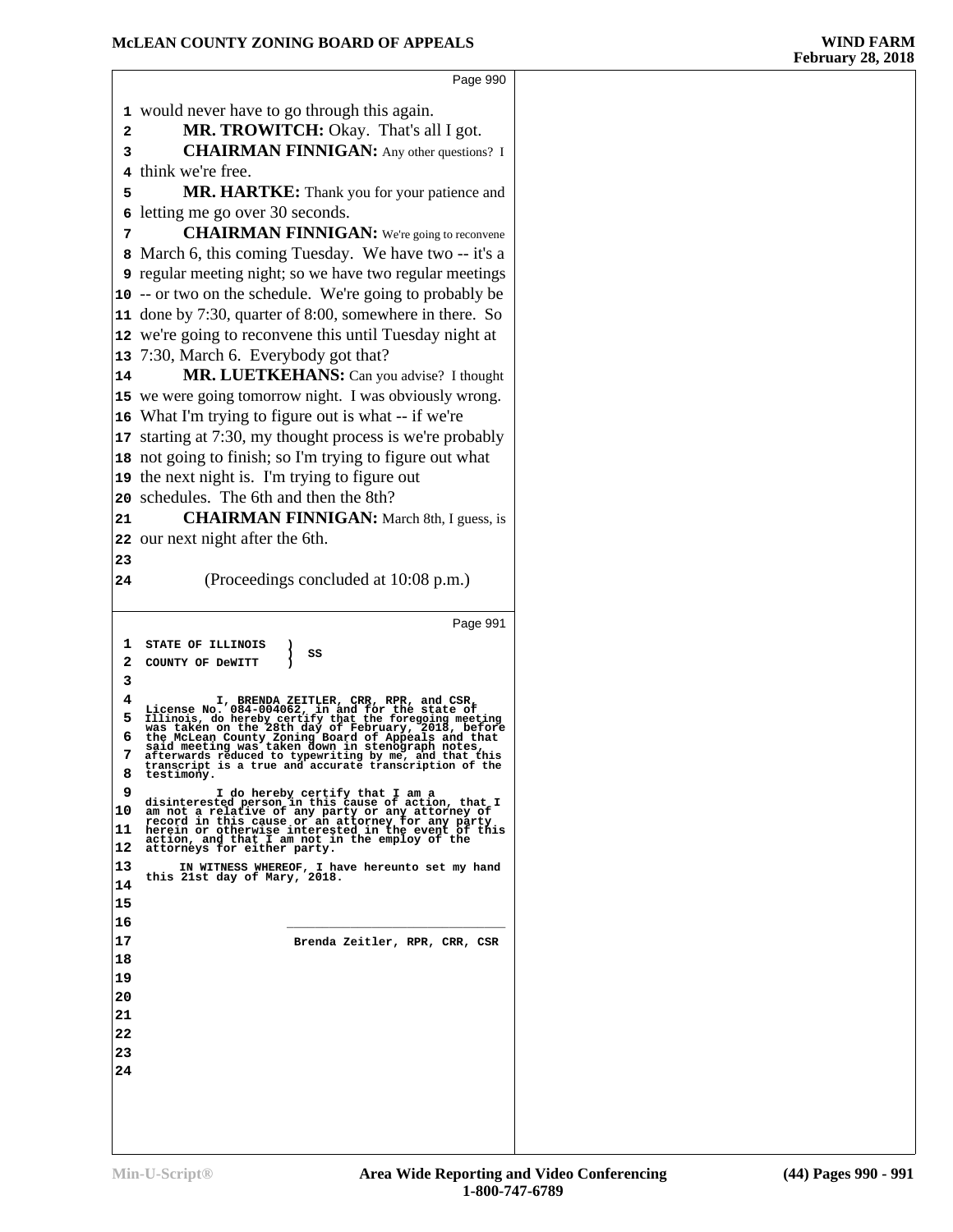|                               |                           | acres(8)                                    | 886:9;938:22;977:23            | 973:14;987:16;990:1                                    |
|-------------------------------|---------------------------|---------------------------------------------|--------------------------------|--------------------------------------------------------|
| \$                            | $\mathbf A$               | 827:18;832:23;<br>840:4;858:22;864:17;      | addresses (1)<br>972:21        | against $(5)$<br>832:5,17;833:7;                       |
|                               |                           | 872:1;883:20;961:21                         | addressing $(3)$               | 875:3;970:5                                            |
| \$1,000(1)                    | abandoned (4)             | across(14)                                  | 934:12;947:10,23               | agency $(1)$                                           |
| 985:17                        | 983:10;986:13,17;         | 844:11;873:5;                               | adequate $(4)$                 | 854:16                                                 |
| \$10,000(2)                   | 989:14                    | 875:21;876:11;878:7;                        | 881:11;882:24;                 | agent(1)                                               |
| 868:24;971:17<br>\$114,000(1) | abide $(1)$<br>830:13     | 879:21;881:1;883:17,                        | 883:5;928:10                   | 822:15                                                 |
| 929:22                        | abides $(1)$              | 24;907:13;925:13;                           | adequately $(1)$               | aggregate $(1)$                                        |
| \$117,500(1)                  | 977:17                    | 929:10;932:5;982:22                         | 922:8                          | 826:8                                                  |
| 986:3                         | ability $(3)$             | act(2)                                      | adhere $(1)$                   | aggressive $(1)$                                       |
| \$135,000(1)                  | 896:11;931:16;960:3       | 827:10;901:16                               | 977:17                         | 839:6                                                  |
| 952:11                        | able $(21)$               | action(1)                                   | admit(1)                       | ago (10)                                               |
| \$15,000(1)                   | 831:16;836:1;843:8,       | 952:16                                      | 979:12                         | 837:21;883:10;                                         |
| 869:3                         | 15, 16; 847: 19; 849: 22; | actual(6)                                   | admitted (1)                   | 884:9;893:2;898:17;                                    |
| \$16,000(1)                   | 858:19;876:1;924:1,       | 851:16;861:21;                              | 896:12                         | 901:21;906:24;907:2;                                   |
| 869:6                         | 12;929:14;930:16;         | 872:22;924:6,7;977:19                       | admittedly (1)                 | 908:13;970:1                                           |
| \$160,000(1)                  | 932:10;935:6;936:9;       | actualities(1)                              | 828:6                          | agree $(4)$                                            |
| 952:2                         | 981:6;984:19;987:22,      | 952:14                                      | admitting(1)                   | 874:8;894:22;959:6;                                    |
| \$165,000(1)                  | 22;988:22                 | actually (53)                               | 979:6                          | 960:16                                                 |
| 952:11                        | above $(4)$               | 843:10;844:10;                              | advancement (1)                | agreement $(3)$                                        |
| \$166,500(1)                  | 877:19;964:1,3,11         | 845:5,21;846:2,3,12;                        | 926:22                         | 985:16,22;986:2                                        |
| 952:1                         | absolute $(2)$            | 847:13;848:17;850:20,                       | advantages (1)                 | agreements $(3)$                                       |
| \$180,000(1)                  | 976:5;977:3               | 23;851:14;856:17;                           | 824:15                         | 930:11;949:13;                                         |
| 952:2                         | absolutely (5)            | 864:8, 10; 867: 7, 17;                      | adverse $(3)$                  | 985:19                                                 |
| \$2,500(1)                    | 854:1;897:4;947:9;        | 868:9,10;871:12;                            | 831:1,17;887:11                | agricultural (8)                                       |
| 986:2                         | 957:21;972:11             | 873:17,24;874:17,19;<br>875:8;876:20;894:9, | advise $(2)$<br>861:12;990:14  | 832:1,6,19;833:10,<br>18;839:18;973:21;                |
| \$2.16(2)                     | absolutes $(1)$           | 12;897:22;900:5;                            | advisement (1)                 | 975:11                                                 |
| 963:8;964:20                  | 977:24                    | 903:21;906:2,4,24;                          | 897:19                         | ahead $(5)$                                            |
| \$2.49(1)                     | absorb $(1)$              | 909:16;911:9;912:7;                         | advising $(1)$                 | 832:14;869:4,9;                                        |
| 963:5                         | 871:19                    | 914:20;923:13;924:2;                        | 910:21                         | 915:14;986:24                                          |
| \$2.68(3)                     | absorption $(1)$          | 928:16;929:9;930:23;                        | advisor $(2)$                  | aid $(2)$                                              |
| 963:1,2,3<br>\$210,000(1)     | 871:21<br>acceptable (4)  | 931:4;933:19;938:16;                        | 910:17,20                      | 926:16;938:10                                          |
| 952:4                         | 931:11;976:10;            | 942:6;944:19;962:7;                         | advocate (2)                   | air(3)                                                 |
| \$255,000(1)                  | 977:4,8                   | 964:3;974:2,16;975:22                       | 931:9;935:6                    | 827:20;850:21;                                         |
| 952:8                         | access(4)                 | adamant(1)                                  | AED(2)                         | 855:11                                                 |
| \$26,000(1)                   | 825:20,24;850:20;         | 900:7                                       | 926:17;938:10                  | airplane $(2)$                                         |
| 869:6                         | 881:20                    | add(3)                                      | affect $(5)$                   | 854:22;855:6                                           |
| \$280,000(1)                  | accommodating (1)         | 834:11;928:18;929:7                         | 831:13;839:17;                 | AIs(1)                                                 |
| 952:8                         | 946:4                     | added $(6)$                                 | 861:19;886:13;975:21           | 903:9                                                  |
| \$295,000(1)                  | account(1)                | 929:3,4;961:11,11,                          | affected $(4)$                 | Alan $(6)$                                             |
| 986:1                         | 869:2                     | 12;984:14                                   | 828:4;835:14;934:9;            | 834:20,24;835:3;                                       |
| \$3(1)                        | accountable (2)           | Adding $(2)$                                | 943:10                         | 841:2,4;896:22                                         |
| 824:10                        | 931:14,14                 | 830:14;929:5                                | affects $(3)$                  | $A-l-a-n(1)$                                           |
| \$4,000(1)                    | accumulated (1)           | addition $(5)$                              | 832:5,18;975:15                | 835:3                                                  |
| 868:21                        | 929:22                    | 926:3;930:19,21;                            | affirmed $(4)$                 | Aldeman (17)                                           |
| \$550,000(1)                  | accuracy(1)               | 942:9;943:3<br>additional (3)               | 905:18;924:24;<br>925:1;941:19 | 905:16,19,20,23,23;                                    |
| 982:10                        | 981:24                    | 931:16;946:16;                              | afraid $(1)$                   | 911:9;913:2,10,12,14,<br>23, 24; 914: 4, 9, 12, 16, 23 |
| \$7,000(1)                    | accuracy(1)               | 968:21                                      | 845:11                         | $A-l-d-e-m-a-n(1)$                                     |
| 961:21                        | 918:12                    | additions $(1)$                             | afternoon (2)                  | 905:24                                                 |
| \$7,175(1)                    | accusing(1)               | 985:5                                       | 889:22;920:14                  | alive $(1)$                                            |
| 952:6                         | 856:7                     | address $(25)$                              | afterwards (1)                 | 900:14                                                 |
| \$7.25(2)<br>963:11;964:16    | achieved (1)<br>828:13    | 822:9;827:4;835:2;                          | 890:14                         | alleviate $(1)$                                        |
| \$700,000(1)                  | acoustician (1)           | 842:20;857:7;858:3;                         | ag(4)                          | 967:8                                                  |
| 982:12                        | 984:15                    | 878:24;898:10;905:22,                       | 898:19;973:21;                 | Alley $(2)$                                            |
| \$85,000(1)                   | ACR(1)                    | 24;913:3;915:10,12;                         | 975:8,23                       | 841:18;901:7                                           |
| 952:4                         | 985:2                     | 925:3,5;932:15;933:4;                       | Again $(15)$                   | Allison $(1)$                                          |
| \$93,500(1)                   | $\arccan (1)$             | 937:7;941:23;943:22;                        | 831:7;884:2;930:18;            | 967:24                                                 |
| 952:10                        | 827:14                    | 944:7;946:6,10;                             | 937:16;949:10,19;              | allow $(9)$                                            |
| \$95,000(1)                   | $\arctan(1)$              | 979:21,23                                   | 951:2;952:17;956:6;            | 837:3;917:12,23;                                       |
| 952:6                         | 951:21                    | addressed (3)                               | 961:3;969:19,20;               | 919:24;920:6;983:24;                                   |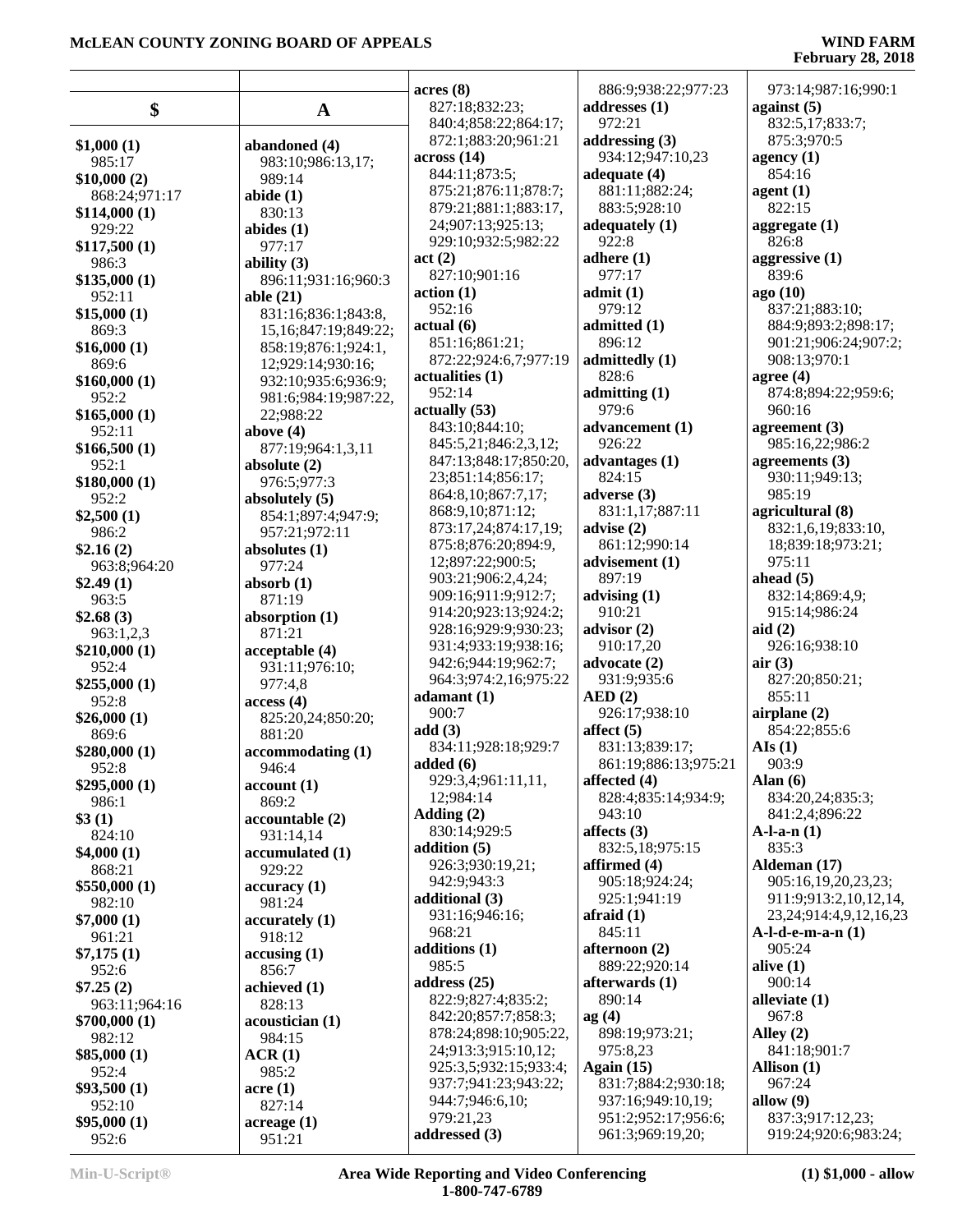| 984:12,15,18                               | 948:7,16,19;949:5,23;          | approached (1)        | 984:1                          | Avenue (1)            |
|--------------------------------------------|--------------------------------|-----------------------|--------------------------------|-----------------------|
| allowance (1)                              | 950:21;953:14,19;              | 881:3                 | aside $(2)$                    | 979:24                |
| 854:6                                      | 954:2;956:2,6,11;              | appropriate (2)       | 907:15;954:20                  | average $(2)$         |
| allowed (2)                                | 957:15,17;958:3;               | 837:7;957:12          | aspect $(3)$                   | 911:22;912:1          |
| 930:15,15                                  | 966:17,21;967:1,4,11,          | approve (1)           | 846:8;847:9;907:8              | avoid(1)              |
| allowing (1)                               | 14, 18, 24; 968: 4, 18, 21;    | 976:18                | aspects $(1)$                  | 898:14                |
| 984:16                                     | 969:6;979:7;987:11             | approved (1)          | 926:4                          | awakened (1)          |
| almost $(1)$                               | anymore (4)                    | 834:10                | asphalt $(2)$                  | 988:18                |
| 829:9                                      | 839:5,24;844:22;               | approximate (3)       | 826:9;927:10                   | awakenings (1)        |
| alone $(1)$                                | 944:22                         | 933:12;953:4;988:5    | assessed (1)                   | 988:23                |
| 855:12                                     | Anyplace (1)                   | approximately (8)     | 908:23                         | aware $(6)$           |
| along $(6)$                                | 931:1                          | 888:21;895:22;        | Assessor $(1)$                 | 879:19;886:24;        |
| 835:20;851:21;                             | Apex $(5)$                     | 931:9;937:11,22;      | 966:24                         | 890:1;891:1;892:20;   |
| 874:19;880:23;899:11;                      | 981:14;985:15,21;              | 940:19;952:20,24      | asset $(1)$                    | 917:14                |
| 939:8                                      | 986:1,3                        | April $(2)$           | 855:22                         | away (19)             |
| alternate $(1)$                            | appeal $(1)$                   | 884:23,24             | assets $(1)$                   | 866:11;870:24;        |
| 882:3                                      | 929:6                          | aquifer $(1)$         | 854:18                         | 883:1;888:17;897:10;  |
| although (1)                               | Appeals (2)                    | 903:21                | assistant $(2)$                | 903:16;906:14;974:18; |
| 979:8                                      | 972:6:977:16                   | arbitrary $(1)$       | 925:17,19                      | 980:15;982:21,21,24;  |
| always $(3)$                               | Appendix (2)                   | 870:19                | associated (1)                 | 983:13;984:10;988:4,  |
| 845:14;884:4;896:3                         | 896:10;923:12                  | area (40)             | 989:3                          | 17,20;989:1,20        |
| amateur $(1)$                              | apple $(1)$                    | 828:7;831:6;836:22;   | assume $(5)$                   | axis(1)               |
| 896:1                                      | 947:4                          | 837:6;840:21;843:12;  | 838:21;878:6;881:3,            | 951:8                 |
| Ambrose (1)                                | applicable $(1)$               | 855:13;861:19;862:18; | 4;887:9                        |                       |
| 984:21                                     | 832:13                         | 865:10,10,15;871:21;  | assured $(1)$                  | $\bf{B}$              |
| ambulance $(1)$                            | Applicant (13)                 | 872:7;879:24;882:10,  | 931:20                         |                       |
| 930:7                                      | 828:10;830:12;                 | 22;885:23;886:12;     | Atrazine (1)                   | back $(40)$           |
| American (1)                               | 833:6;870:3;893:12;            | 887:11;888:12;895:21; | 903:9                          | 825:5;835:14;         |
| 899:24                                     | 903:15;904:7,9;905:6;          | 902:8,10;911:16;      | attack(1)                      | 838:19;840:13,16;     |
| amount $(3)$                               | 913:6;945:23;978:18;           | 918:21;919:6,19;      | 912:12                         | 841:15,20,22;842:8;   |
| 932:21;933:5,7                             | 987:10                         | 927:8;931:1;933:10,   | attempt $(2)$                  | 863:5,9;865:23;867:4; |
| Amy $(2)$                                  | Applicant's (1)                | 12;939:12;940:7;      | 947:6,19                       | 879:13,20;880:6;      |
| 870:4;913:8                                | 948:21                         | 943:8;954:23;971:5;   | attempted (1)                  | 881:12;883:12;884:11, |
| analysis (16)                              | application (18)               | 980:13;982:18;989:23  | 894:1                          | 19;885:10;907:20;     |
| 909:10,11,19;910:3;                        | 828:13;833:2,16;               | areas(5)              | attending $(1)$                | 910:14;914:20;920:1;  |
| 911:16;913:11;922:4;                       | 889:24;890:23;891:13;          | 857:7;879:15;         | 829:9                          | 936:6;941:7;946:4,16; |
| 949:7,11;953:6;                            | 892:13;894:6;897:7,9,          | 954:13;980:15,17      | attention $(5)$                | 962:23;963:22;967:23; |
| 956:21;960:11,15;                          | 12;904:9;915:21;               | arise(1)              | 848:17;872:13,21;              | 968:9,10,24;969:9;    |
| 985:3,3,6                                  | 916:18;917:11;923:10,          | 927:1                 | 915:21;923:16                  | 977:6,14;980:18;      |
| Andrew (3)                                 | 23;979:11                      | arms-length (7)       | attorney $(3)$                 | 982:14                |
| 941:17,21,24                               | applied $(1)$                  | 952:17;959:8;         | 826:16;870:5;913:9             | background (3)        |
| angle $(4)$                                | 894:6                          | 961:17,24;962:7,12,17 | attributable (1)               | 895:18;916:2;980:2    |
| 880:20,21;881:2;                           | applies $(1)$                  | around $(43)$         | 946:14                         | backing $(1)$         |
| 912:12                                     | 977:3                          | 827:20;829:2;         | attribute (2)                  | 883:7                 |
| angles $(1)$                               | appointed $(1)$                | 836:22;839:19,20,21;  | 844:24;845:23                  | bad(7)                |
| 880:18                                     | 927:4                          | 844:17,23;846:1;      | attributes (2)                 | 843:22;845:14;        |
| animals $(1)$                              | Appraisal (8)                  | 847:10;849:10;861:8;  | 910:5,6                        | 848:3;852:6,6;887:16; |
| 844:5                                      | 955:22;956:20,22;              | 863:21;865:2;867:3;   | audible $(1)$                  | 981:2                 |
| annoyance (4)                              | 959:7,10;962:15,16,19          | 869:15;873:12;881:5,  | 933:11                         | <b>Bangert</b> (19)   |
| 830:9,18,24;939:4                          | appraisals $(6)$               | 20;882:1,23;884:23;   | audience (8)                   | 821:6,7;845:17;       |
| annuity $(1)$                              | 956:1,3,5,7,9,18               | 886:14;889:18;892:21; | 825:13;834:17;                 | 846:4,17;866:14,17;   |
| 823:10                                     | appraiser $(2)$                | 895:23;896:2;902:21;  | 870:2;905:7;941:12;            | 868:11;888:17,22;     |
| answered $(1)$                             | 956:10;967:17                  | 903:2,24;904:17;      | 945:19;978:19;987:14           | 889:1,6,10;890:20;    |
| 877:8                                      | appreciate $(8)$               | 906:9;928:20;929:19;  | August $(2)$                   | 911:2;912:22;919:19;  |
| anticipate $(1)$                           | 825:3,3,4;837:15;              | 936:14,15;939:7,11;   | 961:16,20                      | 920:23;921:10         |
| 866:4                                      | 838:2;857:17;915:16;           | 940:10;944:21;945:9;  | author $(3)$                   | bank $(4)$            |
| <b>ANTONIOLLI (58)</b>                     | 921:13                         | 955:18;986:1          | 909:15,24;910:16               | 865:24;867:17;        |
| 832:8;870:4,4,9,15;                        | appreciated (2)                | Arrowsmith (4)        | auto $(1)$                     | 869:1;930:6           |
| 871:1,5;890:9,17;                          | 823:16;878:9                   | 898:17;901:23;        | 886:12                         | banks $(8)$           |
| 893:14,22;894:3,13,17;                     | appreciation $(1)$             | 902:23;903:19         | available (6)                  | 837:2,4;859:15;       |
|                                            |                                |                       |                                |                       |
| 895:1,4,8,11,14;897:6;                     | 930:14                         | articles (1)          | 899:19;932:8;                  | 865:4,5;867:22;       |
| 898:3;913:8,9,13,15;<br>946:3,20;947:9,22; | approach $(2)$<br>910:4;943:21 | 883:6<br>ashamed (1)  | 944:16;953:7;966:22;<br>971:13 | 870:10,24<br>bar(1)   |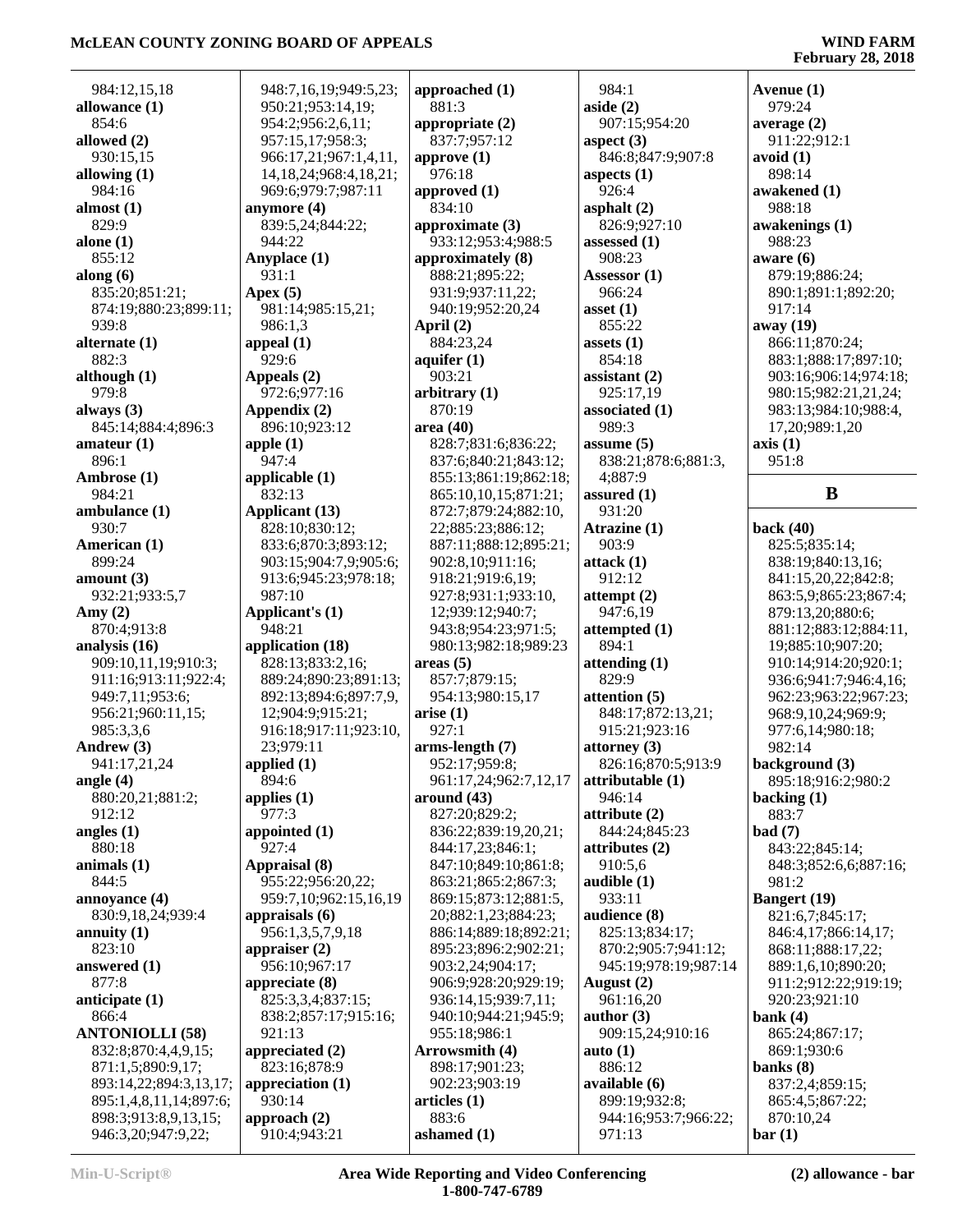|                                    | beds(2)                  |                                              | 844:1                 |                                      |
|------------------------------------|--------------------------|----------------------------------------------|-----------------------|--------------------------------------|
| 876:13<br>Barbossa (2)             | 983:16;988:19            | 5,20;902:20;903:1,18,<br>20;912:7,10;914:11; | bonus $(1)$           | bringing $(3)$<br>827:8;850:19;928:3 |
| 977:14,18                          | before-and-after (1)     | 938:8;944:23;981:1                           | 930:12                | brings $(4)$                         |
| $\mathbf{barn}$ (1)                | 966:19                   | bigger $(2)$                                 | boom $(2)$            | 829:24;847:5;848:4;                  |
| 961:12                             | beforehand (1)           | 847:8,17                                     | 850:24;903:4          | 911:9                                |
| Barra $(1)$                        | 934:24                   | biggest $(2)$                                | booms $(1)$           | brittle $(1)$                        |
| 980:24                             | beg(1)                   | 864:1;930:8                                  | 903:2                 | 861:9                                |
| base $(10)$                        | 978:7                    | bill $(1)$                                   | border $(1)$          | <b>Broadband</b> (1)                 |
| 838:1;839:4;875:4;                 | began $(1)$              | 868:19                                       | 880:10                | 916:4                                |
| 879:11;886:12;889:23;              | 929:23                   | binoculars (1)                               | bored $(6)$           | broke $(2)$                          |
| 890:2;896:5;918:4;                 | begin $(1)$              | 849:24                                       | 860:3,4;902:14,14,    | 837:23;853:13                        |
| 919:24                             | 926:10                   | bins(1)                                      | 17;903:17             | Brooks(1)                            |
| <b>Based (10)</b>                  | beginning $(1)$          | 845:3                                        | Born $(1)$            | 862:19                               |
| 830:1,22;831:7;                    | 936:14                   | biologist $(1)$                              | 898:16                | brother $(1)$                        |
| 833:16;896:13;908:23,              | begins $(1)$             | 838:22                                       | borrow $(1)$          | 903:19                               |
| 24;953:6;965:5,8                   | 973:6                    | bird(1)                                      | 869:9                 | brother's $(1)$                      |
| basement $(2)$                     | behalf (3)               | 846:11                                       | both $(5)$            | 902:22                               |
| 874:7,12                           | 822:13;858:6;906:6       | birds $(3)$                                  | 822:24;849:10;        | brought $(11)$                       |
| bases $(2)$                        | behind $(5)$             | 844:6,7,11                                   | 938:2;945:4;970:19    | 831:23;835:14;                       |
| 823:4;978:11                       | 824:19;834:6;871:8;      | bit $(18)$                                   | bothered (2)          | 858:11;923:16;925:23;                |
| basically (17)                     | 908:8;975:2              | 822:19;844:19;                               | 890:6;939:3           | 926:3;927:7;928:2;                   |
| 859:19;861:2,18;                   | believes (1)             | 846:15;851:12;857:3;                         | bottom $(6)$          | 929:18;930:15;935:4                  |
| 869:20;871:14;874:8;               | 844:16                   | 860:19;868:4;871:24;                         | 860:4;867:8;868:4;    | Brunt $(1)$                          |
| 909:11,23;910:4,8;                 | below $(4)$              | 892:17;895:18;896:2;                         | 900:13;929:11;984:14  | 850:23                               |
| 915:23;916:20;917:4,               | 826:8;921:19;            | 898:21;899:11;906:11;                        | bottomless (1)        | BS(1)                                |
| 9;918:3;925:14;934:22              | 951:18;964:8             | 911:15;912:6,8;942:4                         | 875:1                 | 898:19                               |
| Basin $(2)$                        | benefactor $(1)$         | bites $(1)$                                  | bought $(3)$          | bucket $(1)$                         |
| 901:3,14                           | 930:8                    | 947:4                                        | 855:18;971:22;        | 885:4                                |
| basins $(2)$                       | benefactors (1)          | black $(1)$                                  | 989:23                | budget $(1)$                         |
| 899:13;900:20                      | 929:12                   | 860:19                                       | bound $(1)$           | 919:3                                |
| basis $(5)$                        | beneficial (1)           | blacktop $(1)$                               | 882:21                | budgeting $(1)$                      |
| 835:19;850:2;                      | 837:9                    | 882:4                                        | box(6)                | 930:1                                |
| 852:21;917:20;931:3                | benefit $(5)$            | blade $(10)$                                 | 847:23;851:10;        | budgets $(1)$                        |
| baskets $(1)$                      | 838:4;909:1,7;           | 849:21,23;850:9,18,                          | 852:2,4,6;983:7       | 930:3                                |
| 850:22                             | 927:12;929:10            | 20;870:23;880:1;                             | boxes $(3)$           | buffer $(3)$                         |
| bat(2)                             | benefited (4)            | 912:16;921:20;982:17                         | 823:22;848:3;853:6    | 873:2;903:24;918:9                   |
| 846:11,12                          | 908:3,7;939:21;<br>940:7 | blades $(11)$                                | breach $(1)$          | bugger $(1)$                         |
| bats(5)                            | benefits $(5)$           | 849:4,5,16;850:2,14,                         | 865:5<br>break $(3)$  | 880:14<br>build $(10)$               |
| 828:6,24;844:6,7,10<br>beam $(10)$ | 927:21,23;932:6;         | 16;853:7;881:5;<br>887:24;912:5,11           | 864:13;876:12;898:3   | 830:13;832:21,22;                    |
| 890:22;896:10;                     | 938:12;940:2             |                                              |                       | 856:8;867:11;927:11;                 |
| 916:17,19;922:3,8,13,              | best $(4)$               | blinking (1)<br>975:18                       | breaking (1)<br>934:3 | 975:8,9;981:7,8                      |
| 23;923:5,12                        | 829:5;869:12;            | $blood (1)$                                  | breeding $(1)$        | building $(7)$                       |
| beans $(1)$                        | 922:15;931:24            | 824:22                                       | 868:10                | 822:24;826:1;856:5;                  |
| 864:12                             | bestowed $(1)$           | blowing $(1)$                                | Brefeld (1)           | 898:21;976:15,16;                    |
| bearing $(2)$                      | 931:16                   | 875:3                                        | 857:20                | 986:7                                |
| 852:6;930:10                       | Beth $(1)$               | blows $(1)$                                  | Brian (4)             | built $(14)$                         |
| bearings $(1)$                     | 821:20                   | 845:1                                        | 821:6;842:12;         | 823:3,24;884:7;                      |
| 848:2                              | better $(9)$             | Blue $(3)$                                   | 890:19;920:12         | 906:24;907:24;924:9;                 |
| beautify $(1)$                     | 835:15;843:7;            | 901:22,23;902:15                             | brick $(1)$           | 944:18;951:7,16;                     |
| 931:1                              | 848:20;899:23;929:6;     | Board $(23)$                                 | 902:13                | 975:1,3;976:14;985:1;                |
| beavers $(1)$                      | 939:18;957:6;958:13;     | 821:2;822:12;825:8;                          | bridges(1)            | 986:19                               |
| 868:1                              | 989:10                   | 828:14;837:14;890:12,                        | 864:9                 | bulk $(1)$                           |
| became $(2)$                       | Beta(1)                  | 14;895:18;896:11,16;                         | brief (3)             | 888:13                               |
| 879:19;936:5                       | 912:17                   | 948:9;950:4;954:5;                           | 846:4;906:3;908:12    | bunch $(2)$                          |
| become $(3)$                       | Beyers $(1)$             | 972:6,6;973:3,16;                            | Bright $(6)$          | 885:2;937:23                         |
| 829:15;853:6;962:20                | 842:12                   | 976:2,2,21;978:8;                            | 830:23;846:23;        | burden $(2)$                         |
| bed(3)                             | big $(28)$               | 986:23;987:4                                 | 925:10;937:9;953:11;  | 823:9;828:9                          |
| 902:12;983:6,9                     | 836:16;839:21,23,        | body $(4)$                                   | 970:14                | buried $(1)$                         |
| bedroom $(2)$                      | 23;846:19,22;847:13;     | 854:10,11,13;868:24                          | $\text{bring} (10)$   | 862:14                               |
| 983:10,12                          | 853:11;866:1;867:15;     | bogus $(1)$                                  | 824:8,13;832:5,17;    | Burns $(8)$                          |
| bedrooms (1)                       | 878:3;880:9,13;          | 982:4                                        | 846:10;909:8;911:10;  | 981:12,14,17,19,21,                  |
| 983:16                             | 882:19;883:24;884:3,     | $\text{bolt}(1)$                             | 940:4;946:2;979:5     | 22;982:5,8                           |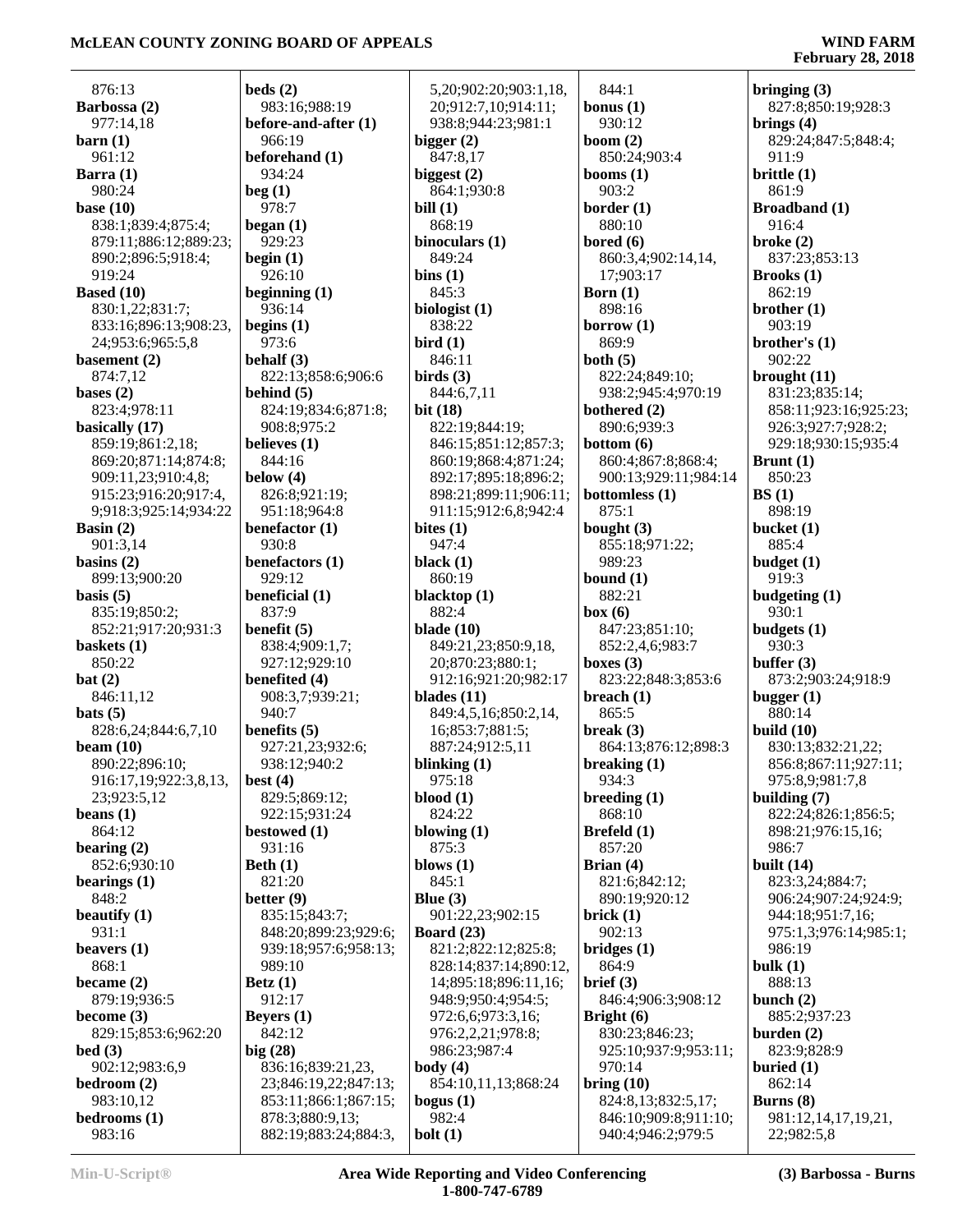| bushes $(1)$                         | 876:13;880:15;884:11;                   | 950:8                      | <b>CHAIRMAN (150)</b>                         | checking $(1)$                |
|--------------------------------------|-----------------------------------------|----------------------------|-----------------------------------------------|-------------------------------|
| 880:23                               | 909:12;934:7;936:10;                    | Carlock $(1)$              | 821:1,17,22;822:4,8;                          | 866:12                        |
| business $(8)$                       | 944:24;947:13;967:21;                   | 822:24                     | 825:7,10,12,16;826:18,                        | checks $(4)$                  |
| 822:15,22;823:18;                    | 970:7;985:23                            | Carlton (4)                | 22, 24; 827: 3; 832: 14;                      | 853:24;854:22;                |
| 921:8;928:22;929:1;                  | camera $(1)$                            | 821:18,19;846:18;          | 833:20;834:13,16,19,                          | 929:24;930:5                  |
| 931:19;934:10                        | 850:1                                   | 847:18                     | 21;835:1,22;836:3,6,                          | chemical (1)                  |
| businesses (4)                       | Can (97)                                | carpal $(2)$               | 12;837:13;838:9,13,16,                        | 903:12                        |
| 889:15;934:9;                        | 833:22,24;834:1;                        | 984:8,9                    | 19;839:2,9;840:8,19;                          | chemicals (3)                 |
| 937:18;940:3                         | 836:21;837:2,3;                         | carries (2)                | 841:13,19;842:2,9,15,                         | 900:6;902:23;939:14           |
| <b>BUTLER</b> (16)                   | 841:15,21,22;842:2;                     | 864:5,6                    | 19;845:15;849:15;                             | Chenoa (14)                   |
| 841:2,2,4,7,16,24;                   | 844:19;846:24;847:4;                    | carry $(2)$                | 850:11;851:2;852:10;                          | 827:6;869:15;879:2;           |
| 842:5;898:7,8,11,11,                 | 848:7,8;850:6,22,24;                    | 858:24;974:16              | 853:4, 19; 857: 14, 16, 23;                   | 888:8;898:12,17;              |
| 15;904:13,16,21;905:2                | 861:9;862:3;864:22;                     | Carter $(1)$               | 858:2,8,10;862:16;                            | 901:22;915:24;916:10;         |
| B-u-t-l-e- $r(1)$                    | 867:7,20;868:24;                        | 858:4                      | 866:13;868:12,16;                             | 940:10,12;942:6;              |
| 898:11                               | 869:1;871:10,11,19;                     | Case $(6)$                 | 870:1;871:6;877:4;                            | 969:14;971:15                 |
| butt $(2)$                           | 873:7,9;876:6;878:1,1,                  | 821:23;859:19;             | 878:14,16,23;879:4;                           | Cheryl $(1)$                  |
| 883:19;920:12                        | 4,8;880:4;887:12;                       | 923:11;928:21;946:22;      | 886:20;890:19;893:10,                         | 905:11                        |
| button $(2)$                         | 888:5;890:9;891:13,                     | 947:1                      | 12;894:19;895:15;                             | Chief $(2)$                   |
| 895:15;905:10                        | 18, 19; 892: 15, 15, 16;                | catastrophic (1)           | 896:6;897:18;898:1,4,                         | 946:23;947:1                  |
| buyer $(1)$                          | 894:20;896:12;898:3;                    | 872:9                      | 9,13;904:3,11,14,19,                          | choose $(3)$                  |
| 971:18                               | 900:19;901:11,11;                       | category $(1)$             | 23;905:3,6,9,17,21;                           | 831:18;935:22,23              |
| buyer-and-seller (1)<br>952:18       | 902:12;904:7;908:4,<br>20;911:5;914:16; | 833:9<br>$\text{cater}(1)$ | 911:1;912:23;913:6;<br>915:1,3,5,9,14;921:11; | chopping $(2)$<br>886:1,16    |
|                                      | 918:11;919:19;921:5;                    | 940:5                      |                                               | chose $(1)$                   |
| buyers $(1)$<br>971:14               | 923:21;927:5;928:10,                    | caught $(1)$               | 923:9;924:19,22;<br>925:2;933:17,20;          | 936:5                         |
|                                      | 17;929:10;932:12,13,                    | 851:16                     | 935:10;936:20,22,24;                          | chosen $(1)$                  |
| $\mathbf C$                          | 20,23;933:14;934:20;                    | cause $(8)$                | 937:4;940:15;941:9,                           | 975:23                        |
|                                      | 935:22;938:19,22;                       | 828:2;851:14;852:6;        | 12, 15, 18, 22; 945: 7, 11,                   | Christ (1)                    |
| CA5(1)                               | 940:16;943:1,16;                        | 861:15;862:4;916:24;       | 15, 18, 21; 948: 12, 17;                      | 821:18                        |
| 826:12                               | 944:14;946:1;948:13,                    | 958:17;984:7               | 949:1;950:4,15;954:4;                         | Christmas (1)                 |
| CA6(1)                               | 15;950:17,19;953:10;                    | caused $(2)$               | 955:6,9;956:15;                               | 824:22                        |
| 826:11                               | 958:1;966:12;967:22;                    | 853:7;983:4                | 957:24;966:16;967:19;                         | churches (1)                  |
| CA7(1)                               | 968:8,23;969:21;                        | causes $(1)$               | 968:2,5,13;969:2,9,15;                        | 930:5                         |
| 826:12                               | 970:22;972:11;976:3;                    | 864:3                      | 978:15,18,24;979:4,12,                        | Cicero $(1)$                  |
| cable(1)                             | 977:5;978:3;979:12;                     | causing $(1)$              | 14, 19, 21; 98 6: 15; 98 7: 3,                | 857:18                        |
| 929:15                               | 990:14                                  | 988:23                     | 8, 10, 14; 990: 3, 7, 21                      | CIRBN(2)                      |
| calculating $(1)$                    | capacity $(3)$                          | Centennial (1)             | Champaign (1)                                 | 915:16;916:3                  |
| 930:1                                | 908:22,24;911:22                        | 879:13                     | 843:12                                        | circling(1)                   |
| California (1)                       | Capparella (1)                          | center $(8)$               | chance (2)                                    | 903:2                         |
| 843:11                               | 837:8                                   | 880:4;883:3;917:6;         | 890:13;917:9                                  | Circuit (2)                   |
| Call $(23)$                          | Capparella's (2)                        | 918:3,4;919:20,23,24       | change $(8)$                                  | 858:15;869:5                  |
| 821:1,2,24;836:10;                   | 838:2,3                                 | Central (5)                | 829:7,15;845:11,14;                           | circumference (1)             |
| 838:22;841:20;850:22;                | Captain $(2)$                           | 843:9;916:4,6,11;          | 873:15,19;874:15;                             | 904:17                        |
| 867:9;869:23;874:24;                 | 977:13,18                               | 920:22                     | 946:8                                         | Cities $(1)$                  |
| 876:3,15;879:7;890:3;                | captive $(1)$                           | centralized (1)            | changed (1)                                   | 949:17                        |
| 891:11;892:9;932:4;                  | 977:20                                  | 929:18                     | 875:8                                         | citizen $(2)$                 |
| 969:10;977:19;978:1,<br>22,23;979:14 | car(1)<br>955:17                        | century $(1)$<br>976:15    | changes $(1)$<br>911:4                        | 906:7;923:16<br>citizenry (2) |
| called $(12)$                        | cards $(2)$                             | certain $(5)$              | Chapman (2)                                   | 831:16,20                     |
| 862:20;877:13,16;                    | 931:19;934:10                           | 850:7;854:5;933:7;         | 871:3;915:18                                  | citizens (2)                  |
| 887:2;911:21;912:14;                 | care $(8)$                              | 936:8;971:22               | charged $(1)$                                 | 933:23;985:18                 |
| 929:5;946:16;984:8;                  | 838:23;904:20;                          | certainly $(1)$            | 831:15                                        | City(3)                       |
| 985:2,24;988:11                      | 937:16;956:8;967:22;                    | 866:10                     | chart(6)                                      | 842:22;845:18,20              |
| calling $(1)$                        | 968:5;969:11;981:4                      | certificates (1)           | 951:1,11;952:12;                              | civil(2)                      |
| 890:8                                | career $(2)$                            | 926:16                     | 984:20,22,23                                  | 826:3;931:12                  |
| calls $(5)$                          | 926:22;960:14                           | certifications (1)         | chase $(1)$                                   | clam(1)                       |
| 829:10;900:3;                        | carefully $(1)$                         | 926:20                     | 889:14                                        | 868:3                         |
| 912:16;930:22,24                     | 982:1                                   | certified (1)              | check $(8)$                                   | clams $(1)$                   |
| Cambron(1)                           | Caribbean (2)                           | 854:23                     | 849:15;850:2;                                 | 868:3                         |
| 905:14                               | 977:11,12                               | cetera(1)                  | 889:18;892:15,16,16;                          | clarification (1)             |
| came (16)                            | caring $(1)$                            | 916:8                      | 904:5;976:3                                   | 890:10                        |
| 843:24;867:4;                        | 826:20                                  | Chair $(2)$                | checked (1)                                   | clarifications (1)            |
| 868:23;872:1;874:3;                  | <b>CARLETON</b> (1)                     | 950:2,23                   | 982:8                                         | 966:17                        |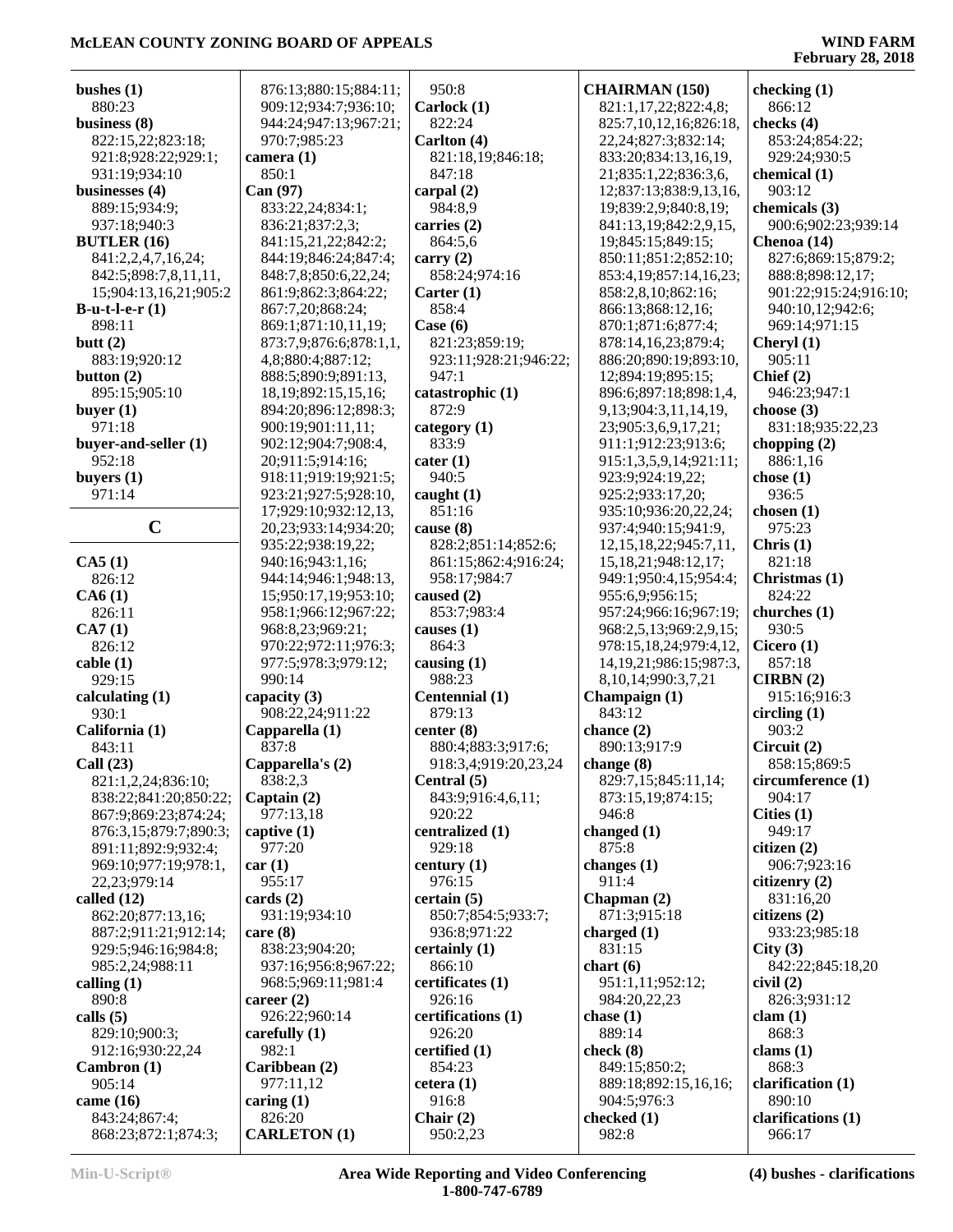**February 28, 2018**

 931:12;935:1;973:6 **consumption (1)** 930:3 **contact (6)** 890:6;891:10; 923:13;927:1;931:17;

 944:4 **contacted (3)** 891:4;923:15,18

**contends (1)** 933:4 **content (1)** 931:6 **continually (1)** 824:17 **continue (4)** 823:24;908:10; 939:18;986:14 **continued (1)** 945:1 **continuing (2)** 913:18,21 **continuous (1)** 984:17 **contractor (1)** 898:20 **contractors (1)** 981:8 **contracts (2)** 927:18;930:11 **contribute (1)** 866:19 **control (2)** 944:8;984:11 **conversation (4)** 871:2;893:17,23;

 895:12 **conversations (2)** 865:18;866:5 **converters (1)** 933:8 **convince (2)** 983:24;984:15

**cool (2)**

**copy (2)** 979:2,3 **core (1)** 851:21 **coring (1)**

 838:3;852:3 **coolant (1)** 851:24 **cooling (2)** 851:21,21 **copies (2)** 859:7;948:20

| clarified $(1)$         | Code(7)                           | community (6)            |
|-------------------------|-----------------------------------|--------------------------|
| 968:15                  | 970:9,12;971:2;                   | 824:21;825:5;            |
| clarify $(4)$           | 973:10;977:16,18,18               | 843:24;927:24;930:14;    |
|                         |                                   |                          |
| 890:18;906:6;           | coefficient (2)                   | 984:21                   |
| 940:16;969:6            | 912:14,18                         | community's (1)          |
| class $(1)$             | coefficients (1)                  | 932:7                    |
| 942:24                  | 912:20                            | commute $(1)$            |
| classes $(1)$           | Colfax $(2)$                      | 936:16                   |
| 932:13                  | 835:4;901:7                       | compaction $(2)$         |
| classification (1)      | collapse (1)                      | 875:23;928:4             |
| 901:5                   | 861:14                            | companies (9)            |
| classified (2)          | collapsed (1)                     | 855:3,15,18;856:7,       |
| 879:5;901:3             |                                   |                          |
|                         | 861:14                            | 14, 18; 873: 1; 914: 10; |
| classify $(1)$          | colleague $(2)$                   | 927:9                    |
| 982:4                   | 910:17,19                         | company $(20)$           |
| clay $(5)$              | collected $(1)$                   | 850:16;854:17;           |
| 861:8;876:7;877:19;     | 901:9                             | 855:19;876:20;888:11;    |
| 902:15,15               | collecting (1)                    | 904:1;916:23;926:21;     |
| clean $(10)$            | 868:19                            | 934:21;942:14,14;        |
| 837:21;863:20;          | college (3)                       | 943:4,11,19;944:11;      |
| 864:2,9;868:3,21;       | 848:15;926:13;                    | 984:2,12;985:2,21;       |
|                         |                                   |                          |
| 869:12;884:6;901:16;    | 932:14                            | 987:2                    |
| 948:5                   | colleges $(1)$                    | compare (4)              |
| cleaned (4)             | 916:6                             | 847:10,17;957:11,20      |
| 837:19;866:22;          | Collison (2)                      | compared (1)             |
| 884:17;981:1            | 988:11,11                         | 972:3                    |
| cleaning (4)            | column(1)                         | comparing $(2)$          |
| 860:10;861:3;           | 932:17                            | 855:6;957:19             |
| 867:18;884:15           | comfort $(1)$                     | comparison (4)           |
| cleanup $(1)$           | 830:5                             | 954:23;955:1;            |
| 929:14                  |                                   |                          |
|                         | comfortable (2)                   | 957:12;966:19            |
| clear $(11)$            | 829:6;920:9                       | comparisons (1)          |
| 840:23;865:2;887:8,     | coming $(26)$                     | 954:14                   |
| 18;909:16;930:2;        | 826:22;842:7,10;                  | compelled (1)            |
| 962:21;964:22;969:21;   | 843:13,18;845:10;                 | 827:9                    |
| 971:2;973:10            | 857:17;874:20;878:16;             | competition (2)          |
| clearly $(3)$           | 885:23;888:8,9;898:2;             | 942:22,23                |
| 953:23;970:4;972:21     | 905:9;911:7;915:3;                | complained (1)           |
| client $(5)$            | 928:6,9;934:5,6;                  | 989:2                    |
| 922:2;931:8,17;         | 936:22;940:9;941:16;              | complaint (4)            |
|                         |                                   |                          |
| 933:22;981:19           | 968:10,24;990:8                   | 857:11,12;938:18;        |
| climb(3)                | commentary (2)                    | 944:2                    |
| 846:6;847:2,21          | 953:5,13                          | complaints (2)           |
| close $(17)$            | comments (3)                      | 857:6;937:14             |
| 827:20;836:20;          | 831:11;838:3;908:12               | completed (1)            |
| 865:22;871:9,11;        | commerce $(1)$                    | 934:13                   |
| 880:16;882:2,20;        | 926:7                             | completely (3)           |
| 883:2,8;884:24;         | commission (1)                    | 873:20;878:2;964:14      |
| 902:11;912:21;928:1;    | 862:7                             | completeness (1)         |
| 945:11;949:9;989:12     | commissioners (4)                 | 981:24                   |
|                         |                                   |                          |
| closer $(3)$            | 858:17;859:9;                     | complex $(1)$            |
| 900:15;946:8,14         | 860:15;865:21                     | 969:22                   |
| closest $(11)$          | commissioning (2)                 | complicated (1)          |
| 850:6;888:18,22;        | 925:16;931:12                     | 969:23                   |
|                         |                                   |                          |
| 940:17;945:13;959:12,   | commitment (2)                    | comply $(1)$             |
| 15,18;982:23;987:24;    |                                   | 956:10                   |
|                         | 943:17;944:6                      |                          |
| 988:17                  | common(1)                         | component (1)            |
| cloud(1)                | 849:2                             | 933:6                    |
| 917:19                  | communicate (1)                   | components $(1)$         |
| clutter(1)              | 939:11                            | 928:5                    |
| 967:8                   | communities (5)                   | comprised (1)            |
| Coatsville (1)<br>940:7 | 920:21;926:6;<br>942:15;943:10,18 | 944:5<br>computer $(2)$  |

**c** (2) 926:2,4,9;927:24; **Min-U-Script® Area Wide Reporting and Video Conferencing 1-800-747-6789**

 891:19;984:7 **concentration (4)** 903:3,5,9,12 **concept (1)** 894:7 **concern (12)**

 944:7;972:5 **concluded (3)**

**conclusion (1)** 910:9 **conclusions (2)** 970:8,16 **concrete (5)** 902:20;903:10; 927:13,16,17 **conditions (2)** 823:20;832:23

**Cone (1)** 860:21 **confidence (1)** 835:13 **confined (1)** 926:19 **confirmed (1)** 949:14 **conflict (2)** 917:13;918:18 **confuse (1)** 833:2 **connected (1)** 933:2 **conservative (1)** 985:5 **consider (1)** 836:4 **consideration (1)** 891:2 **considered (3)** 833:19;859:11; 949:15 **construct (1)** 902:19 **constructed (2)** 980:5,10 **construction (16)** 859:13;874:10; 901:24;902:4,5; 910:11,12;925:17,18;

830:22;953:8;990:24

 828:8;831:24;834:9; 856:6,22;874:7; 882:19;892:20;901:19; 933:4;939:2;974:4 **concerned (13)** 827:11,15;828:1,5, 19;877:9;881:8; 882:15;883:23;885:21; 886:1,10;890:7 **concerns (10)** 827:24;881:19; 882:20;898:24;926:23; 931:21;932:3;934:12;

 826:4 **corner (5)** 880:5;881:5,24; 882:2;951:12 **corners (1)** 893:16 **correctives (1) (5) clarified - correctives**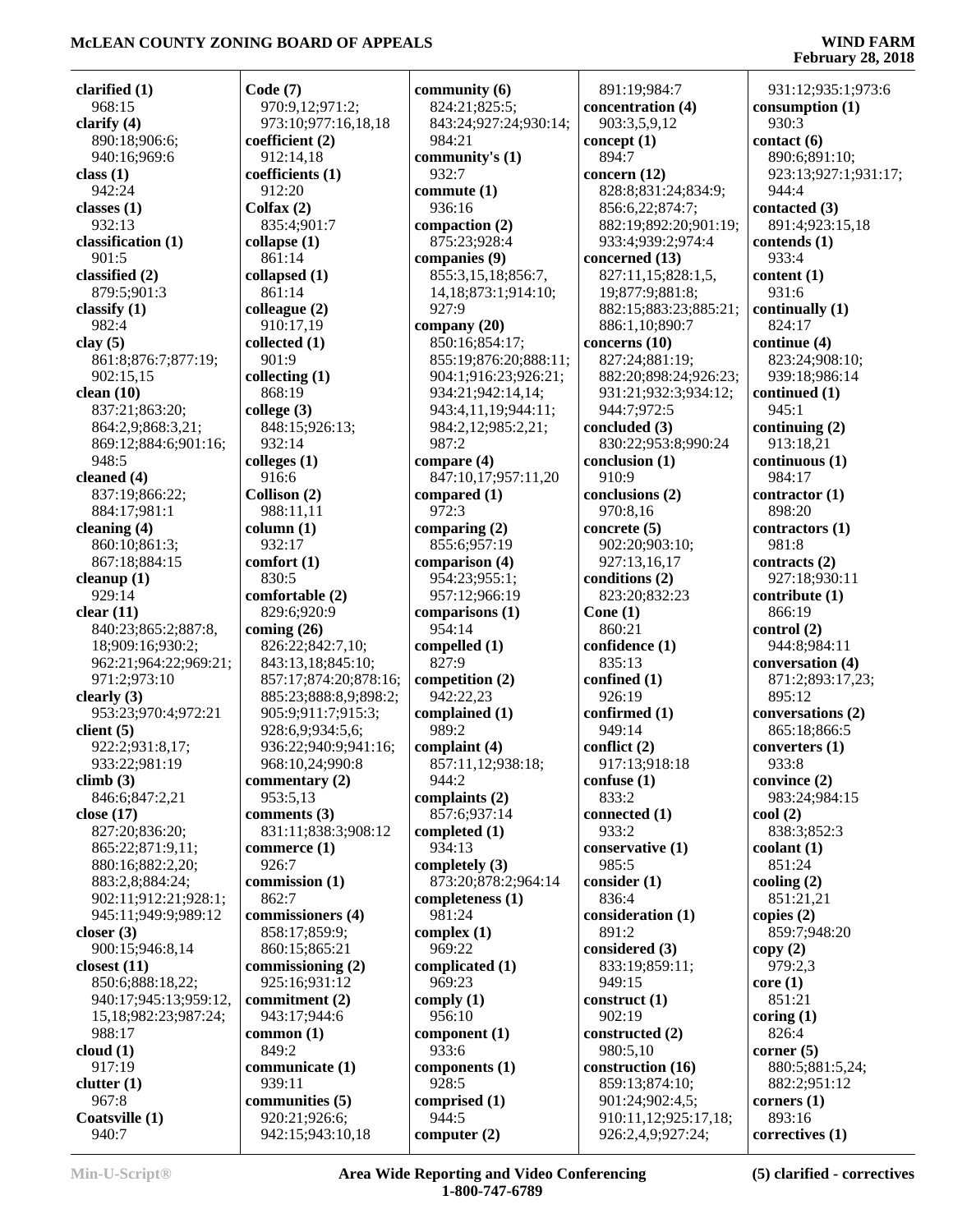$\overline{a}$ 

| 846:10                | 887:24                | curb(1)               | 830:14                         | decrease(3)                   |
|-----------------------|-----------------------|-----------------------|--------------------------------|-------------------------------|
| correctly $(1)$       | coworkers (1)         | 929:6                 | dBA(3)                         | 953:21;965:4;986:4            |
| 856:8                 | 855:7                 | curious $(2)$         | 985:7,10,11                    | dedicated (1)                 |
| correspondence (1)    | CPR(2)                | 853:21;854:9          | DC(1)                          | 893:2                         |
| 958:17                | 926:16;938:10         | current $(3)$         | 976:17                         | deemed (2)                    |
| cost(4)               | crack $(2)$           | 901:4;907:21;957:7    | dead(2)                        | 863:19;865:14                 |
| 861:16;919:2;         | 876:6,7               | currently $(4)$       | 829:2;900:13                   | deep $(5)$                    |
| 981:17;982:10         | cracked $(1)$         | 906:22;907:19;        | deal(12)                       | 837:2;875:5,23;               |
| costs(2)              | 853:13                | 925:24;942:10         | 836:16;839:22,23;              | 903:11,20                     |
| 868:21;869:6          | cracks(1)             | curriculum(1)         | 856:21,22;865:22;              | deeper $(3)$                  |
| $cost-sharing(1)$     | 849:16                | 917:18                | 868:22;878:7;914:11;           | 858:24;866:18;867:1           |
| 884:8                 | craft $(1)$           | customer $(2)$        | 928:8;943:24;972:2             | deeply $(1)$                  |
| counsel $(1)$         | 823:11                | 896:5;907:10          | dealing $(2)$                  | 909:24                        |
| 897:18                | crane $(4)$           | $cut-ins(1)$          | 929:15;941:5                   | definitely (6)                |
| counterweights (2)    | 823:21;877:13,14,18   | 928:1                 | dealt(1)                       | 857:1;887:3;888:6;            |
| 875:19,20             | cranes $(9)$          | cycle(2)              | 857:10                         | 912:4;913:2;945:2             |
| counties $(2)$        | 822:17;823:3;         | 849:18;954:17         | Dean $(28)$                    | DeKeersgieter (29)            |
| 895:23;907:1          | 846:10;850:19;861:12; |                       | 821:10,11;837:15;              | 915:4,7,8,11,11,15;           |
| counting $(1)$        | 868:6;875:16;876:21;  | D                     | 838:2,8;840:20;841:1;          | 918:13,23;919:11,22;          |
| 977:7                 | 877:18                |                       | 842:7;862:18,23;               | 920:13,16;921:4,13,24;        |
| countless $(1)$       | create $(1)$          | dab(1)                | 863:2,5,7,9,12;865:9,          | 922:5,11,14,18,20;            |
| 824:23                | 872:18                | 880:5                 | 14,17;886:22;888:15;           | 923:2,7,15,19,22;             |
| country (11)          | created $(1)$         | daily $(1)$           | 904:5;918:11,19;               | 924:4,9,13,16                 |
| 829:1;832:21;833:4;   | 984:20                | 917:20                | 940:16,21;941:4,8;             | D-e-K-e-e-r-s-g-i-e-t-e-r (1) |
| 843:17;875:12;888:14; | creatures $(1)$       | dam(1)                | 950:6                          | 915:13                        |
| 907:4,13;908:11;      | 901:1                 | 874:4                 | decades(1)                     | Delavan (2)                   |
| 925:13;932:6          | credible (2)          | damage $(6)$          | 929:9                          | 942:1,20                      |
| County $(54)$         | 829:22;971:13         | 853:11;874:14;        | deceased (1)                   | Delavan's $(1)$               |
| 821:1;822:24;         | Creek(19)             | 876:4,22;877:1;878:1  | 988:12                         | 942:23                        |
| 826:21;827:13;828:8;  | 835:17,17;836:1,19;   | damaged (1)           | December (2)                   | deleted $(1)$                 |
| 830:24;837:10;843:10; | 837:18;838:10;839:1,  | 878:3                 | 884:18;983:11                  | 958:19                        |
| 858:15;890:1;898:16,  | 20;840:11;841:8,18;   | dark(1)               | decide(1)                      | deliberately (1)              |
| 22;906:8,23;907:14,   | 842:1;858:14;862:19,  | 892:3                 | 950:17                         | 953:20                        |
| 23;908:2,6,10;909:13, | 21;883:22;900:16,23;  | Darrell (1)           | decided(1)                     | deliberation (1)              |
| 20;913:22;922:20;     | 901:7                 | 905:14                | 911:10                         | 976:24                        |
| 927:10;935:24,24;     | crews(1)              | Daryl $(3)$           | decision(3)                    | deliberations (5)             |
| 936:3;943:18;946:9;   | 934:6                 | 878:21,22;879:1       | 969:22,24;970:2                | 970:7;972:7,15;               |
| 949:7;953:8;966:23;   | critical (2)          | data(6)               | decisions(1)                   | 976:1;977:9                   |
| 970:9,11;971:2,10;    | 887:17;893:9          | 951:17;953:20;        | 974:18                         | delivered (1)                 |
| 973:10,16;975:3;      | $\text{crop}(2)$      | 958:9,20,23;966:19    | DeClark (74)                   | 931:19                        |
| 976:2;977:22;978:8;   | 840:1;904:13          | database (1)          | 946:4;948:4;949:6,             | delivering $(1)$              |
| 979:8;980:18;981:15,  | cropduster $(1)$      | 891:14                | 12;950:24;953:14,18,           | 916:13                        |
| 15;982:7,11,16;       | 939:10                | date $(2)$            | 22;954:9,15;955:3,13,          | delve(1)                      |
| 985:18;986:17,18,22,  | cropdusters $(1)$     | 952:3.5               | 20,23;956:19,23;957:4,         | 909:24                        |
| 23                    | 939:6                 | dates $(2)$           | 8;958:6,11,14,16,21;           | Demlow (7)                    |
| County's $(1)$        | crops(1)              | 951:21,23             | 959:1,5,10,13,16,19,           | 936:23;937:2,3,6,6;           |
| 828:11                | 899:3                 | daughter $(3)$        | 21;960:1,5,8,12,15,19,         | 940:18;941:1                  |
| couple $(7)$          | $\csc(3)$             | 829:13;980:7;983:6    | 22;961:2,4,9,14,18,22;         | D-e-m-l-o-w $(1)$             |
| 825:14;837:21,24;     | 860:2,14;861:13       | daughter's $(1)$      | 962:1,5,9,13,18;963:3,         | 937:6                         |
| 844:22;873:22;923:14; | cross-examination (3) | 986:8                 | 6,9,12,16,20;964:4,10,         | denied $(1)$                  |
| 929:8                 | 947:7;948:3;957:21    | Dawson $(2)$          | 13, 18, 21; 965: 1, 7, 12,     | 978:14                        |
| course(9)             | cross-examine (1)     | 939:17,21             | 17,21;966:2,5,10,14,           | deny $(2)$                    |
| 826:8;866:8;879:16;   | 897:14                | Day $(13)$            | 20,23;967:3,7,13,16            | 833:15;978:12                 |
| 883:24;885:8,16;      | cross-examined (1)    | 824:23;846:2,6;       | DeClark's $(1)$                | department $(5)$              |
| 906:17;954:16,18      | 899:1                 | 857:2,3;881:21;       | 946:11                         | 892:10;910:17,20;             |
| Court $(3)$           | crucial $(1)$         | 888:21;896:3;937:16;  | $\text{decline}\left(2\right)$ | 937:21;938:10                 |
| 858:15,15;869:5       | 829:14                | 974:16;975:18,18;     | 951:5;972:23                   | departments (1)               |
| cover(6)              | crush $(1)$           | 976:17                | $\Delta$ declining $(1)$       | 938:2                         |
| 870:6;876:10;879:9;   | 876:6                 | days $(7)$            | 972:9                          | depending $(4)$               |
| 895:21;899:3;980:1    | culture $(1)$         | 917:8;921:8,8;        | decommission (2)               | 879:10;888:5;926:2;           |
| covered $(2)$         | 943:11                | 923:14;931:23;984:17, | 981:17;982:11                  | 928:7                         |
| 872:1;904:22          | culverts $(1)$        | 18                    | decommissioning (4)            | depends $(3)$                 |
| covering $(1)$        | 872:3                 | dB(1)                 | 981:13;982:2,4,9               | 848:1;873:15;875:15           |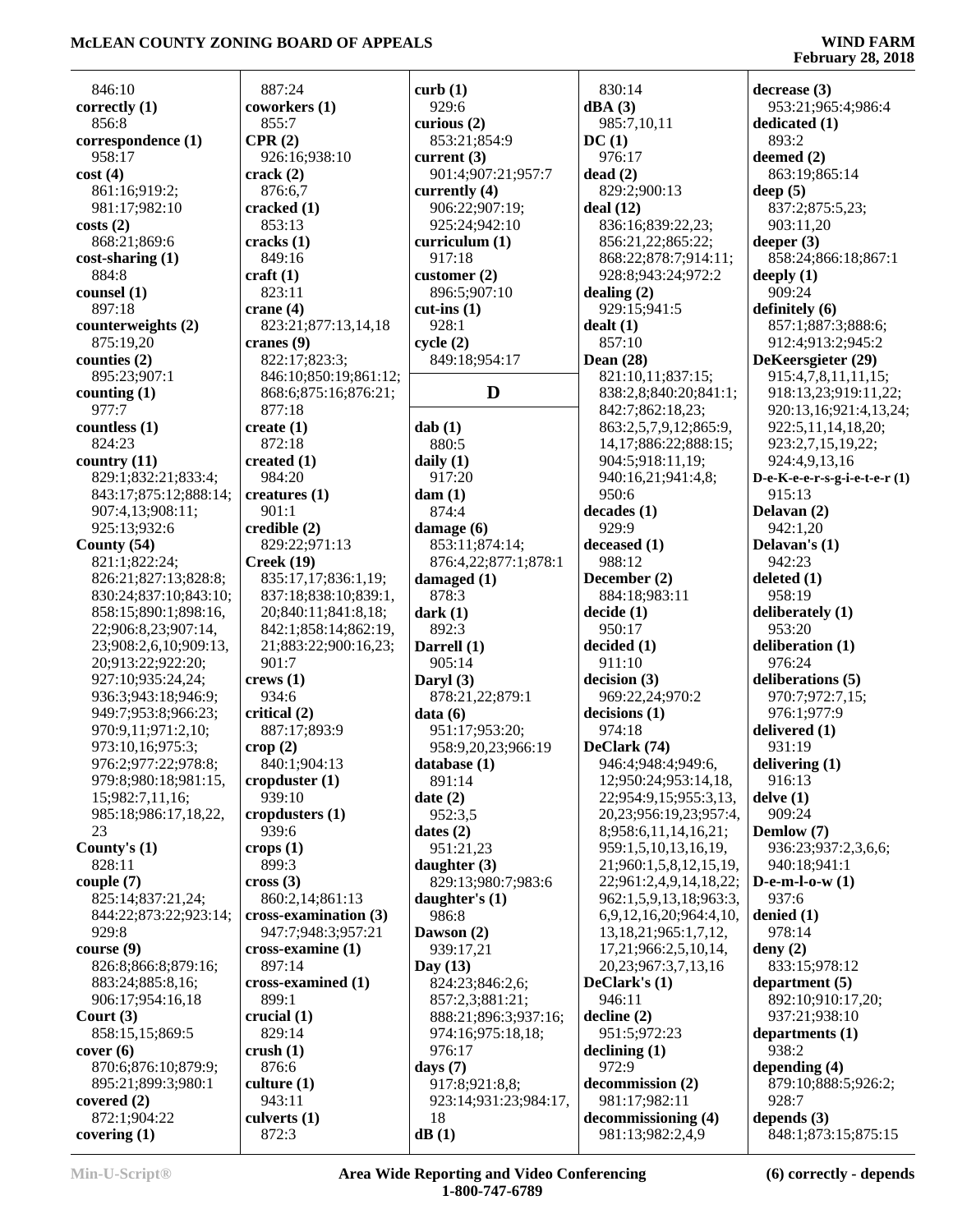| depiction $(1)$        | 19,22;923:4;924:21;   | 978:2,3                | 928:14,23;930:18            | 16, 19; 874: 11, 18          |
|------------------------|-----------------------|------------------------|-----------------------------|------------------------------|
| 964:10                 | 936:23;940:24;941:2,  | distinguishes (1)      | done $(26)$                 | Drake $(1)$                  |
| deposit $(1)$          | 6,11,17;955:8;969:12  | 972:18                 | 823:7;825:6;832:3;          | 821:14                       |
| 929:23                 | differ $(1)$          | distribute (1)         | 837:24;840:5;846:7,         | dramatic $(6)$               |
| Depp $(1)$             | 978:7                 | 877:17                 | 15;854:7,11;865:3;          | 975:24;976:9;977:3,          |
| 977:12                 | difference (10)       | distributed (1)        | 891:16;894:9;896:21;        | 5;978:3,4                    |
| deprivation (1)        | 829:11;846:24;        | 933:3                  | 897:1;903:6,6;909:12;       | drastically (1)              |
| 985:13                 | 847:12,16;849:4,11;   | distribution (1)       | 911:15;925:16;931:11;       | 828:3                        |
| derived (1)            | 903:18,20;970:24;     | 932:16                 | 935:17;944:17;960:13,       | draw(1)                      |
| 855:24                 | 973:9                 | District (28)          | 17,19;990:11                | 915:21                       |
| described (1)          | different (15)        | 835:18;836:23;         | door $(4)$                  | drawings $(3)$               |
| 837:18                 | 839:1;843:19;         | 837:5;858:7,14,17;     | 834:11;944:14;              | 917:22;918:15;               |
|                        |                       |                        |                             | 919:14                       |
| description (1)        | 844:12;853:15;854:20; | 859:9,10;860:18,24;    | 980:17,22                   |                              |
| 846:4                  | 855:2;856:11;869:16;  | 861:6,7;862:19;        | dots (2)                    | draws(1)                     |
| designated (2)         | 873:18;883:11;907:19; | 869:13,16;909:4;       | 880:17,19                   | 927:24                       |
| 926:24;931:17          | 910:5;939:19;940:23;  | 916:13,15;917:19;      | double(1)                   | dredge $(4)$                 |
| designed $(1)$         | 970:10                | 920:19,20;922:1;       | 827:19                      | 858:18;868:13;               |
| 848:23                 | differently $(1)$     | 928:24;930:8;938:1;    | double-check (1)            | 869:6;900:11                 |
| designs $(1)$          | 850:17                | 973:21;975:8,23        | 850:10                      | dredged $(3)$                |
| 912:8                  | difficult $(1)$       | districts $(5)$        | double-wide (4)             | 835:18;839:4;863:13          |
| destroy(1)             | 828:17                | 858:20;869:14,17,      | 988:13,23,24;989:10         | $d$ redging $(1)$            |
| 865:24                 | dig(6)                | 19;908:15              | doubt(1)                    | 838:5                        |
| delta(1)               | 866:9,21;877:22,23;   | disturb(1)             | 873:12                      | dried(1)                     |
| 984:23                 | 893:18,21             | 864:13                 | down $(60)$                 | 885:6                        |
| detailed (2)           | diminish $(5)$        | disturbance (1)        | 823:15;825:15;              | drill $(3)$                  |
| 910:1;917:22           | 831:5;833:13;         | 830:21                 | 826:4;837:16,22;            | 875:5;876:2;938:9            |
| details(2)             | 953:12;972:22;973:1   | disturbances (1)       | 838:4;845:10;848:5;         | drilled $(2)$                |
| 910:15;929:14          | diminished (1)        | 881:9                  | 850:20,22;851:20;           | 903:17,18                    |
|                        | 953:9                 | $\text{ditch}(36)$     |                             | Drive $(6)$                  |
| deteriorate (1)        |                       |                        | 860:20;861:10,15,21;        |                              |
| 867:22                 | diminishes $(1)$      | 835:20;837:2,4,5;      | 863:9;864:23;865:1;         | 858:5;875:1,21;              |
| determination (1)      | 971:4                 | 858:18;859:5,16,20,23; | 868:5, 10; 872: 16, 23;     | 905:24;915:12;937:14         |
| 918:17                 | direction (1)         | 860:2,3,3,5,7,10,22;   | 873:4;874:2;875:1,9;        | driven $(3)$                 |
| determine (5)          | 873:19                | 861:2,22,24;862:2,5,7, | 876:1;877:22;878:4;         | 875:8;961:2,4                |
| 850:6;916:24;          | directly $(7)$        | 14;863:18;864:10,23;   | 879:24;880:3;882:4,8,       | drives(1)                    |
| 917:13;919:15;920:8    | 834:5;857:10;         | 865:3;868:4;869:7,12;  | 12, 14; 883: 20; 884: 1, 5, | 824:22                       |
| determined (1)         | 932:24;943:24;947:10, | 870:11,24;874:18;      | 20;885:1;889:15;            | driveway (5)                 |
| 882:21                 | 22;983:3              | 880:13;881:1;882:6     | 893:23;902:5,22;            | 881:11,12,14,15;             |
| deterrent (1)          | Director (1)          | ditches (9)            | 903:12,22;936:13;           | 929:3                        |
| 846:12                 | 915:16                | 837:17;863:22,24;      | 938:19,21;943:9;            | driveways (2)                |
| detriment (1)          | $\text{dirt}(5)$      | 864:1;865:2;866:17;    | 955:3;958:19;963:5,8;       | 881:10;928:15                |
| 908:4                  | 867:10;884:14,20;     | 868:1;900:12;939:19    | 965:15,23;979:5;            | driving $(2)$                |
| detrimental (2)        | 885:2,7               | DNR(1)                 | 982:13,19;983:21            | 903:1;929:9                  |
| 830:4;847:16           | disappeared (1)       | 870:13                 | downs $(1)$                 | drop(1)                      |
| development (2)        | 884:18                | document (1)           | 954:17                      | 850:22                       |
| 829:14;943:14          | discern(1)            | 896:13                 | downwind (1)                | $\frac{d$ rought $(1)$       |
| diameter $(1)$         | 892:19                | documentation (1)      | 983:2                       | 864:19                       |
|                        | disclaimer (9)        |                        | dozers $(2)$                |                              |
| 887:24                 |                       | 932:2                  |                             | $\bf{drive}$ $(1)$<br>907:13 |
| Diane $(1)$            | 832:1,4,16,19;833:1,  | documented (2)         | 822:17;824:23               |                              |
| 899:6                  | 10,18;906:3;982:3     | 931:15;932:3           | Dr(11)                      | $\mathbf{dry}\left(3\right)$ |
| DICK(65)               | discussed $(2)$       | Dodge $(1)$            | 830:1,2,7,16;831:8,8,       | 864:19;867:11;885:8          |
| 821:4,6,8,10,12,14,    | 897:3:984:23          | 842:22                 | 10;837:8;838:3;             | duck(1)                      |
| 16,18,20;822:2;        | disjointed $(1)$      | $\log s(1)$            | 967:14;985:10               | 898:15                       |
| 826:23;833:8;834:15,   | 955:15                | 828:24                 | draglines $(2)$             | ducks $(1)$                  |
| 20;836:10;839:11,15,   | disk(1)               | dollars $(4)$          | 867:1,2                     | 935:2                        |
| 17;840:1,7;842:12,14;  | 885:8                 | 908:20;909:2,6;        | drain(2)                    | due(1)                       |
| 851:4,7;852:5,9;       | disrupt(1)            | 951:8                  | 837:1;858:21                | 901:8                        |
| 857:18,20,22;869:23;   | 838:5                 | dome $(2)$             | Drainage (31)               | dug(5)                       |
| 870:8,18;872:4;        | distance $(5)$        | 902:20;903:10          | 835:18,20;836:23;           | 823:2;866:17;876:9;          |
| 878:17,19,21;879:7;    | 850:7;866:11;         | Don $(3)$              | 837:3,5,5,17;839:7;         | 902:13;903:17                |
| 893:11;898:7,21;       | 933:13;936:8;967:11   | 857:22;858:1;987:17    | 858:7,13,19;859:8,9,        | Duke $(1)$                   |
| 904:10;905:5,11,14,16; | distances $(1)$       | Donald (1)             | 10;860:18,21;861:20,        | 856:14                       |
| 912:24;913:5;915:4;    | 920:5                 | 858:4                  | 24;862:2,19;863:14,22,      | duration $(2)$               |
| 921:22;922:3,8,12,16,  | distinguish $(2)$     | donated (3)            | 24;864:1;869:13,14,16,      | 984:6,6                      |
|                        |                       |                        |                             |                              |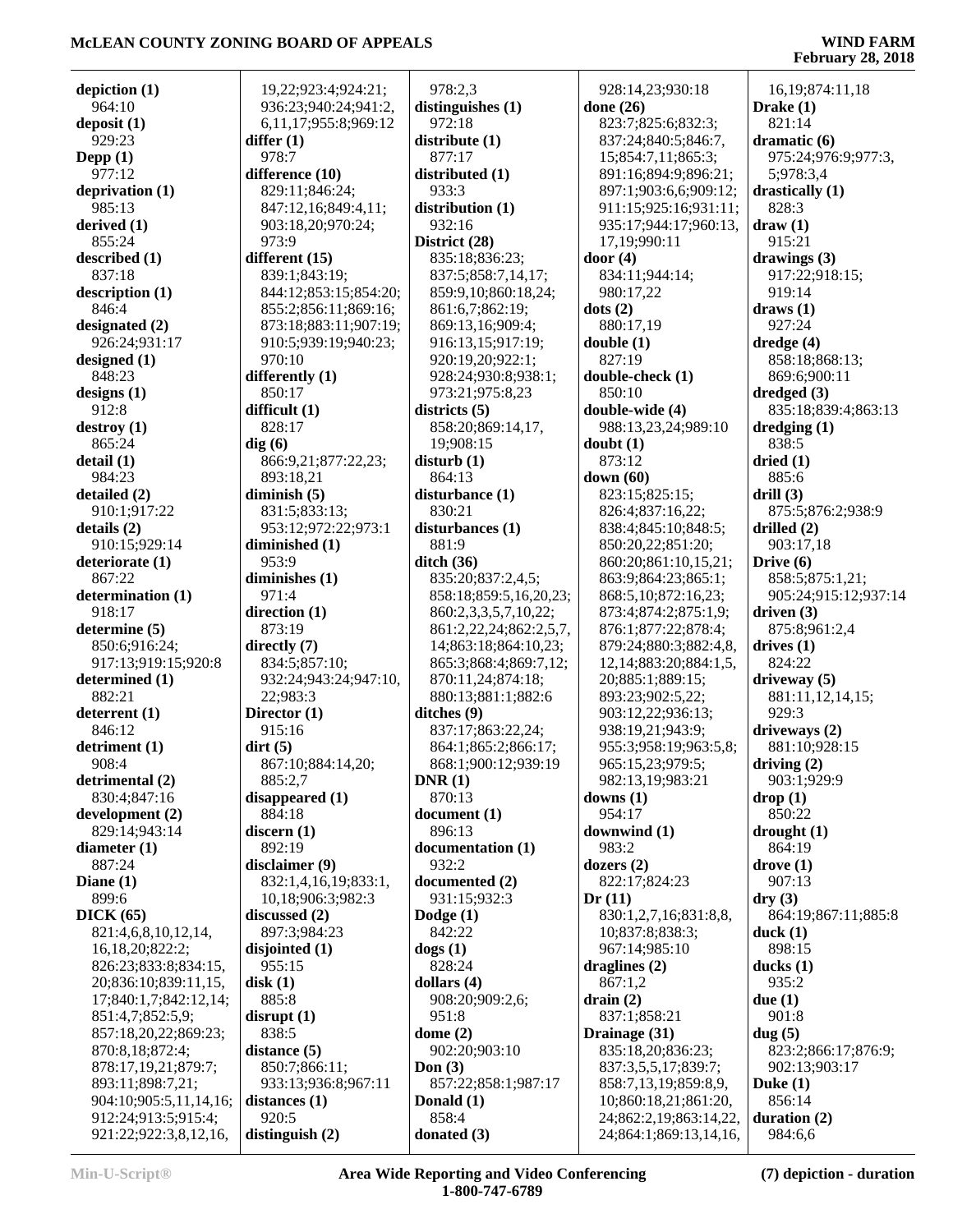| during $(16)$             | 943:3                                      | 977:15                        | enforced (2)                                  | established (2)                    |
|---------------------------|--------------------------------------------|-------------------------------|-----------------------------------------------|------------------------------------|
| 829:13;859:21;            | EDP's $(1)$                                | Ellsworth (8)                 | 828:17;840:11                                 | 858:14,23                          |
| 902:4;910:10;926:1;       | 871:2                                      | 937:7,10,17;938:9;            | enforces (2)                                  | establishing $(1)$                 |
| 927:2,21;931:8;           | education (1)                              | 939:7,17;940:21,23            | 853:23;854:11                                 | 859:11                             |
| 936:13;943:16;972:6,      | 932:7                                      | else $(14)$                   | engine $(2)$                                  | estate $(1)$                       |
| 7;975:17;976:1;981:5;     | education-based (1)                        | 847:7;855:13;856:1;           | 986:11,12                                     | 954:17                             |
| 983:6                     | 917:18                                     | 863:16;880:2;881:7;           | engineer (8)                                  | Estates $(1)$                      |
| Dustan $(3)$              | effect(8)                                  | 885:9;886:18;888:7;           | 875:2;910:18;                                 | 925:6                              |
| 842:14,18,21              | 827:15;871:15;                             | 890:19;905:7;954:1;           | 917:22;918:14,17;                             | estimate $(1)$                     |
| D-u-s-t-a- $n(1)$         | 872:8,9;901:16;913:1;                      | 966:16;984:15                 | 920:7;921:5,7                                 | 940:19                             |
| 842:21                    | 921:22;958:17                              | email $(1)$                   | engineering $(2)$                             | estimating $(1)$                   |
| dusters $(1)$             | effectively (2)                            | 932:1                         | 906:5;985:2                                   | 956:23                             |
| 840:1                     | 952:15;953:24                              | embarrassed (1)               | engineers (6)                                 | et(1)                              |
|                           | effects $(10)$                             | 984:1                         | 822:15;872:2;                                 | 916:8                              |
| E                         | 827:11,24;828:1,5;                         | emergency $(3)$               | 923:21;924:1,11;928:8                         | evacuate $(1)$                     |
|                           | 831:1,17;867:16;                           | 916:8;930:6;932:4             | enjoyment (14)                                | 989:8                              |
| earlier $(5)$             | 874:10;887:12;910:6                        | emissions (1)                 | 831:3,9;973:9,12,18;                          | evaluation (1)                     |
| 899:2:904:21;             | efficiency (3)                             | 902:3                         | 974:7,11,14,16,21;                            | 981:17                             |
| 913:17:916:18:981:11      | 911:6;912:3,16                             | emotion (3)                   | 975:16,22;976:7,23                            | evaluations (1)                    |
| earliest $(1)$            | efficient $(2)$                            | 974:15,17,23                  | enough $(15)$                                 | 929:2                              |
| 951:24                    | 912:5,6                                    | emotional (1)                 | 848:24;860:11;                                | Even $(34)$                        |
| easier $(2)$              | efficiently $(1)$                          | 974:17                        | 865:23;875:5;883:1;                           | 823:24;844:21;                     |
| 842:11;882:5              | 912:13                                     | employed $(2)$                | 888:24;892:11;896:8;                          | 846:10,15;848:14,15;               |
| easiest $(2)$             | effort(1)                                  | 899:7;925:24                  | 901:14;917:12;919:8,                          | 856:15;873:20;881:5;               |
| 863:17;917:4              | 859:8                                      | employee (1)                  | 9,10,12;989:6                                 | 886:17;889:23,24;                  |
| easily $(2)$              | efforts $(2)$                              | 945:5                         | ensure $(4)$                                  | 890:6;892:3;896:21,                |
| 861:4;989:1               | 859:7;943:6                                | employees (2)                 | 917:15,23;918:10;                             | 22;897:16;912:21;                  |
| East $(13)$               | Ehrhardt (8)                               | 943:8,8                       | 920:18                                        | 917:5;923:20;924:6;                |
| 827:5;835:4;836:17,       | 941:17,20,21,24,24;                        | empty $(1)$                   | enter $(4)$                                   | 926:13;929:6;933:7,                |
| 17,18;842:22;879:1;       | 945:10,13,16                               | 882:17                        | 908:17;909:15;                                | 13;934:3;944:16;                   |
| 881:18;888:3;898:12;      | $E-h-r-h-a-r-d-t(1)$                       | EMTs(1)                       | 948:20;968:22                                 | 946:19;958:20;970:3;               |
| 922:6;945:16;969:14       | 942:1                                      | 938:7                         | enters $(1)$                                  | 971:8;973:3;975:11;                |
| easy $(5)$                | eight $(6)$                                | encounter(1)                  | 881:13                                        | 977:8                              |
| 826:15,17,19;             | 843:4;856:16;                              | 943:23                        | entire (8)                                    | evening $(2)$                      |
| 969:20,22                 | 896:20;929:20;937:10;                      | encourage(1)                  | 835:6;844:12;                                 | 837:9;949:6                        |
| eat $(1)$                 | 942:8                                      | 860:24                        | 909:22;927:22;931:5;                          | eventually (2)                     |
| 867:17                    | eighth $(1)$                               | end $(15)$                    | 934:18;979:3;980:12                           | 872:18;980:20                      |
| eaten $(2)$               | 882:11                                     | 837:23;869:21;                | entities (1)                                  | Everybody (11)                     |
| 829:3;918:9               | either $(10)$                              | 871:12;880:19;884:20;         | 929:24                                        | 823:12;864:18;                     |
| economic $(5)$            | 841:7;842:5;850:14;                        | 887:23;921:16;927:8,          | EON(1)<br>856:13                              | 875:21;888:7;889:15;               |
| 906:21;908:9;             | 859:16;869:8;886:9;<br>894:6;927:6;932:13; | 12;928:11;931:13;             |                                               | 891:18;934:9,23;                   |
| 909:10,18;913:18          | 956:13                                     | 935:16;949:2;953:13;<br>979:4 | equipment (9)<br>822:17;839:24;               | 935:7;938:9;990:13<br>Everyone (2) |
| economically (1)<br>908:3 | Elder $(8)$                                | endanger $(1)$                |                                               |                                    |
| Economics (2)             | 969:12,13,13,17,18,                        | 830:5                         | 845:3;854:14;884:16;<br>921:16;937:23;939:22, | 844:16;927:20<br>everywhere (2)    |
| 910:17,19                 | 19;978:16,21                               | endangered (1)                | 23                                            | 933:15;980:19                      |
| economist $(1)$           | elderly $(1)$                              | 900:2                         | equivalence (1)                               | evidence (9)                       |
| 910:18                    | 936:8                                      | ended $(1)$                   | 975:7                                         | 829:22;830:16;                     |
| edge $(2)$                | electrical (2)                             | 910:13                        | erect (1)                                     | 896:17,18;897:1;                   |
| 840:23;880:23             | 876:14;926:18                              | ends $(3)$                    | 861:12                                        | 906:20:908:17:909:15:              |
| edges $(1)$               | electrical/mechanical (1)                  | 859:23;863:23;                | Eric $(2)$                                    | 946:17                             |
| 830:8                     | 925:15                                     | 883:20                        | 969:13,18                                     | exact(5)                           |
| EDP(21)                   | electronics (1)                            | energies $(1)$                | $\text{erode}$ (1)                            | 875:17;920:17;                     |
| 830:7;835:15;843:2,       | 895:17                                     | 911:3                         | 862:5                                         | 940:18;945:14;948:23               |
| 4;856:13,16;865:19;       | elevator $(1)$                             | energy $(13)$                 | eroded $(1)$                                  | exactly $(5)$                      |
| 866:5;870:5;883:9;        | 888:9                                      | 906:4,10,10,15;               | 837:4                                         | 848:2;852:18;860:9;                |
| 886:24;887:1;889:21;      | elevators $(1)$                            | 914:10;916:22;925:9,          | erosion $(2)$                                 | 862:3;965:22                       |
| 890:6;892:5,8;893:17,     | 885:23                                     | 11, 12, 15; 932: 21;          | 866:15,21                                     | examine $(1)$                      |
| 23;915:18;935:14,15       | eliminate (1)                              | 933:1;982:11                  | escalation $(1)$                              | 917:9                              |
| EDPR $(11)$               | 985:9                                      | energy-producing $(1)$        | 953:4                                         | example $(1)$                      |
| 906:24;907:9,9,24;        | eliminated (1)                             | 933:6                         | especially (5)                                | 920:1                              |
| 913:9;923:13,18;          | 949:14                                     | enforce $(3)$                 | 828:16;887:16;                                | examples $(3)$                     |
| 925:24;938:16;942:9;      | Elizabeth (1)                              | 854:13,13,16                  | 899:1;903:8;970:22                            | 942:16;943:1;965:10                |
|                           |                                            |                               |                                               |                                    |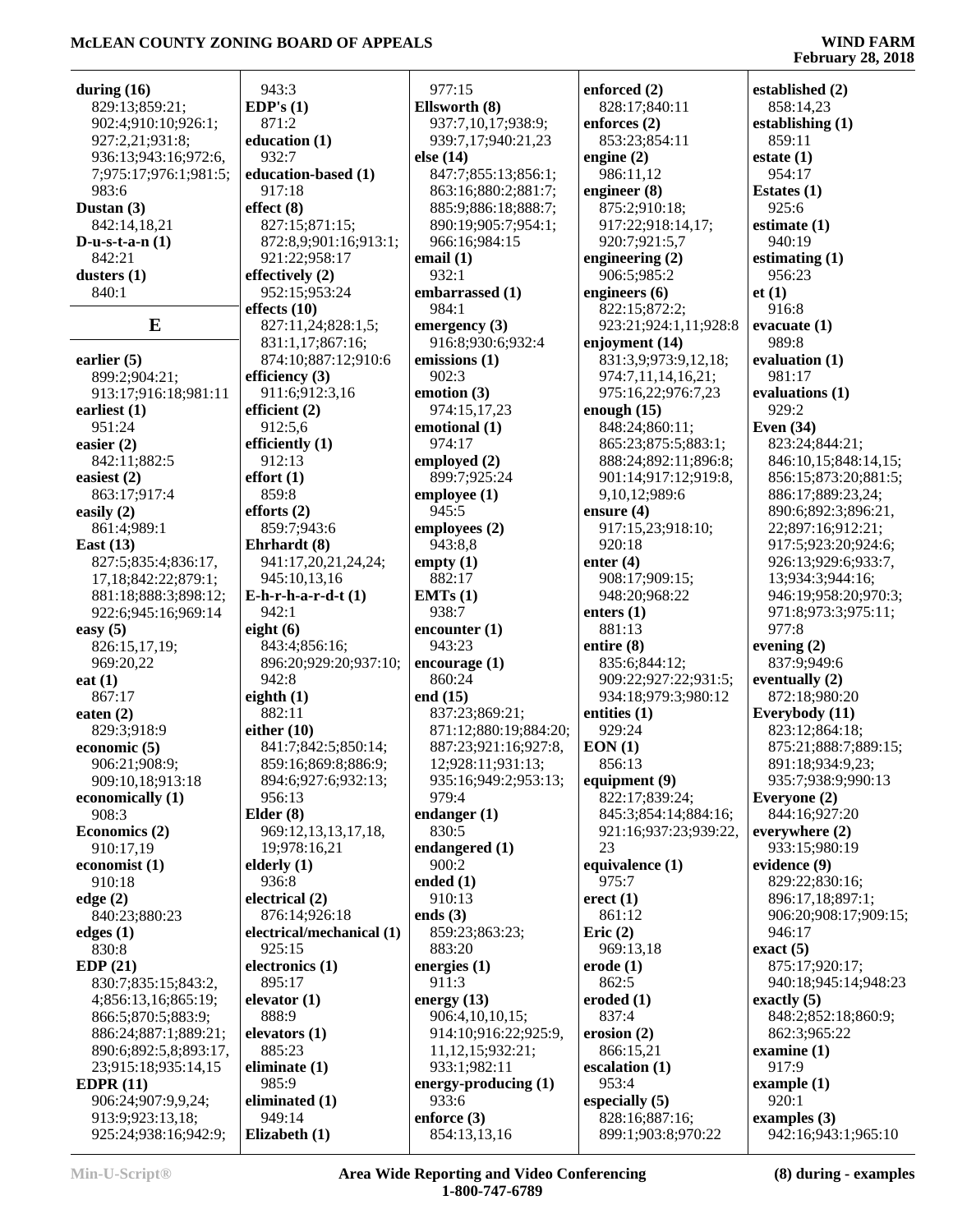| excavator(1)                        | 958:10,23                               | 852:15;862:19;                              | 946:9;949:18;953:10;                        | figure $(5)$                                   |
|-------------------------------------|-----------------------------------------|---------------------------------------------|---------------------------------------------|------------------------------------------------|
| 866:24                              | expose(1)                               | 877:13;913:10;955:19                        | 954:13,24;960:7;                            | 875:6;920:24;                                  |
| excavators (2)                      | 830:23                                  | family $(13)$                               | 971:20                                      | 990:16,18,19                                   |
| 864:8;867:6                         | exposed(4)                              | 827:16;828:2;829:5;                         | fast $(2)$                                  | figured $(1)$                                  |
| exceed (2)                          | 860:21;862:4;                           | 835:7;837:11;906:22;                        | 864:5;903:4                                 | 851:19                                         |
| 830:12;985:11                       | 866:14;939:13                           | 907:11,12,14;940:13;                        | father $(1)$                                | filed $(2)$                                    |
| excellent (1)                       | extensive (1)                           | 942:9;980:7;984:4                           | 829:15                                      | 833:7;923:11                                   |
| 885:24                              | 926:15                                  | far $(42)$                                  | fault $(1)$                                 | fill(1)                                        |
| except (3)                          | extent $(4)$                            | 827:19;828:18,19;                           | 987:1                                       | 882:7                                          |
| 833:2;843:23;847:20                 | 844:6,8;845:4;                          | 840:23;844:18;848:3;                        | favor $(1)$                                 | filled $(1)$                                   |
| excess(4)                           | 856:24                                  | 851:23;852:17;853:22,                       | 937:8                                       | 926:11                                         |
| 864:17;869:22;                      | extinct $(2)$                           | 24;854:15;855:20,23;                        | $\text{FCC}$ (1)                            | fills $(2)$                                    |
| 872:14;873:21                       | 900:1,1                                 | 856:22;862:3;864:1;                         | 891:13                                      | 869:11;871:10                                  |
| excluded (1)                        | extra(2)                                | 867:24;879:23;883:1;                        | FCC-licensed (1)                            | filter $(2)$                                   |
| 949:17                              | 847:5;931:4                             | 888:17,23,24;897:3;                         | 916:9                                       | 841:12;900:6                                   |
| excuse(1)                           | extreme (1)                             | 903:16;921:11;925:16;                       | fear $(1)$                                  | finalizing $(1)$                               |
| 955:17                              | 830:24                                  | 932:13;934:24;935:6;                        | 972:12                                      | 826:5                                          |
| <b>Executive (1)</b>                | extremely (1)                           | 937:13;939:2,4,16,18,                       | feasible $(1)$                              | finally $(3)$                                  |
| 915:15                              | 911:5                                   | 22;940:2,16;959:11,15,                      | 978:5                                       | 868:18;884:23;970:7                            |
| exhibit (13)<br>835:23;836:4,11,13; | Eyrich $(1)$<br>985:24                  | 18;962:1;989:12<br>farm $(53)$              | feel $(5)$<br>867:7;870:21;920:9,           | financial $(1)$<br>824:2                       |
| 858:11;869:23;870:7;                |                                         | 823:24;831:18;                              | 24;944:11                                   | find $(13)$                                    |
| 879:3,7,8;948:21;                   | F                                       | 833:9;845:3,19;                             | feet $(46)$                                 | 828:23,24;848:6;                               |
| 968:22;979:15                       |                                         | 846:13;855:23;856:12;                       | 827:14;847:2,5,21;                          | 857:7;863:16;874:4,                            |
| existed $(1)$                       | face $(2)$                              | 860:21;869:15;873:23;                       | 855:11;859:16;860:4;                        | 18;878:3;891:21;                               |
| 988:9                               | 931:22,22                               | 876:2;879:13,17;                            | 861:24;862:14;875:3,                        | 892:6;922:12;953:20,                           |
| existing $(1)$                      | faces $(1)$                             | 881:12,22;889:17;                           | 12, 13; 876: 1; 882: 1;                     | 20                                             |
| 946:9                               | 930:4                                   | 899:1;900:11;901:21;                        | 888:21;902:12,13,18,                        | findings $(3)$                                 |
| exists(1)                           | facilitate $(1)$                        | 902:1,23;907:1,7,16,                        | 21;903:14,22;918:3;                         | 831:23;832:2;833:11                            |
| 881:13                              | 860:9                                   | 17;908:1;909:7;914:6;                       | 919:20,23;920:3,5,6,7;                      | finds $(1)$                                    |
| expand $(1)$                        | facility $(1)$                          | 919:18;926:1;927:9;                         | 921:17,21;941:2;                            | 874:17                                         |
| 889:3                               | 929:22                                  | 937:9;939:22;942:5,                         | 945:14;975:4,5,9,10,                        | fine $(4)$                                     |
| expansion (1)<br>989:22             | fact $(10)$                             | 11;944:20;945:5,8;<br>946:14;960:3;970:1,2, | 14;977:7,8;980:17,21;                       | 832:14;836:5;<br>905:19;941:20                 |
| expect (2)                          | 847:20;860:13;<br>873:10;877:23;908:16; | 5, 15; 971: 15, 23;                         | 982:17,20,21,24;<br>983:13                  | finish $(4)$                                   |
| 921:6;943:16                        | 946:15;955:24;958:22;                   | 975:11;983:19;985:1;                        | fellow $(2)$                                | 884:19;890:14;                                 |
| expectancy $(1)$                    | 971:11;979:10                           | 986:19;989:23,23                            | 885:20;886:5                                | 933:18;990:18                                  |
| 927:9                               | factor $(3)$                            | farmed $(2)$                                | felt $(3)$                                  | finished (2)                                   |
| expenditures (1)                    | 911:22;951:4,11                         | 835:7;839:19                                | 827:9;977:9;989:6                           | 866:23;929:16                                  |
| 930:2                               | facts $(4)$                             | farmer $(10)$                               | fence $(1)$                                 | FINNIGAN (151)                                 |
| experience (18)                     | 831:23;832:2;                           | 832:5,18;835:12;                            | 883:18                                      | 821:1,16,17,22;                                |
| 822:21;843:5,6;                     | 833:11;883:7                            | 837:16;842:22;845:18,                       | few $(18)$                                  | 822:4,8;825:7,10,12,                           |
| 844:17;848:9;851:4,7;               | faculty $(1)$                           | 20;879:14;898:20;                           | 872:19;898:24;                              | 16;826:18,22,24;                               |
| 852:5;856:11,16;                    | 942:19                                  | 899:2                                       | 908:12,13;915:16;                           | 827:3;832:14;833:20;                           |
| 883:9;885:13;895:17;                | failed $(3)$                            | Farmers (5)                                 | 918:22;919:1,4;921:8;                       | 834:13,16,19,21;835:1,                         |
| 911:15:942:13:985:7;<br>989:18,19   | 923:1,5;947:1                           | 832:21;836:24;                              | 929:9;930:5;931:23;<br>937:18;942:16,18,24; | 22;836:3,6,12;837:13;                          |
| experienced (2)                     | fails $(1)$<br>978:12                   | 839:5;872:22;928:17<br>Farming (4)          | 966:17;987:11                               | 838:9,13,16,19;839:2,<br>9;840:8,19;841:13,19; |
| 903:7;934:21                        | failure $(1)$                           | 839:21;868:7;880:5;                         | FFA(1)                                      | 842:2,9,15,19;845:15;                          |
| experiences (5)                     | 849:1                                   | 884:24                                      | 942:20                                      | 849:15;850:11;851:2;                           |
| 843:22;845:6;                       | fair $(6)$                              | farmland $(6)$                              | fiber $(1)$                                 | 852:10;853:4,19;                               |
| 925:21;927:20;945:4                 | 825:21;871:20;                          | 835:7;858:22;859:1;                         | 919:2                                       | 857:14,16,23;858:2,8,                          |
| expert $(3)$                        | 874:9;896:8;950:20,21                   | 865:7;873:3;952:21                          | fiberoptic $(1)$                            | 10;862:16;866:13;                              |
| 831:7;838:10;943:13                 | Fairbury (7)                            | farms $(35)$                                | 918:24                                      | 868:12,16;870:1;                               |
| expertise $(2)$                     | 858:5;888:5,10;                         | 822:21,23;824:5;                            | field $(7)$                                 | 871:6;877:4;878:14,                            |
| 838:7;896:4                         | 916:1,10,12;921:18                      | 825:20;831:11,12;                           | 823:19;827:18;                              | 16,23;879:4;886:20;                            |
| experts $(1)$                       | fairly $(2)$                            | 843:19;844:12;850:5;                        | 856:20;872:24;873:18;                       | 890:19;893:10,12;                              |
| 967:21                              | 838:1;918:21                            | 856:14;873:22;879:15;                       | 875:21;884:21                               | 894:19;895:15;896:6;                           |
| expired $(1)$                       | fall $(2)$                              | 881:16,16;902:22;                           | fields $(2)$                                | 897:18;898:1,4,9,13;                           |
| 892:17<br>explain $(2)$             | 833:9;983:15                            | 906:21;908:15;918:21,<br>24;919:5;926:10;   | 840:2;939:7                                 | 904:3,11,14,19,23;<br>905:3,6,9,17,21;911:1;   |
| 917:4;974:23                        | falls $(2)$<br>859:19;866:1             | 927:2,12,21;932:17;                         | fifth $(5)$<br>879:14;942:23;               | 912:23;913:6;915:1,3,                          |
| explained (2)                       | familiar $(5)$                          | 936:2;943:1;944:12;                         | 988:2,4,5                                   | 5,9,14;921:11;923:9;                           |
|                                     |                                         |                                             |                                             |                                                |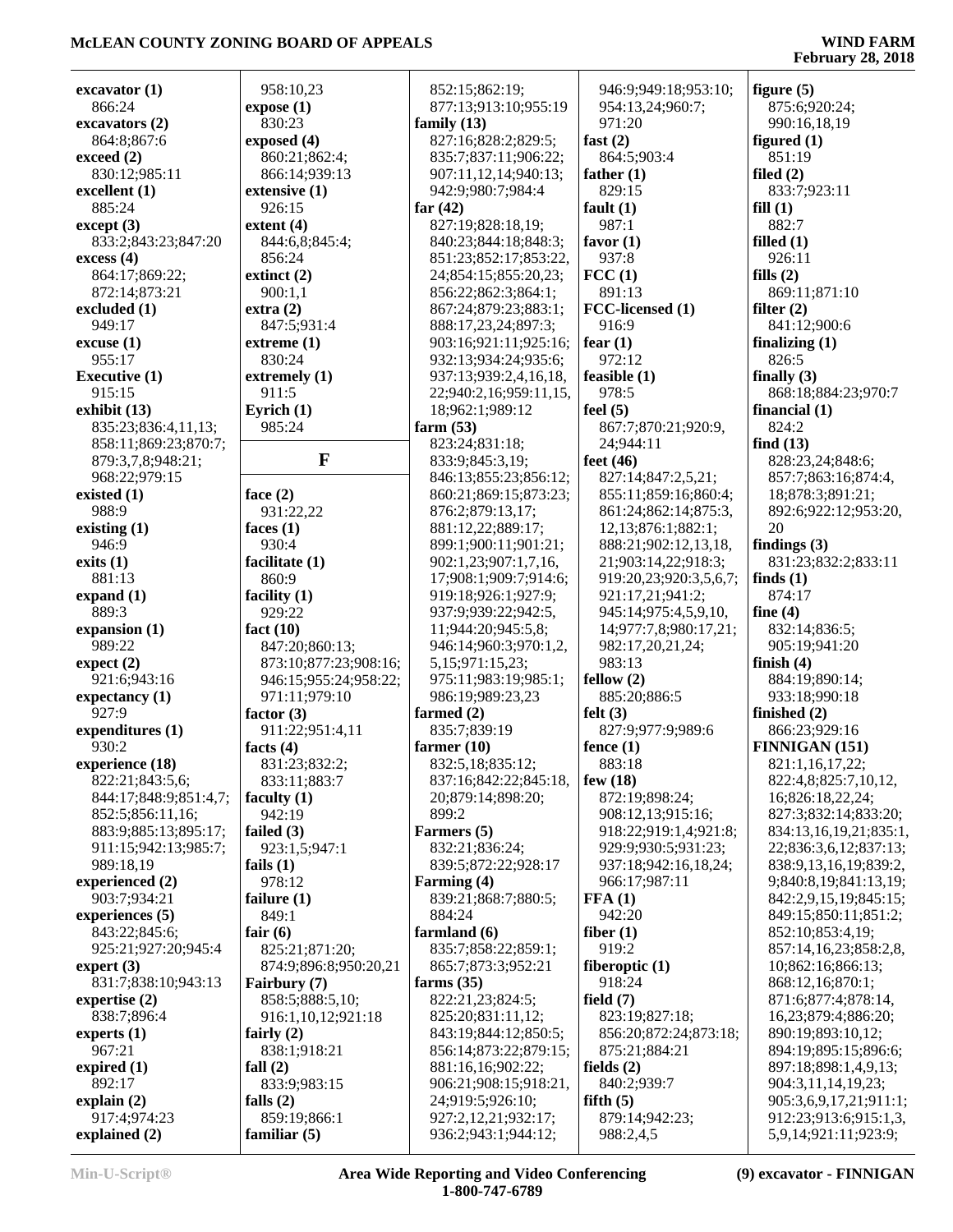| 924:19,22;925:2;                           | 864:14                    | 11;913:1                 | 924:17;949:6,10;                        | Girl(1)                                     |
|--------------------------------------------|---------------------------|--------------------------|-----------------------------------------|---------------------------------------------|
| 933:17,20;935:10;                          | flow $(11)$               | four $(18)$              | 953:6;966:15;968:19                     | 942:22                                      |
| 936:20,22,24;937:4;                        | 859:23;861:3;             | 839:16;885:5;            | future $(2)$                            | given $(10)$                                |
| 940:15;941:9,12,15,18,                     | 864:24;867:16,19,20,      | 937:12;940:1;942:8;      | 882:17;989:23                           | 823:8;833:4;843:7;                          |
| 22;945:7,11,15,18,21;                      | 21;873:15,18,20;          | 955:16;959:23;960:6;     |                                         | 873:17;928:16;930:9;                        |
| 948:12,17;949:1;                           | 874:15                    | 965:15,24;966:2;         | G                                       | 942:19;949:2;971:11;                        |
| 950:4,15;954:4;955:6,                      | flowing $(2)$             | 970:1;982:18;983:21;     |                                         | 977:14                                      |
| 9;956:15;957:24;                           | 863:2,4                   | 987:17,20,21,23          | gain(1)                                 | gives $(1)$                                 |
| 966:16;967:19;968:2,                       | flows $(2)$               | four-month-old (1)       | 824:6                                   | 824:9                                       |
| 5,13;969:2,9,15;                           | 867:10;873:10             | 937:14                   | $\text{gallons}$ $(1)$                  | giving(1)                                   |
| 978:15,18,24;979:4,12,                     | flying $(3)$              | frankly $(1)$            | 864:24                                  | 926:11                                      |
| 14, 19, 21; 98 6: 15; 987: 3,              | 855:1,7;939:6             | 910:1                    | game $(2)$                              | glad(2)                                     |
| 8, 10, 14; 990: 3, 7, 21                   | focused $(1)$             | free $(3)$               | 827:9;829:19                            | 898:22;902:2                                |
| fire $(10)$                                | 949:7                     | 898:2;944:11;990:4       | garage $(1)$                            | glaring $(1)$                               |
| 851:14,16,17;852:7;                        | focuses $(1)$             | freeze $(1)$             | 961:12                                  | 981:12                                      |
| 930:6;937:21,22,24;                        | 943:20                    | 875:22                   | Gary(6)                                 | glaringly $(1)$                             |
| 938:1,9                                    | focusing $(1)$            | freight $(1)$            | 841:2,3;898:7,8,11;                     | 978:10                                      |
| fires $(1)$                                | 832:9                     | 939:5                    | 955:11                                  | glasses $(1)$                               |
| 851:5                                      | folks $(2)$               | frequency $(4)$          | gas(4)                                  | 899:23                                      |
| First $(21)$                               | 832:20,22                 | 830:21;887:4;889:9;      | 926:7;931:23;940:6,                     | global(1)                                   |
| 822:12;826:16;                             | follow $(2)$              | 984:5                    | 12                                      | 902:1                                       |
| 829:13;844:22;858:13;                      | 869:19;955:24             | frequent $(1)$           | gate(1)                                 | GM(1)                                       |
| 879:11,20,21;893:15;                       | followed (3)              | 848:13                   | 878:11                                  | 981:1                                       |
| 894:24;906:18;919:17;                      | 859:4;860:20;944:1        | fresh $(2)$              | gathered $(1)$                          | goes(21)                                    |
| 923:13;926:16;938:10;                      | following $(4)$           | 900:22;929:2             | 929:17                                  | 826:8;829:3;839:7;                          |
| 944:18;949:20;952:10;                      | 859:10;860:16,17;         | Fresnel (6)              | gave $(4)$                              | 844:19;847:23;855:20;                       |
| 955:11;957:6;958:5                         | 915:18                    | 913:11;917:3,9;          | 843:14;858:16;                          | 861:4;872:21;873:13,                        |
| firsthand $(1)$                            | follows $(1)$             | 918:8,12;920:2           | 897:13;944:19                           | 16;874:1;878:4;                             |
| 942:13                                     | 859:14                    | friends $(1)$            | GE(4)                                   | 881:11,15;902:17;                           |
| fish $(6)$                                 | food $(4)$                | 827:16                   | 849:8;907:6,10,18                       | 903:23;904:13;933:1;                        |
| 838:15,16;868:2;                           | 829:3;930:6;940:4,5       | Frog(2)                  | ger(8)                                  | 958:2;975:19;977:14                         |
| 899:5,12,17                                | foot $(3)$                | 841:18;901:7             | 823:22;847:23;                          | Golden (1)                                  |
| fished $(1)$                               | 847:2;876:9;951:9         | front $(16)$             | 848:3;851:9;852:2,4,6;                  | 869:15                                      |
| 838:24                                     | football $(3)$            | 879:12;880:8,9,14;       | 853:6                                   | good(21)                                    |
| five $(28)$                                | 827:18;917:6;920:1        | 881:10;893:15,19,21;     | gears(1)                                | 823:9,11,23;824:11,                         |
| 843:3,20;844:9,10;                         | footings $(1)$            | 894:18;895:9;975:6;      | 943:13                                  | 12;837:3;843:8;869:7;                       |
| 845:6,8,24;848:14;                         | 871:15                    | 976:18;980:1,17,21;      | general(6)                              | 875:4;877:6;898:4;                          |
| 860:23;901:15;921:8;                       | footprint $(1)$<br>971:14 | 982:23<br>frustrated (1) | 852:20;925:9;926:7,<br>17;927:19;954:15 | 899:3;910:21;926:12;<br>938:15;949:6;972:2; |
| 951:10,19;954:9;<br>957:10,11,11,13;958:4, | forced $(1)$              | 974:20                   | generated (1)                           | 985:15,19,22;986:2                          |
| 19;959:13,20,23;                           | 829:19                    | fuel $(2)$               | 933:5                                   | good-sized (2)                              |
| 963:4;965:16,24;                           | Ford $(1)$                | 925:15;930:3             | generates $(1)$                         | 895:21;896:5                                |
| 966:2;967:5                                | 982:11                    | fuels $(1)$              | 933:7                                   | government $(5)$                            |
| five-mile $(1)$                            | foreclosure (2)           | 906:14                   | generating $(1)$                        | 854:10,10,13,15;                            |
| 949:16                                     | 952:16;953:15             | fulfill $(1)$            | 958:16                                  | 901:17                                      |
| fix(9)                                     | Forgive (3)               | 897:8                    | generation $(1)$                        | grade(1)                                    |
| 850:11;857:12;                             | 835:5;842:23;871:9        | full $(5)$               | 879:14                                  | 942:24                                      |
| 878:5;887:17,19;                           | forgot $(1)$              | 850:18;863:18;           | generators (3)                          | gradual (1)                                 |
| 894:7;947:8,20;981:2                       | 921:14                    | 865:3;867:16;979:2       | 852:1;912:4;933:10                      | 873:9                                       |
| fixed $(2)$                                | forth $(3)$               | full-blade $(1)$         | gentlemen $(1)$                         | graduate(2)                                 |
| 912:9;938:21                               | 835:11;883:22;            | 850:14                   | 845:22                                  | 898:18;910:21                               |
| fixing $(1)$                               | 925:23                    | full-time $(2)$          | geological (1)                          | grain(3)                                    |
| 837:22                                     | forward $(3)$             | 889:15;936:5             | 902:9                                   | 835:11;845:3;885:23                         |
| flat $(3)$                                 | 842:7;982:14;987:15       | fully $(1)$              | geology(1)                              | grandfather $(1)$                           |
| 882:6;887:7;890:5                          | fossil $(1)$              | 837:11                   | 913:3                                   | 879:17                                      |
| flattened $(1)$                            | 906:14                    | fund $(1)$               | gesture(1)                              | grandmother's (1)                           |
| 877:24                                     | found $(12)$              | 824:11                   | 930:13                                  | 988:13                                      |
| flicker $(4)$                              | 827:10,22;844:7;          | funds $(2)$              | gets (6)                                | grandparents(1)                             |
| 844:5;845:5;902:7;                         | 848:23;885:10;889:21;     | 858:20;930:17            | 837:23;875:23;                          | 942:6                                       |
| 983:5                                      | 891:15,17;892:14;         | fungicide $(1)$          | 900:6;903:10;958:20;                    | grant(2)                                    |
| flights $(1)$                              | 907:6;936:15;972:9        | 840:4                    | 975:11                                  | 841:10;899:12                               |
| 943:7                                      | foundation $(5)$          | further $(8)$            | Gigahertz (2)                           | graph(3)                                    |
| float $(1)$                                | 896:13,19;897:11,         | 904:2;914:24;            | 887:7,11                                | 951:14;964:4,6                              |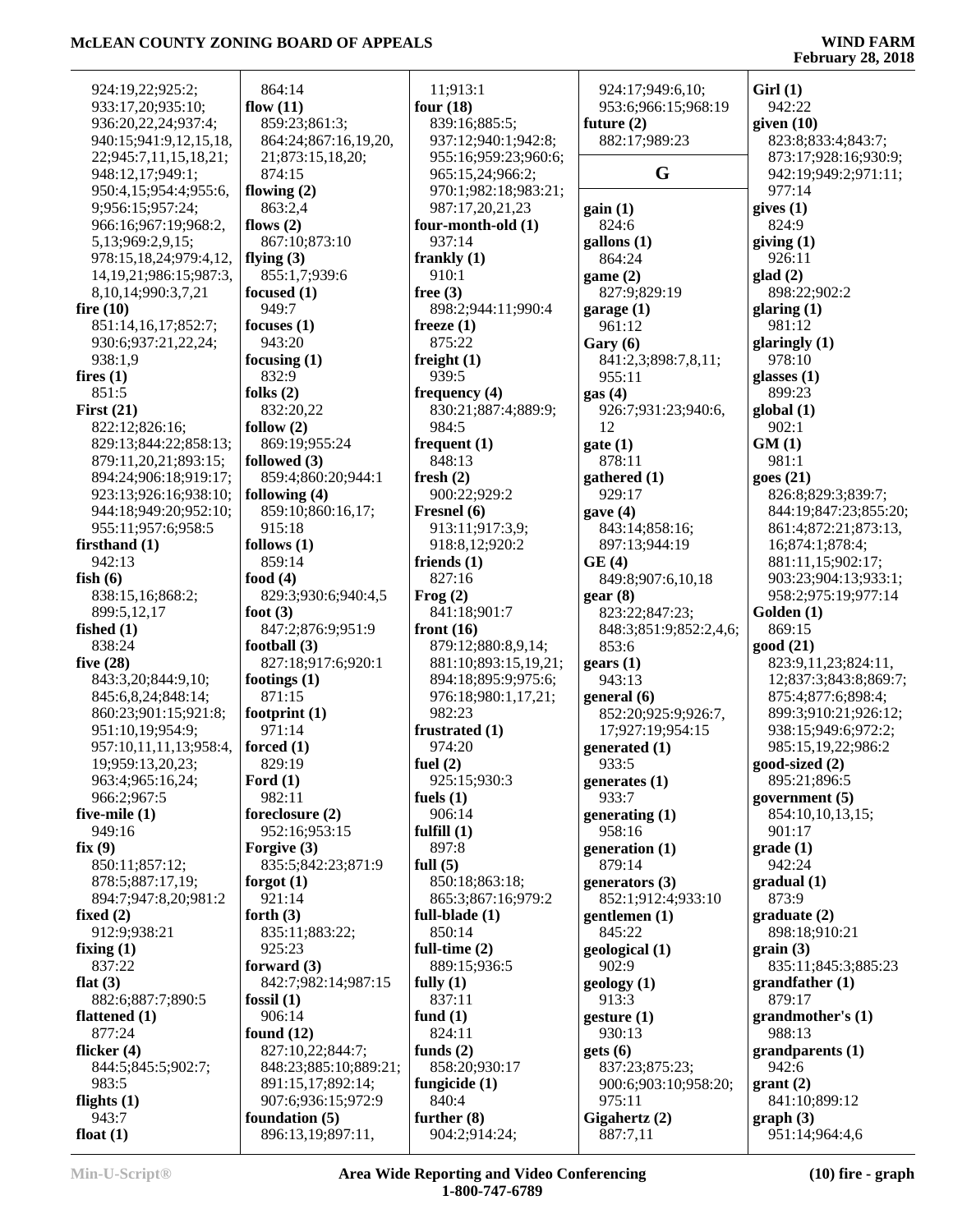| graphically $(1)$     | 854:9,21;856:2,15;                            | 892:8,23;893:1,6,9,20; | 848:7,8;857:1,4,6;    | 886:15;921:18;957:6;   |
|-----------------------|-----------------------------------------------|------------------------|-----------------------|------------------------|
| 952:13                | 857:11;866:7;875:24;                          | 894:1,22;895:3,5,10,   | 894:12;914:6;933:14;  | 958:12                 |
| grass(4)              | 877:15;879:21;887:10;                         | 16,19                  | 948:9;950:5,7,8,14    | higher-ups $(1)$       |
| 867:12;873:4;         | 898:16;908:2;945:1;                           | $H-a-n-e-y(1)$         | heard $(18)$          | 854:17                 |
| 883:18;903:24         | 950:15;990:21                                 | 879:2                  | 823:10;824:18;        | highest $(2)$          |
| gravel(10)            | quidelines(2)                                 | Haney's $(1)$          | 844:10;875:7;883:5;   | 856:17;921:20          |
| 872:23;873:5;         | 977:19;978:1                                  | 894:18                 | 902:7;911:4,12;914:7, | highlighted (1)        |
| 883:17,17;884:12;     | gulity(1)                                     | Hang $(1)$             | 9;965:14,17,18,19;    | 979:2                  |
| 928:4,17,22;929:2,10  | 902:22                                        | 882:9                  | 967:5;971:12;973:4;   | highly $(2)$           |
| Grayhawk (1)          | gully(1)                                      | happen $(11)$          | 981:5                 | 841:17;901:3           |
| 905:24                | 872:18                                        | 830:14;832:12;         | hearing $(10)$        | high-powered (1)       |
|                       |                                               |                        |                       | 850:1                  |
| $gr$ eat $(7)$        | guy(2)                                        | 859:21;864:10,11;      | 832:3,9,9;833:12;     |                        |
| 843:14;866:8;         | 866:24;870:13                                 | 865:24;874:23;887:12;  | 897:3,22,23;955:16;   | high-speed (1)         |
| 880:13;883:24;899:2;  | gays(7)                                       | 894:2,18;972:11        | 970:1,3               | 885:24                 |
| 920:15;954:19         | 823:20;856:5;867:6;                           | happened (4)           | hearings $(4)$        | high-tension $(1)$     |
| greater(1)            | 869:8;872:11;918:21;                          | 832:12;884:4;          | 827:8;829:9;970:11;   | 876:14                 |
| 859:18                | 927:20                                        | 914:19;987:1           | 981:6                 | highway $(4)$          |
| $g realty (1)$        |                                               | happening $(1)$        | heat $(2)$            | 880:8,17;881:1,17      |
| 878:9                 | $\mathbf H$                                   | 828:23                 | 851:8,13              | hill $(1)$             |
| green(2)              |                                               | happens (4)            | heating $(1)$         | 872:17                 |
| 962:3,9               | Haase (32)                                    | 824:16;864:22;         | 876:17                | hire $(1)$             |
| Gregory (3)           | 842:14,17,18,21,21;                           | 947:16,23              | heavy $(5)$           | 981:8                  |
| 924:21;925:1,4        | 845:20;846:6,20;                              | happy $(3)$            | 822:16;871:11;        | hired $(2)$            |
| $\text{grow}(2)$      | 847:19;848:1,12;                              | 931:7;944:15;945:3     | 877:18;928:4;934:5    | 876:20;897:16          |
| 843:15;936:6          | 849:6,14,17;850:13;                           | hard $(4)$             | hedgerow (1)          | history $(3)$          |
| grid(1)               | 851:6,9;852:8,14,17,                          | 828:23;866:1;877:1;    | 839:20                | 841:9;899:9;975:3      |
| 933:3                 | 22;853:2,10,15;854:1,                         | 979:3                  | hefty $(1)$           | hit $(6)$              |
| grocery(1)            | 12,24;855:5,16,21;                            | harder $(1)$           | 868:22                | 844:8;850:9;862:5;     |
| 926:6                 | 856:10,24                                     | 867:8                  | height $(4)$          | 867:7;875:12;879:20    |
| gross(1)              | $H-a-a-s-e(1)$                                | Hardin $(2)$           | 847:10,14;859:16;     | hitches $(1)$          |
| 951:20                | 842:22                                        | 870:5;913:9            | 921:19                | 885:5                  |
| ground(20)            | habitat $(1)$                                 | hardly $(1)$           | heights $(1)$         | hold(3)                |
| 840:6;848:5,8;        | 901:1                                         | 885:3                  | 926:19                | 856:15;864:18,22       |
| 872:16;873:14;874:17; | half $(14)$                                   | harm $(2)$             | Hello (1)             | holding $(1)$          |
| 875:10;879:15;893:4;  | 840:14,16;852:2;                              | 876:4,23               | 822:3                 | 828:19                 |
| 903:7,13,13,14;904:9; | 855:22;880:8;908:20;                          | Hartke $(17)$          | help(9)               | holds $(1)$            |
|                       |                                               | 878:19;978:24;         | 829:11;846:16;        | 856:17                 |
| 913:1,3;921:11,17;    | 909:1,6;940:19;941:5;<br>945:14;955:16;960:6; |                        |                       |                        |
| 934:3,6               |                                               | 979:1,17,18,20,22,23;  | 926:4;929:14;936:9;   | holes $(2)$            |
| group(1)              | 988:16                                        | 986:16;987:5,19;       | 943:6,10;981:8;986:23 | 823:2,3                |
| 932:8                 | half-mile $(1)$                               | 988:1,4,10;989:11,18;  | helping $(1)$         | home $(27)$            |
| Groves (20)           | 883:13                                        | 990:5                  | 943:3                 | 829:17;832:21;         |
| 822:24;823:22;        | halfway $(1)$                                 | $H-a-r-t-k-e(1)$       | helps $(6)$           | 971:13,17,18;980:10;   |
| 843:4;846:22;902:1,5; | 907:13                                        | 979:23                 | 824:6,7;851:11,11;    | 981:7;982:15,23;       |
| 909:5,7,20;926:1;     | Hall $(1)$                                    | Harvey $(1)$           | 855:13;857:9          | 983:3,5,10,18,20,22;   |
| 935:16;937:11;938:3;  | 942:1                                         | 943:7                  | Henline (12)          | 984:3,13,19;985:14,24; |
| 939:10;940:2;946:14;  | hand $(5)$                                    | hatchery $(1)$         | 835:17,17;836:1,19;   | 986:13,17;988:8,9,10,  |
| 949:14;951:6,16;      | 835:21;876:9;                                 | 899:5                  | 837:18;839:20;840:11; | 13;989:15              |
| 953:10                | 902:13;934:10;979:2                           | haul $(1)$             | 841:18;865:12;900:15, | homeless $(1)$         |
| $\text{grow} (1)$     | hand- $(1)$                                   | 875:18                 | 23;901:7              | 824:22                 |
| 981:3                 | 931:18                                        | hazards $(1)$          | herrings $(1)$        | homeowner $(3)$        |
| growing (1)           | handhold (1)                                  | 863:20                 | 868:6                 | 832:6,18;833:8         |
| 863:22                | 919:15                                        | head $(2)$             | hertz $(1)$           | homes $(7)$            |
| $grown (1)$           | handle $(1)$                                  | 880:1;983:9            | 889:4                 | 932:19,23,24;946:8;    |
| 937:21                | 933:1                                         | headphones (1)         | hey $(2)$             | 980:23;982:20;985:21   |
| growth(1)             | handout $(2)$                                 | 983:8                  | 939:12;947:7          | honest $(2)$           |
| 908:9                 | 858:8,9                                       | heads $(2)$            | Hi(4)                 | 839:22;955:14          |
| guarantee $(1)$       | handouts $(1)$                                | 861:10;983:3           | 841:2,3;871:7;913:8   | honestly $(3)$         |
| 981:24                | 979:1                                         | health $(10)$          | high $(8)$            | 908:4,21;910:15        |
| guaranteed (1)        | Haney $(33)$                                  | 828:5,8;830:5,19,19;   | 856:15;885:22;        | honor $(1)$            |
| 824:3                 | 878:21,22;879:1,1,6,                          | 831:1,16,19;903:16;    | 895:24;898:18;903:3;  | 930:4                  |
| guess $(20)$          | 9;887:1;888:16,20,23;                         | 974:3                  | 916:11;932:9,14       | hope $(5)$             |
| 836:12;845:13;        | 889:5,8,13;890:9,24;                          | hear $(16)$            | higher $(6)$          | 866:10,11;869:18;      |
| 848:11,16;850:24;     | 891:3,8,11,18,24;                             | 829:20;844:19,20;      | 848:22;873:13;        | 922:21;981:4           |
|                       |                                               |                        |                       |                        |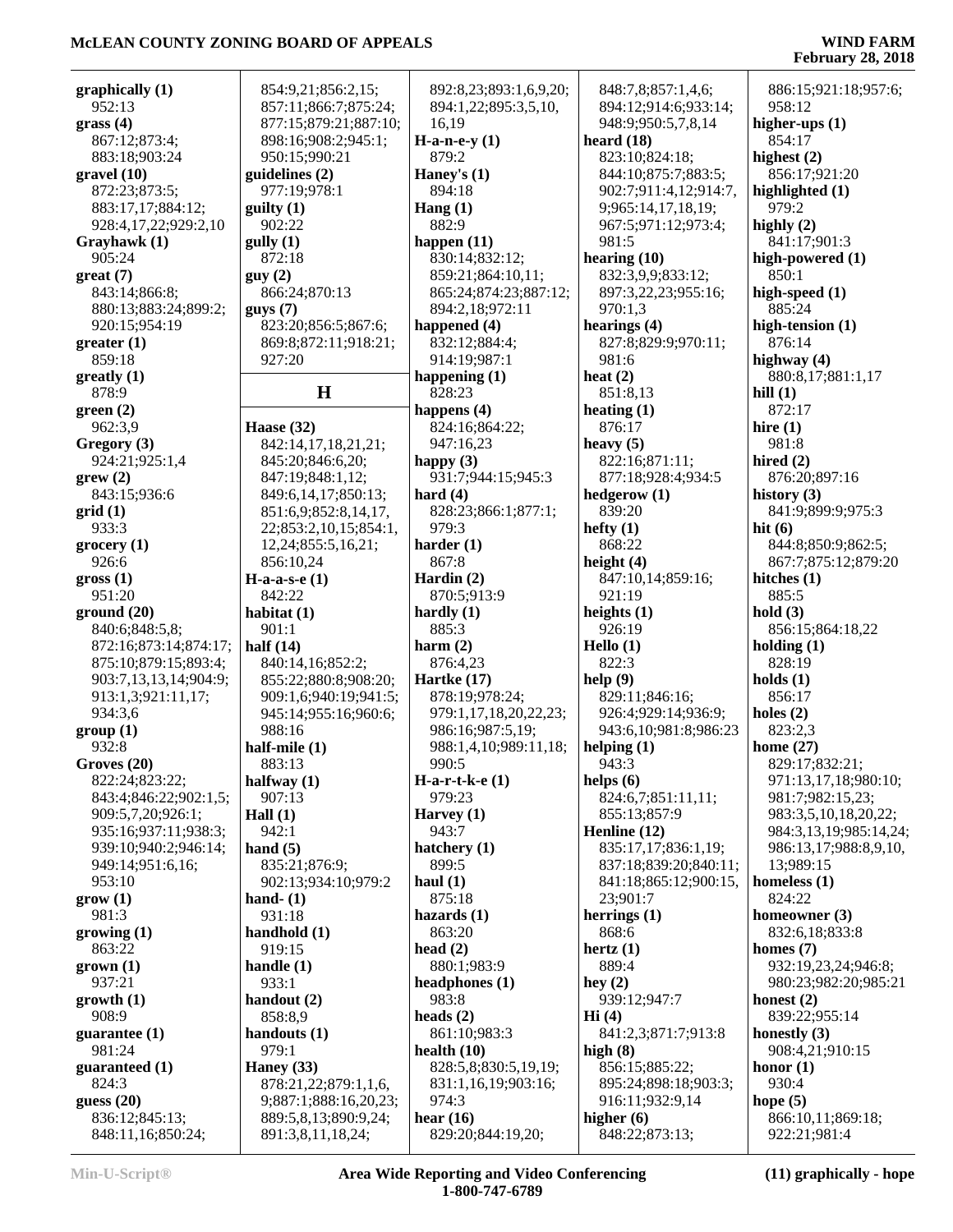| Hopedale $(1)$<br>942:5 | 962:6,12;965:3          | inappropriate $(1)$<br>897:5 | 966:22;980:1,3;                | 844:14,15,16;                     |
|-------------------------|-------------------------|------------------------------|--------------------------------|-----------------------------------|
| hopeful $(2)$           | identified (1)<br>923:8 | inch(1)                      | 981:18,20,23<br>infrasound (1) | 885:23,24;886:22;                 |
| 919:7,11                | identify $(2)$          | 864:23                       | 827:24                         | 888:4,13;916:3,5,11,<br>16;917:17 |
| hopefully $(6)$         | 922:4:946:12            | inches $(1)$                 | ingenious (3)                  | internship (1)                    |
| 822:1;860:10;981:6,     | identifying $(2)$       | 874:1                        | 986:6,7,12                     | 926:14                            |
| 7,9,9                   | 923:1,5                 | incidentally (1)             | initial $(1)$                  | interpret $(3)$                   |
|                         | IDNR $(2)$              | 884:14                       | 943:14                         | 973:7;978:6,7                     |
| hoping $(1)$<br>968:11  | 899:5,19                |                              |                                |                                   |
|                         |                         | include $(3)$                | initially $(1)$                | interpretation $(1)$              |
| horizontal (1)          | ignition $(1)$          | 926:16;930:6;953:24          | 867:1                          | 970:24                            |
| 951:9                   | 981:1                   | included (4)                 | injure $(1)$                   | interpreted (3)                   |
| hotels $(2)$            | $\Pi(7)$                | 923:11;931:10;               | 974:1                          | 891:23;970:9,11                   |
| 926:6;943:7             | 909:5,7,21;949:14,      | 952:22;982:3                 | injuries $(1)$                 | interrupt $(2)$                   |
| hour $(2)$              | 17;951:7,16             | includes $(1)$<br>952:21     | 984:9<br>injurious (5)         | 889:2;913:20                      |
| 824:10,11               | illegitimate (1)        |                              |                                | interrupted $(1)$                 |
| hours $(15)$            | 833:14                  | including $(3)$              | 831:3,9;973:11;                | 920:19                            |
| 823:15,19;824:1,4,6;    | Illinois $(24)$         | 859:13;949:18;               | 974:11;976:6                   | interruption (1)                  |
| 845:23;846:1,2;         | 822:11;827:6;           | 953:22                       | injury $(3)$                   | 887:8                             |
| 881:21;889:16,16;       | 837:10;841:9;842:22;    | incomplete (1)               | 973:17,23;984:8                | interruptions $(1)$               |
| 936:7;943:6;955:16;     | 843:9;858:5;899:8,8,    | 981:22                       | in-laws $(1)$                  | 889:11                            |
| 984:17                  | 14;906:5,7;907:15;      | increase (7)                 | 988:12                         | intersection (3)                  |
| house $(30)$            | 916:4,6;920:22;925:6;   | 952:19,23;953:2,17;          | inside $(6)$                   | 881:7,9;882:5                     |
| 845:21;871:12;          | 936:6;942:2;969:14;     | 963:2;964:17;965:4           | 848:5;960:21;                  | into $(36)$                       |
| 879:18;880:4,14,16;     | 979:24:980:6,16;        | increased (1)                | 982:19;983:5;984:13,           | 824:11;833:3;                     |
| 882:2,14,17;883:4,4;    | 984:16                  | 943:5                        | 19                             | 836:21;837:1;839:7;               |
| 888:4;937:22;971:19;    | image $(1)$             | increases (2)                | insight $(1)$                  | 841:21;848:16;855:11;             |
| 972:3,3;975:8;980:4;    | 986:8                   | 962:24;965:10                | 911:7                          | 860:12;872:2,5;                   |
| 982:23,24;984:1;        | imagine $(2)$           | increasing $(1)$             | inspect $(2)$                  | 874:22,23;875:10;                 |
| 985:2,23;986:19;        | 861:9;940:9             | 946:13                       | 849:24;850:9                   | 881:1;883:21;886:4;               |
| 988:17,19;989:8,21,21,  | immediate (4)           | independent (1)              | installation (2)               | 891:2;893:6;895:20;               |
| 23                      | 831:4,6;971:5;          | 982:9                        | 859:14;915:23                  | 896:17,18;897:1;                  |
| houses $(2)$            | 973:12                  | independently (1)            | installed $(3)$                | 901:16;903:7,13;                  |
| 898:22;975:2            | immediately (4)         | 981:23                       | 862:2;876:8;918:15             | 904:5;910:1,13;911:7;             |
| housing $(1)$           | 938:21;981:3;           | Indiana $(1)$                | instead $(4)$                  | 918:14;920:3,4;                   |
| 936:1                   | 988:21;989:24           | 980:6                        | 829:16;907:23;                 | 948:20;968:23;988:12              |
| Houston $(1)$           | impact $(13)$           | indicated (1)                | 929:7;933:1                    | intolerant $(1)$                  |
| 943:9                   | 847:3,6;906:21;         | 958:8                        | insulated (1)                  | 901:9                             |
| hub(1)                  | 908:14;910:9,10;        | indicates $(2)$              | 885:7                          | introduced (1)                    |
| 847:10                  | 912:11;913:19;974:13;   | 951:4;985:6                  | insurance (6)                  | 916:22                            |
| hugger $(1)$            | 975:24;976:8,9;977:4    | individual (3)               | 823:9;824:3,4,6,12;            | <b>Invenergy</b> $(10)$           |
| 899:4                   | impacted $(2)$          | 858:16;875:18;982:7          | 825:4                          | 831:24;832:3,9,12;                |
| hundreds $(1)$          | 828:12,22               | individuals (1)              | intact $(2)$                   | 833:12;855:22;856:13;             |
| 931:19                  | impacting $(2)$         | 944:5                        | 878:12;917:23                  | 897:21,23;983:21                  |
| hung $(1)$              | 974:19,21               | <b>INDNR</b> $(1)$           | integrity $(2)$                | inverters $(1)$                   |
| 864:7                   | impacts $(2)$           | 841:10                       | 859:5,7                        | 933:8                             |
| Hurricane (1)           | 844:18;874:10           | industry $(6)$               | intent $(3)$                   | investigate (1)                   |
| 943:7                   | implemented (1)         | 853:21;906:11;               | 833:13;897:7;949:24            | 938:20                            |
| hurt $(3)$              | 859:11                  | 920:11;926:17;942:7;         | interacted $(1)$               | investigation (1)                 |
| 855:12;900:9;974:20     | implications (1)        | 945:5                        | 933:23                         | 920:23                            |
| hurting $(1)$           | 954:20                  | inefficient (1)              | interested (1)                 | investment (1)                    |
| 900:8                   | important $(11)$        | 911:5                        | 932:10                         | 859:8                             |
| husband $(1)$           | 824:1;829:16;           | inevitably (1)               | interesting $(1)$              | involved (9)                      |
| 899:6                   | 831:22;832:10;835:9;    | 830:12                       | 899:21                         | 846:5,11;861:20;                  |
| hydraulic $(1)$         | 886:8;906:13,15;        | inferred $(1)$               | interfere $(3)$                | 866:15;891:4;925:12;              |
| 881:6                   | 914:13;948:9;970:18     | 953:11                       | 922:10,24;924:12               | 932:8;938:9;942:15                |
|                         | impossible(1)           | info $(1)$                   | interfered (1)                 | involves $(1)$                    |
| I                       | 986:20                  | 829:10                       | 917:24                         | 850:19                            |
|                         | improved $(3)$          | information (22)             | interference (6)               | involving $(1)$                   |
| IANI(2)                 | 859:1;912:4;939:18      | 891:6,17;892:6;              | 859:2;917:1,16;                | 949:12                            |
| 865:10,14               | improvements (3)        | 916:2;917:12;921:7;          | 924:6,8;985:9                  | Iowa $(2)$                        |
| idea $(8)$              | 859:12;919:14;961:7     | 923:23;924:15;925:20,        | interim $(2)$                  | 907:5,24                          |
| 924:7;947:18;           | inaccurate $(2)$        | 22;944:15;948:9;             | 929:13,24                      | IPCB(2)                           |
| 959:14,17;961:6;        | 932:19;981:21           | 950:20;953:7;965:5,8;        | Internet $(13)$                | 828:18;830:8                      |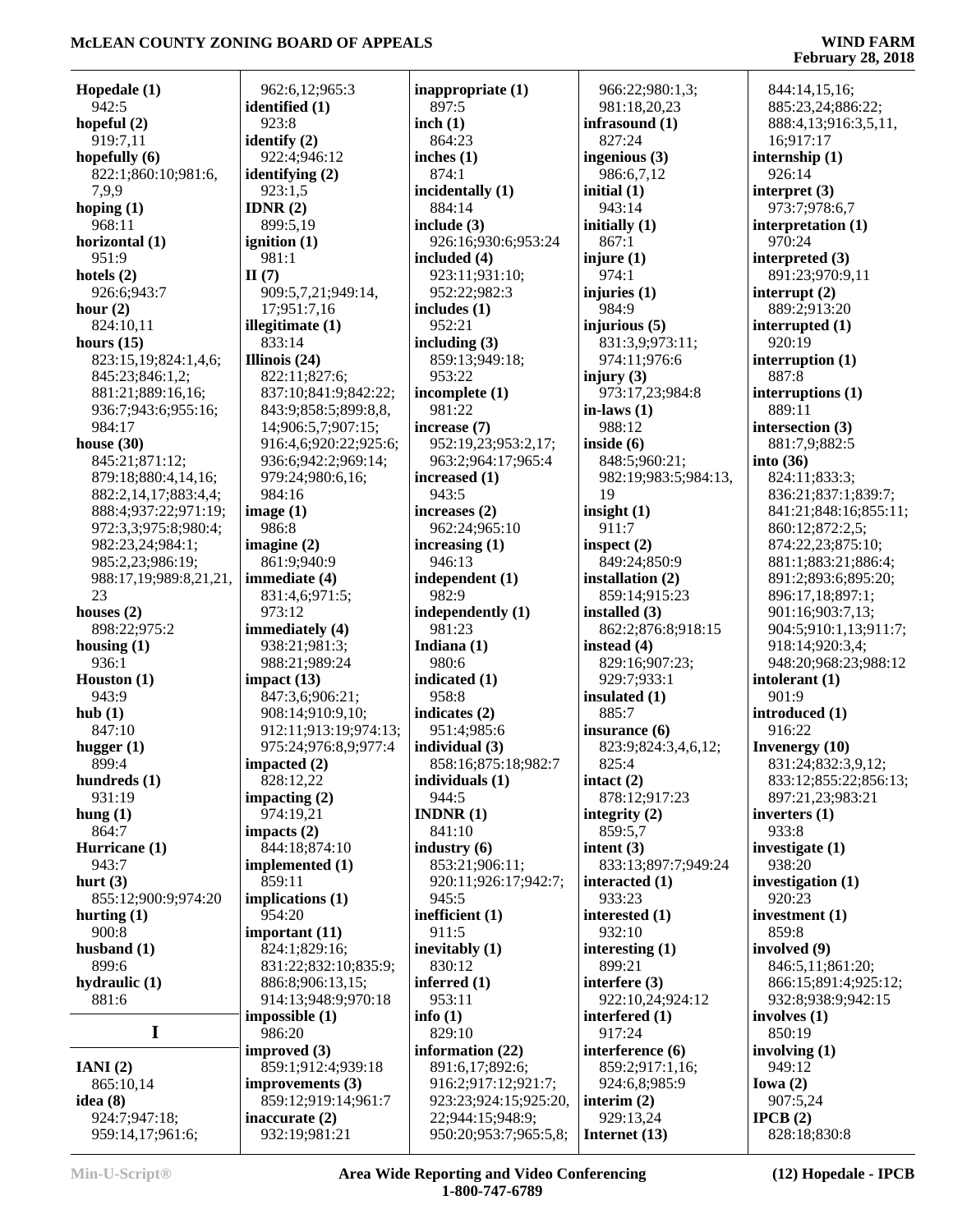| Ironwood $(1)$        | 865:3                      | 896:2                  | lasted $(1)$<br>931:9       | less(8)               |
|-----------------------|----------------------------|------------------------|-----------------------------|-----------------------|
| 915:12                | jumping(1)                 | knowledge (5)          |                             | 832:22;848:13;        |
| islands $(2)$         | 955:18                     | 896:14;913:4;          | lastly $(2)$                | 849:2;957:23;964:18,  |
| 861:3;867:9           |                            | 927:19;963:21;964:24   | 952:8;953:2                 | 19;975:14;985:7       |
| issue $(19)$          | K                          | knowledgeable (1)      | late $(4)$                  | lesser $(1)$          |
| 843:24;848:1,7;       |                            | 943:15                 | 827:8;874:11;893:4;         | 903:4                 |
| 851:20;855:9,12;      | Kansas $(2)$               | known $(1)$            | 986:22                      | letter $(4)$          |
| 856:22;857:8,12;      | 907:5,23                   | 971:23                 | later $(5)$                 | 870:6;871:3;985:15;   |
| 884:10;886:15;894:13, | Katie (4)                  | knows $(1)$            | 893:23;894:7;929:7;         | 986:9                 |
| 14,15;927:1;938:23,   | 915:17;916:22;             | 823:12                 | 970:23;986:4                | letting $(5)$         |
| 23;944:2;947:23       | 917:21;921:1               | Krakauer (2)           | latitude (1)                | 822:13;934:10;        |
| issued $(1)$          | keep(11)                   | 896:21,22              | 892:16                      | 935:7;987:5;990:6     |
| 971:3                 | 854:4;859:2;863:20;        | Krakauer's (1)         | laugh $(1)$                 | level $(5)$           |
| issues $(19)$         | 865:4,8;867:19,21;         | 897:16                 | 970:1                       | 854:18;863:17;        |
| 844:4;848:11,23;      | 878:10;894:11;948:17;      | Kuritz (7)             | law(2)                      | 906:17;955:4;985:8    |
| 851:17;853:8,13,16;   | 968:10                     | 821:8,9;847:22;        | 830:13;980:16               | levels $(5)$          |
| 855:24;881:21;883:16; | keepers $(1)$              | 848:10;849:3,13;950:9  | Lawndale (4)                | 933:9,11;973:24;      |
| 886:24,24;893:15;     | 878:11                     |                        | 835:6,7;860:20;             | 984:22;985:7          |
| 937:13,16;943:22;     | keeping $(1)$              | L                      | 901:22                      | Lexington (7)         |
| 953:22;984:9;985:13   | 864:2                      |                        | <b>Lawndale-Cropsey (1)</b> | 888:9;905:12;         |
| ISU(4)                | keeps(1)                   | laid $(4)$             | 835:18                      | 940:11,23;941:4;      |
| 898:19;907:19,21;     | 912:12                     | 825:15;876:20;         | lawyer $(1)$                | 954:23;971:15         |
| 909:17                | Keira $(1)$                | 896:19;902:13          | 829:18                      | Lexington-Chenoa (1)  |
| item $(1)$            | 977:13                     | land (8)               | lay $(2)$                   | 970:15                |
| 944:23                | Kelly's $(1)$              | 839:7;865:7;879:17;    | 884:13;897:11               | libraries $(1)$       |
| items $(1)$           | 940:11                     | 896:20;901:23;928:19;  | laydown (4)                 | 916:7                 |
| 970:18                | Kemp's $(1)$               | 949:13;951:21          | 823:1,1;928:3;              | license $(2)$         |
|                       | 940:11                     | landlord $(1)$         | 929:19                      | 892:15;896:1          |
| ${\bf J}$             | kept(2)                    | 882:15                 | layer $(1)$                 | lid(1)                |
|                       | 980:14;983:9               | landowner (1)          | 902:16                      | 919:16                |
| January $(1)$         | kid (5)                    | 833:6                  | layout $(3)$                | lie $(1)$             |
| 923:11                | 838:24;839:1;              | landowners (8)         | 879:24;883:12;              | 828:9                 |
| Jeff(5)               | 907:12;942:21,23           | 836:24;861:1;          | 983:19                      | lies $(1)$            |
| 826:23;827:2,5;       | kids(1)                    | 926:24;933:16;943:17,  | layouts $(1)$               | 954:1                 |
| 853:20;871:7          | 932:8                      | 24;944:24;947:24       | 928:7                       | life $(17)$           |
| Jessica (1)           | Kielisch (2)               | Landscape (1)          | lead $(1)$                  | 829:7,13;830:21;      |
| 980:8                 | 947:6;949:21               | 927:10                 | 942:4                       | 835:6;838:4,12,13,24; |
| $\text{Jim} (2)$      | Kielisch's (1)             | large $(3)$            | leadership (1)              | 843:3,7;898:16;927:8, |
| 821:16;878:17         | 948:2                      | 828:6;846:10;928:1     | 906:16                      | 22;944:4,9;969:20;    |
| job $(14)$            | Killian $(1)$              | larger $(3)$           | leading $(1)$               | 975:21                |
| 843:8:860:15:         | 878:17                     | 827:12;858:24;         | 967:15                      | lift $(1)$            |
|                       |                            |                        |                             |                       |
| 884:19;899:7;906:3;   | killing $(2)$              | 882:22                 | leak(1)                     | 850:23                |
| 907:6,16,18,18,21;    | 828:6,6                    | largest $(1)$<br>980:4 | 862:10                      | lifts $(1)$           |
| 910:21;925:14;933:24; | kilowatts $(1)$            |                        | learn $(1)$                 | 850:21                |
| 938:5                 | 912:2                      | last $(59)$            | 896:3                       | light $(1)$           |
| jobs(6)               | $\operatorname{kind}$ (22) | 822:9;827:4;831:21;    | learned $(1)$               | 975:19                |
| 823:14,16,23;907:5;   | 822:20;823:12;             | 835:2;837:19,20;       | 841:11                      | lightning $(3)$       |
| 926:12;940:9          | 824:17;827:8;832:15;       | 842:20;843:3,4,6,20;   | least $(6)$                 | 850:4,5,10            |
| John(3)               | 843:5;844:23;845:23;       | 844:9;845:6,24;        | 848:9;850:2;945:10;         | liked $(1)$           |
| 936:23;937:3,6        | 847:3;866:2;899:21;        | 848:13,16,20,24;855:5; | 968:11;972:16;973:3         | 971:19                |
| Johnny $(1)$          | 908:5;911:14;929:4;        | 856:16,19;857:3;       | leave $(4)$                 | likely $(5)$          |
| 977:12                | 932:13;938:4,12;           | 858:3;862:1;868:7,8;   | 824:15,19;851:20;           | 848:10;927:2;         |
| joy $(2)$             | 939:8,13,20;950:9;         | 870:17;878:24;895:19;  | 938:21                      | 964:18,19;975:20      |
| 974:16,18             | 977:4                      | 898:10,14;901:12;      | left(7)                     | lime(1)               |
| Judd(1)               | kitchen $(1)$              | 905:22;906:10;909:9;   | 884:2,15,18,20;             | 902:18                |
| 821:4                 | 961:11                     | 915:10,12;917:8;       | 907:18;983:18;988:10        | limestone $(2)$       |
| judge $(1)$           | knew $(2)$                 | 920:18;923:14;925:3;   | legal(4)                    | 902:12,16             |
| 847:14                | 842:1;972:1                | 927:14;941:23;945:23;  | 828:20;832:5,17;            | limit(4)              |
| judgment $(3)$        | Knightley (1)              | 946:6;949:22;952:1,    | 925:23                      | 828:20;830:9;         |
| 832:5,17;833:7        | 977:13                     | 12;953:5;968:11;       | lenient $(2)$               | 912:15,17             |
| Julia $(1)$           | knowing $(1)$              | 969:24;970:17;971:10,  | 950:16;957:23               | limited $(2)$         |
| 821:12                | 831:19                     | 12;973:16;976:15;      | LeRoy $(1)$                 | 859:13;936:12         |
| jump(1)               | know-it-all $(1)$          | 978:14;982:12;984:23   | 940:7                       | limits $(3)$          |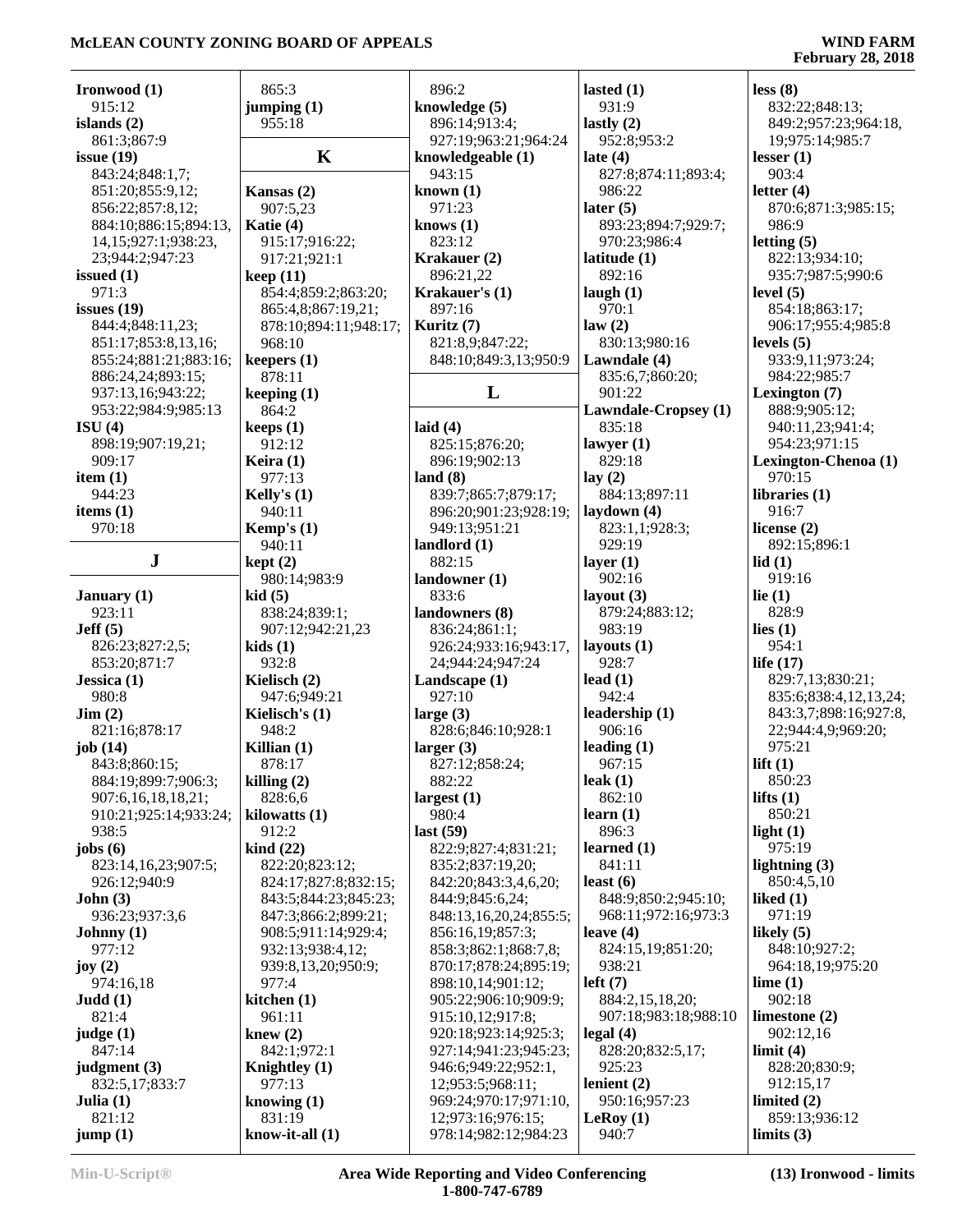| 830:8,12;984:16                     | 831:9;833:3;845:24;              | looks $(4)$                                         | 17,21;957:1,5,10,16,             | 974:19:985:20                      |
|-------------------------------------|----------------------------------|-----------------------------------------------------|----------------------------------|------------------------------------|
| line $(24)$                         | 882:16;906:22;983:16;            | 836:2;880:6;950:13;                                 | 19;958:4,7,12,15,18,             | making $(11)$                      |
| 860:12,20;861:5,5;                  | 989:18                           | 967:20                                              | 22;959:2,6,11,14,17,             | 829:10;845:2;848:3;                |
| 880:24;882:9,10,12;                 | Livingston $(2)$                 | loose $(2)$                                         | 20,22;960:2,6,10,13,             | 861:3;890:3;929:6,21;              |
|                                     |                                  |                                                     |                                  |                                    |
| 883:13,19;917:2,5,5;                | 935:24;936:3                     | 853:8;867:10                                        | 17, 20, 24; 961: 3, 6, 10,       | 934:11;938:15;944:6;               |
| 920:2;921:12;929:11;                | LLC(1)                           | lose $(2)$                                          | 15, 19, 23; 962: 3, 6, 11,       | 974:19                             |
| 958:10,24;964:1,3,5,9,              | 916:3                            | 840:12,17                                           | 14, 20; 963: 4, 7, 10, 13,       | man(3)                             |
| 12;965:4                            | loader $(1)$                     | lost(3)                                             | 17,21;964:7,11,14,19,            | 850:21;862:18;972:1                |
| lines $(7)$                         | 885:1                            | 880:8;914:21;939:15                                 | 22;965:2,8,14,19,24;             | management $(1)$                   |
| 860:1,6;862:14;                     | local $(29)$                     | lot(63)                                             | 966:4,6,11,15;967:15;            | 934:23                             |
| 877:12;880:20;936:15;               | 823:15;906:17;                   | 823:13;824:5;                                       | 968:7,16,24;969:4;               | manager $(5)$                      |
| 958:15                              | 925:5;926:4,5,11,23;             | 827:23;828:1;830:16;                                | 990:14                           | 871:2;907:10;927:3;                |
|                                     |                                  |                                                     |                                  |                                    |
| link(10)                            | 927:23;928:21,23;                | 832:11;836:22;838:10;                               | $L-u-e-t-k-e-h-a-n-s(1)$         | 929:13,24                          |
| 886:3,7;915:24;                     | 929:11;930:6,13;                 | 841:11;843:7,14,17;                                 | 825:19                           | managers (4)                       |
| 916:10;917:1,2,16;                  | 931:18;932:7,17;                 | 844:13,18;845:9,10,23,                              | lunch $(1)$                      | 925:18,19;926:13;                  |
| 918:16;919:23;921:18                | 935:7;937:18;940:3,3,            | 23;846:2;847:7,8,12;                                | 940:5                            | 934:22                             |
| linked $(2)$                        | 6,6,10,12;943:8;944:5,           | 848:13,20,22;849:2;                                 |                                  | managing $(2)$                     |
| 830:17,20                           | 23;981:8,8                       | 850:15;851:8,10,11,16;                              | M                                | 907:7;926:10                       |
| links $(4)$                         | locally $(1)$                    | 856:20;865:1;871:16,                                |                                  | manhole(1)                         |
| 887:17;919:1,4;                     | 943:3                            | 24;872:12;875:15,20;                                | machinery $(2)$                  | 919:15                             |
| 976:4                               | locals $(1)$                     | 876:5,8;881:19;891:6;                               | 934:5,7                          | manufactured (2)                   |
|                                     |                                  |                                                     |                                  |                                    |
| list $(1)$                          | 928:14                           | 899:3;902:13;908:5,                                 | machines (1)                     | 848:22;850:16                      |
| 859:3                               | located $(3)$                    | 13, 14; 917: 18; 925: 14,                           | 847:8                            | manufacturers (1)                  |
| listed $(3)$                        | 916:12;917:10;946:8              | 20;928:4,20;936:2;                                  | Mackinaw (8)                     | 848:17                             |
| 836:8;891:12;924:7                  | location(3)                      | 937:18,19;939:2,18;                                 | 836:21;838:20;                   | manufacturers' (1)                 |
| listen $(3)$                        | 929:18;951:20;                   | 943:11;944:23;980:15;                               | 863:9;900:4,21,23;               | 853:16                             |
| 944:7;949:24;978:8                  | 980:20                           | 981:5;984:5;985:19                                  | 901:2,6                          | many $(22)$                        |
| listened $(1)$                      | locations (3)                    | $\text{lots}$ (2)                                   | Magellan (1)                     | 824:4;828:21;                      |
| 900:10                              | 872:12;932:5;985:6               | 824:23;910:5                                        | 862:8                            | 839:15;840:12;842:1;               |
| listening $(1)$                     | Logan(1)                         | loud(1)                                             |                                  | 844:7;856:11;864:6;                |
|                                     |                                  |                                                     | magic $(1)$                      |                                    |
| 886:19                              | 907:1                            | 970:1                                               | 918:2                            | 885:16;926:10,19;                  |
| listing $(1)$                       | long(13)                         | louder $(1)$                                        | magnitude(1)                     | 932:9,22,23;945:9;                 |
| 986:3                               | 829:2;845:23;881:5;              | 857:3                                               | 984:5                            | 960:14,14,14;970:10;               |
| little $(22)$                       | 904:11;909:21;920:17,            | love $(1)$                                          | main(6)                          | 972:20;974:8,12                    |
| 822:19;835:5;                       | 24;921:2;934:1;                  | 829:8                                               | 879:23;901:19;                   | map(9)                             |
| 842:23;844:19;846:15;               | 935:13;972:10;973:7;             | low(7)                                              | 930:23;933:2;942:12;             | 833:22;879:20;                     |
| 850:16;851:12;857:3;                | 978:3                            | 830:21;885:22;                                      | 973:20                           | 895:6;915:23;918:11;               |
| 860:19;871:24;872:8;                | longer $(3)$                     | 911:21;912:10;933:9;                                | Mainly $(2)$                     | 921:5;922:6;923:21;                |
| 880:17,19,20;883:11;                | 823:18;871:20;                   | 962:1;985:8                                         | 906:19;908:11                    | 983:19                             |
|                                     | 906:11                           | lower $(1)$                                         |                                  | maple $(1)$                        |
| 886:10;889:18;893:4;                |                                  |                                                     | maintain(10)                     |                                    |
| 895:18;896:2;942:4;                 | longitude $(1)$                  | 958:21                                              | 846:16;856:8;                    | 880:9                              |
| 955:18                              | 892:16                           | lowered $(1)$                                       | 858:18,20;859:5,7,22;            | March $(3)$                        |
| live $(24)$                         | long-term $(3)$                  | 971:17                                              | 860:22;865:4;867:9               | 990:8,13,21                        |
| 822:11;829:1;                       | 943:17,22;972:18                 | lowest $(2)$                                        | maintained (8)                   | Mark $(5)$                         |
| 833:23;835:16;845:20;               | look $(34)$                      | 863:16;872:17                                       | 848:18,19;854:2,23;              | 821:4;860:8;915:4,8,               |
| 871:9;883:4;901:20;                 | 829:22;834:1;842:7;              | lubrication (1)                                     | 855:9;864:15,16;904:1            | 11                                 |
| 902:11;907:13;935:24;               | 847:9,9;871:17;                  | 853:24                                              | maintaining $(4)$                | marked (2)                         |
| 940:17,24;941:1;                    | 890:24;891:1,13,19;              | Luckily $(1)$                                       | 846:15;867:19;                   | 934:6;935:2                        |
| 942:6, 10; 944: 19;                 | 892:11;899:20;901:12;            | 884:1                                               | 939:24;943:20                    | markers $(2)$                      |
| 945:8;969:13;971:14;                | 916:19,19;918:14;                | <b>LUETKEHANS (124)</b>                             |                                  | 860:6,7                            |
|                                     |                                  |                                                     | maintains $(1)$                  |                                    |
| 973:19;974:12;975:23;               | 919:8,9;920:8;929:6;             | 825:14,18,19,23;                                    | 912:11                           | Marshal (1)                        |
| 988:12                              | 930:4;945:21;947:23;             | 826:2,7,11,14;840:10,                               | maintenance (14)                 | 982:8                              |
| lived $(13)$                        | 954:14,14,22;957:2;              | 14, 18; 852: 11, 12, 15, 19,                        | 823:21;846:7,8,9;                | Mary $(2)$                         |
| 835:6;838:23;                       | 962:3,9;970:23;971:7;            | 23;853:3;890:12;                                    | 847:22;849:18;853:22;            | 821:20;980:24                      |
| 845:18,21;846:3;                    | 975:17;979:9;982:1               | 894:5,15;895:13,16;                                 | 854:4,14;860:22;                 | massive(1)                         |
| 907:14;937:20;938:13;               | looked $(9)$                     | 896:8;897:10,21;                                    | 861:2;907:8;926:10;              | 871:15                             |
| 983:17;988:15,15,21,                | 836:1;838:10;859:4;              | 905:7;913:16;914:1,5,                               | 927:2                            | master's $(2)$                     |
| 24                                  | 890:21;909:3;951:2;              | 10, 14, 17, 24; 923: 10, 17,                        | major $(1)$                      | 909:17,18                          |
| livers $(1)$                        | 963:19;967:4;981:10              | 20, 24; 924: 5, 11, 14, 17;                         | 938:23                           | matched $(3)$                      |
| 900:3                               |                                  |                                                     |                                  |                                    |
|                                     |                                  |                                                     |                                  |                                    |
|                                     | looking $(9)$                    | 946:18;947:11,13;                                   | majority $(3)$                   | 956:21;960:10,15                   |
| lives $(3)$                         | 836:9,17,18;847:15;              | 948:1,10,22;949:10,19;                              | 928:13,15;985:6                  | material $(7)$                     |
| 829:6;879:14;903:19<br>living $(7)$ | 907:4,5;953:24;<br>954:24;970:13 | 950:2,16,22;955:9,10,<br>14, 21, 24; 956: 4, 8, 13, | makes $(5)$<br>903:18,20;973:16; | 884:13;927:16;<br>928:4,12;929:17; |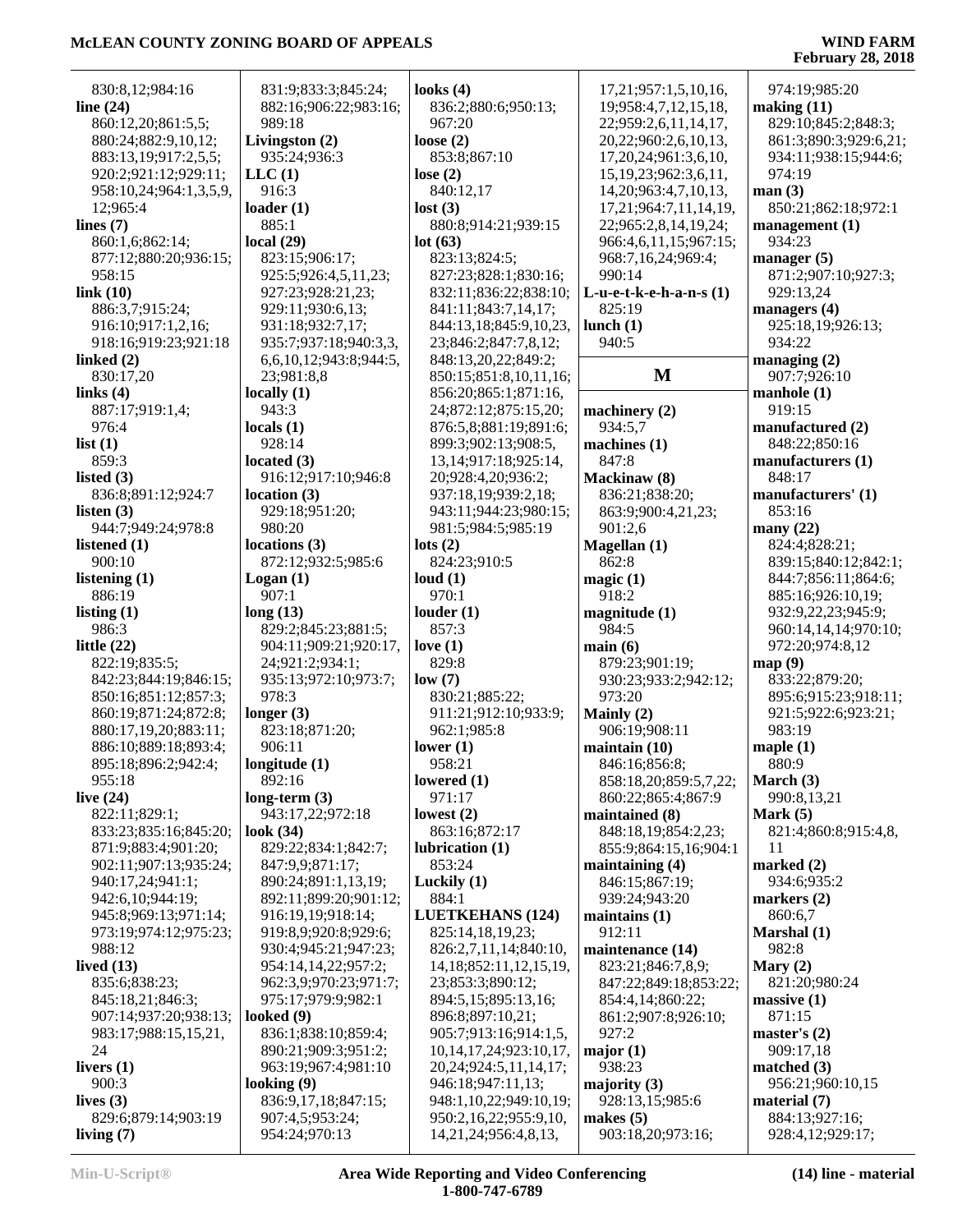| 930:18;981:22         | mechanical (1)        | 881:22;889:2;900:16;   |
|-----------------------|-----------------------|------------------------|
| Materials (5)         | 925:17                | 935:13;969:6           |
|                       |                       |                        |
| 927:10,11,12;         | meet $(7)$            | mighty $(3)$           |
| 930:21;981:10         | 829:23;833:16;        | 880:16;882:2,2         |
| mats(3)               | 894:1,16;897:9;956:5, | mike $(1)$             |
| 877:13,14,19          | 18                    | 872:5                  |
| Matt $(3)$            | meeting $(2)$         | mile (30)              |
| 905:16,20,23          | 982:12;990:9          | 835:16;840:14,17;      |
| matter $(1)$          | meetings $(4)$        | 868:21;882:11;883:12;  |
| 914:7                 | 829:9;920:17;         | 940:19,20;941:5;       |
| Matthew (1)           | 981:11;990:9          | 945:14;963:10,14;      |
| 857:18                | megahertz $(3)$       | 964:2,17,24;965:4,9;   |
| maximum (1)           | 886:15;889:5,6        | 966:9;980:22;988:6,8,  |
| 984:16                | megawatt(2)           | 19,24;989:4,5,6,9,11,  |
| may (19)              | 908:22;911:24         | 13,20                  |
| 826:12;828:2;         | megawatts (2)         | mileage $(1)$          |
|                       |                       |                        |
| 831:13,19;875:1;      | 908:21,24             | 955:2                  |
| 917:10;927:1,11,12;   | members (7)           | miles $(19)$           |
| 929:3,7;935:16;944:8; | 822:13;825:2;         | 869:12;951:10;         |
| 950:13;960:2;968:7;   | 942:19,20;972:6;      | 957:10,11,11,13;958:4, |
| 973:4;974:15;986:14   | 973:3;976:2           | 19;959:13,23;960:6;    |
| maybe (8)             | mention $(10)$        | 963:1,4,7;965:16;      |
| 844:11;845:8;         | 846:20;893:15;        | 966:1,3;967:5;988:17   |
| 893:23;935:4;940:16;  | 971:7,9;973:16,22,23; | military $(1)$         |
| 950:16;976:20;978:1   | 974:6;976:22,24       | 907:3                  |
| McDonald's (1)        | mentioned (10)        | mill $(1)$             |
| 940:12                | 825:19;887:1;889:1,   | 846:5                  |
| McDonnell (8)         | 3;919:20;927:14;      | million $(4)$          |
| 981:12,15,18,19,21,   | 931:20;946:5;948:3;   | 864:24;908:20;         |
| 22;982:5,8            | 967:12                | 909:2,6                |
| McLean (24)           | mercy $(1)$           | millions $(1)$         |
| 821:1;822:23;         | 984:12                | 928:19                 |
| 826:20;830:24;837:9;  | mess(1)               | mills $(1)$            |
| 843:10;858:15;906:8,  | 981:1                 | 902:19                 |
| 23;907:13,23;908:2;   | messed (1)            | mind(2)                |
| 909:12,20;913:22;     | 947:7                 | 940:8;948:17           |
| 927:9;935:24;946:9;   | messing(1)            | minds(1)               |
| 949:7;953:7;966:23;   | 885:11                | 950:18                 |
| 975:3;979:8;980:18    | met(2)                | minimize $(3)$         |
| mean (16)             | 830:3;931:22          | 830:15;949:17;985:8    |
| 838:14;854:1;         |                       | minimum(1)             |
|                       | metals(1)<br>929:15   |                        |
| 856:13,24;857:1;      |                       | 864:5                  |
| 872:15;874:13;875:2,  | meters $(1)$          | mink(1)                |
| 15;876:3;881:24;      | 847:11                | 868:1                  |
| 888:8;889:17,21;      | methodology (1)       | minor(1)               |
| 891:9;892:15          | 910:2                 | 938:23                 |
| meandering (3)        | Michael (2)           | minus(2)               |
| 839:2,3;867:13        | 821:8;860:21          | 856:1;975:5            |
| meaning(2)            | Michigan (1)          | minute (2)             |
| 930:22;972:3          | 907:5                 | 899:23;979:9           |
| means (5)             | microwave (20)        | minutes $(4)$          |
| 835:10;879:24;        | 885:22;886:3,7,22;    | 845:8;898:5;915:17;    |
| 911:20,22;917:17      | 889:12:890:22:896:10. | 978:17                 |
| meantime (1)          | 15;915:24;916:9,17;   | misconception (1)      |
| 918:1                 | 917:1,2;919:23;       | 946:10                 |
| measurable (1)        | 921:22;922:3,4,23;    | misconstrued (1)       |
| 910:9                 | 923:5,12              | 911:14                 |
| measured (1)          | middle $(4)$          | misinformation (1)     |
| 888:20                | 885:6;922:1;942:6,    | 844:13                 |
| measurements (1)      | 20                    | misleading $(1)$       |
| 883:3                 | might $(10)$          | 833:12                 |
| measures (1)          | 844:22;849:22;        | misplaced $(2)$        |
| 860:11                | 855:6;856:8;876:1;    | 970:18;974:2           |

2:900:16; 1;883:12; 2:988:6,8,  $5,6,9,11,$  957:10,11,11,13;958:4, :5:988:17 830:15;949:17;985:8 **missed (1)** 935:13 **missing (1)** 970:18 **misunderstanding (1)** 894:17 **mitigate (3)** 848:24;857:9,11 **Mitsubishi (1)** 872:1 **mobile (2)** 895:20;988:13 **model (4)** 830:13,14;849:7; 918:11 **modeled (1)** 830:11 **modeling (1)** 830:8 **moderate (1)** 901:3 **modern (1)** 912:9 **moisture (1)** 872:14 **moment (1)** 878:11 **money (2)** 869:9;930:9 **monitor (1)** 904:9 **monitoring (2)** 849:20;850:5 **month (2)** 942:24;971:12 **months (9)** 829:13;843:4; 856:16;885:7;931:10; 934:2,14;942:18; 983:18 **Monument (4)** 975:5,7,14;976:14 **Monuments (1)** 977:6 **morals (1)** 830:5 **more (30)** 827:19,23;834:11, 11;839:2,3;847:5; 848:4;849:11;851:21; 871:22;873:3;876:3; 883:5,5;885:21;886:4; 887:17;888:11;912:5, 6;919:2;939:1,4;941:2; 942:14;957:23;977:5, 18;989:9 **morning (2)** 844:1;939:5 **Morton (1)** 822:11 **mosquito (1)** 828:7 **most (14)**

 829:16;843:17; 849:18;850:5;854:5; 868:24;927:2;929:17; 932:8;936:13;950:16; 959:5;971:13;983:1 **mostly (3)** 854:17;930:7;972:11 **motion (1)** 896:9 **Mound (2)** 901:22,23 **mounted (1)** 921:17 **move (12)** 832:15;835:10; 869:21;873:5;887:20, 21,22;893:4;896:9; 900:15;948:19;988:16 **moved (8)** 879:17;882:16; 898:17;901:21;983:15; 986:21;988:11,12 **moves (1)** 874:6 **movie (1)** 977:12 **moving (5)** 865:8;878:10;885:2; 903:4;982:14 **mow (1)** 880:14 **much (26)** 823:4;825:6;829:12; 839:10;846:8;847:24; 849:4;869:2;872:23; 876:11,16,22;877:2,7; 882:5,5;910:23;919:2; 933:20;940:1,14; 945:22;968:6,8,19; 977:5 **mucky (1)** 885:3 **muddied (1)** 875:9 **multiple (4)** 846:6;850:13; 916:14;944:18 **multivariable (3)** 909:11,19;910:3 **municipalities (1)** 916:7 **museums (1)** 916:7 **muskrats (1)** 868:2 **mussel (4)** 841:17;899:24; 900:8;901:4 **mussels (12)** 841:5,11;842:1; 899:9,10,16,22;900:5, 12,16,22;901:9 **must (3)**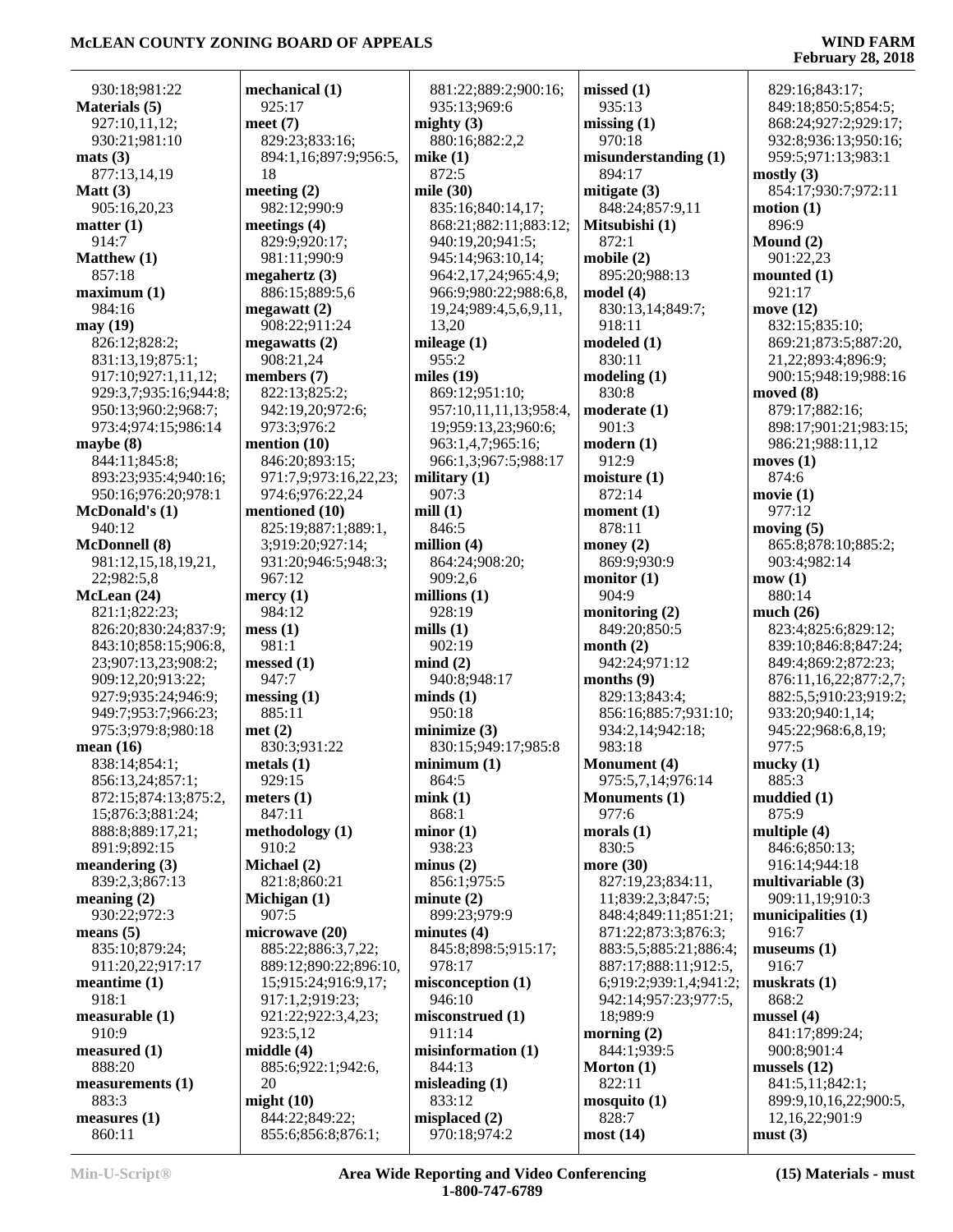| 831:12,13;977:23               | $\boldsymbol{\text{needs}}$ (3)              | 900:6                          | 844:21;847:1,20;                  | 822:10                                          |
|--------------------------------|----------------------------------------------|--------------------------------|-----------------------------------|-------------------------------------------------|
| myself(4)                      | 823:11;860:15;926:2                          | Nobody (9)                     | 849:22                            | obstacle (1)                                    |
| 906:20;942:4;944:5;            | negative $(4)$                               | 836:13;879:21;                 | noticeable (4)                    | 839:21                                          |
| 960:9                          | 844:18;847:3;                                | 881:3;885:9;890:6;             | 847:18;849:11;                    | Obviously (4)                                   |
| myth(1)                        | 910:10:927:5                                 | 893:20;895:5;986:11,           | 939:1;971:11                      | 862:9;895:16;                                   |
| 932:15                         | negotiations (1)                             | 24                             | noticed (6)                       | 955:11;990:15                                   |
|                                | 927:19                                       | noise $(26)$                   | 844:22;848:14;                    | occasions (2)                                   |
| N                              | neighbor (7)                                 | 830:11,17,20,22;               | 876:19;937:20;939:1,              | 983:21;987:21                                   |
|                                | 856:21;938:15;                               | 844:5;848:4,5;849:4;           | 16                                | occupants(1)                                    |
| nacelle (2)                    | 944:19;985:16,19,22;                         | 857:4;881:21;933:5,7,          | notification $(1)$                | 984:18                                          |
| 851:5,8                        | 986:2                                        | 8,11;937:14;938:18;            | 860:14                            | occur(1)                                        |
| nacelles $(1)$                 | neighboring (3)                              | 939:2;973:24;984:4,            | notifying (1)                     | 951:15                                          |
| 823:6                          | 973:18;974:7,22                              | 10,16,20,22;985:3;             | 866:9                             | occurred(5)                                     |
| name $(33)$                    | neighbors (2)                                | 986:11,12                      | not-to-exceed (1)                 | 946:13;947:6;                                   |
| 822:1,8,9,14;825:17;           | 827:16;973:24                                | noise-attenuating (1)          | 985:12                            | 951:22;952:13;954:19                            |
| 827:3,4;835:1,2;               | neighbor's $(1)$                             | 849:5                          | November (1)                      | odd(1)                                          |
| 842:19,20;858:2,3;             | 883:18                                       | noises $(1)$                   | 936:14                            | 898:15                                          |
| 878:23,24;898:9,10;            | nervous(2)                                   | 938:15                         | nowhere $(1)$                     | off(30)                                         |
| 899:6;905:22,22,23;            | 835:5;842:23                                 | noisier $(1)$                  | 885:10                            | 822:12;824:1;827:7;                             |
| 915:9,10,13;925:3,3,4;         | net(6)                                       | 847:24                         | nuisance (2)                      | 837:23;852:3;859:20;                            |
| 937:5;941:22,23;               | 884:13;908:4,24;                             | non-arms-length (2)            | 832:1;833:18                      | 864:13,18,21;870:23;                            |
| 979:21,22;987:16               | 909:1,6;911:21                               | 952:15;953:23                  | number $(31)$                     | 872:23;878:2,3;                                 |
| named $(1)$                    | Network (1)                                  | none $(1)$                     | 828:6;830:3,3,3,23;               | 885:23;888:8,9,10;                              |
| 982:7                          | 916:5                                        | 963:13                         | 831:2;833:23;870:7,               | 904:20;921:11,17;                               |
| names $(1)$                    | Neutral (4)                                  | nonparticipant (1)             | 20;901:9;920:21;                  | 922:9,13;964:4;                                 |
| 969:10                         | 869:23;870:7;879:5;                          | 953:16                         | 932:18;951:23;952:5,              | 975:19;983:23;986:21;                           |
| Nathan $(1)$                   | 950:9                                        | non-participant (4)            | 7,9,14,16,19,23;953:2;            | 987:18,20,21,24                                 |
| 857:20                         | new(5)                                       | 949:15;951:1,6;                | 955:1;958:21;959:4;               | offer $(3)$                                     |
| nation(1)                      | 845:10;849:3;                                | 953:6                          | 961:20;962:1;964:15;              | 836:3;908:18;928:22                             |
| 902:2                          | 885:17;918:22;919:12                         | non-participants (2)           | 970:24;973:9;976:11;              | offered $(1)$                                   |
| natural $(6)$                  | newer $(9)$                                  | 949:8;951:3                    | 985:12                            | 985:18                                          |
|                                |                                              |                                |                                   |                                                 |
|                                |                                              |                                |                                   |                                                 |
| 841:9;865:10,15;               | 848:12,21;849:20;                            | non-participating (5)          | numbers $(6)$                     | offering $(1)$                                  |
| 866:20;874:15;899:9            | 876:5;911:6;937:21,                          | 947:19,24;950:12;              | 833:24;852:17;                    | 986:1                                           |
| nature $(2)$                   | 23, 23; 939: 23                              | 965:3;966:9                    | 932:21;951:20;965:22,             | office $(1)$                                    |
| 822:18;823:23                  | Newhouse (1)                                 | non-participations (1)         | 23                                | 926:12                                          |
| NCI(1)                         | 982:8                                        | 949:8                          | numerous $(1)$                    | offices $(1)$                                   |
| 901:4                          | next(19)                                     | nonpermeable (1)               | 960:18                            | 845:7                                           |
| near(4)                        | 842:11;845:21;                               | 872:7                          |                                   | often $(4)$                                     |
| 831:10;845:18;                 | 846:3;857:3;861:17;                          | normal $(8)$                   | $\mathbf 0$                       | 848:10;864:11;                                  |
| 857:2;980:10                   | 930:20;942:24;950:24;                        | 832:6,19;833:9;                |                                   | 914:6,8                                         |
| nearly (3)                     | 951:13;952:12;980:4;<br>983:17;985:1;986:19; | 850:2;876:2;906:1;             | Oak(1)                            | Ogden (1)<br>979:24                             |
| 953:8,12;974:1                 |                                              | 915:12;954:21                  | 822:11                            |                                                 |
| nearest $(6)$<br>834:4;959:23; | 987:24;988:13,21;<br>990:19,22               | normally $(2)$<br>848:4;873:22 | Object (7)<br>832:8;897:6;946:18; | oil(2)<br>852:2,3                               |
| 982:20,21;983:13,20            | NFPA(1)                                      | North $(20)$                   | 949:11,19,23;979:9                | old(3)                                          |
| Nebraska (1)                   | 926:17                                       | 827:6;835:4;861:22;            | objected $(1)$                    | 876:7;896:21;937:22                             |
| 907:24                         | nice(2)                                      | 863:4,5;871:12;879:2;          | 968:13                            | older $(3)$                                     |
| necessarily (3)                | 880:8;882:7                                  | 880:24;881:16;882:11;          |                                   | 911:6;912:8,8                                   |
| 867:15;944:12;950:6            | night $(18)$                                 | 883:21;898:12;899:24;          | objecting (1)<br>950:22           | omission $(1)$                                  |
| necessary $(4)$                | 870:17;881:21;                               | 922:6;936:7;937:7;             | Objection (8)                     | 971:11                                          |
| 900:24;906:13,16;              | 901:13;909:9;939:6;                          | 938:14;940:20;945:16;          | 894:5;895:13;                     | omitted (1)                                     |
| 926:20                         | 945:23;946:5;949:22;                         | 969:14                         | 913:17,18,21;948:22;              | 978:10                                          |
| necessity(1)                   | 968:8;975:18,20;                             | northeast (4)                  | 967:15;979:6                      | once $(10)$                                     |
| 897:11                         | 983:23;987:18;990:9,                         | 880:21,22;909:4;               | Objectors (2)                     | 827:10;834:10;                                  |
| need $(17)$                    | 12, 15, 19, 22                               | 922:7                          | 879:8;979:15                      | 874:9;921:4,5,6;938:8,                          |
| 836:3;847:22;859:4;            | nightly $(1)$                                | northwest $(1)$                | obligation (1)                    | 11;974:5;988:18                                 |
| 860:4,6,14;862:6;              | 829:9                                        | 880:20                         | 981:17                            | one (102)                                       |
| 865:23;870:21;875:14;          | nights $(5)$                                 | noted $(4)$                    | O'Brian(20)                       | 829:20;831:21;                                  |
| 891:9,20,22;931:2;             | 945:24;968:11;                               | 951:11,19;952:9;               | 822:2,3,6,7,10,10,14;             | 835:16;836:12,18;                               |
| 945:2;967:22;980:21            | 982:19;983:9;987:19                          | 953:1                          | 825:22;826:1,3,10,13,             | 843:23;844:1;845:6,7,                           |
| needed $(4)$                   | nine(1)                                      | notes $(2)$                    | 15,20;877:5,5,7,11,17;            | 18,22;846:1,3;847:10,                           |
| 823:15;835:20;<br>930:2;931:21 | 945:10<br>nitrates $(1)$                     | 921:14;952:14<br>notice $(4)$  | 878:13<br>$O-B-r-i-a-n(1)$        | 11, 14; 849: 19; 850: 3;<br>852:2;855:18;856:5, |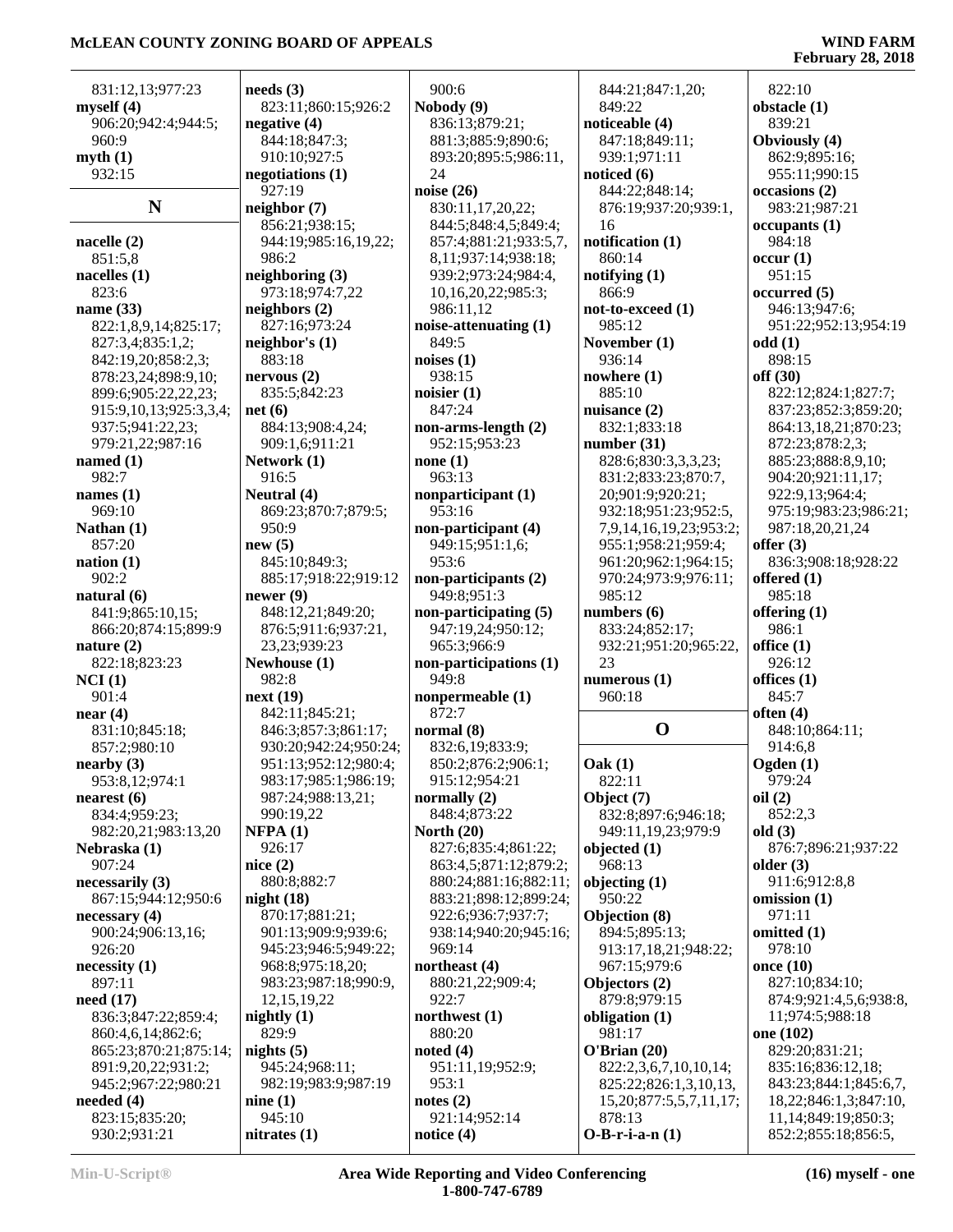| 19;857:2;860:14;                 | operating (8)         | 865:22;866:22;867:9,      | owns(1)              | 891:4;893:7           |
|----------------------------------|-----------------------|---------------------------|----------------------|-----------------------|
| 861:17;862:13;863:24;            | 822:15;833:8;893:4;   | 17,18;868:1,3,4,19,21;    | 916:3                | pass $(2)$            |
| 865:2,12;867:5;873:7;            | 911:23;912:2,12;      | 869:22;870:23;871:17,     |                      | 899:11;975:11         |
| 874:23;876:19;880:19,            | 921:23,24             | 24;873:3;874:3,20;        | ${\bf P}$            | passed $(1)$          |
| 22;882:14,19;883:1;              | operation (7)         | 875:4,6,12,22,24;         |                      | 980:16                |
| 885:20;887:4,13,20;              | 839:18;851:9;880:5;   | 876:1,13,21,23;878:3;     |                      |                       |
|                                  |                       |                           | pad(2)               | past (9)              |
| 888:6,11;891:4,19;               | 910:13;912:19;930:3;  | 879:10;880:9,10,13,15;    | 873:11,13            | 837:22;840:3;         |
| 893:9,14,15;896:14;              | 933:11                | 881:8, 12, 15, 17; 882:6, | page $(10)$          | 870:21;942:8,18;      |
| 897:4,12;907:12;                 | operations (9)        | 16;884:2,6,11;885:3;      | 861:17;862:1;        | 943:5;949:2;961:2,4   |
| 909:8;913:19;914:5;              | 832:7,19;833:10;      | 886:19;887:7;888:4,       | 891:12:949:20,24,24; | path(21)              |
| 915:23;917:21;919:3;             | 901:24;907:8;926:9;   | 13;889:21;890:5;          | 950:24;957:5;968:17; | 887:9,18;888:5;       |
| 921:16;922:5;927:23;             | 927:2;943:16;944:3    | 891:15,17;892:6;          | 980:1                | 890:22;893:2;896:10;  |
| 928:21;929:19;931:22;            | operators $(3)$       | 900:12,20;901:8;          | pages $(4)$          | 916:17,19,20;917:3,6, |
| 932:6,15;936:10;                 | 822:17;823:21;903:7   | 903:2;904:2;906:2;        | 860:17;909:21;       | 9,23;918:4,8;922:3,9, |
| 938:13;943:1;944:14;             | opinion $(4)$         | 907:3;909:14;910:6;       | 914:2;979:2          | 13,23;923:6,7         |
| 945:13,23;951:9;                 | 849:12;912:24;        | 914:11;920:3,4;921:1;     | paid(1)              | paths (3)             |
| 952:4;957:7;959:3,5;             | 989:17,19             | 930:5;934:6,10;935:2,     | 943:7                | 891:10,23;928:10      |
| 961:16;963:10,14;                |                       | 7;936:2;938:6,13,19;      | pair(2)              |                       |
|                                  | opponent (1)          |                           |                      | patience (2)          |
| 966:9;968:17;969:4;              | 879:5                 | 940:5;942:3;944:12,       | 956:21;960:11        | 837:12;990:5          |
| 970:17;971:16,21;                | opportunities (2)     | 22,24;946:1;947:17;       | pairs(1)             | patronage (1)         |
| 972:5;973:3,20;976:1,            | 926:22;936:10         | 953:14;963:17;967:20;     | 960:15               | 940:3                 |
| 2;980:3;981:11;                  | opportunity (11)      | 970:1,20,21,22;977:6;     | pane(1)              | pattern $(2)$         |
| 982:23;983:1;986:3;              | 823:8;824:9;825:4;    | 978:22;979:2;980:3;       | 984:17               | 863:14;982:11         |
| 987:20,24;988:4,5,5              | 843:9,14;894:8;       | 981:11;986:14;990:16,     | Pantagraph (2)       | Paul $(1)$            |
| one-mile $(1)$                   | 897:14;946:24;947:3;  | 18,19                     | 879:20;895:7         | 985:10                |
| 963:23                           | 948:5,6               | outlined (1)              | paragnch(1)          | pay $(4)$             |
| ones $(13)$                      | Opposed (1)           | 860:18                    | 974:5                | 824:10;872:12,21;     |
| 827:12;846:21,21,                | 879:6                 | outside (10)              | paramedics (1)       | 981:9                 |
| 22, 23; 847: 17, 17;             | opposing (1)          | 845:1;859:3;862:8;        | 938:7                | paying $(3)$          |
|                                  |                       |                           |                      |                       |
| 861:18;868:9;876:7;              | 967:17                | 883:4;949:16;967:9;       | parameters (1)       | 848:17;854:19;        |
| 888:3;911:6,7                    | optimum (1)           | 975:6;976:18;980:17,      | 859:10               | 906:23                |
| one-shot (1)                     | 912:11                | 21                        | parcel (2)           | payment $(1)$         |
|                                  |                       |                           |                      |                       |
| 878:7                            | order(4)              | over (34)                 | 832:22;859:17        | 985:17                |
| one-to-one $(1)$                 | 821:2;868:20;881:4;   | 830:9;831:21;835:8;       | parents (2)          | peer $(2)$            |
| 958:16                           | 943:10                | 838:11;843:6,11,16;       | 936:7;988:14         | 830:16;914:12         |
| online $(3)$                     | orders(1)             | 848:13,16,24;853:8;       | park(2)              | peer-reviewed (4)     |
|                                  |                       |                           |                      |                       |
| 900:19;901:11;                   | 850:8                 | 855:20;869:15;870:22;     | 936:12;937:15        | 914:3,7,11,15         |
| 932:17                           | Organization (1)      | 873:13;879:16;882:10;     | parking(1)           | pension(2)            |
| only (40)                        | 830:19                | 884:15;894:23;899:5;      | 871:24               | 823:10;824:7          |
| 823:4;827:18;                    | original $(6)$        | 907:4;912:1,18;           | part $(21)$          | people $(46)$         |
| 832:20;837:20;844:10;            | 836:20,22;914:20;     | 925:12:929:9.22:          | 823:5,17;828:2;      | 823:19;824:14,18;     |
| 845:5;846:24;847:3;              | 962:22,24;963:22      | 930:19;936:5;954:16;      | 850:15;855:5,17,21;  | 828:3;831:14;832:20;  |
| 864:17,21;865:7,12;              | originally $(1)$      | 955:12;972:10,23;         | 869:10,10,11;872:10; | 833:3,13;836:1;       |
| 869:5;873:6,6,20;                | 923:17                | 982:21;990:6              | 873:18;885:2;890:24; | 843:15,17,24;844:14;  |
| 876:9;892:13;896:12;             | OSHA(1)               | overhead (1)              | 896:3;897:7;900:11;  | 845:9,11;847:7;       |
| 906:21;907:12,22;                | 926:17                | 950:24                    | 922:6;927:18;930:11; | 850:20,24;855:1,7;    |
| 911:12;919:1;931:6;              | others $(3)$          | overlap $(2)$             | 985:16               | 858:16,19;862:8;      |
| 934:20;944:8;947:13;             | 970:11;972:20;        | 904:20,24                 | partially(1)         | 865:19;872:19;881:23; |
| 949:14;951:14;952:21;            | 982:18                | own (16)                  | 867:16               | 884:8;885:17;886:11,  |
| 954:7,9;957:8;962:22;            | ours $(1)$            | 832:21;856:14;            | participants (1)     | 23;889:20;890:2;      |
|                                  | 887:10                |                           | 949:18               | 908:5;913:20;919:13;  |
| 964:11;973:23;977:3,<br>7:983:22 |                       | 868:16,17,20;896:7;       |                      |                       |
|                                  | ourselves $(1)$       | 901:23;916:9;925:21;      | participating (7)    | 926:3,4,5;929:11;     |
| open $(5)$                       | 855:12                | 930:2;950:18;974:13;      | 946:15;947:16,18,    | 935:7;973:19;974:17,  |
| 834:10;861:21;                   | out (129)             | 982:14;984:3,11;          | 24;950:12;963:18;    | 21;980:13;984:7;      |
| 863:20;869:12;936:15             | 823:5;826:4,6;        | 986:10                    | 964:12               | 985:22                |
| opened $(1)$                     | 827:10;835:19,19,21;  | owned $(2)$               | particular (4)       | people's $(2)$        |
| 957:24                           | 839:4;844:1,14;845:2; | 835:7;891:15              | 873:19;882:14;       | 875:9;976:7           |
| operate $(7)$                    | 847:23,23;848:3;      | owner $(1)$               | 908:1;912:6          | per $(14)$            |
| 856:2;911:12;912:9,              | 849:23;850:1,8;       | 892:1                     | parties $(2)$        | 824:4,10;908:21,21;   |
| 10;916:9;917:19;                 | 851:11,19;852:24;     | owners $(6)$              | 931:14,14            | 909:2,6;951:8;952:21, |
| 942:16                           | 855:22;856:9,17,20;   | 856:11;931:18;            | parts(2)             | 24;953:4;982:10,12;   |
| operates $(2)$                   | 857:7,11;861:3,7;     | 947:17;963:18;964:12;     | 926:13;938:24        | 985:17;986:2          |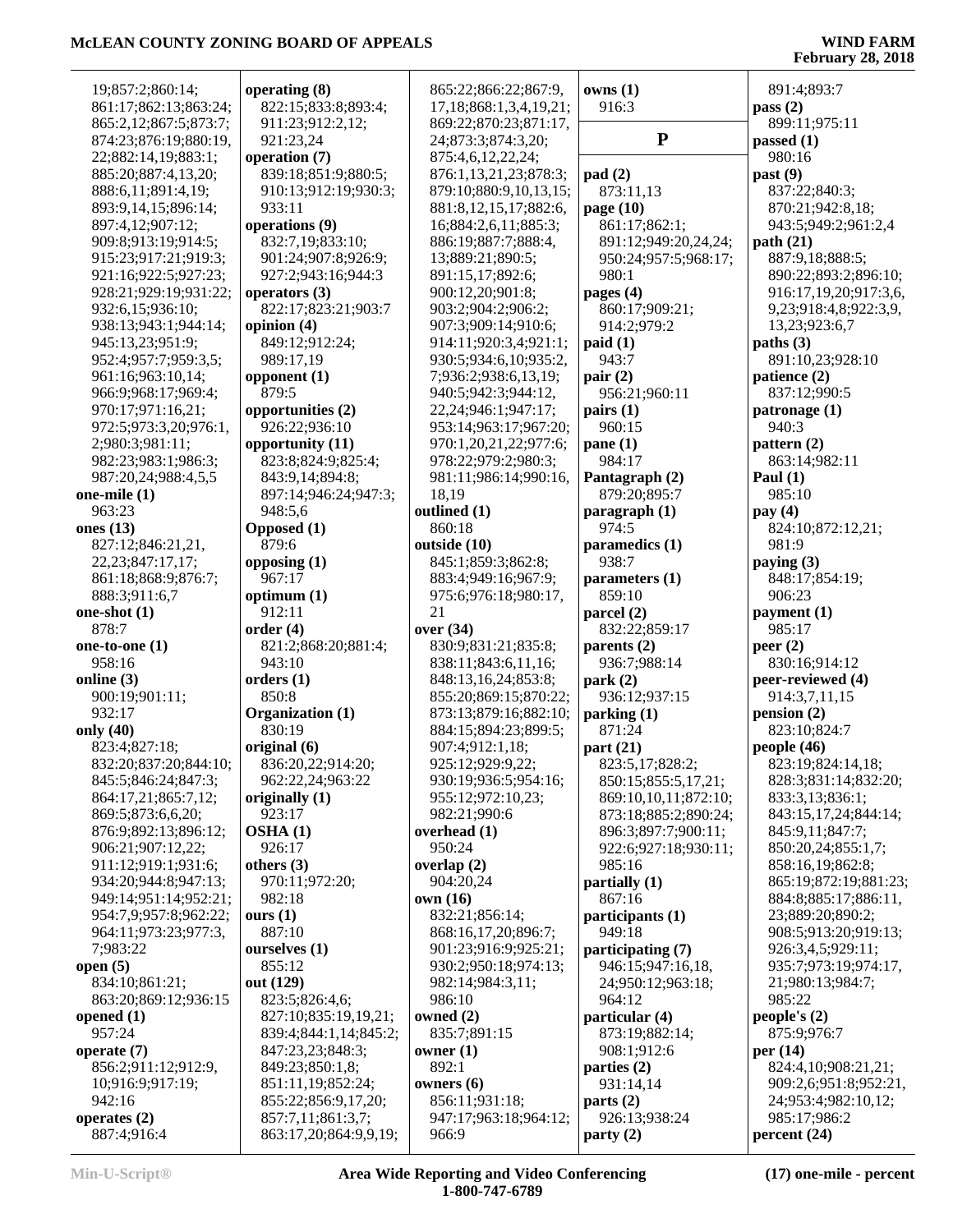| 823:14;830:18;                          | 910:12,13;927:24                     | planning $(1)$              | positions (1)                       |
|-----------------------------------------|--------------------------------------|-----------------------------|-------------------------------------|
| 841:16;855:8;899:22,                    | phases(1)                            | 892:21                      | 926:11                              |
| 24;901:2;911:12,17,17,                  | 910:11                               | plant(1)                    | positive (1)                        |
| 21,23;912:17,21;                        | Phil $(7)$                           | 873:23                      | 927:5                               |
| 930:17;947:14;952:21,                   | 821:24;825:18;                       | planted $(1)$               | positives (1)                       |
| 24;953:4;958:9,23;                      | 836:6;894:22;904:7;                  | 864:12                      | 940:10                              |
| 971:21;976:11;986:4                     | 940:22;941:10                        | planters (1)                | possibility (1)                     |
| percentage (2)                          | Phillip $(2)$                        | 864:12                      | 960:5                               |
| 828:3;964:15                            | 979:22;980:8                         | plastic (2)                 | possible (3)                        |
| perfect(2)                              | phone(2)                             | 876:6;884:13                | 888:2;889:2;969                     |
| 839:22;918:1                            | 829:10;890:3                         | play(1)                     | post(2)                             |
| perform (2)                             | phonetic (2)                         | 829:19                      | 881:24;983:9                        |
| 854:18,19                               | 842:12;850:23                        | please $(20)$               | $\text{posts}(1)$                   |
| performance (3)                         | photograph (1)                       | 822:9;827:4;833:15;         | 880:18                              |
| 912:15,18,20                            | 879:12                               | 835:2;842:20,23;            | potential (11)                      |
| performed $(1)$                         | phrase(1)                            | 878:24;895:15,18;           | 886:24;888:2,6;                     |
| 860:22                                  | 948:14                               | 905:22;915:10;924:24;       | 892:1;929:7;940                     |
| performing (2)                          | picked (5)                           | 925:3;937:2;941:23;         | 946:10;954:1,20                     |
| 832:6,18                                | 839:6;884:12;                        | 955:17;969:17;970:23;       | 971:18;985:9                        |
| perhaps(1)                              | 899:16;907:11,12                     | 978:21;986:14               | potentially (2)                     |
| 980:22                                  | picking (2)                          | plenty (4)                  | 929:3;989:22                        |
| period(3)                               | 930:24;931:2                         | 883:6;918:10;               | $\text{pound}(1)$                   |
| 854:5,8;972:10                          | picture(1)<br>929:20                 | 927:21;936:12               | 882:8                               |
| permanent (2)<br>860:6,7                | picture $(4)$                        | plethora (2)                | Powell (25)                         |
| permission (1)                          |                                      | 846:14;856:14               | 826:23;827:2,5,5                    |
| 984:2                                   | 836:19,20;862:1;<br>982:15           | plottages (1)<br>951:2      | 832:10,16;834:1,<br>853:20,20;854:9 |
| permit(6)                               | pictures (8)                         | $\mathbf{p}$ low $(2)$      | 855:1,14,17;856                     |
| 868:13;903:16;                          | 835:21;836:15,16,                    | 875:24;939:23               | 857:13;871:7,7,1                    |
| 915:20;917:11;971:3;                    | 23;837:4,15;849:24;                  | plugs(1)                    | 874:7;877:3                         |
| 978:12                                  | 862:8                                | 864:10                      | $P-o-w-e-l-1(1)$                    |
| permitted (4)                           | pile(2)                              | plus(1)                     | 827:6                               |
| 831:5;973:13,20;                        | 884:20;885:7                         | 861:16                      | Power $(14)$                        |
| 975:12                                  | pilings (2)                          | pm(1)                       | 855:23;860:1;                       |
| persisted (1)                           | 875:1,9                              | 990:24                      | 876:16,19;877:1                     |
| 985:14                                  | pin(1)                               | Poe $(4)$                   | 885:22;892:17;9                     |
| person (7)                              | 951:19                               | 967:24;968:7,14,21          | 911:24;932:16,1                     |
| 890:4;892:7;896:14;                     | Pipeline (2)                         | point $(16)$                | 24;933:8                            |
| 920:14;931:21;938:6;                    | 862:8;867:2                          | 821:24;841:23;              | powerful (1)                        |
| 967:1                                   | pipelines $(3)$                      | 856:5;861:11,13;            | 874:5                               |
| personal (4)                            | 860:8;862:1;866:14                   | 866:18:890:16:897:23:       | $PPOs (1)$                          |
| 896:14;925:21;                          | pirate(1)                            | 909:14;921:20;931:17;       | 903:9                               |
| 935:21;982:15                           | 977:20                               | 933:24;944:4;958:22;        | PR(1)                               |
| personally (3)                          | Pirates $(2)$                        | 970:21;980:3                | 930:13                              |
| 843:7;856:21;906:20                     | 977:10,12                            | points $(2)$                | practice (2)                        |
| person's(2)                             | Pirate's $(1)$                       | 926:24;927:7                | 938:18;955:22                       |
| 832:4,17                                | 977:16                               | point-to-point (3)          | Prairie (1)                         |
| perspective(1)                          | pitch(1)                             | 887:15,19;893:2             | 916:11                              |
| 827:17                                  | 901:18                               | police(2)                   | Prairie-Steber (1)                  |
| pertaining $(1)$                        | place $(11)$                         | 930:22,24                   | 905:11                              |
| 879:12                                  | 860:11;874:5;                        | policy(1)                   | precaution (2)                      |
| Petersen (27)                           | 884:16;892:4,13,14;                  | 859:12                      | 876:23;878:8                        |
| 834:20,23,24;835:3,<br>3,24;836:5,8,15; | 906:18;934:7;936:15;<br>960:16;974:6 | Pontiac (2)<br>925:6;936:11 | preconstruction (1<br>910:11        |
| 837:20;838:6,12,15,18,                  | placed (4)                           | Pontiac-Colfax (1)          | predict(1)                          |
| 21;839:13,16,19;840:3,                  | 823:2;833:7;859:17;                  | 882:4                       | 877:1                               |
| 10, 13, 16, 22; 841: 3, 6;              | 916:24                               | population (3)              | preferably (1)                      |
| 842:4;899:2                             | places $(6)$                         | 828:7;830:18;900:8          | 882:4                               |
| $P$ -e-t-e-r-s-e-n $(1)$                | 854:5;875:7,13;                      | porch $(2)$                 | preferred $(1)$                     |
| 835:4                                   | 888:10;933:13;936:11                 | 975:7;976:18                | 980:13                              |
| PETERSON (1)                            | plan(3)                              | position(5)                 | preliminary $(1)$                   |
| 839:3                                   | 915:20;916:20;                       | 831:11,13;927:4;            | 935:17                              |
| phase(3)                                | 917:11                               | 943:19;986:20               | preparation (1)                     |

 888:2;889:2;969:20 892:1;929:7;940:9; 946:10;954:1,20; 826:23;827:2,5,5; 832:10,16;834:1,3,5,8; 853:20,20;854:9,20; 855:1,14,17;856:3,19; 857:13;871:7,7,19; 876:16,19;877:11; 885:22;892:17;908:24; 911:24;932:16,18,23, **preconstruction (1)** 981:16 **prepared (1)** 909:24 **presence (1)** 901:8 **present (8)** 860:5;882:18; 906:20;946:16;947:3; 951:4;954:13;981:15 **presentation (5)** 948:20;979:3; 981:13,14;984:24 **presentations (1)** 942:19 **presented (3)** 956:12;965:5;980:2 **President (1)** 980:24 **Press (1)** 905:10 **Pretty (16)** 823:4;825:5;846:8; 867:13;868:22;875:4; 877:7;887:24;895:21; 896:4;934:16;938:15; 940:1,14;950:15;968:8 **prevailing (1)** 983:2 **preventative (2)** 846:9;943:21 **previous (2)** 951:14;965:22 **previously (1)** 931:19 **price (1)** 971:17 **prices (1)** 951:6 **pride (1)** 824:16 **primarily (2)** 918:24;943:19 **primary (2)** 916:15;917:17 **principles (1)** 944:1 **print (1)** 932:16 **prior (4)** 825:20;954:7; 957:16,18 **private (1)** 906:7 **privilege (1)** 929:14 **Pro (3)** 904:15,19,24 **proactive (1)** 943:21 **probable (1)** 912:13 **probably (18)** 823:10;840:17;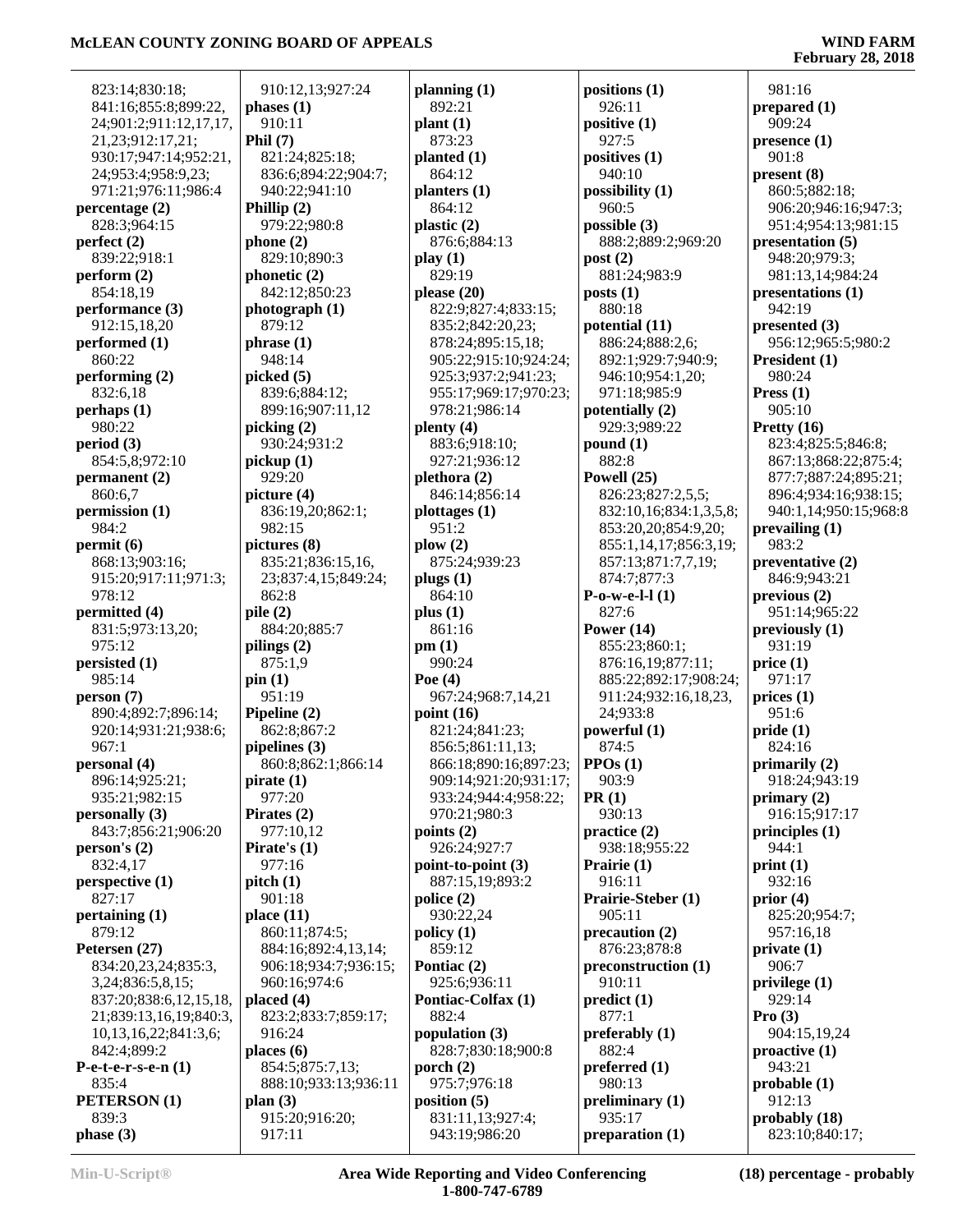| 859:21;875:6;882:1;                 | 934:17;939:19;973:21;                 | 845:19                  | 839:8                  | 829:12;831:17;977:3              |
|-------------------------------------|---------------------------------------|-------------------------|------------------------|----------------------------------|
|                                     | 975:20                                | public $(12)$           | quickly (5)            | ravine $(2)$                     |
| 887:11;900:10;906:12;               |                                       |                         |                        |                                  |
| 908:4;922:15;934:4;                 | promote(1)                            | 821:24;830:6;833:3;     | 829:4;866:2;908:19;    | 872:13;873:9                     |
| 945:10;955:15;980:22;               | 943:12                                | 857:6;886:8;891:7,14,   | 943:22;986:16          | ravines $(1)$                    |
| 989:1,12;990:10,17                  | properly $(4)$                        | 21;892:14;900:7;        | quicksand (1)          | 873:8                            |
| problem(17)                         | 854:2,23;896:17;                      | 919:13;980:15           | 874:24                 | reach $(1)$                      |
|                                     |                                       |                         |                        |                                  |
| 836:13;855:10;                      | 931:15                                | publicly (1)            | quite $(9)$            | 931:24                           |
| 862:4;864:4;866:6;                  | properties (16)                       | 966:22                  | 866:23;868:4;          | reaching $(1)$                   |
| 888:6;892:1;894:10;                 | 827:21;928:2;                         | published (1)           | 898:21;899:10;911:15;  | 935:7                            |
| 900:11,16;924:3;                    | 946:15;949:12;951:6,                  | 914:2                   | 912:6,8;971:2;973:10   | reaction $(1)$                   |
| 936:19;948:11,24;                   | 13, 14, 15; 953: 7;                   | pull (3)                | quorum $(1)$           | 984:21                           |
|                                     |                                       |                         |                        |                                  |
| 954:1;974:8;989:3                   | 960:23;961:1;973:18;                  | 864:21;868:2;900:12     | 821:22                 | read $(10)$                      |
| problematic (1)                     | 974:7,11,13,22                        | pulling $(1)$           | quote $(2)$            | 883:7;899:21;                    |
| 983:1                               | property (58)                         | 864:17                  | 972:8;976:3            | 900:19;909:22;914:1,             |
| problems $(10)$                     | 827:18;831:4,6;                       | Punch $(3)$             | quote/unquote (1)      | 18;925:8;932:17;                 |
| 858:21;861:15;                      | 839:12;868:18;880:11;                 | 830:2,16;831:8          | 972:2                  | 969:24;972:21                    |
|                                     |                                       |                         |                        |                                  |
| 864:1;887:3;888:2;                  | 883:19;909:9,20;                      | purchase (2)            |                        | reading $(1)$                    |
| 902:4;943:23;981:2,3;               | 910:5,7,10;929:2;                     | 989:20,21               | $\mathbf R$            | 925:20                           |
| 982:15                              | 931:12,18;946:8,11,13;                | purchased (3)           |                        | reads $(1)$                      |
| proceedings (3)                     | 947:17;951:23;952:3,                  | 942:10;985:23,24        | R2(6)                  | 859:6                            |
| 898:6;928:23;990:24                 | 5,7,8,14,19;953:8,12;                 | purchases (1)           | 957:1,5,13;958:4,12,   | Ready $(1)$                      |
|                                     |                                       |                         |                        |                                  |
| process(11)                         | 959:4,8,11,15,18,20;                  | 926:8                   | 18                     | 979:20                           |
| 828:11,19;832:11;                   | 960:20,21;961:15,19;                  | pure(1)                 | radiators (1)          | Real $(4)$                       |
| 856:23;866:22;869:4;                | 963:18;964:12;965:15;                 | 885:6                   | 851:23                 | 840:10;908:12;                   |
| 914:13;919:12;920:24;               | 966:8,12;971:1,4,7,22;                | purpose (4)             | radically $(1)$        | 910:1;954:17                     |
| 979:19;990:17                       | 972:8,9,19,22;973:1,                  | 833:1;867:18;878:9;     | 970:10                 | realize $(2)$                    |
|                                     |                                       |                         |                        |                                  |
| produce (3)                         | 12;975:10,16;976:7;                   | 935:5                   | radio $(4)$            | 891:3;986:13                     |
| 854:3,3;911:16                      | 985:24;986:5                          | purposes (3)            | 892:12;895:20;         | realized $(1)$                   |
| produced(1)                         | proposal (1)                          | 831:4;920:9;973:13      | 896:1;921:18           | 847:13                           |
| 933:1                               | 970:14                                | Push $(1)$              | radios $(1)$           | real-life $(1)$                  |
| producing (1)                       | propose(1)                            | 895:15                  | 895:22                 | 971:13                           |
|                                     |                                       |                         |                        |                                  |
| 911:19                              | 882:3                                 | put (34)                | radius $(2)$           | really $(21)$                    |
| production (3)                      | proposed (8)                          | 827:17;836:14;          | 903:5;949:16           | 828:23,23;843:14,                |
| 859:1;873:3;911:24                  | 830:4;831:2;839:13;                   | 852:24;860:7;861:8;     | Rail $(7)$             | 23;845:13;847:11,16;             |
| productive(1)                       | 849:7;888:18;908:23;                  | 867:1,5;870:20;         | 906:24;907:7,17,24;    | 855:21;871:11;908:19;            |
| 858:22                              | 915:22;971:15                         | 872:11,15,20;873:2,7;   | 913:22;942:5;944:18    | 912:7;914:19;937:17,             |
|                                     |                                       |                         |                        |                                  |
| Professional (2)                    | proposing $(1)$                       | 874:3;877:21;883:10,    | railroad (2)           | 19;939:3;954:20,22;              |
| 955:22;989:17                       | 846:23                                | 12;896:17,18;897:1;     | 876:21;877:12          | 961:16;970:20;976:20;            |
| professor $(3)$                     | $\text{protect (5)}$                  | 899:23;901:16;908:8;    | rain(7)                | 977:2                            |
| 906:4;911:2;913:10                  | 828:12;833:5;                         | 925:8;962:14;968:17;    | 864:22;867:15;         | realtor $(1)$                    |
| program (2)                         | 858:21;865:6;866:3                    | 974:5;976:17;979:13,    | 871:11;873:21;874:1;   | 929:1                            |
|                                     |                                       |                         |                        |                                  |
| 899:19;927:13                       | protecting $(2)$                      | 13;980:20;981:14;       | 878:3;884:5            | reason $(16)$                    |
| programs(1)                         | 831:15,19                             | 983:16;986:19           | raining $(1)$          | 824:8,13;854:21;                 |
| 926:14                              | Protection (1)                        | putting $(3)$           | 859:21                 | 856:4;862:13;880:6;              |
| project (54)                        | 938:1                                 | 826:4;861:24;872:3      | rains $(1)$            | 899:3;906:22;907:15,             |
| 828:14;829:7,21,22;                 | prod(2)                               |                         | 884:3                  | 23;922:12;935:23;                |
| 830:23;831:8;834:10;                | 943:4;944:10                          |                         | raise $(2)$            | 936:11;942:12;975:22;            |
|                                     |                                       | Q                       |                        |                                  |
| 835:14;837:12;840:24;               | $\boldsymbol{provide}\left(12\right)$ |                         | 876:15;919:15          | 981:19                           |
| 855:19;871:2;874:9;                 | 916:2,5;917:12;                       | quadrant $(2)$          | raised $(5)$           | reasons $(2)$                    |
| 902:10;903:23;908:9,                | 921:6;926:5;930:19,                   | 833:23;871:12           | 869:5;876:14;          | 849:1,1                          |
| 23;909:5;910:12;                    | 22;932:6,20;933:6;                    | qualified $(1)$         | 880:12;898:17;942:5    | rebar(2)                         |
| 925:19,19;926:2;                    |                                       |                         |                        | 823:3;880:2                      |
|                                     |                                       |                         |                        |                                  |
| 927:13;928:11;929:15;               | 938:10;943:22                         | 913:2                   | raising $(1)$          |                                  |
|                                     | provided (7)                          | quality $(1)$           | 876:24                 | rebuilt $(1)$                    |
| 931:6,8,13;932:18;                  | 830:16;926:15;                        | 830:21                  | ran $(1)$              | 880:7                            |
| 934:13,18,19,22;935:4,              | 942:21;965:9;968:18;                  |                         | 823:3                  | rebut(1)                         |
|                                     |                                       | quarter $(7)$           |                        |                                  |
| 18;937:9;940:8;942:7;               | 981:18,20                             | 835:16;878:1;           | range $(6)$            | 948:8                            |
| 943:15;944:4,9;                     | provider(2)                           | 988:20,24;989:4,6;      | 912:19,21;952:1;       | rebuttal $(10)$                  |
| 953:11;970:14;971:10,               | 916:3,16                              | 990:11                  | 976:10;977:5,8         | 946:19,23;947:20;                |
| 15;972:22;973:11,15,                | Provides (2)                          | quarters $(1)$          | ranges $(2)$           | 948:4,14;949:11,21;              |
| 16;974:1;975:4;                     | 823:9;916:10                          | 883:13                  | 889:9;978:2            | 956:12,13;968:22                 |
|                                     |                                       |                         |                        |                                  |
| 976:19;978:13;981:9                 | providing $(1)$                       | quick $(1)$             | rated $(1)$            | rebutting $(3)$                  |
| projects $(7)$<br>834:11;856:12,13; | 932:18<br>proximity(1)                | 840:10<br>quicker $(1)$ | 911:23<br>rather $(3)$ | 946:21,22;948:10<br>recall $(5)$ |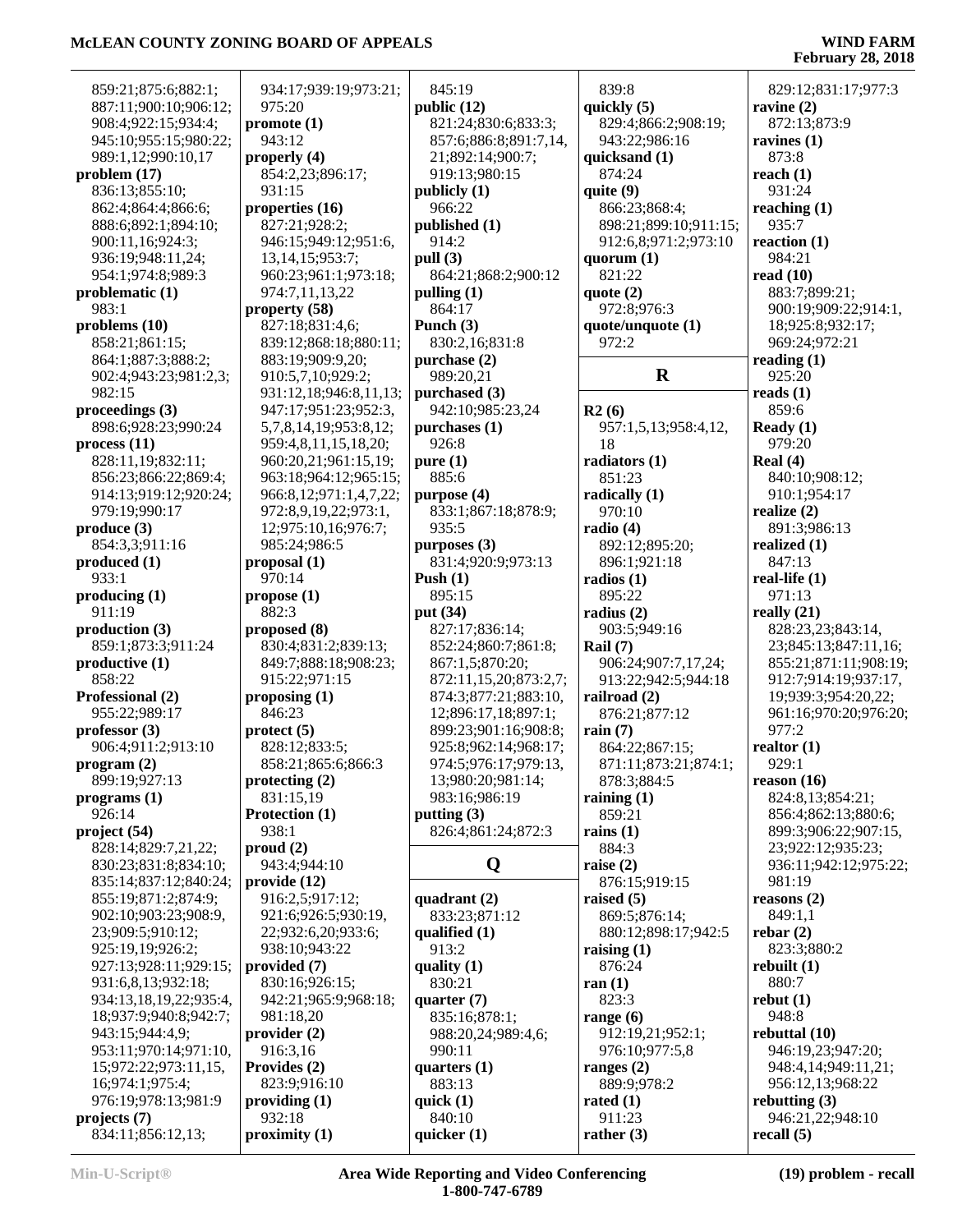### **February 28, 2018**

 893:16;908:21; 914:19,21,23 **receive (2)** 917:17;927:24 **received (3)** 897:24;909:6;944:2 **recent (1)** 959:5 **Recently (1)** 904:12 **Recess (1)** 898:6 **recession (1)** 954:19 **recipient (1)** 930:4 **reclaims (1)** 928:12 **reclamation (1)** 931:13 **recognize (3)** 954:16;964:5;988:22 **recollection (2)** 954:18;967:16 **recommend (1)** 853:1 **recommendation (6)** 831:24;832:2; 833:19;971:9;972:14; 973:15 **recommendations (2)** 833:12;860:16 **recommended (1)** 828:14 **reconvene (2)** 990:7,12 **reconvening (1)** 821:23 **record (8)** 836:14;890:18; 891:7,14;892:15; 948:20;968:23;972:13 **records (1)** 949:7 **rectified (1)** 866:2 **recycled (1)** 930:18 **recycling (5)** 927:13,15,17; 929:21;930:21 **red (2)** 860:20;861:5 **redid (1)** 964:15 **redirect (1)** 948:5 **redistribute (1)** 916:14 **reference (2)** 917:3;932:22 **referenced (1)** 916:18

**referencing (1)** 832:8 **referring (4)** 840:20;870:16; 890:11;957:15 **refused (2)** 983:23;985:22 **regard (1)** 906:16 **regarding (10)** 859:12;909:9,18,20; 913:18;932:15;972:7, 8,17;973:17 **regardless (1)** 972:23 **regards (4)** 909:5;927:7;973:18,  $24$ **Regional (2)** 916:4;929:21 **regression (3)** 909:10,19;910:3 **regular (5)** 835:19;839:4; 852:20;990:9,9 **regulate (1)** 828:18 **regulation (1)** 870:12 **regulations (2)** 828:17;904:6 **Regulators (1)** 831:15 **reinforce (1)** 928:18 **reinforced (1)** 928:9 **relevance (2)** 894:5;895:13 **relevant (1)** 979:10 **reliable (1)** 943:23 **relied (2)** 981:18,21 **rely (3)** 896:11,24;917:18 **remain (1)** 917:23 **remaining (1)** 953:16 **remember (2)** 965:22;966:5 **remotely (1)** 892:3 **remove (2)** 861:1;974:5 **removed (1)** 928:12 **renewable (4)** 906:4,9,15;911:3 **Renewables (4)** 835:15;870:5;

 893:17;935:16 **rep (2)** 822:22;823:18 **repair (5)** 850:12,13,21; 861:16;984:11 **repeat (5)** 919:19,21;923:3; 961:18;965:7 **replacement (1)** 850:14 **replacements (1)** 850:18 **replacing (1)** 823:22 **replicate (1)** 967:2 **report (20)** 890:22;897:15,16; 900:22;908:16;916:17; 946:19;947:15;956:14; 963:14;970:13,16,17, 22;971:6,9;973:14; 976:23;978:10,11 **reported (1)** 938:16 **reports (3)** 896:12;901:12; 970:19 **represent (3)** 823:19,20;825:2 **representation (1)** 952:13 **representative (3)** 931:9;933:23;934:17 **representatives (1)** 893:17 **request (2)** 859:10;944:22 **requested (2)** 840:15;944:23 **require (1)** 904:7 **required (2)** 832:23;897:9 **requirement (1)** 941:6 **requirements (1)** 904:8 **requiring (1)** 980:16 **resale (5)** 952:20,23;953:3,7, 16 **resales (4)** 953:16;954:9; 964:23;965:13 **rescue (5)** 926:18,18;930:7; 938:3,5 **research (3)** 830:20;946:11;982:9 **residence (6)**

 888:18;929:4; 952:22;960:3;966:12; 975:12 **Residences (4)** 973:19,19,21;974:8 **residency (1)** 925:5 **resident (4)** 835:12;937:10; 939:16;945:4 **residential (2)** 909:19;910:14 **residents (12)** 828:12;830:24; 926:11,24;927:8,23; 931:6,18;934:8;965:3; 968:9;974:1 **resource (1)** 911:16 **resources (2)** 841:17;901:8 **respect (3)** 824:20;906:8;981:22 **respectfully (1)** 970:8 **respectively (1)** 951:17 **responders (1)** 916:8 **responds (1)** 977:18 **response (25)** 821:5,15;825:9,11; 834:18;842:13;857:15, 19,21;878:15,18,20; 905:8,13,15;915:2; 924:20;936:21;941:14; 945:20;947:5;972:5; 978:20;987:7,9 **responsibilities (1)** 931:10 **responsibility (2)** 828:11;982:5 **responsible (1)** 895:22 **rest (2)** 975:21;976:21 **Restaurant (2)** 940:13;980:12 **restaurants (4)** 926:6;940:6,10; 980:12 **restoration (1)** 943:6 **result (5)** 869:21;908:3,7; 953:9;964:5 **results (1)** 909:23 **resurfacing (1)** 939:19 **retrieved (1)** 983:8

**revenue (3)** 908:15;926:5;937:19 **revenue-producing (1)** 949:13 **review (3)** 914:12;978:9,9 **reviewed (2)** 830:17;908:19 **reviewing (1)** 915:20 **RF (1)** 889:8 **richness (1)** 901:10 **Rick (1)** 821:10 **Ridge (1)** 843:11 **Ridgeview (1)** 909:3 **ridiculous (1)** 883:4 **rig (1)** 936:12 **right (37)** 823:22;839:16; 840:15;845:20;846:3; 848:8;854:24;856:10; 863:6;864:11;865:6; 868:20,21;871:18; 872:5;880:5,10,11,23; 882:9,10,10,24;905:1; 910:4;921:21,22; 924:5;936:1;945:18; 948:8;957:22;968:2,4; 974:6;988:5;989:12 **right-hand (1)** 951:12 **right-of-way (1)** 880:18 **rights (6)** 832:4,17;833:4,13; 858:16;976:7 **riprap (2)** 826:4,7 **risk (2)** 830:20;949:18 **River (14)** 836:21;859:24; 862:11;899:13;900:3, 20,21,23,24;901:3,6, 14;925:7;989:24 **road (25)** 823:13;825:15; 835:4;836:18,19; 861:16;864:9;872:23; 879:2,23;880:3,7,12; 882:8;883:13,17,17; 884:11,17,20;898:12; 919:13;942:1;969:14; 982:22 **roads (19)** 823:1,2;825:20,24;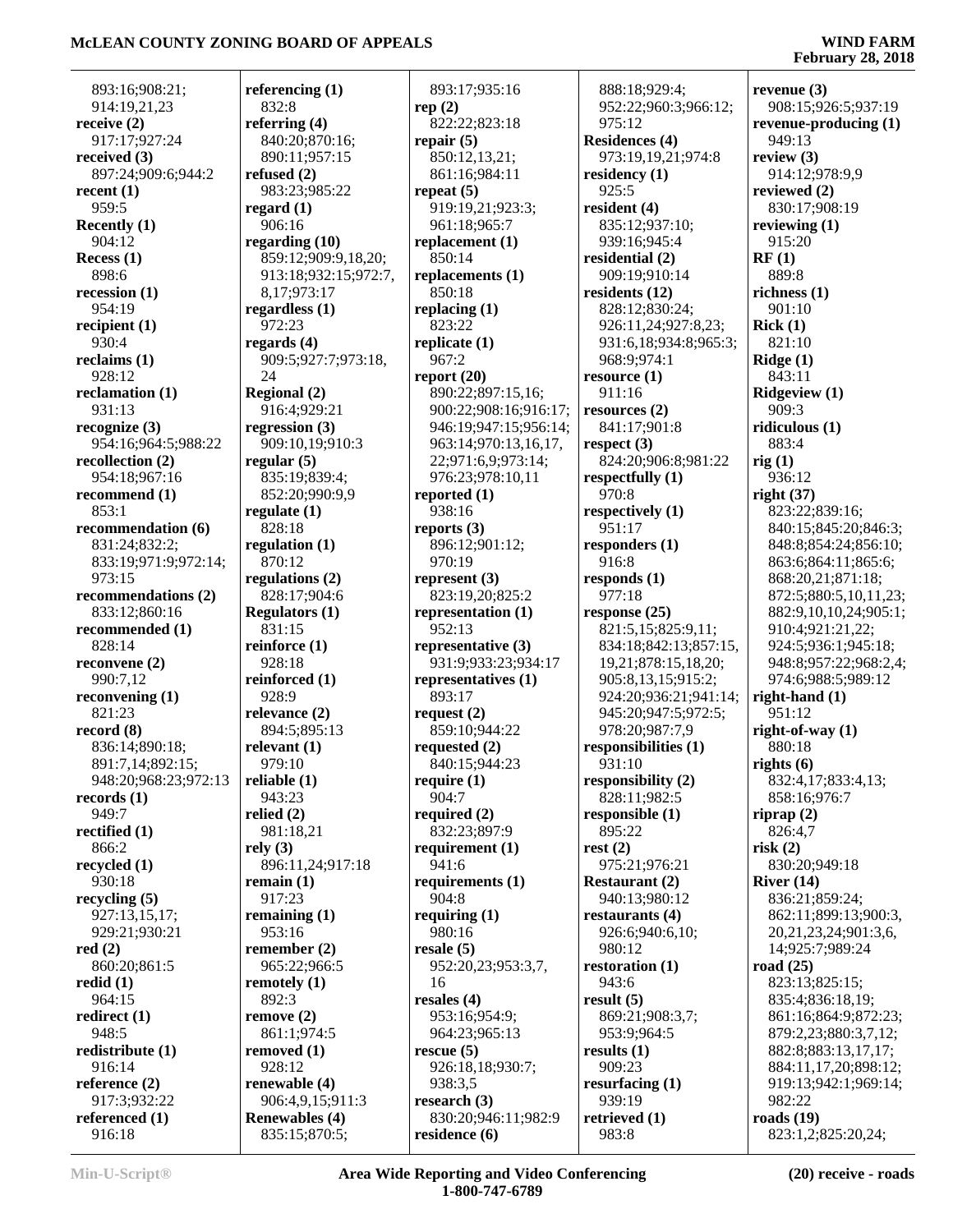| 826:4,5,6;835:9,13;   | running $(8)$          | 864:23                  | 933:19;934:2,15,20;  | 849:3                 |
|-----------------------|------------------------|-------------------------|----------------------|-----------------------|
| 846:15,16;860:8;      | 828:15;848:6;          | saw $(2)$               | 935:15,20;936:4,19   | Service (13)          |
| 872:20;902:6;930:23,  | 851:13;866:24;883:16,  | 895:6;970:4             | Scout $(1)$          | 841:11;854:7;         |
| 23,24;939:17,24       | 23;916:20;933:14       | Saybrook (1)            | 942:22               | 883:13;886:23;895:21; |
| rock $(12)$           | runoff $(2)$           | 940:7                   | scrambling $(1)$     | 899:13;916:3,5,11,12, |
| 883:24;884:6,14;      | 871:16,22              | Saybrook-Arrowsmith (2) | 829:10               | 15;920:19;937:11      |
| 885:14;902:18,21,24;  | runs $(10)$            | 898:18;938:1            | scrap(2)             | services $(3)$        |
| 903:10;928:4,17,22;   | 836:21;851:24;         | saying $(9)$            | 929:15,22            | 892:12;917:19;930:6   |
| 929:3                 | 852:1,3;872:14;        | 894:11;897:12;          | scraps $(1)$         | set $(7)$             |
| Rockford (1)          | 880:22,22;915:24;      | 950:19;973:24;976:8;    | 884:15               | 823:4;840:13,16;      |
| 936:7                 | 916:10;922:6           | 977:17;978:5,9;988:8    | season $(2)$         | 873:10;905:1;934:24;  |
| rodeo(1)              | rupture $(1)$          | scale $(1)$             | 867:11;885:1         | 983:8                 |
| 955:11                | 862:10                 | 850:20                  | Seattle (1)          | setback $(5)$         |
| role(1)               | rural $(4)$            | scarce $(1)$            | 907:3                | 837:6;840:11;         |
| 907:19                | 843:9;869:15;          | 829:3                   | second $(8)$         | 859:15;870:10;940:22  |
| roll(2)               | 898:22;954:12          | scares $(1)$            | 823:17;867:5;        | setbacks $(1)$        |
| 821:3;872:15          | ruts $(1)$             | 844:14                  | 884:24;893:6;939:15; | 882:23                |
| Rooks $(3)$           | 929:8                  | scary $(1)$             | 946:5;951:24;962:23  | setting $(3)$         |
| 858:14;862:21;        | $RV'$ er $(1)$         | 847:7                   | secondary (1)        | 823:5;887:15;903:21   |
| 883:21                | 936:5                  | scattered (1)           | 930:23               | seven $(9)$           |
| room $(6)$            |                        | 895:22                  | seconds $(1)$        | 848:16;860:23;        |
| 890:4;918:10;969:7;   | S                      | scenario (4)            | 990:6                | 894:16,23;897:8;      |
| 972:20;983:17;986:10  |                        | 839:23;869:7;           | Secretary (1)        | 908:18;913:19;964:8;  |
| root $(1)$            | sad $(1)$              | 873:17;952:18           | 821:2                | 977:23                |
| 867:12                | 974:19                 | scenarios $(1)$         | Section (2)          | several $(8)$         |
| rope $(1)$            | safe $(4)$             | 938:3                   | 861:7,11             | 872:22;879:9;         |
| 850:19                | 842:10;928:10;         | scene $(2)$             | sections $(1)$       | 888:10;929:21,24;     |
| rotor(2)              | 939:13;941:15          | 977:10,13               | 980:14               | 931:23;968:11;970:18  |
| 918:6;920:4           | safety $(7)$           | schedule (3)            | seeing $(2)$         | severe $(1)$          |
| rotors $(3)$          | 830:5;852:24;          | 854:4,6;990:10          | 851:15;868:9         | 983:4                 |
| 823:4,6,22            | 860:11;886:8;926:17,   | scheduled (5)           | seem $(1)$           | Shack $(1)$           |
| rough $(1)$           | 18;974:4               | 861:10;939:10;          | 847:24               | 940:12                |
| 911:18                | sagging $(1)$          | 942:23;944:13;969:7     | seemed $(1)$         | shadow $(3)$          |
| Roughly (1)           | 876:16                 | schedules (1)           | 954:21               | 844:5;845:5;983:4     |
| 911:17                | sale (16)              | 990:20                  | segment $(1)$        | shake $(2)$           |
| round $(2)$           | 951:17,21,23;952:3,    | scheduling $(2)$        | 832:20               | 885:3;940:12          |
| 883:15,15             | 5,7,15,15,17,23;       | 853:23;943:20           | segmented (1)        | Shank $(2)$           |
| route $(2)$           | 953:15;959:3,4;961:8,  | Schiff (2)              | 980:14               | 837:8;870:18          |
| 882:3;883:21          | 20;962:15              | 870:4;913:9             | self-explanatory (1) | shape $(1)$           |
| row $(1)$             | sales $(26)$           | Schomer (4)             | 984:22               | 823:12                |
| 935:2                 | 895:20;949:7,8,12,     | 830:1,7;831:8,10        | self-funded (1)      | share $(7)$           |
| RPM(3)                | 15,16;951:1,2,9,15,19; | Schomer's (1)           | 824:10               | 921:5,15;923:21;      |
| 912:8,9,10            | 952:9;954:7,7,12;      | 985:11                  | sell $(2)$           | 924:1;942:17;943:2;   |
| $R$ -squared $(2)$    | 955:1;959:3,3;962:16,  | school (19)             | 856:9;971:17         | 944:15                |
| 951:4,10              | 23;963:13,24;964:2,8;  | 852:12;887:6;896:1;     | sellers $(1)$        | shared $(4)$          |
| RTK(4)                | 965:12;966:24          | 898:18;907:20;908:15;   | 971:14               | 830:7,19,20;975:5     |
| 886:11;889:1,2,11     | salvage (1)            | 909:4;916:11,13,15;     | semi $(1)$           | Shasteen $(1)$        |
| ruin $(1)$            | 878:8                  | 917:19:920:19,20;       | 875:18               | 899:6                 |
| 864:19                | same $(15)$            | 922:1;928:23;930:7;     | semis $(1)$          | sheet $(1)$           |
| rules $(3)$           | 832:12;869:20,21;      | 932:9,14:942:20         | 875:19               | 962:10                |
| 869:19;896:11;        | 892:14;897:24;908:6;   | schools (4)             | send $(1)$           | sheets $(1)$          |
| 977:19                | 937:24;940:21,22;      | 886:4;909:1;916:6;      | 862:8                | 962:4                 |
| ruling $(4)$          | 944:1:948:23:955:2;    | 942:21                  | sending $(2)$        | shells $(1)$          |
| 897:22,24;949:20;     | 970:3,16;985:21        | school's $(1)$          | 868:19;919:13        | 868:3                 |
| 950:23                | sand $(2)$             | 917:17                  | senior $(2)$         | shift $(1)$           |
| run $(13)$            | 874:16,21              | science $(2)$           | 895:24;934:22        | 906:14                |
| 855:11;858:17;        | saplings $(1)$         | 871:8;942:24            | sensitive $(1)$      | ship $(1)$            |
| 867:6;872:2,16,17;    | 835:20                 | scooped $(1)$           | 900:17               | 977:20                |
| 874:5;876:10,21;      | sat(1)                 | 884:12                  | separates $(1)$      | short $(6)$           |
| 889:18;904:12;917:19; | 847:14                 | scope $(2)$             | 910:4                | 884:1;972:11;973:4,   |
| 919:4                 | satisfaction (1)       | 850:1;913:4             | serious $(1)$        | 5,7;978:2             |
| run-in $(1)$          | 835:15                 | Scott $(13)$            | 861:15               | shorter $(1)$         |
| 903:7                 | saturated (1)          | 924:21,24;925:1,4,4;    | serrated $(1)$       | 977:7                 |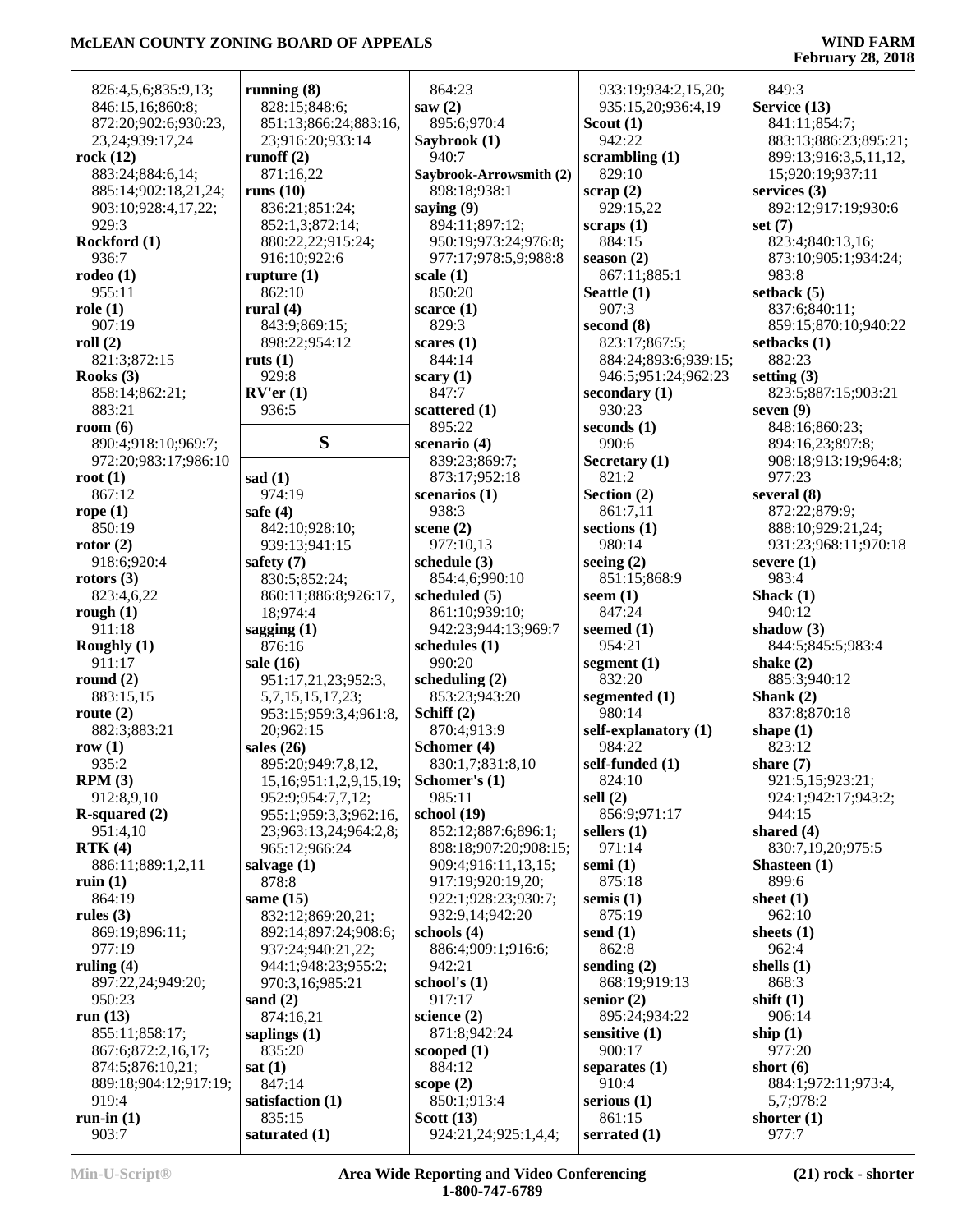| short-term (1)                  | sites $(5)$           |
|---------------------------------|-----------------------|
| 972:18                          | 901:2,6;91            |
| show $(8)$                      | 916:14;93             |
| 829:22;833:22;                  | siting $(1)$          |
| 860:18;868:9;906:16;            | 953:10                |
| 930:14;932:10;933:24            | sits(3)               |
| showed (9)                      | 873:14;88             |
| 922:8;934:3,23;                 | sitting $(3)$         |
| 946:6,7;952:5,7;953:3;          | 845:7;880             |
| 982:10                          | situation (10         |
| showing $(2)$                   | 829:19;87             |
| 836:17;952:1                    | 885:15,18             |
| shown (2)                       | 890:7;895             |
| 946:13;951:17                   | 919:3;938             |
| shows $(5)$                     | situations (1         |
| 862:1;913:11;                   | 918:14                |
| 916:20;943:11;951:1             | six(2)                |
| shut $(8)$                      | 844:10;86             |
| 878:2,3;904:19;                 | size $(5)$            |
| 936:13;938:18;982:19;           | 827:10,17,            |
| 983:21;986:21                   | 908:22;91             |
| sic(1)                          | skew (1)              |
| 949:17                          | 953:20                |
| side (9)                        | skewed (2)            |
| 824:2;843:11;                   | 946:12;96             |
| 872:17;874:19;876:13;           | skid (1)              |
| 880:24;883:18;887:20;           | 885:1                 |
| 915:24                          | sleep (14)            |
| Siemens (1)                     | 830:20;98             |
| 849:9                           | 982:19;98             |
| sight $(5)$                     | 984:2,12,1            |
|                                 |                       |
| 917:2,5,6;920:2;                | 986:10,11             |
| 921:12                          | slide (4)             |
| sign(2)                         | 951:13;95             |
| 832:24;985:22                   | 6                     |
| signal (3)<br>886:2;888:4;889:3 | slight $(1)$<br>922:7 |
|                                 |                       |
| signals $(2)$                   | slightly (1)          |
| 886:16;888:8                    | 847:17                |
| signed (1)                      | slope $(1)$           |
| 832:20                          | 873:10                |
| significant (4)                 | slow $(1)$            |
| 946:7;951:5;953:21;             | 873:4                 |
| 958:9                           | smack $(1)$           |
| signs $(2)$                     | 880:5                 |
| 891:11;892:9                    | small $(6)$           |
| similar(3)                      | 832:20;83             |
| 849:8;943:2;985:10              | 846:21;85             |
| simple $(3)$                    | 928:21                |
| 966:18;971:1;973:8              | smaller $(3)$         |
| sinks(1)                        | 827:12;84             |
| 903:9                           | smart $(1)$           |
| sister $(2)$                    | 892:10                |
| 841:8;899:4                     | smoking $(5)$         |
| $s$ it $(6)$                    | 980:11,12.            |
| 884:22,22,22;                   | snags $(1)$           |
| 893:22;965:2;980:13             | 884:16                |
| site (12)                       | snow $(1)$            |
| 901:10;907:10;                  | 885:6                 |
| 915:20,22;916:20;               | so-called (1)         |
| 917:11;925:18;927:3;            | 881:12                |
| 929:13,24;938:7;                | society $(1)$         |
| 944:17                          | 823:9                 |

| soil $(7)$                          |
|-------------------------------------|
| 864:18,21;871:16;                   |
| 876:4,22,23;884:8                   |
| solar (1)                           |
| 933:7                               |
| sold $(4)$                          |
| 855:22;986:1,3,3                    |
| solely (1)                          |
| 946:15                              |
| solid (1)                           |
| 929:10                              |
| solutions (1)                       |
| 943:23                              |
|                                     |
| somebody (8)<br>844:1;856:1;857:10; |
|                                     |
| 891:21,22;892:10;                   |
| 927:3,15                            |
| someone (3)                         |
| 896:23,24;972:17                    |
| sometimes (5)                       |
| 826:11,12;846:7;                    |
| 875:11;903:13                       |
| somewhere (6)                       |
| 873:12;882:1;                       |
| 884:23;887:10,23;                   |
| 990:11                              |
| son $(2)$                           |
| 937:14;980:8                        |
| soon (1)                            |
| 867:13                              |
| Sophia (2)                          |
| 980:7;983:6                         |
| sorry $(14)$                        |
| 825:18;870:9;872:6;                 |
| 889:14;890:12;920:12                |
| 923:2;933:17;961:3,                 |
| 18;963:1;965:7;969:5                |
|                                     |
| 974:15                              |
| sort $(1)$                          |
| 967:8                               |
| sound $(9)$                         |
| 828:20;830:11;                      |
| 844:19;845:2;852:20                 |
| 889:7,8;902:7;985:7                 |
| sounds $(3)$                        |
| 844:24;847:7;857:2                  |
| source $(1)$                        |
| 874:6                               |
| sources (3)                         |
| 859:3;891:22;901:4                  |
| south (9)                           |
| 834:6;837:16;                       |
| 861:10,21;863:2;                    |
|                                     |
| 881:16;883:1,13;                    |
| 945:16                              |
| southeast (2)                       |
| 901:7;979:23                        |
| southern $(1)$                      |
| 840:23                              |
| southwest (1)                       |
| 982:24                              |
| space $(7)$                         |
|                                     |

|                 | 9,10,12;926:19                | 844:4                              |
|-----------------|-------------------------------|------------------------------------|
| 5;              | span $(1)$                    | sponsoring $(1)$                   |
| 8               | 927:22                        | 926:13                             |
|                 | speak $(10)$                  | spot $(3)$                         |
|                 | 822:13;842:24;                | 872:18;898:5;92                    |
|                 | 849:21;850:8;882:7;           | spouts $(1)$                       |
|                 | 888:7;915:17;933:24;          | 867:12                             |
|                 | 967:8;987:5                   | spray $(3)$                        |
|                 | speaking $(2)$                | 903:3,5;904:2                      |
|                 | 906:6,8                       | sprayed $(3)$                      |
|                 | special (11)                  | 840:3;902:23;90                    |
|                 | 829:23;830:2,4;               | sprayer $(3)$                      |
|                 | 831:2;832:23;833:2,5,         | 903:1;904:12,15                    |
|                 | 17;897:8;971:3;973:11         | spraying $(1)$                     |
| 10;             | specialist $(1)$              | 903:3                              |
| );              | 926:13                        | spring $(2)$                       |
|                 | specialize (2)                | 862:10;864:11                      |
|                 | 927:11,17                     | sprouts $(1)$                      |
|                 | species $(6)$                 | 861:2                              |
|                 | 899:22;900:1,1,13;            | square $(3)$                       |
|                 | 901:9,10                      | 951:8;955:2;963                    |
|                 | specific $(9)$                | squared (2)                        |
|                 | 849:6;910:6;925:10;           | 947:14,15                          |
|                 | 926:21;932:18,20;             | Staff $(15)$                       |
| 'n,             | 935:23;950:11,12              | 825:10;834:14;                     |
|                 | specifically (7)              | 839:10;893:10;8                    |
|                 | 853:17;895:8;907:7;           | 905:4;912:23;95                    |
|                 | 909:3;924:2;935:19;           | 970:13,16,22;97                    |
|                 | 959:16                        | 973:14;987:8                       |
|                 | specifications (1)            | stages $(1)$                       |
|                 | 852:16                        | 943:14                             |
|                 | specifics (2)                 | staging $(1)$                      |
|                 | 928:7;939:22                  | 879:24                             |
| 2:6;            | specified (1)                 | Stalk (6)                          |
| 20:12;          | 932:21                        | 830:23;846:23;                     |
| $\mathbf{1:3},$ | speed $(2)$                   | 925:10;937:9;95                    |
| 69:5;           | 867:21;885:22                 | 970:14                             |
|                 | speeding (1)                  | stalks $(2)$                       |
|                 | 830:10                        | 864:6,13                           |
|                 | spell $(12)$                  | stand $(2)$                        |
|                 | 822:9;827:4;835:2;            | 887:7;901:8                        |
|                 | 842:20;858:3;878:24;          | Standard (15)                      |
| 2:20;           | 898:10;905:22;915:10;         | 831:2;920:11;                      |
| 5:7             | 925:3;937:4;941:23            | 931:11;971:2,6;                    |
|                 | spelled $(2)$                 | 972:17,21;973:2                    |
| $^{\prime}:2$   | 858:5;915:13                  | 974:2,3;976:6,11                   |
|                 | spending $(2)$                | 977:3                              |
|                 | 829:8,12                      | standards (20)                     |
|                 | spent $(4)$                   | 829:23;830:2;83                    |
| :4              | 845:24;889:16;                | 17;848:22;853:2                    |
|                 | 908:12,14                     | 856:15,17;894:1<br>897:8;913:19;95 |
|                 | spinning $(3)$                |                                    |
|                 | 827:20;851:10;920:4           | 956:5,18;977:22,                   |
|                 | Splitter (7)                  | 978:12,23                          |
|                 | 906:24;907:7,17;              | standing $(2)$                     |
|                 | 908:1;913:22;942:5;<br>944:18 | 848:8;933:12                       |
|                 | spoil $(5)$                   | start $(9)$<br>827:7;906:2;913     |
|                 | 859:15;865:24;                | 918:8;928:11;93                    |
|                 |                               |                                    |
|                 |                               |                                    |
|                 | 867:22;870:10,24              | 942:3;948:13;97                    |
|                 | spoke $(1)$                   | started (12)                       |
| ):8,            | 890:11<br>spoken $(1)$        | 855:20;867:4;<br>879:13;885:2;93   |

#### 844:4 **sponsoring (1)** 926:13 **spot (3)** 872:18;898:5;924:2 **spouts (1)** 867:12 **spray (3)** 903:3,5;904:2 **sprayed (3)** 840:3;902:23;904:21 **sprayer (3)** 903:1;904:12,15 903:3 **spring (2)** 862:10;864:11 **sprouts (1)** 861:2 **square (3)** 951:8;955:2;963:1 **squared (2)** 947:14,15 **Staff (15)** 825:10;834:14; 839:10;893:10;898:21; 905:4;912:23;955:6; 970:13,16,22;971:6,9; 973:14;987:8 **stages (1)** 943:14 **staging (1)** 879:24 **Stalk (6)** 830:23;846:23; 925:10;937:9;953:11; 970:14 **stalks (2)** 864:6,13 **stand (2)** 887:7;901:8 **Standard (15)** 831:2;920:11; 931:11;971:2,6; 972:17,21;973:2,10; 974:2,3;976:6,11,12; 977:3 **standards (20)** 829:23;830:2;833:5, 17;848:22;853:22; 856:15,17;894:16,23; 897:8;913:19;955:21; 956:5,18;977:22,23,24; 978:12,23 **standing (2)** 848:8;933:12 **start (9)** 827:7;906:2;913:16; 918:8;928:11;934:24; 942:3;948:13;979:4 **started (12)** 855:20;867:4;

879:13;885:2;934:3,5,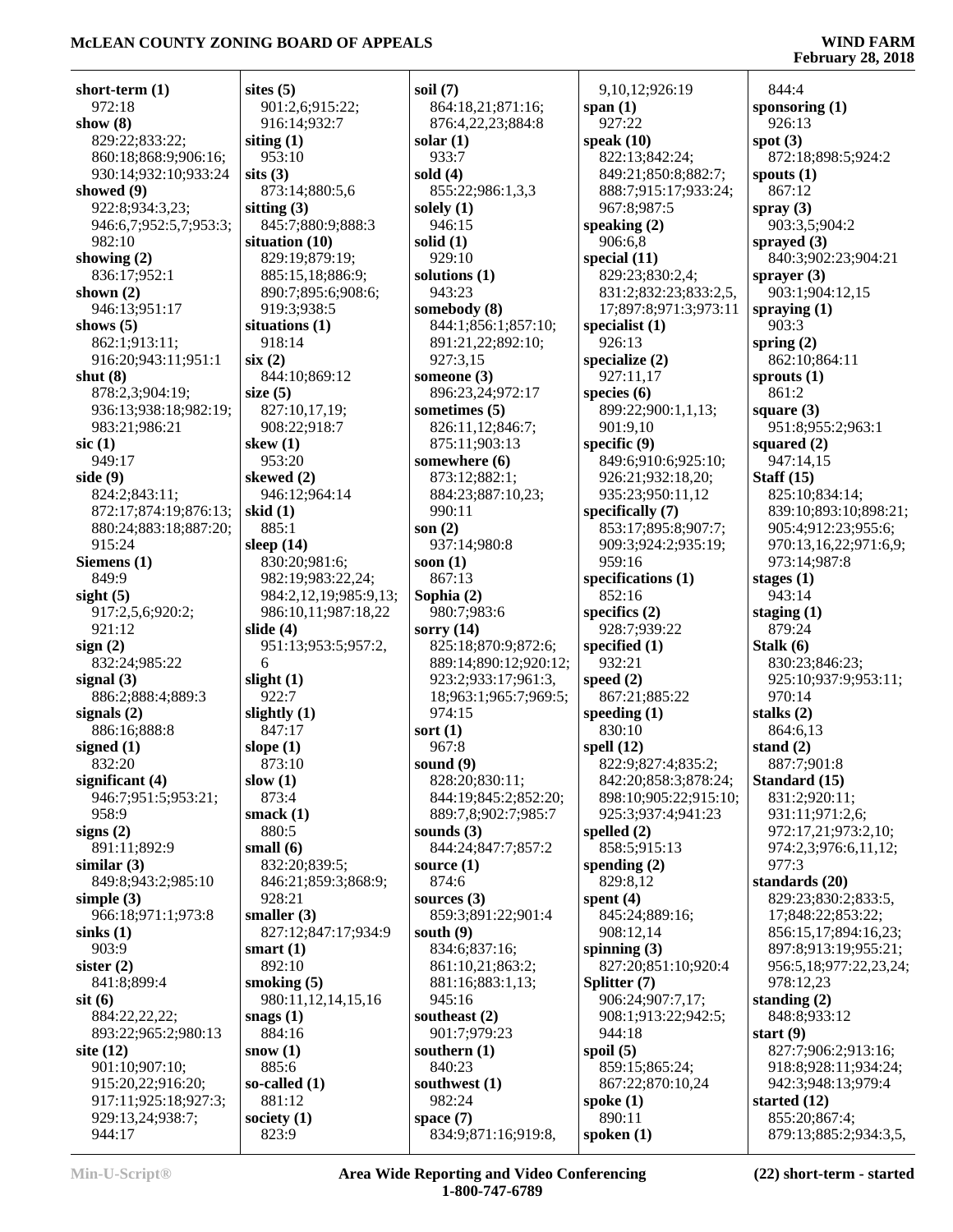### **February 28, 2018**

| 6,18;935:2,3,15;955:16                       | 865:                |
|----------------------------------------------|---------------------|
| starting $(2)$<br>944:22;990:17              | 881:                |
| starts $(2)$                                 | strang<br>857:      |
| 847:23;861:7                                 | strateg             |
| <b>State (32)</b><br>822:8;823:12;827:3;     | 981:<br>stream      |
| 828:16;835:1;836:20;                         | 841:                |
| 837:10;841:9;842:19;                         | <b>Street</b>       |
| 843:21;858:2;868:14,<br>23;870:11,12;878:23; | 822:<br>stress      |
| 880:11,18;898:9;                             | 907:                |
| 899:14,15;901:15;<br>905:21;906:5,7;         | stricke<br>897:     |
| 908:10;915:9;925:2;                          | strictly            |
| 937:4;941:22;954:6;                          | 874:                |
| 987:16<br>stated (1)                         | strike<br>850:      |
| 870:21                                       | strip (             |
| statement (6)                                | 873:                |
| 825:21;863:3;925:8;<br>932:19;984:14;985:4   | strive<br>942:      |
| statements (1)                               | strong              |
| 897:15                                       | 943:                |
| States (3)<br>901:17;925:13;943:9            | structu<br>975:     |
| stations (5)                                 | structu             |
| 886:12;926:7;933:2;                          | 975:                |
| 940:6,12<br>statistically (2)                | strugg<br>837:      |
| 951:5;958:8                                  | stuck (             |
| statute (1)                                  | 981:                |
| 870:11<br>stay $(5)$                         | studen<br>909:      |
| 831:12;866:11;                               | studen              |
| 922:9,13;934:18                              | 920:                |
| stays $(2)$<br>870:23;878:12                 | 932:<br>studie      |
| steer $(1)$                                  | 899:                |
| 886:12                                       | studies             |
| steering (1)<br>881:6                        | 830:<br>897:        |
| Steven (1)                                   | study               |
| 984:20                                       | 830:                |
| stewards (1)<br>879:16                       | 846:<br>20;8        |
| stick $(1)$                                  | 902:                |
| 829:2                                        | 14,1                |
| still $(7)$<br>823:23;825:16;                | 957:<br>962:        |
| 890:13;923:20;950:22;                        | 21;9                |
| 976:16;981:6                                 | studyi              |
| stop $(1)$<br>948:15                         | 908:<br>stuff $(1)$ |
| stores $(1)$                                 | 824:                |
| 926:7                                        | 853:                |
| stories (1)<br>943:2                         | 880:<br>889:        |
| storm $(2)$                                  | 928:                |
| 850:4;859:21                                 | 949:                |
| storms $(2)$<br>853:12;931:3                 | SU-18<br>821:       |
| straight $(4)$                               | subcor              |

 865:21;867:19; 881:1;882:7 **strange (1)** 857:4 **strategy (1)** 981:4 **stream (2)** 841:8;899:15 **Street (2)** 822:11;937:7 **ss** (2) 907:22;909:1 **sken** (1)  $97:2$ **stly** (1) 874:21 **strike (2)** 850:6;896:9 **strip (3)** 873:2,4;903:24 **strive (1)** 942:15 **ng** (1) 943:21 **sture** (2) 975:9;989:10 **structures (2)** 975:1,2 **struggling (1)** 837:17 **k** (1) 981:11 **lent** (2) 909:17;910:22  $lents (3)$  920:20;926:14; 932:10 **studied (3)** 899:13,16;900:21 **ies** (6) 830:17,22;896:23; 897:6;901:14;925:22 **study (33)** 830:11;837:7; 846:11;896:10,15,17, 20;897:2,3;899:9; 902:9;909:16;914:2,3, 14,18,19,22;923:5,12; 957:16,18;958:5; 962:22,24;966:7,7,18, 21;968:14;982:2,4,9  $\lim g(1)$  908:14 **stuff (16)** 824:8;828:24; 853:12;864:20;872:3; 880:13;885:3,11; 889:24,24;890:10; 928:8,20;939:20; 949:2;985:19 **SU-18-02 (1)** 821:23 **subcontractor (1)**

 907:9 **subject (2)** 889:16,17 **submit (1)** 985:3 **submitted (2)** 897:7;981:11 **substantially (3)** 831:5;953:9;971:4 **substation (1)** 933:2 **sufficient (1)** 923:24 **sufficiently (1)** 985:8 **suggest (1)** 965:15 **suggested (1)** 919:22 **summarize (1)** 910:8 **summarized (1)** 901:13 **summary (2)** 909:23;951:17 **summer (4)** 867:11;939:9; 982:12;983:7 **summertime (2)** 936:13;939:6 **superintendent (1)** 925:18 **supervisor (1)** 925:18 **supplement (1)** 947:2 **supplemental (5)** 946:20,21;947:15; 956:14;963:14 **supplied (1)** 902:16 **supplier (1)** 887:2 **supply (3)** 900:4,24;932:24 **support (7)** 831:18;868:20; 875:2;908:8;925:9; 928:5;945:2 **supported (1)** 836:24 **Supporter's (1)** 836:10 **supportive (1)** 837:11 **supports (1)** 920:21 **suppose (2)** 843:16;972:12 **Sure (27)** 822:6;834:2;838:11; 860:15;863:18;870:22; 871:4;873:13;878:12;

 887:3;892:2;915:7; 920:8;922:23;931:5, 10;932:3;934:11; 935:13;944:1;961:16; 966:6;971:19;975:10; 976:5;982:2;989:24 **surface (6)** 863:24;864:2,4; 867:8;872:7;884:14 **surprising (1)** 906:13 **surprisingly (1)** 849:11 **surrounded (1)** 945:17 **surrounding (5)** 873:14;879:15; 942:21;943:18;971:24 **Survey (3)** 899:9;902:9;934:5 **swampland (2)** 863:14,15 **Swann (1)** 977:15 **swath (5)** 888:1;904:15,16,19, 24 **Swear (1)** 969:17 **sweep (3)** 827:14,20;982:18 **switches (1)** 981:2 **Switching (1)** 943:13 **sworn (29)** 822:5,7;827:1,2; 834:22,24;842:16,18; 857:23;858:1;878:22; 898:8;905:18,19,20; 915:6,8;924:23;937:1, 2,3;941:19,20,21; 969:16,18;979:16,17, 18 **system (10)** 849:9,9;859:8; 861:20;887:6,22; 892:2;900:7;901:5,20 **systems (9)** 846:12;849:8,20; 850:5;851:21,22; 876:5;886:13;925:23  $\bf{T}$   $\qquad$   $\bf{t}$ **T33 (1)** 834:7 **T60 (1)** 840:22 **talk (21)** 823:17;826:7; 831:22;841:13;872:4; 890:4;891:20,22; **technical (1)**

 894:4,11;931:22; 936:2;944:14;945:3; 957:1;959:2;960:20; 961:15,19;985:17; 986:6 **talked (14)** 827:24;828:24; 869:8;871:13;872:2, 11,19,22;877:11; 886:23;957:22;964:16; 971:8;984:5 **talking (19)** 826:8;828:22;837:8; 847:7;852:19;855:5; 866:7;889:7;892:6,7; 921:1;928:19;935:18; 956:11;957:8,17; 974:20,22;975:1 **talks (5)** 900:19,21,23; 984:21;986:10 **tall (3)** 975:4,13;982:17 **taller (3)** 975:2,9,10 **tallest (2)** 976:14,16 **tanks (1)** 931:23 **Tap (1)** 940:11 **tape (1)** 976:3 **taught (1)** 899:10 **tax (10)** 836:24;838:1;839:4; 858:19;868:18,24; 952:15,15;953:15; 959:3 **taxes (5)** 868:20;906:23; 930:10,19;981:9 **taxing (1)** 868:24 **Taylor (12)** 821:20,21;853:5,5, 11,18;935:12,12,17,21; 936:17;950:7 **Tazewell (1)** 907:1 **team (3)** 899:15;942:18;944:3 **tear (3)** 824:19;826:5;982:13 **tearing (2)** 823:1,2 **tease (1)** 910:6 **tech (2)** 846:5;937:11

925:17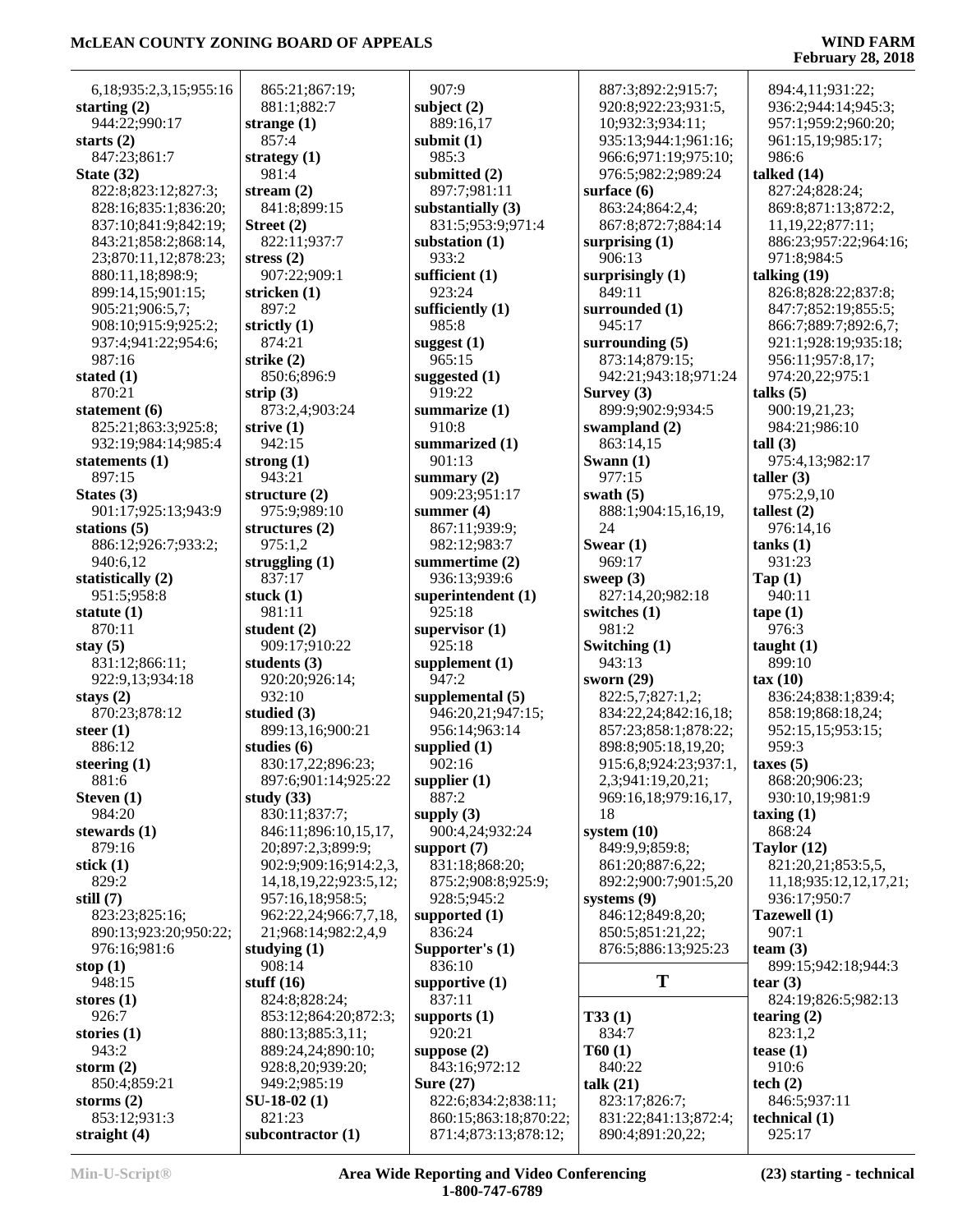| technically (1)               | testing $(2)$           | 830:10                | 928:19                | 882:9,10,11;883:11;    |
|-------------------------------|-------------------------|-----------------------|-----------------------|------------------------|
| 907:9                         | 846:12;848:6            | tidbit(1)             | Tony $(5)$            | 886:1;888:8;899:1;     |
| technician (7)                | Texas $(2)$             | 889:19                | 822:2,7,10,14;877:5   | 901:20,21,22,23;902:9, |
| 843:2;925:15;926:1,           | 925:5;933:13            | ties $(2)$            | took(7)               | 11;903:8;939:17,21;    |
| 12;936:4;938:17;942:4         | thanked $(1)$           | 876:21;877:13         | 876:22;880:11;        | 951:20                 |
|                               |                         |                       |                       |                        |
| technicians (5)               | 890:7                   | tight $(1)$           | 884:11;907:6,16;      | toy(1)                 |
| 847:6;856:1;926:15,           | Thanks (12)             | 904:18                | 931:22;963:17         | 983:7                  |
| 22;932:12                     | 826:15,20,22;           | tile $(20)$           | top(5)                | tracks $(1)$           |
| technology $(2)$              | 840:18;871:5;878:16;    | 837:23;861:6,7,8,13,  | 851:24;902:18,24;     | 875:18                 |
| 906:5:911:3                   | 898:2;915:3;936:22;     | 14, 16; 864: 3, 18;   | 903:14;982:17         | tractor $(1)$          |
| Ted(1)                        | 941:16;969:19;978:21    | 871:13;874:14,20;     | topic $(1)$           | 928:2                  |
| 878:19                        | thaw $(1)$              | 875:24;876:5;877:9,   | 909:12                | traffic $(4)$          |
| teens $(2)$                   | 875:22                  | 19,22,23;878:1,9      | topping $(1)$         | 881:9,11,22;902:6      |
| 932:9,9                       | Theodore (3)            | tiled $(1)$           | 823:5                 | trailer $(1)$          |
| telephone $(1)$               | 978:24;979:18,22        | 874:17                | topple(1)             | 988:23                 |
| 880:24                        | theoretical (1)         | tiles $(4)$           | 870:22                | trailers $(2)$         |
|                               |                         |                       |                       |                        |
| telling $(1)$                 | 912:15                  | 861:21;864:21;        | topsoil(1)            | 928:2;935:1            |
| 942:3                         | theoretically (2)       | 877:19;902:6          | 902:15                | train $(5)$            |
| temperature $(1)$             | 861:19;988:9            | tiling $(2)$          | tore $(2)$            | 824:9,11,17;939:5,     |
| 900:17                        | therefore (2)           | 839:5,7               | 884:2,14              | 15                     |
| ten $(7)$                     | 953:11:980:14           | till(4)               | tornados(1)           | training $(10)$        |
| 883:10;884:8;898:5;           | therein $(1)$           | 864:5,6,12;873:24     | 853:12                | 824:10,12;910:19;      |
| 906:10,24;907:2;              | 954:1                   | tillage $(1)$         | total $(2)$           | 926:16,19,20,21;938:3, |
| 978:16                        | thesis $(2)$            | 876:2                 | 930:17;942:8          | 11;940:4               |
| tenants $(1)$                 | 909:18;910:20           | timeline $(1)$        | totally $(1)$         | transaction $(3)$      |
|                               |                         |                       | 892:3                 | 961:17,24;962:7        |
| 861:1                         | thinking $(3)$          | 920:17                |                       |                        |
| tend(1)                       | 833:3;941:4;972:16      | times $(15)$          | touch $(7)$           | transactions $(1)$     |
| 938:2                         | third $(2)$             | 827:17;844:23;        | 851:15;876:2;         | 966:24                 |
| term (6)                      | 972:1;982:21            | 846:2,6;848:2;849:19; | 879:11;885:12,19,21;  | transformer $(1)$      |
| 972:11;973:4,5,8;             | though $(6)$            | 850:3;869:2;872:12;   | 886:5                 | 851:20                 |
| 978:2,3                       | 823:24;832:15;          | 885:16;944:18;960:14, | touched $(6)$         | transformers $(2)$     |
| terms $(4)$                   | 873:20;889:24;911:20;   | 18;961:7;981:5        | 871:9;885:9;886:11,   | 851:18;933:9           |
| 858:18;877:8;                 | 917:5                   | Time's $(1)$          | 17;889:23;890:2       | translate $(1)$        |
| 908:22;912:3                  | thought $(7)$           | 886:19                | tour (2)              | 980:22                 |
| TerraForm (1)                 | 884:19;890:17;          | tips $(1)$            | 944:17,24             | transmission $(2)$     |
| 855:23                        | 939:15;972:4;980:11;    | 849:3                 | touring $(1)$         | 860:12;862:13          |
|                               |                         |                       |                       |                        |
| tertiary $(1)$                | 990:14,17               | today $(8)$           | 971:18                | transmitter $(1)$      |
| 930:24                        | thousand $(2)$          | 848:21;908:19;        | tours $(2)$           | 892:16                 |
| test $(1)$                    | 920:3,4                 | 942:13;955:18;956:7,  | 932:8;944:20          | $\text{trash}(3)$      |
| 875:5                         | threatened (1)          | 9;957:18;980:19       | towards $(3)$         | 863:23;930:24;931:2    |
| tested $(1)$                  | 900:2                   | together $(3)$        | 873:18;906:14;        | travel $(3)$           |
| 901:15                        | three $(19)$            | 925:9;944:6;955:11    | 930:13                | 843:16;931:2;943:9     |
| testified (6)                 | 836:15;840:17;          | told(8)               | tower $(18)$          | traveling $(2)$        |
| 956:9;971:16,21;              | 844:11;875:19;883:12;   | 887:7;890:5;893:18,   | 850:6;851:18,20;      | 843:20;936:4           |
| 972:1;974:8,12                | 885:5;894:24;895:23;    | 20;899:20;920:14;     | 854:2;859:12,17;      | Travis $(2)$           |
| testify $(12)$                | 901:6;934:4;936:7;      | 982:11:986:24         | 870:22;874:3;876:18;  | 853:5;935:12           |
| 841:14,15;896:15;             | 937:22;942:20;951:23;   | tolerable $(1)$       | 878:6,7;887:22;       | tree $(2)$             |
| 897:4,13;904:24;              |                         | 989:9                 |                       | 835:19;899:4           |
|                               | 952:9;970:21;973:5;     |                       | 888:22;921:16;926:18; |                        |
| 937:8;942:12;950:19;          | 983:17;987:20           | tolerated $(1)$       | 938:6,21;940:17       | trees $(6)$            |
| 956:2,6;968:12                | three-quarters $(1)$    | 989:2                 | towers $(24)$         | 837:4,21;861:1;        |
| testifying $(2)$              | 940:20                  | tomorrow(3)           | 844:7;849:8;856:2;    | 863:18,22;880:9        |
| 841:22;913:20                 | three-quarter-ton $(1)$ | 968:9;969:7;990:15    | 859:14;861:10,12,18;  | tremendous (1)         |
| testimony (36)                | 929:20                  | tonight $(21)$        | 865:22;872:11,20;     | 875:16                 |
| 821:24;827:22;                | three-year $(2)$        | 822:13,20;879:10;     | 876:14,24;888:18;     | tremendously (1)       |
| 830:1;831:7;865:9;            | 858:18;899:18           | 885:20;886:6;890:5;   | 902:21;903:3,11,24;   | 881:8                  |
| 883:6;898:13;900:10;          | threw $(1)$             | 891:19;893:24;894:4;  | 911:3;917:10;933:6;   | trenched $(1)$         |
| 901:12,13;902:7;              | 844:1                   | 897:20;906:8;946:1,   | 939:9,11;943:20;945:9 | 860:2                  |
| 906:19;909:9;911:4,           | Throughout (6)          | 16;967:22;968:19,23;  | town(7)               | trend $(11)$           |
| 11;946:6,7,19;947:2,          | 827:22;885:7;916:5;     | 969:1;973:4,15;975:4; | 884:3,18;900:5;       | 958:9,10,15,24;        |
|                               |                         |                       |                       |                        |
| 10, 12, 21; 948: 2, 4, 8, 11; | 920:21;937:15;943:9     | 977:21                | 940:24;941:1;942:1;   | 963:1;964:1,3,5,8,12;  |
| 950:1;956:3;965:21,           | throw $(2)$             | tonight's $(1)$       | 988:11                | 965:4                  |
| 23;967:12;968:19,22;          | 880:2;893:3             | 920:9                 | Township (22)         | trespassing $(1)$      |
| 971:12;979:10;985:11          | ticket $(1)$            | tons(1)               | 835:6,8,9,12;860:19;  | 933:15                 |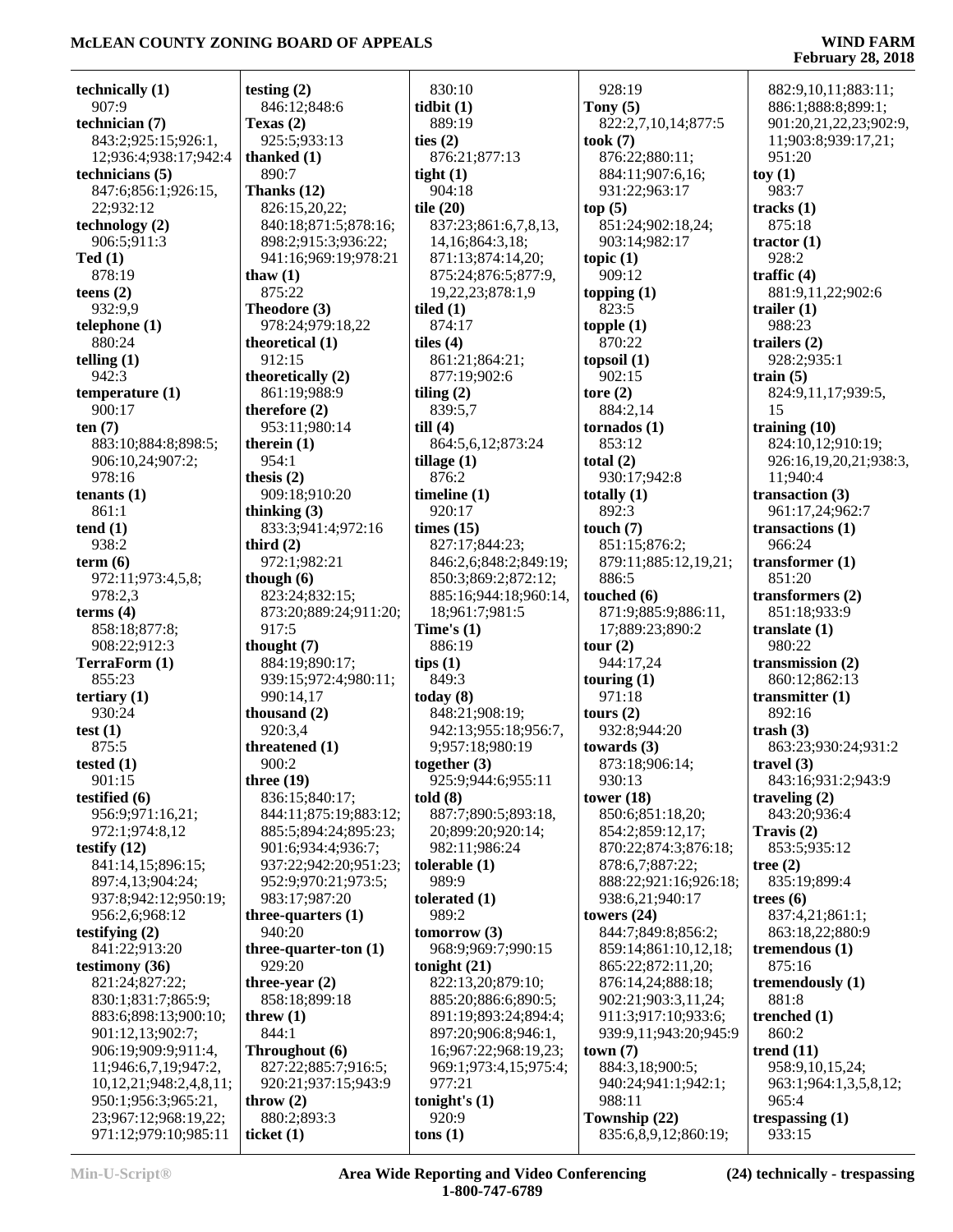| tributary $(2)$             | 984:9,9                       | two(32)                  | unit $(1)$                 | 937:23                          |
|-----------------------------|-------------------------------|--------------------------|----------------------------|---------------------------------|
| 841:8;900:4                 | turbine (49)                  | 844:11;845:6;            | 951:5                      | upwards $(1)$                   |
| tried $(7)$                 | 833:6;844:2;845:24;           | 849:19;850:3;862:7;      | United $(2)$               | 926:2                           |
| 844:6;879:16;               | 846:19;849:18,22;             | 866:14;870:6;875:19;     | 901:17;943:9               | $\text{urge} (1)$               |
| 885:15;953:23;955:3;        | 850:7;853:7;857:2;            | 880:8,17;881:10;         | universities (1)           | 845:11                          |
| 967:7;983:24                | 859:15;880:1;887:14,          | 882:23;883:18;886:16;    | 916:7                      | use $(33)$                      |
| tries $(1)$                 | 21;893:3;900:15;              | 889:15;917:8;918:9;      | University (3)             | 829:23;830:3,4;                 |
|                             |                               |                          |                            |                                 |
| 910:5                       | 912:1,5,16;913:1;             | 920:5;934:4;945:24;      | 899:8;906:5,7              | 831:3,3;832:1;833:2,5,          |
| trips $(2)$                 | 918:4,5,7;919:24;             | 947:3;964:11;973:20;     | unknown $(2)$              | 10,17;840:1;875:11;             |
| 929:21;931:5                | 921:20;928:5;929:18;          | 975:20;976:16;983:17,    | 827:11;828:1               | 896:20;897:8;931:2;             |
| $\textbf{t}$ roop $(1)$     | 938:14,19;959:12,12,          | 20;987:20,20;990:8,9,    | unless $(2)$               | 932:22;950:18,20;               |
| 942:22                      | 15,18,24;963:23;              | 10                       | 866:6;933:18               | 959:7;962:15;971:3;             |
| troubleshooting (1)         | 964:2;965:16;966:13;          | twofold $(1)$            | Unlike $(1)$               | 973:9,11,11,17;974:7,           |
| 846:9                       | 982:10,13,16,18,20;           | 822:20                   | 897:21                     | 11, 14, 21; 975: 15, 21;        |
| Trowitch (43)               | 983:1,3,4,13;986:8;           | $two-way(1)$             | untrue $(1)$               | 976:6,23                        |
|                             |                               |                          |                            |                                 |
| 857:22;858:1,4,4,9,         | 988:17;989:14                 | 895:20                   | 947:9                      | used $(8)$                      |
| 12;862:21;863:1,4,6,8,      | turbines (59)                 | type(1)                  | unusual $(1)$              | 843:10;844:21;                  |
| 11,15;865:12,16,20;         | 827:10,12,15;                 | 854:14                   | 912:20                     | 875:24;877:18;884:13;           |
| 866:6,10,16,20;868:15,      | 828:20;830:17;831:10;         | typical $(4)$            | up(113)                    | 896:22;909:10;927:11            |
| 17;870:13,17,19;871:4,      | 834:11;839:11;840:12,         | 934:16;952:17;           | 823:1,2;824:8,13,19;       | uses $(1)$                      |
| 18, 23; 872: 4, 6; 874: 13; | 20;843:3,13,18;846:8;         | 954:11,12                | 826:22;828:14;829:3;       | 975:12                          |
| 877:6,10,15,21;987:16,      | 848:13,18,21;851:16,          | Typically (2)            | 830:18;831:23;833:4,       | using $(2)$                     |
|                             |                               |                          |                            |                                 |
| 17,23;988:3,7;989:7,        | 17, 17, 24; 853: 16, 17;      | 918:13;929:17            | 23;834:1;837:21;           | 828:24;927:19                   |
| 16;990:2                    | 854:5;882:20,21;              | typing $(1)$             | 838:19;839:6;842:10,       | USPAP(5)                        |
| $T-r-o-w-i-t-c-h(1)$        | 883:11;886:1;911:16;          | 984:7                    | 24;843:15;847:1,14;        | 955:19,24;956:5,10,             |
| 858:6                       | 912:10;915:22;924:2;          |                          | 848:5,7,11;850:24;         | 18                              |
| truek(3)                    | 932:11,20,22,23;              | U                        | 851:12,18,23;857:17,       | usually $(8)$                   |
| 844:1,3;850:24              | 933:10,14;939:4;              |                          | 23;859:3,23;861:22;        | 829:2;864:11;878:5;             |
| trucks $(3)$                | 949:9;951:10;964:24;          | Umm(1)                   | 863:20,23;864:7,10;        | 919:12;929:19;938:8,            |
| 929:20;937:24;              | 965:10;966:8;967:10;          | 922:18                   | 865:4;867:11,21;           | 11,21                           |
|                             |                               |                          |                            |                                 |
| 939:23                      | 975:19;980:4,5,9,19;          | unanimous $(1)$          | 868:10;869:2;871:11;       | utilizing $(1)$                 |
| true(8)                     | 981:7;982:22;983:20,          | 970:2                    | 872:1;874:4;875:2,9;       | 929:20                          |
|                             |                               |                          |                            |                                 |
| 844:15;923:14;              | 22,23;986:20;987:17;          | unanswered $(1)$         | 876:15,17;877:23;          |                                 |
| 955:13;959:10;962:18;       | 988:22;989:3                  | 827:23                   | 878:16;881:1,24;           | $\mathbf{V}$                    |
|                             |                               |                          |                            |                                 |
| 965:13;972:10;985:12        | turbine's $(1)$               | under $(16)$             | 883:7,19,21;884:6,12,      |                                 |
| Truly $(1)$                 | 912:19                        | 828:20;833:4,9;          | 12,14,17;886:14;           | vacant $(1)$                    |
| 906:21                      | turn(2)                       | 847:14;848:8;860:7;      | 889:8;891:19;893:18,       | 882:15                          |
| trust $(1)$                 | 983:23:987:20                 | 861:24;862:2,14;         | 21;898:2;899:16,20;        | valid $(1)$                     |
| 910:21                      | turned $(5)$                  | 866:9;873:17;874:9;      | 901:21;902:17;903:14;      | 956:15                          |
| trustee $(1)$               | 980:9;986:1;987:17,           | 897:19;901:4;971:6;      | 905:1,9;907:11,12;         | value $(11)$                    |
| 835:12                      | 21,23                         | 974:3                    | 909:8,12;911:9,10;         | 841:12;914:21;                  |
| truth $(2)$                 | Turner (34)                   | underground $(1)$        | 914:21;915:3,18;           | 929:4,7;952:20,23;              |
| 897:13,14                   |                               | 874:21                   | 918:9;927:8;930:24;        |                                 |
|                             | 821:12,13;833:22;             |                          |                            | 953:3;956:23;965:5,             |
| try(9)                      | 834:2,4,7,12;865:18;          | undermine $(1)$          | 931:2;932:10;933:18,       | 10:986:5                        |
| 829:19;857:7;               | 866:4,8;890:21;891:1,         | 867:23                   | 18,24;934:3,23,24;         | valued $(2)$                    |
| 908:16;909:15;916:23;       | 6,9,16,20;892:5,19,24;        | underneath (6)           | 936:6,6,10;938:6;          | 841:17;901:3                    |
| 938:8;947:19;953:20;        | 893:5,8;918:20;919:7;         | 847:15;860:3,4;          | 946:2;947:7,14;948:5;      | values $(22)$                   |
| 969:11                      | 920:11,15;933:22;             | 864:9;883:21;902:15      | 957:24;963:10;964:16;      | 831:6;909:9,20;                 |
| trying $(21)$               | 934:13,16;935:9;              | understood (1)           | 973:5;978:23;981:1;        | 910:10,14;914:20;               |
| 829:5,10;846:16;            | 950:10;954:6,11,22;           | 970:7                    | 982:18;983:10;986:15,      | 946:8,13;953:8,12,16;           |
| 848:6;856:3,6;866:2;        | 955:5                         | undervalued (1)          | 16,19                      | 965:15;966:8,12;                |
|                             |                               | 972:3                    |                            |                                 |
| 871:8;883:10;898:14;        | $turn-outs(1)$                |                          | upcoming $(1)$             | 971:1,4,8;972:8,9,19,           |
| 902:2;931:1;947:2;          | 928:1                         | undoubtedly (2)          | 859:12                     | 22;973:2                        |
| 957:19;968:14;971:16;       | twice $(1)$                   | 829:8;830:23             | upgrade $(1)$              | variable $(1)$                  |
| 978:22,23;990:16,18,        | 988:18                        | Unfortunately (3)        | 922:7                      | 912:7                           |
| 19                          | Twin $(21)$                   | 914:1;970:17;973:14      | upon $(5)$                 | variables (1)                   |
| tube $(1)$                  | 822:24;823:22;                | Uniform $(1)$            | 888:5;930:4;931:16;        | 828:21                          |
| 880:1                       | 843:4;846:21;902:1,5;         | 955:21                   | 981:18,20                  | varies $(1)$                    |
| tubes $(1)$                 | 909:5,7,20;926:1;             | uninterrupted $(1)$      | Upper $(2)$                | 912:18                          |
| 881:6                       | 935:16;937:11;938:3;          | 867:20                   | 940:11;951:11              | variety $(1)$                   |
|                             | 939:9;940:2;946:14;           |                          |                            | 925:16                          |
| Tuesday (2)                 |                               | unique $(4)$             | $_{\text{ups}}(1)$         |                                 |
| 990:8,12<br>tunnel $(2)$    | 949:13,16;951:6,15;<br>953:10 | 841:17;901:4,8;<br>986:7 | 954:16<br>up-to-date $(1)$ | various $(3)$<br>886:12;939:19; |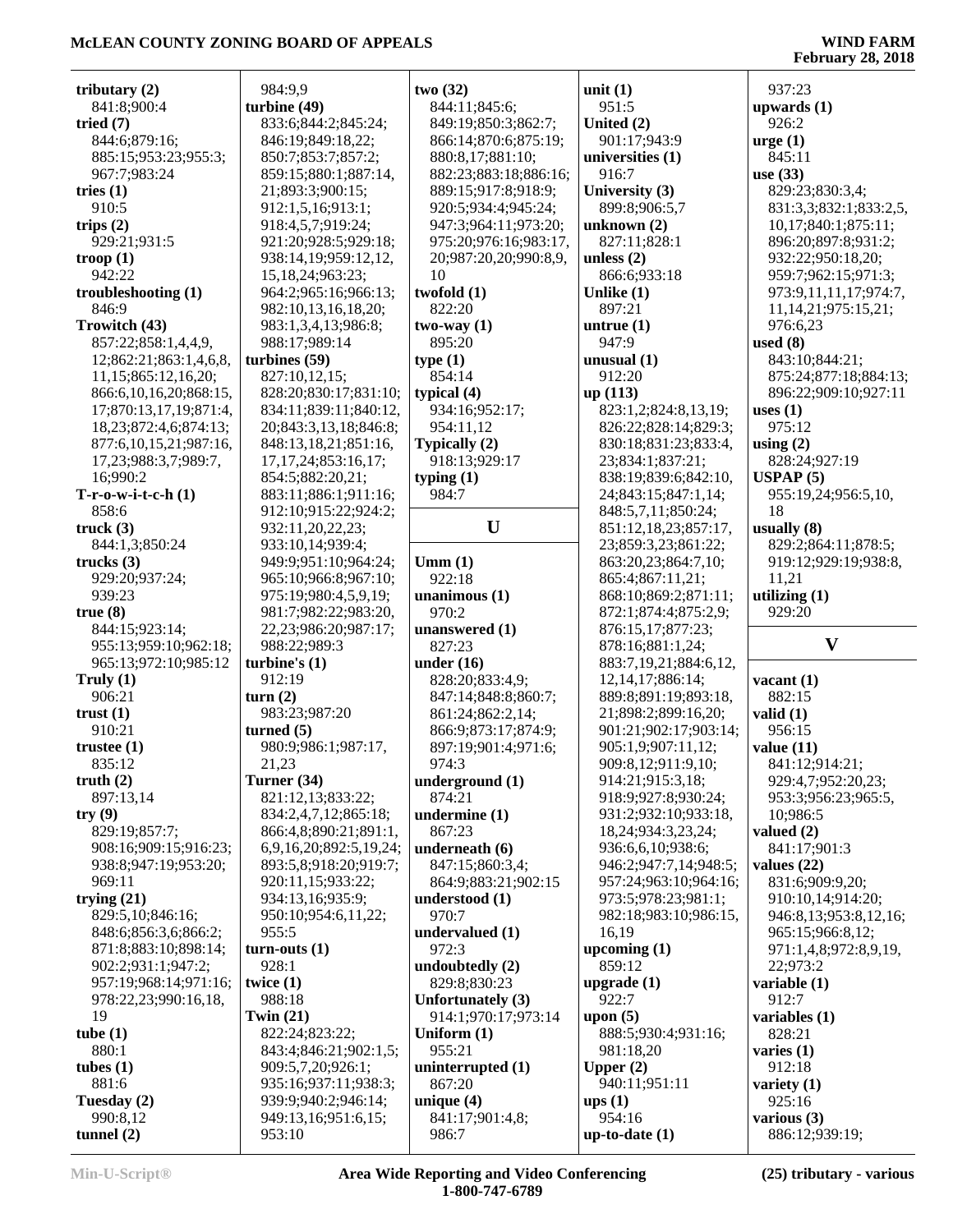| 951:21               | 15;825:3                   | 17,21;869:22;871:17;  | 904:13                      | 966:8,13;969:24;       |
|----------------------|----------------------------|-----------------------|-----------------------------|------------------------|
| vary $(1)$           | wait $(2)$                 | 872:15;873:16;874:1,  | whichever $(1)$             | 970:2,5,15;971:15,20,  |
| 902:12               | 899:23;949:3               | 18;877:12,21;880:15;  | 859:18                      | 23;975:11;980:4,5,9,   |
| varying $(1)$        | waiting $(1)$              | 882:8;901:13;917:4;   | white $(1)$                 | 19;982:12,16,18;       |
| 920:21               | 938:23                     | 927:6;928:9,20;       | 885:6                       | 983:19,21,23;984:2,12; |
|                      | walk $(1)$                 |                       |                             |                        |
| vein $(1)$           |                            | 931:24;932:1;936:1;   | whole $(10)$                | 985:1;986:8,19,20;     |
| 874:21               | 944:13                     | 946:1;970:9,10;       | 830:13;838:12,23;           | 987:2;988:17,21;       |
| veins $(1)$          | walked $(2)$               | 972:20;973:7;974:19;  | 844:18;892:17;899:14;       | 989:3,14,22,23         |
| 874:16               | 841:8;899:14               | 976:13;978:6,7;979:5; | 912:1;922:2;937:17;         | window $(6)$           |
| veracity $(1)$       | walls $(1)$                | 983:17                | 989:1                       | 844:2;845:8;977:6;     |
| 897:15               | 874:19                     | ways $(3)$            | whoosh $(1)$                | 983:12,14;984:17       |
| verified $(2)$       | wand $(1)$                 | 850:13;882:23;        | 849:5                       | winds $(1)$            |
| 833:8;981:23         | 918:2                      | 886:16                | whose $(1)$                 | 983:2                  |
| Vermilion (9)        | wants $(4)$                | website (4)           | 977:8                       | windy $(1)$            |
| 859:24;862:11;       | 894:20;899:11;             | 890:1;891:8;899:20;   | wide $(2)$                  | 844:20                 |
| 863:7;925:6,6;982:7, | 968:16,17                  | 977:22                | 881:14;888:1                | winter $(1)$           |
| 16;985:18;986:17     | warmer $(1)$               | week $(6)$            | widen $(1)$                 | 851:11                 |
| Vermillion (1)       | 851:12                     | 884:24;927:15;        | 882:6                       | wireless (4)           |
| 981:15               |                            | 935:5;946:6;984:18;   | widened $(1)$               | 885:24;919:1,4;        |
|                      | warming $(1)$              |                       |                             |                        |
| versus $(4)$         | 902:2                      | 988:18                | 880:12                      | 920:13                 |
| 827:12;911:6;        | wary $(1)$                 | weekends (1)          | widening $(1)$              | wires $(1)$            |
| 947:24;957:20        | 985:20                     | 934:23                | 881:7                       | 876:15                 |
| vertical $(1)$       | washes $(1)$               | weekly $(1)$          | widest $(1)$                | wish $(1)$             |
| 951:8                | 872:24                     | 931:3                 | 917:7                       | 978:13                 |
| Vestas $(1)$         | washing $(1)$              | weeks $(2)$           | wife $(3)$                  | within $(26)$          |
| 852:24               | 883:24                     | 934:4;970:1           | 835:16;937:13;980:8         | 835:16;850:7;          |
| Vestas' $(2)$        | <b>Washington</b> (7)      | weigh $(1)$           | wife's $(1)$                | 858:19,21;903:14;      |
| 850:17;853:17        | 907:4;975:5,7,13;          | 829:15                | 988:12                      | 933:12;936:8;942:10;   |
| vibration $(1)$      | 976:13,17;977:6            | weight $(7)$          | wild $(1)$                  | 943:19;944:7;945:8,    |
| 849:21               | wasting $(2)$              | 875:16,17,20;         | 887:9                       | 14;951:10;959:13;      |
| vibrations $(1)$     | 969:2,5                    | 876:11;877:17;928:5;  | wildlife $(5)$              | 962:23;963:14;964:2,   |
| 900:17               | watched (1)                | 979:13                | 828:22;867:24;              | 16,24;965:3,9;966:9;   |
| vicinity $(2)$       | 970:6                      | welcome $(1)$         | 868:5;899:13;968:1          | 976:10;977:4;978:2;    |
| 831:4;973:13         | watching $(2)$             | 888:16                | willing $(5)$               | 989:21                 |
| video $(1)$          | 977:9,10                   | welfare $(3)$         | 871:1;893:22;894:4;         | without $(4)$          |
| 970:6                | water $(59)$               | 830:6;831:16,20       | 895:11;944:17               | 832:23;859:2;          |
| view $(1)$           | 838:3;841:10,12;           | wells $(7)$           | wind (134)                  | 871:21;892:6           |
| 983:12               | 858:24;859:23;861:4;       | 875:9:902:12,14,14;   | 822:21,23;823:24;           | witness $(10)$         |
|                      |                            |                       | 824:5;825:20;827:14,        |                        |
| violate $(1)$        | 863:2,5,16;864:2,3,4,      | 903:14,16,20          |                             | 825:13;834:17;         |
| 859:20               | 17,24;865:1;867:16,20,     | weren't $(5)$         | 19;829:21;831:11,12,        | 840:9;896:7,16;        |
| violation $(2)$      | 20;869:22;871:15,19;       | 843:15:855:24:        | 18;833:9;834:4;843:2        | 935:11;945:24;946:2;   |
| 830:10;894:24        | 872:14,22;873:4,10,11,     | 923:17;954:13;971:19  | 18, 19; 844: 2, 20; 845: 1, | 947:11,14              |
| violations $(1)$     | 15, 19; 874: 4, 5, 12, 15, | west $(6)$            | 19;846:5,18;850:5;          | witnessed (5)          |
| 830:15               | 19;875:11,12,13;878:4,     | 836:18;881:17;        | 855:18;856:12;859:12,       | 901:24;902:20;         |
| visit $(1)$          | 10;883:16,23;884:4,8;      | 884:10;922:6;937:7;   | 14,16;861:10,18;            | 928:21;940:2;960:8     |
| 849:19               | 899:16;900:4,7,17,22,      | 945:17                | 872:11;873:1;875:3;         | witnesses $(1)$        |
| visited $(1)$        | 24;901:16,19;902:16;       | west/northwest (1)    | 881:22;889:17;898:24;       | 971:13                 |
| 889:10               | 903:8,13,21,21;904:9;      | 880:16                | 902:1,19;906:21;            | wobbly $(1)$           |
| visually $(1)$       | 913:1,3;936:14             | Weston $(1)$          | 907:1,7,16,17;908:1,        | 853:8                  |
| 877:23               | waters $(1)$               | 882:5                 | 15;909:7;911:15,24;         | woman $(1)$            |
| volume $(1)$         | 863:24                     | whatnot $(2)$         | 912:5,16;914:6,10;          | 971:16                 |
| 858:24               | waterway $(5)$             | 846:16;847:8          | 918:20,24;919:5,17;         | wonder $(1)$           |
| volunteer $(2)$      | 871:10;883:20;             | what's $(7)$          | 924:2;925:9,10,12;          | 970:3                  |
| 930:22;943:6         | 884:1,7,7                  | 829:5,16;834:4;       | 926:1,10;927:9,11,21;       | wondered $(1)$         |
| vote $(1)$           | waterways $(2)$            | 850:11;918:15;929:5;  | 932:17,20;933:10;           | 904:14                 |
| 970:4                | 871:22;883:19              | 978:10                | 936:2;937:9;939:4,21;       | wondering $(3)$        |
|                      | wave $(1)$                 | whatsoever $(6)$      | 942:5,7,10,14,21,23;        | 841:24;922:24;923:4    |
| W                    | 918:2                      | 887:8;891:5;971:7;    | 943:1;944:12,20;            | wooded $(1)$           |
|                      | waves $(1)$                | 973:17;974:6;976:9    | 945:4,8,9;946:9,14;         | 836:22                 |
|                      | 889:7                      |                       | 949:9,18;953:10;            | word $(3)$             |
| wage $(1)$           |                            | wheat $(1)$           |                             |                        |
| 823:9                | way (36)                   | 840:4                 | 954:13,24;959:12,12,        | 879:22;895:5;977:14    |
| wages $(5)$          | 830:11;833:14;             | whenever $(3)$        | 15, 18, 23; 960: 3, 7;      | words $(2)$            |
| 823:11,19;824:12,    | 848:23;859:2;863:10,       | 863:13;876:10;        | 964:24;965:9,16;            | 973:23;988:7           |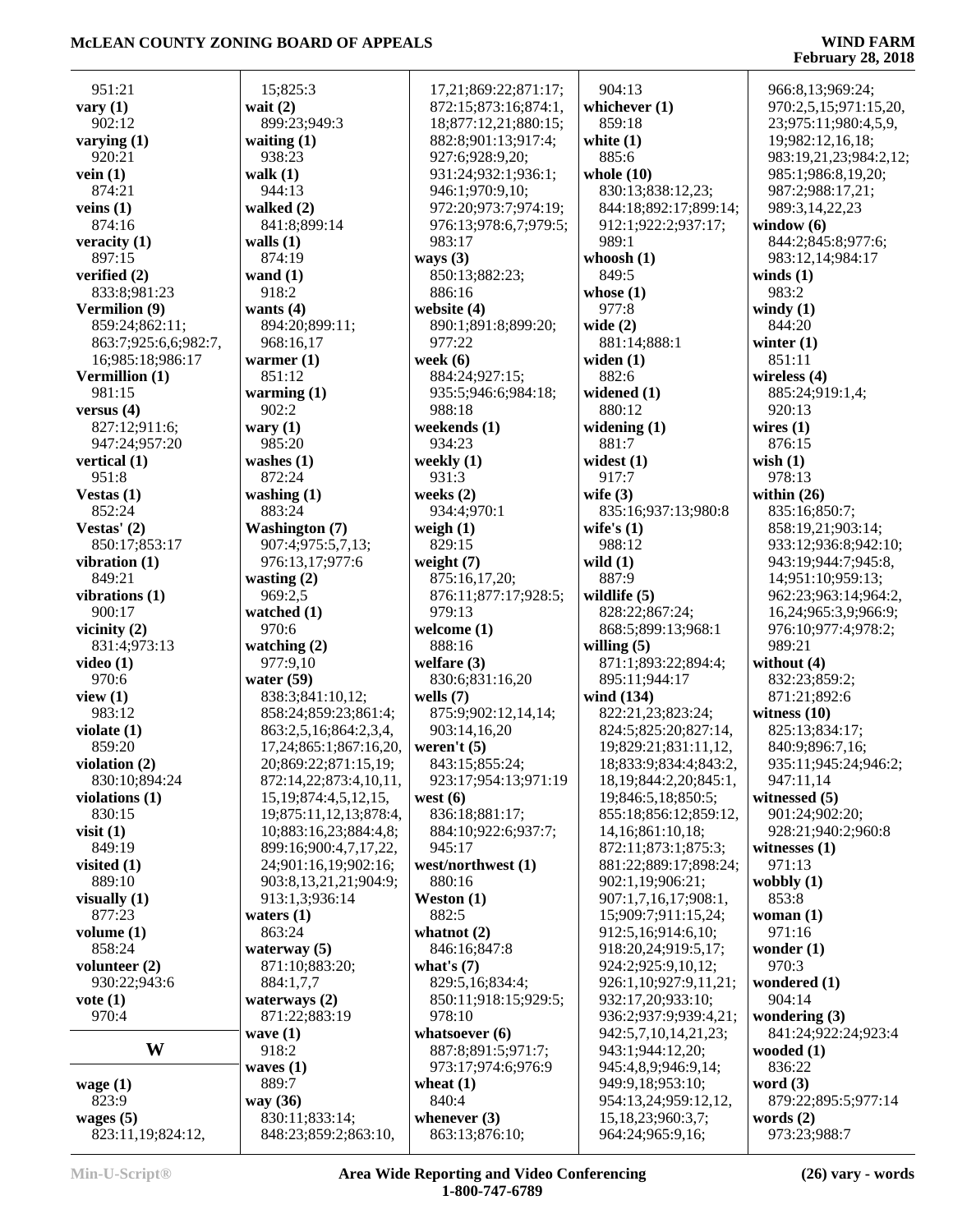| wore $(1)$                             | 858:6,13;859:9;                       |                       | 909:21                  | 2004(3)                |
|----------------------------------------|---------------------------------------|-----------------------|-------------------------|------------------------|
| 983:8                                  | 860:19;899:1;901:20,                  |                       | 15(5)                   | 951:3;952:7,24         |
| work (37)                              | 21,22;902:9,11;903:8                  | $\mathbf{1}$          | 848:24;911:17;          | 2005(1)                |
| 823:13,14,18;824:5,                    | year $(22)$                           |                       | 948:21;980:17,21        | 952:3                  |
| 5, 11, 16, 18, 20; 825: 15,            | 824:4;837:22;                         | 1(14)                 | 150(1)                  | 2006(2)                |
| 15;826:3;835:10;                       | 849:19;850:3;908:21;                  | 827:18;830:3,3;       | 975:10                  | 951:24;952:2           |
| 843:8,10;845:22;                       | 909:2,6;912:1;936:15;                 | 836:11;909:7,21;      | 158-some (1)            | 2007(1)                |
|                                        | 938:8,11;943:5;951:9;                 | 911:24;951:23;952:14, | 975:19                  | 951:16                 |
| 850:8,24;852:20;                       | 952:21;953:1,4;                       | 24;959:4,8;961:20;    | 16(6)                   | 2008(6)                |
| 885:15;898:20,22;<br>919:13,16;925:16; | 975:17;984:18;985:17;                 | 970:24                | 845:24;846:1;951:3,     | 951:16;952:1,2;        |
| 930:22;931:11,12,15;                   | 986:2,4;988:16                        | 1,000(7)              | 13, 14; 954: 6          | 959:5;964:23;980:16    |
| 932:11,11,12;935:18,                   | years $(42)$                          | 889:4,5,6;895:22;     | 162(2)                  | 2009(1)                |
| 24;938:2,7;962:19                      | 835:8;837:21;                         | 918:3;919:20,22       | 840:21,22               | 954:19                 |
| worked $(19)$                          |                                       | 1,500(1)              |                         | 2010(2)                |
| 822:23;825:20;                         | 838:11;843:3,6,20;<br>844:9;845:6,24; | 941:2                 | 167(2)<br>915:22;916:21 | 909:17;952:4           |
| 843:3;846:18,21,22;                    | 848:14,16,24;860:23;                  | 1,665(1)              | 18(1)                   | 2011(1)                |
| 849:6,7,10;855:3,14;                   | 862:7;868:8,8;879:16;                 | 982:20                | 846:1                   | 908:14                 |
| 877:12;907:17;918:20;                  | 883:10;884:9;895:20;                  | 1,700(1)              | 1884(1)                 | 2012(1)                |
|                                        | 896:20;898:17;901:15,                 | 983:13                | 976:14                  | 963:24                 |
| 925:13;936:1;940:1;<br>942:7;943:4     | 21;906:10,24;907:2;                   | 1,900(1)              | 1885(1)                 | 2013(9)                |
| working $(17)$                         | 908:13,18;914:21;                     | 920:20                | 879:13                  | 922:1;952:6,20;        |
| 822:21;843:20;                         | 925:13;930:20;936:5;                  | 1.25(1)               | 1916(2)                 | 964:1,7;965:11;983:7,  |
| 846:1;851:12;855:10;                   | 937:10,12,22;940:1;                   | 988:17                | 858:15;863:12           | 11,15                  |
| 856:20;867:22;906:9,                   | 942:8;955:12;972:23,                  | 1.5(1)                | 1922(1)                 | 2014(3)                |
| 23;916:23;917:15,21;                   | 24;973:5                              | 869:2                 | 879:18                  | 952:8,10,24            |
| 919:17;934:21;935:14,                  | yellow (3)                            | 1/2(1)                | 1926(2)                 | 2016(2)                |
| 15;939:9                               | 860:20;861:5,18                       | 827:18                | 862:2;867:3             | 952:11;953:3           |
| works $(4)$                            | yesterday (4)                         | 10(5)                 | 1949(2)                 | 2018(6)                |
| 841:10;879:10;                         | 889:21,22;911:13;                     | 848:24;902:21;        | 861:8;867:5             | 923:11;963:24;         |
| 899:5;919:13                           | 967:12                                | 926:17;962:24;979:15  | 1957(1)                 | 964:2,8,23;965:11      |
| World $(3)$                            |                                       | 10:00(1)              | 880:7                   | 20s(1)                 |
| 830:19;918:1;976:15                    | $\mathbf{Z}$                          | 987:12                | 1970s(1)                | 876:8                  |
| worms $(1)$                            |                                       | 10:08(1)              | 980:11                  | 22(1)                  |
| 958:1                                  | ZBA(3)                                | 990:24                | 1977(1)                 | 952:20                 |
| worries $(1)$                          | 833:2,11;972:7                        | 100(10)               | 901:15                  | $220$ -some-foot $(1)$ |
| 845:9                                  | zero $(1)$                            | 835:8;845:1;855:8;    | 1980s(1)                | 881:5                  |
| worry $(1)$                            | 967:4                                 | 902:17;908:21;921:17; | 980:13                  | 23(1)                  |
| 829:7                                  | Zimmerman(1)                          | 926:3;971:21;976:10;  | 1999(2)                 | 861:7                  |
| worse $(1)$                            | 821:14                                | 977:7<br>1000(1)      | 951:24;952:1            | 23284(1)               |
| 958:20                                 | Zone $(7)$                            | 886:15                | 1st(1)                  | 835:4                  |
| worst $(1)$                            | 913:11;918:3,8,9,11,                  |                       | 884:23                  | 24(2)                  |
| 872:10                                 | 12;920:2                              | 101(2)                |                         | 883:21;984:17          |
| wrap $(2)$                             | zones $(1)$                           | 915:22;916:21         | $\overline{2}$          | 240(1)                 |
| 986:15,16                              | 852:24                                | 103(1)                |                         | 864:24                 |
| writing $(2)$                          | Zoning $(3)$                          | 822:11<br>107(1)      | 2(10)                   | 25(4)                  |
| 929:23;932:2                           | 821:2;972:6;976:2                     | 937:7                 | 830:3;831:2;870:7;      | 843:19;844:12;         |
| written $(3)$                          | zoom(1)                               | 11(4)                 | 876:9;952:3,16;959:8;   | 899:22;900:1           |
| 899:18;972:13;                         | 985:16                                | 887:6;931:10;934:2,   | 963:7;973:9;976:11      | 25615(1)               |
| 976:22                                 |                                       | 14                    | 2,225(1)                | 969:13                 |
| wrong $(3)$                            | $\boldsymbol{0}$                      | 117(1)                | 982:24                  | 27(1)                  |
| 849:23;853:6;990:15                    |                                       | 979:23                | 2.72(1)                 | 957:5                  |
| wrote $(3)$                            | 0(2)                                  | 12(4)                 | 827:17                  | 2700(1)                |
| 908:16,19;909:17                       | 970:2,4                               | 916:6;923:11;         | 2:30(1)                 | 827:5                  |
|                                        | 0.0057(1)                             | 925:13;936:5          | 939:5                   | 280(1)                 |
| $\mathbf Y$                            | 957:3                                 | 13.6(1)               | 20(5)                   | 847:1                  |
|                                        | 0.0116(2)                             | 961:20                | 868:8;896:10;           | 28355(1)               |
|                                        |                                       |                       |                         |                        |
| yard $(12)$                            | 957:14;958:5                          |                       | 902:12;923:12;930:20    | 898:12                 |
| 880:8,9,15;881:2;                      | 0.0686(1)                             | 130(1)                | 200(1)                  | 2870(1)                |
| 882:1;893:16,19,21;                    | 957:6                                 | 921:18                | 902:18                  | 905:24                 |
| 894:2,18;895:9;929:19                  | 0057(1)                               | 136(1)                | 2000(4)                 | $2$ -acre $(1)$        |
| yards $(3)$                            | 951:11                                | 851:19                | 952:5,20;961:17,20      | 982:17                 |
| 823:1,1;928:3<br>Yates $(11)$          |                                       | 140(1)<br>914:2       | 2001(2)<br>952:10;953:3 | 2here(1)<br>957:2      |